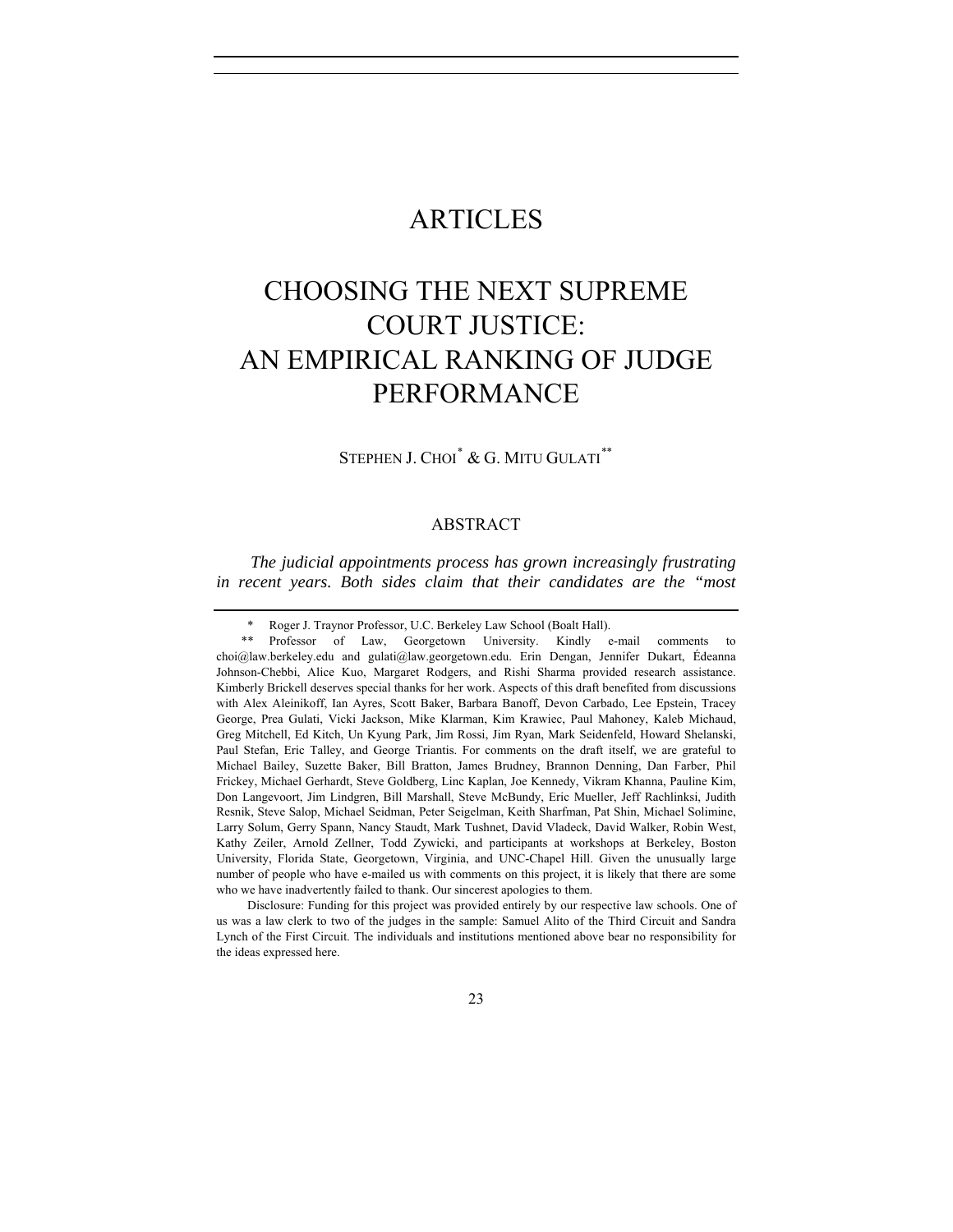#### 24 *SOUTHERN CALIFORNIA LAW REVIEW* [Vol. 78:23

*meritorious" and yet there is seldom any discussion of what constitutes merit. Instead, the discussion moves immediately to the candidates' likely positions on hot-button political issues like abortion, gun control, and the death penalty. One side claims that it is proposing certain candidates based on merit, while the other claims that the real reason for pushing those candidates is their ideology and, in particular, their likely votes on key hot-button issues. With one side arguing merit and the other side arguing ideology, the two sides talk past each other and the end result is often an impasse. To get past this impasse, we propose placing judges in a tournament based on relatively objective measures of judicial merit and productivity. A tournament allows the public to test the politicians' claims of merit. Being able to test these claims helps make transparent the occasions in which the real debate is over ideology. It is harder to disguise a purely ideological candidate as the best from a "merit" standpoint when the candidate performs poorly relative to many other judges based on objective factors. Once merit-based arguments have been isolated (or at least reduced in scope) to factors related to the tournament, it should be possible to have a transparent and meaningful debate over ideology.* 

*This Article runs such a tournament using data on opinions authored by active federal circuit court judges from one common time period: the beginning of 1998 to the end of 2000. The focus on a common time period helps put judges in the tournament on a level playing field. We then generate a series of measures of merit focusing on (a) productivity, (b) opinion quality, and (c) judicial independence. While not perfect, our measures interject a greater focus on merit in the current nomination process (thereby revealing previously nontransparent motives based on ideology*). With our data, we are able to test the claims of merit that the *next president will inevitably make when he announces one of his favorite circuit court judges as the nominee for the Supreme Court.* 

#### TABLE OF CONTENTS

| $\mathbf{I}$ | INTRODUCTION: CAN ONE MEASURE JUDICIAL  |  |
|--------------|-----------------------------------------|--|
|              |                                         |  |
|              |                                         |  |
|              | A. ADOPTING A MERIT-BASED TOURNAMENT 36 |  |
| $\mathbf{H}$ |                                         |  |
|              |                                         |  |
|              |                                         |  |
|              |                                         |  |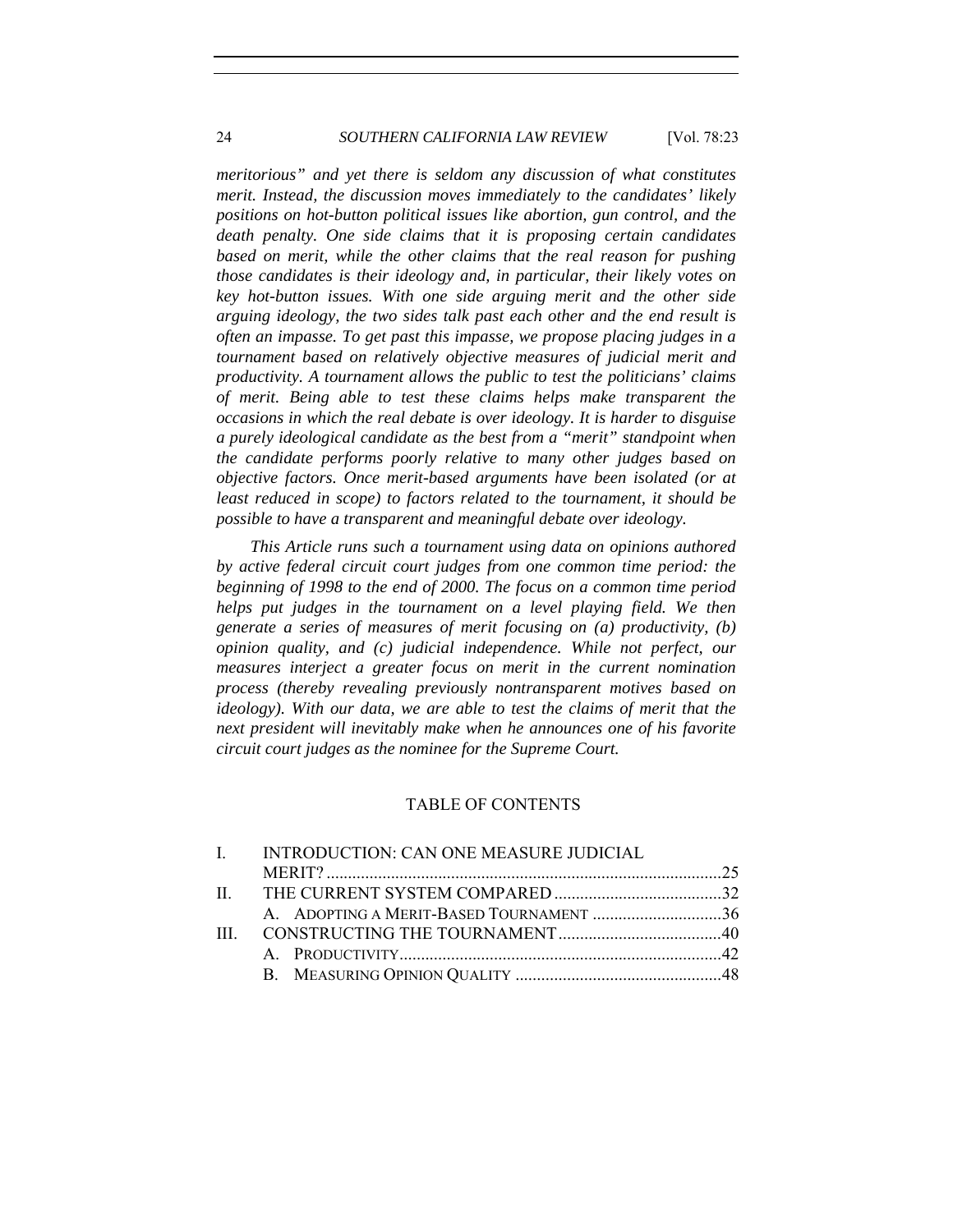<span id="page-2-0"></span>2004] *NEXT SUPREME COURT JUSTICE* 25

| IV  |  |
|-----|--|
|     |  |
|     |  |
|     |  |
|     |  |
|     |  |
| V   |  |
| VI. |  |
|     |  |
|     |  |

#### I. INTRODUCTION: CAN ONE MEASURE JUDICIAL MERIT?

In the next couple of years the Supreme Court will likely have one to three seats fall vacant. Justices Stevens, Rehnquist, and O'Connor are all either in their eighties or approaching that point, and rumors suggest that at least two of them are contemplating retirement.<sup>[1](#page-2-1)</sup> Washington, D.C. is abuzz with speculation as to who might be the favored candidates. Once the president settles on a nominee, the following scenario will unfold: he will introduce his candidate with something along the lines of "Having been a distinguished circuit court judge for many years, Judge Y is highly qualified for the position of Associate Justice of the United States Supreme Court." That announcement will spark a frenzy of inquiry into the candidate's past. The focus will be on the candidate's expected position on hot-button political issues such as abortion, the death penalty, and affirmative action. Discussion of the candidate's broader qualifications will be pushed to the background. At best, the press accounts will carry a brief mention of the candidate's employment history and the name of the law school the candidate attended. There may be a quote or two from a former colleague or classmate, but there will be little in the way of systematic analysis of the candidate's past performance. This includes that which the

<span id="page-2-1"></span><sup>1.</sup> *See, e.g.*, Sheryl Gay Stolberg, *The War over Abortion Moves to a Smaller Stage*, N.Y. TIMES, Oct. 26, 2003, § 4, at 4 ("Both sides [of the abortion debate] know that with one or more Supreme Court justices now contemplating retirement, [the Court] could easily flip the other way if Republicans keep their hold on the White House."). On the ages of the current Justices and speculation about potential nominees, see Kenneth L. Manning, Bruce A. Carroll & Robert A. Carp, *George W. Bush's Potential Supreme Court Nominees: What Impact Might They Have?*, 85 JUDICATURE 278, 278– 79 (2001–2002). As this Article entered its final editing stage, the media reported Chief Justice Rehnquist's thyroid cancer, increasing even more the speculation over who the next nominee will be. *See, e.g.*, Robert S. Greenberger, *Rehnquist Note Suggests Cancer Is Severe Variety*, WALL ST. J., Nov. 2, 2004, at A2.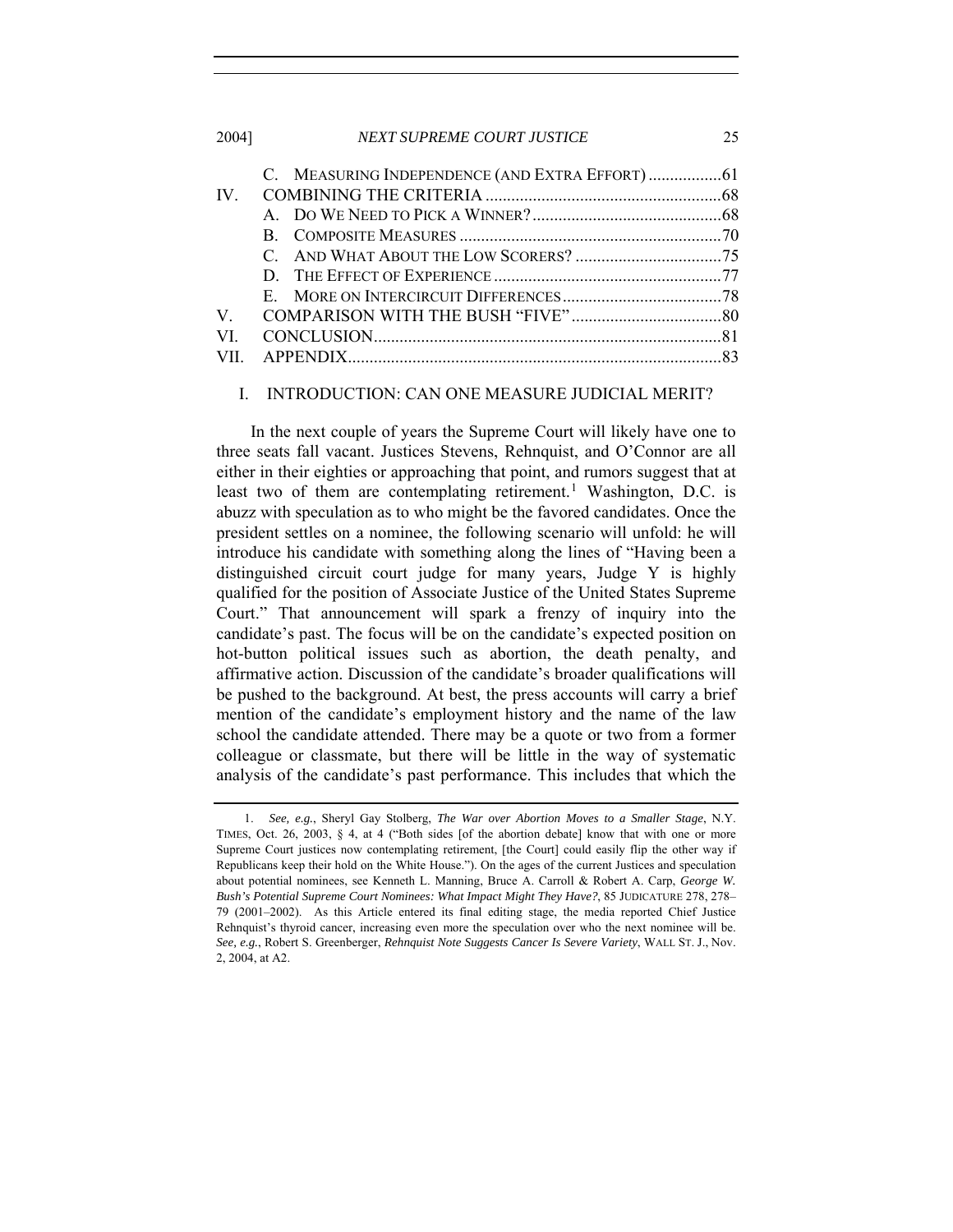president touted at the outset: *the candidate's career as a circuit court judge*. [2](#page-3-0)

The genesis of this project lies in our frustration with the current appointment process. As best as we can tell, the entire focus in analyzing a candidate's qualifications is on predicting their expected votes on a handful of issues. And politicians can tout their respective favorite candidates as "highly qualified" and "intellectually superior" with little challenge.<sup>[3](#page-3-1)</sup> In a number of recent high-profile nominations to the federal courts of appeals—including Miguel Estrada, Justice Priscilla Owen, and Judge William Pryor—the following pattern has played out. The Republicans first tout their nominee as "highly qualified" and most deserving of confirmation. The Democrats then mount an opposition on the grounds that the nominee is too ideological. The first side then responds by saying that its opponents are ideologues because they are blocking a highly qualified candidate.

For purposes of this Article, we make two observations regarding the above scenario. First, both sides seem to perceive that their constituents want selections to be based on merit and not political ideology.<sup>[4](#page-3-2)</sup> Hence, even if the politicians care not a whit about merit and only care about ideology, they are constrained by the need to justify their selections as

<span id="page-3-0"></span><sup>2.</sup> In recent years, a norm appears to have developed in which experience on a federal circuit court (with special importance given to the D.C. Circuit) is seen as a key qualification for elevation to the Court. *See* Lee Epstein, Jack Knight & Andrew D. Martin, *The Norm of Prior Judicial Experience and Its Consequences for Career Diversity on the U.S. Supreme Court*, 91 CAL. L. REV. 903 (2003).

<span id="page-3-1"></span><sup>3.</sup> *See, e.g.*, Helen Dewar, *GOP Presses for Votes on Judges; Senate Republicans Force New Vote on One Nominee, but Democrats Vow to Prevail*, WASH. POST, July 30, 2003, at A4 (observing that the Republicans describe Priscilla Owen as "highly qualified," whereas the Democrats see her as a "pro-business, anti-abortion activist who lets her personal beliefs guide her legal actions"), *available at*  2003 WL 56509262; Orrin Hatch, *Abortion Stances Based in Religion*, ROLL CALL, Sept. 8, 2003, at Letters section (claiming that William Pryor, President Bush's "highly qualified" judicial nominee, was being opposed on religious grounds), *available at* 2003 WL 7691833; Neil A. Lewis, *GOP Senators Try to Change Filibuster Rules*, SAN DIEGO UNION TRIB., May 10, 2003, at A6 (quoting Senate Republican leader Bill Frist as referring to both Miguel Estrada and Justice Priscilla Owen as "highly qualified and intellectually superior"), *available at* 2003 WL 6582851; James Wensits, *Chocola Supports Bush Court Nominee*, S. BEND TRIB., Feb. 14, 2003, at D3 (quoting U.S. Representative Chris Chocola as asserting, "There is no question that Miguel Estrada is highly qualified to serve on the federal bench," without providing substantial evidence beyond Estrada's schooling and his employment in the Justice Department), *available at* 2003 WL 9896880; *President's Statement on the Senate Filibuster of Judicial Nominees*, 39 WEEKLY COMPILATION OF PRESIDENTIAL DOCUMENTS 1025, 1025–26 (2003) (claiming that President Bush's "highly qualified nominees" with "stellar records" are being blocked), *available at* 2003 WL 13973558.

<span id="page-3-2"></span><sup>4.</sup> For example, President Bill Clinton asserted during his 1992 campaign that, "if given the opportunity," he would select Justices of "'far higher quality'" than his Republican predecessors and that he would "'take [the process] out of politics.'" JOHN ANTHONY MALTESE, THE SELLING OF SUPREME COURT NOMINEES 150 (1995) (quoting President Clinton).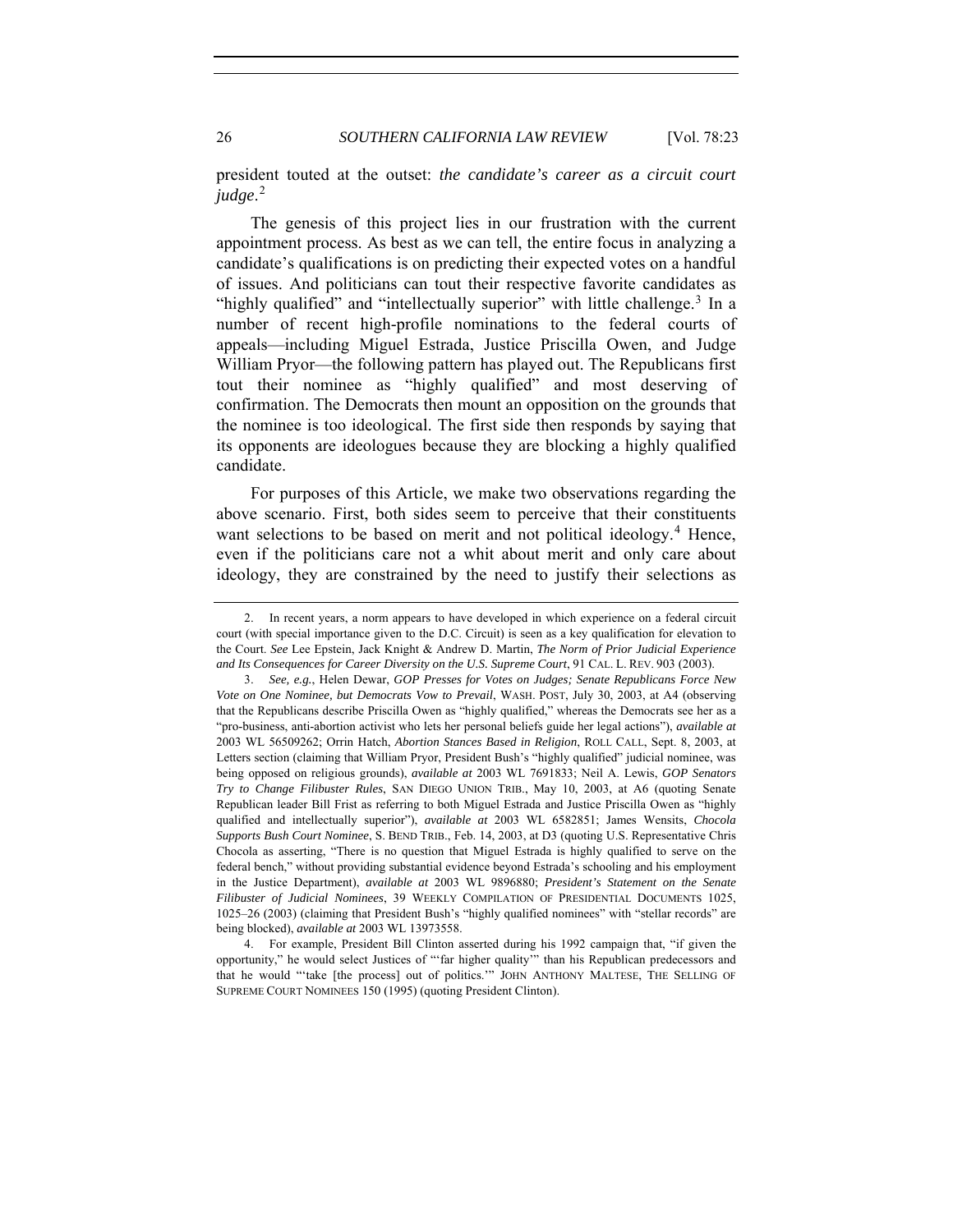meritorious. Second, we suspect there is little quarrel over the merit of the nominees because politicians care little about it and the public has no means of evaluating it.<sup>[5](#page-4-0)</sup> Instead, claims of merit are largely ignored and the quarrel takes place over ideology, with each side claiming that ideology is driving the behavior of their opponents in either proposing or opposing a nominee. The problem, from the public's perspective, is that it is difficult to determine what is going on. That is, when is a highly qualified candidate being blocked unfairly? Or, when is a highly ideological candidate being blocked fairly?

Of course, what one person calls ideology may be what another calls merit.<sup>[6](#page-4-1)</sup> Someone in favor of affirmative action, for example, may deem a judicial nominee who supports affirmative action as meritorious. We have a slightly different set of meanings in mind. While different visions of merit may exist, some are more widely held than others. Few would quarrel with the claim that a judge who displays productivity, intelligence, and integrity is better than one who does not. On the other hand, less broad-based support exists for judges favoring affirmative action. Our use of "merit" refers to more widely held views of what makes a good judge. "Ideology," on the other hand, is used to refer to narrowly held views. The problem we address is the tendency for politicians to mask their support for a particular judge based on more narrowly held ideology with generic and noninformative references to widely held criteria masking the true reasons for their support for a particular candidate. Our goal with the tournament is to force politicians to come clean on their motivations. Confronting politicians with a set of objective measures of merit, we hope, will force them to explain how they can claim a candidate is the most qualified if she does not do well on our measures.

The rhetoric about merit aside, and assuming that merit and ideology are separable, there is a long history of arguments that politics and ideology

<span id="page-4-0"></span><sup>5.</sup> Bill Marshall and Michael Gerhardt, both of whom have first-hand experience with the appointments process, tell us that we have overstated our point about politicians' lack of concern about merit. To the extent that politicians have political agendas that they (or interest groups) are seeking to push via certain judicial nominees, judges who are more capable at their job will be better able to push the agendas than those who are not as capable. From this standpoint, merit matters to the politicians. It may, therefore, be more accurate to say that politicians are unconcerned about *excellence*, independent of ideology, rather than *merit.*

<span id="page-4-1"></span><sup>6.</sup> As with merit, it is difficult to define ideology. For a discussion of the definition of ideology, see Stephen B. Presser, *Should Ideology of Judicial Nominees Matter?: Is the Senate's Current Reconsideration of the Confirmation Process Justified?*, 6 TEX. REV. L. & POL. 245, 246–47 (2001) (drawing a distinction between an ideology of process and one of substance and arguing that it is the former that is legitimate).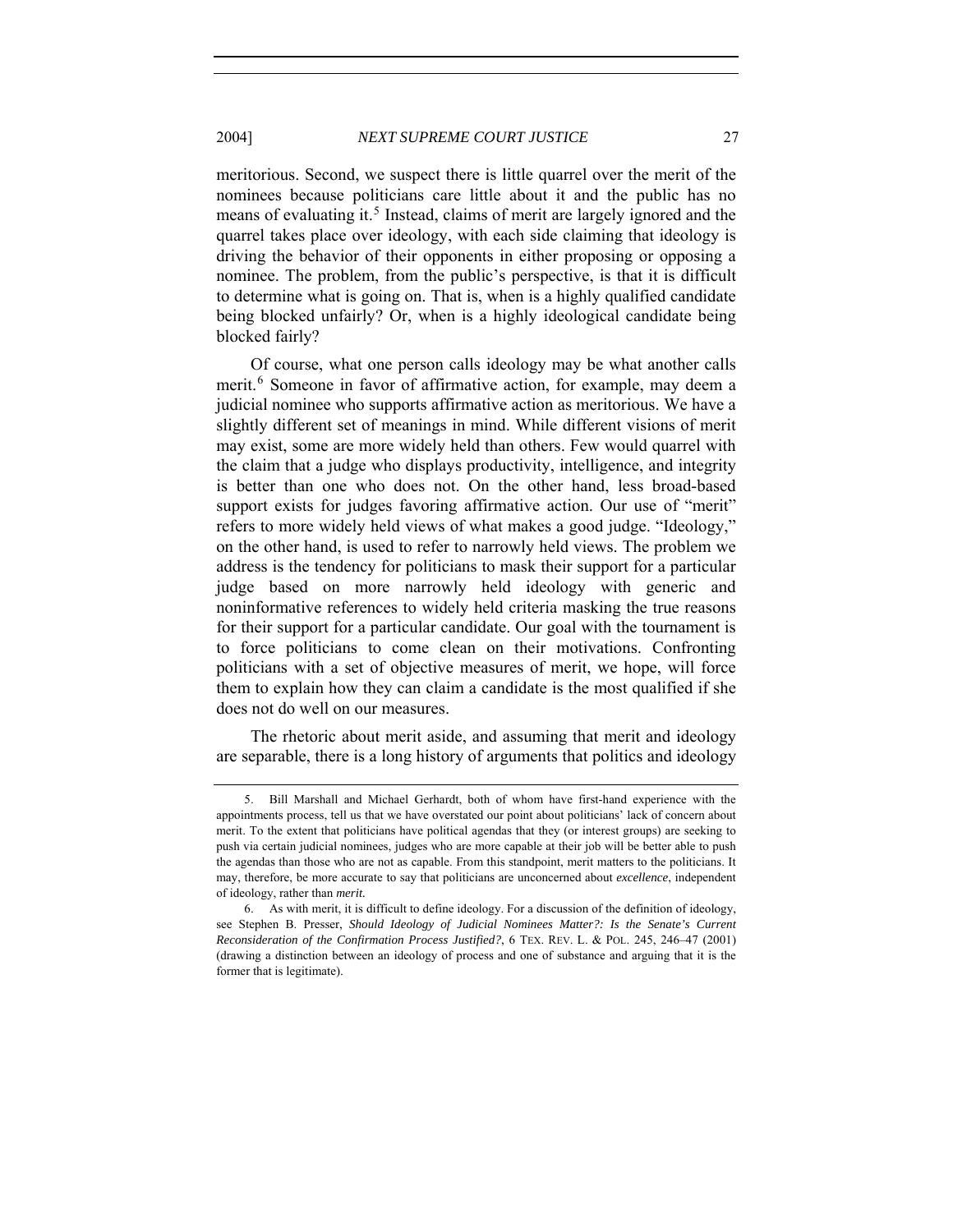should matter in the nomination process.<sup>[7](#page-5-0)</sup> If politics motivate the president's choice or the Senate's resistance, the tournament helps make this factor more transparent. Rather than hide behind "most qualified," the president and the Senate must make more explicit the political litmus test used to justify the candidate. So, for example, if there is a clear ranking of the qualifications of the over 160 active circuit court judges and the president chooses to nominate the judge ranked number forty-two to the Supreme Court, as opposed to one of the top rankers, that should raise suspicion about the claim that the nominee is the most qualified. Conversely, the claim that ideology is driving the president's selection begins to seem more plausible. To the extent that the public concludes that one side is being unduly ideological, it can penalize it in the next elections.

Consider specific types of merit claims that are made about candidates and how objective measures of performance can be used to challenge such claims. Politicians will sometimes directly invoke the criteria we attempt to measure: independence, effort, and quality. For example, we found numerous instances in which politicians touted particular candidates because of their independent thinking and reputations, usually in response to an attack that claimed that the candidate was ideologically driven.<sup>[8](#page-5-1)</sup> If a

For an argument that ideology and politics should not matter in the judicial selection process, see Ronald D. Rotunda, *The Role of Ideology in Confirming Federal Court Judges*, 15 GEO. J. LEGAL ETHICS 127, 131 (2001) (asserting that nominees should not be asked specific legal questions because the purpose of the confirmation is to ensure a fair and impartial court, not one with political leanings).

<span id="page-5-1"></span>8. For example, Senator Warren Rudman praised Justice Souter during the nomination process by asserting that "'[h]e can't be classified as an ideologue in any way, shape or fashion'" and "'does not have an agenda of his own.'" Ruth Marcus & David S. Broder, *Bush Names Appellate Judge to Brennan Seat; Conservative's Slate Blank on Abortion*, WASH. POST, July 24, 1990, at A1 (quoting Senator Rudman), *available at* 1990 WL 2119014. Yet, there is a long history of prospective candidates for the Court being attacked as not being independent. *See, e.g.*, MALTESE, *supra* note 5, at 41, 50–51, 54–55 (describing how the question of independence came up in the nominations of Stanley Matthews, Louis D. Brandeis, and Charles Evans Hughes).

One can see the invocation of independence as a criterion at the circuit court level as well. For example, Senator Hatch said that Michael McConnell (a nominee for a seat on the Tenth Circuit) "cannot be pegged as an ideologue in any sense" and "is beholden to no one or no group." *Nomination of Michael W. McConnell to Tenth Circuit Before the Senate Judiciary Comm.*, 107th Cong. (2002)

<span id="page-5-0"></span><sup>7.</sup> *See, e.g.*, Erwin Chemerinsky, *Ideology and the Selection of Federal Judges*, 36 U.C. DAVIS L. REV. 619, 627–31 (2003). For more on the arguments that ideology should play or has played an important role in the process, see John S. Baker, Jr., *Ideology and the Confirmation of Federal Judges*, 43 S. TEX. L. REV. 177 (2001); James J. Brudney, *Recalibrating Federal Judicial Independence*, 64 OHIO ST. L.J. 149, 153–61 (2003); John C. Eastman, *The Limited Nature of the Senate's Advice and Consent Role*, 36 U.C. DAVIS L. REV. 633, 648–49 (2003) (recalling that ideology was of primary concern with President George Washington's nominee, John Rutledge); Ed R. Haden, *Judicial Selection: A Pragmatic Approach*, 24 HARV. J.L. & PUB. POL'Y 531 (2001); William G. Ross, *The Role of Judicial Issues in Presidential Campaigns*, 42 SANTA CLARA L. REV. 391 (2002); Matthew D. Marcotte, Note, *Advice and Consent: A Historical Argument for Substantive Senatorial Involvement in Judicial Nominations*, 5 N.Y.U. J. LEGIS. & PUB. POL'Y 519 (2001–2002).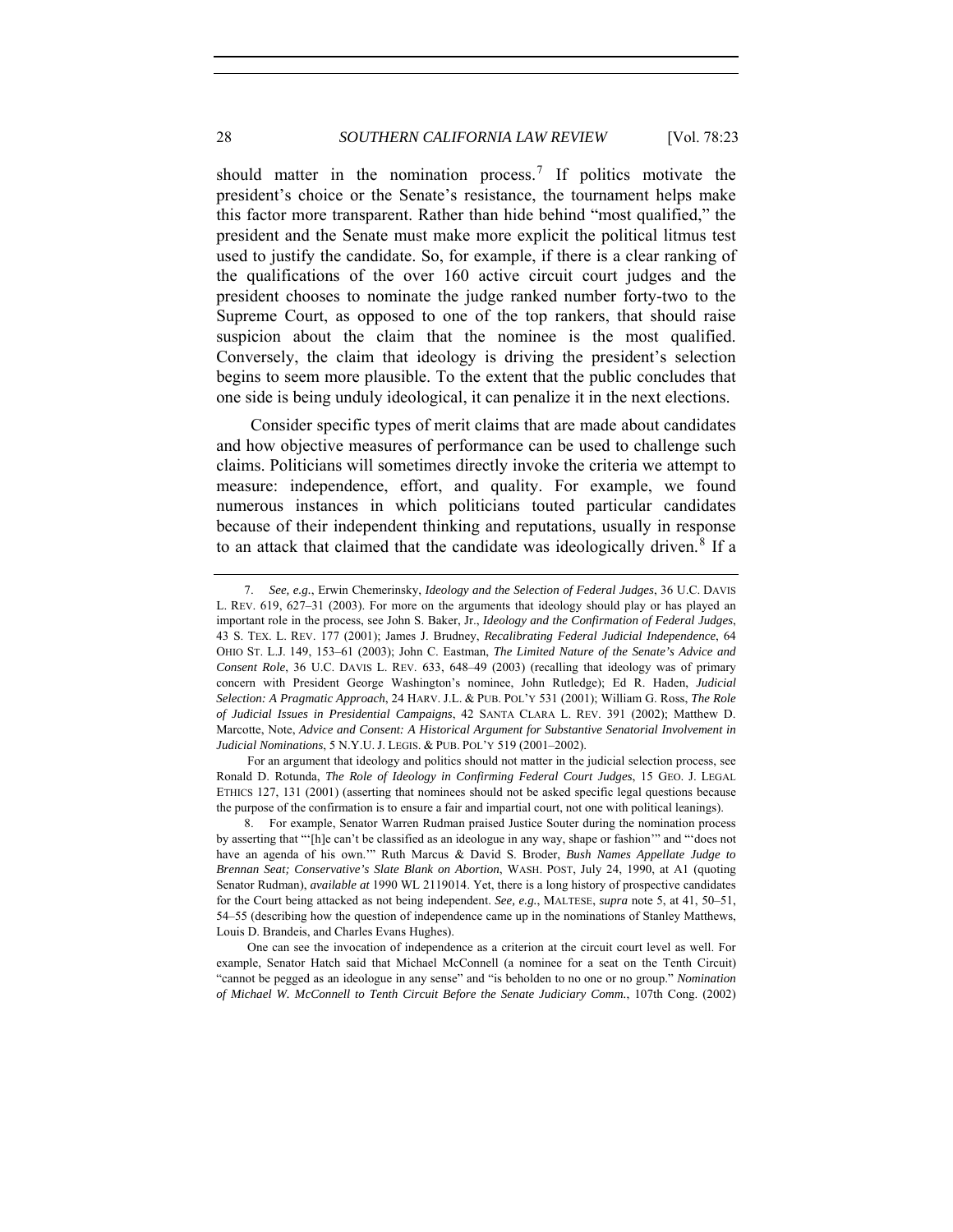politician were to make a claim based on independence about a candidate, and the data showed that the judge had always voted in line with those who shared the politician's views and only voted against those with different views, the claim of independence would look problematic. Similarly, if a politician were to claim that a candidate was especially qualified because of the intellect and scholarly ability that the candidate had demonstrated as a jurist, the fact that the candidate's opinions were never cited by other judges would make that claim look problematic.<sup>[9](#page-6-0)</sup>

This Article presents a set of simple and objective measures to evaluate judicial merit, placing judges in a tournament of sorts using criteria correlated (albeit imperfectly) with widely held notions of merit. Our simple measures do not provide a perfect metric for judging skill, but that is not the standard at which we are aiming. The goal is to demonstrate

<span id="page-6-0"></span>9. To reference Justice Souter again, claims about his scholarly ability and intellect were explicitly made during his nomination process. Referring to Souter's background as an associate justice on the New Hampshire Supreme Court and (ironically, given his short tenure there) his experience on the First Circuit Court of Appeals, President George H.W. Bush described him as "a remarkable judge of keen intellect and the highest ability, one whose scholarly commitment to the law and whose wealth of experience mark him of first rank." WASH. POST, July 24, 1990, at A12, *available at* 1990 WL 2118996. Bush also said, "His opinions reflect a clean intellect-keen intellect, as well as wise balance between the theoretical and practical aspects of the law." *Id.* Senator Rudman described Souter as "'a brilliant intellectual, a classic conservative intellectual in the deepest sense of the word.'" Marcus & Broder, *supra* note 8. Deputy Attorney General William P. Barr said, "'I think the attraction [to Souter] was that invariably his opinions appeared to be very scholarly, ably written and he appeared to be a believer in judicial restraint.'" Ann Devroy, *Bush Names Appellate Judge to Brennan Seat; President Selects Souter, 50, for 'Intellect' and 'Ability*,*'* WASH. POST, July 24, 1990, at A1, *available at* 1990 WL 2119016.

Although our sense is that attacks on candidates for having mediocre intellect have been rare, they have occurred. *See* MALTESE, *supra* note 4, at 16 (describing how G. Harrold Carswell was criticized as inept). At least one senator, though, Senator Roman Hruska, famously defended Carswell's mediocrity. He said, "Even if he is mediocre, there are a lot of mediocre judges and people and lawyers. They are entitled to a little representation, aren't they? We can't have all Brandeises, Cardozos and Frankfurters, and stuff like that there." *Id*. at 16. Hruska's defense of Carswell's mediocrity left the White House in shock. *Id.*

<sup>(</sup>statement of Sen. Orrin Hatch), *available at* http://hatch.senate.gov/index.cfm?FusionAction= PressReleases.Detail&PressRelease\_id=573&Month=9&Year=2002. Hatch also asserted that a Ninth Circuit nominee, Judge Carolyn Kuhl, was not biased and quoted letters of support from her colleagues at the Litigation Section of the Los Angeles County Bar Association and the Los Angeles County Superior Court saying, respectively, that she is fair-minded and "administers justice without favor." *Hearing on Nomination of Carolyn Kuhl for Ninth Circuit Before the Senate Judiciary Comm*., 108th Cong. (2003), (statement of Sen. Orrin Hatch), *available at* http://hatch.senate.gov/ index.cfm?FusionAction=PressReleases.Detail&PressRelease\_id=739&Month=4&Year=2003. During the Priscilla Owen nomination process, Senator Hatch pointed to the fact that "she is not afraid to dissent" (presumably a claim about her independence). *Nomination of Priscilla Owen, U.S. Circuit Judge, Fifth Circuit Before the Senate Judiciary Comm*., 107th Cong. (2002) (statement of Sen. Orrin Hatch), *available at* http://hatch.senate.gov/index.cfm?FusionAction=PressReleases.Detail&Press Release\_id=542&Month=7&Year=2002.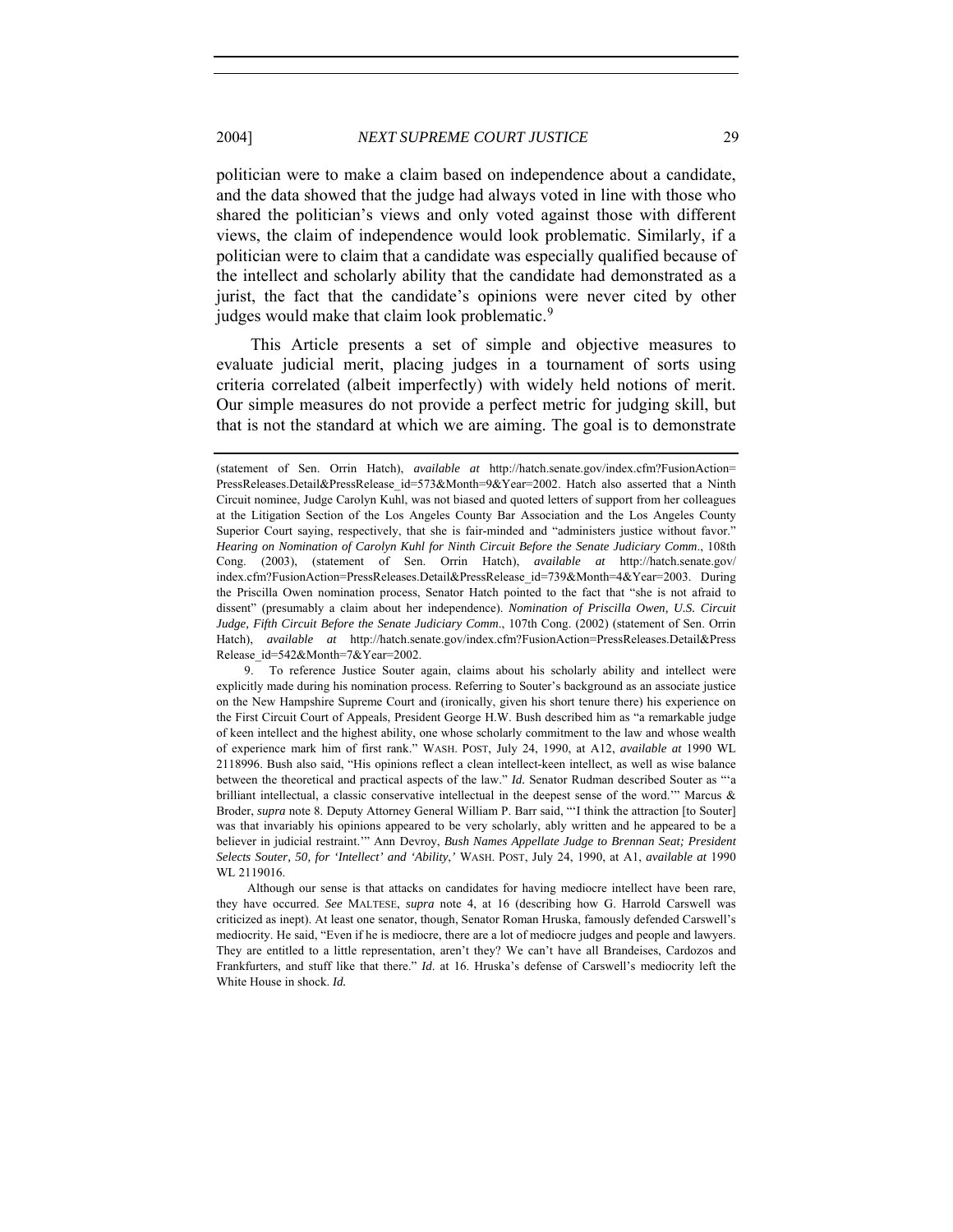the availability of a set of objective measures for which we can easily collect data and analyze and that would better identify, at the outset, a merit-worthy pool of Supreme Court candidates. We suspect, under the current system, that merit is used to disguise less than merit-worthy political motivations. At the least, our proposed introduction of a norm to apply objective criteria will force politicians to provide more justification for their selection.

Some will see the search for a set of objective measures as pointless because they think that there is no way to measure or quantify what it means to be a good, let alone great, judge. This is likely true as an *absolute* matter. Nonetheless, with a set of candidates with track records as lower court judges, it may still be possible to make meaningful *relative* evaluations. So, just as it is impossible to articulate what special factor makes Lance Armstrong the best cyclist in the world, it is impossible to reduce Justice Benjamin Cardozo's greatness as a judge to numbers. But one can look at how many times Armstrong has won the *Tour de France*  and compare his numbers to those of his peers. Similarly, one can look at Justice Cardozo's opinions and see how often they were cited by other judges, how often they were discussed in law reviews, and how often they made their way into casebooks. Justice Cardozo's numbers can then be compared to those of his peers.<sup>[10](#page-7-0)</sup> As with Armstrong, this type of relative analysis does not give us a measure of his greatness or tell us what made him great. But it gives us a sense, even if imperfect, of how he performed relative to his peers.

Even with the possibility of relative evaluations, no one set of objective measures may obtain popular or even academic consensus. Nonetheless, our approach launches a discussion on how to develop a widely accepted set of objective criteria. Objective criteria may never help us select the very "best" candidate for promotion to the Supreme Court, but

<span id="page-7-0"></span><sup>10.</sup> Richard Posner, in his work on Justice Cardozo and Judge Learned Hand, looked at a set of such measures. *See* RICHARD A. POSNER, CARDOZO: A STUDY IN REPUTATION 74–91 (1990); Richard A. Posner, *The Learned Hand Biography and the Question of Judicial Greatness*, 104 YALE L.J. 511, 534–40 (1994) (book review).

Some of our critics assert that Justice Cardozo makes a bad example of relative excellence because the view of his greatness held by many derives from his performance at the state court level and not on the Supreme Court (where he had only a six-year stint). In starker terms, the argument is that the fact that Justice Cardozo had high citation numbers on the state court level but then had a mediocre career on the Supreme Court goes to show that citations are a flawed predictor of Supreme Court performance. Note, however, that a survey of eight of the best known lists of "great" Justices reveals that Justice Cardozo makes it onto seven of them. *See* Lee Epstein, Tracey George, Micheal Giles & Thomas G. Walker, Rating the Justices: Lessons from Another Court 2 (April 1992) (unpublished draft, presented at the Midwest Political Science Association Meeting, on file with authors).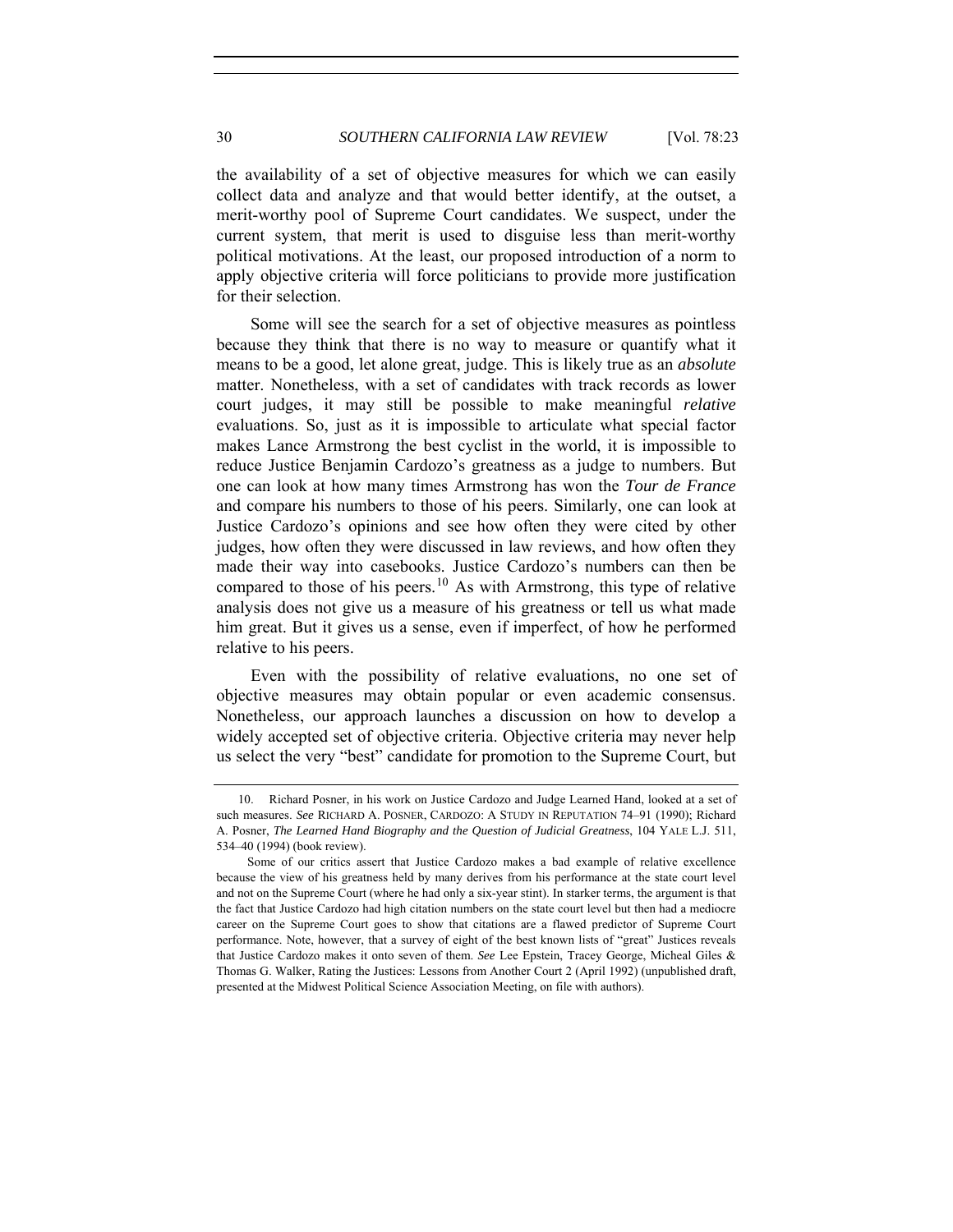if the process narrows the field of potential candidates to a substantial extent—say, to the top ten judges selected with a variety of different objective criteria relative to their peers—then putting circuit judges in a tournament to determine Supreme Court nominees will have a significant effect on the nomination process. Rather than simply pronouncing a candidate as the most qualified, the president will face pressure to either select from one of the tournament winners or, in the alternative, to justify why the candidate is the best despite failing to perform well in the tournament. If the president were to choose one of the low-performing candidates, it would suggest that the candidate did the best on the president's own set of political litmus tests.

So how should we go about designing objective criteria of judicial merit? Most, if not all, candidates for the Court possess track records as judges. Since the question is whether the candidate should be promoted to the Supreme Court, step one should be to evaluate the candidate's performance as a lower-level judge. After all, the job at the lower court level of deciding cases and writing opinions that explain the decisions is often much the same at the higher level, the difference being that one hears fewer, but more important, cases. Past performance is key for two reasons. One, assuming the two jobs are similar enough, performance at the lower level helps predict performance at the higher level.<sup>[11](#page-8-0)</sup> Two, the knowledge that the best performances at the lower level will be rewarded with a promotion helps motivate the lower-level employees to exert greater effort. This is the rationale for promotion tournaments in almost every employment setting. Why should this logic not work with judges? In a prior piece, we asked this question and attempted to answer objections.<sup>[12](#page-8-1)</sup> This Article takes on the harder question of how one might implement such a tournament and then does so for the set of active federal circuit judges with published opinions for the three year period from 1998 to 2000.

<span id="page-8-0"></span><sup>11.</sup> A critic might question the link that we make between the job of a circuit judge and that of a Supreme Court Justice. Certainly differences exist. Because the Court is the final arbiter on most issues and is not bound by precedent to the degree that the lower courts are bound, Supreme Court decisionmaking involves more policymaking than the lower courts. In a similar vein, because there are nine Justices and because of the importance of anything that the Court says, Supreme Court decisionmaking involves a greater need for negotiation and compromise than on a circuit court, where the issues are often mundane. Additionally, a significant portion of a Supreme Court Justice's job involves deciding which cases to deny certiorari, something that lower court judges do not do at all. The key question, however, is whether the current system of using litmus tests on issues such as abortion does any better than our tournament in predicting things like the ability to compromise and negotiate, policymaking abilities, or certiorari-denying skills. We do not see how it could.

<span id="page-8-1"></span><sup>12.</sup> *See* Stephen Choi & Mitu Gulati, *A Tournament of Judges?*, 92 CAL. L. REV. 299 (2004).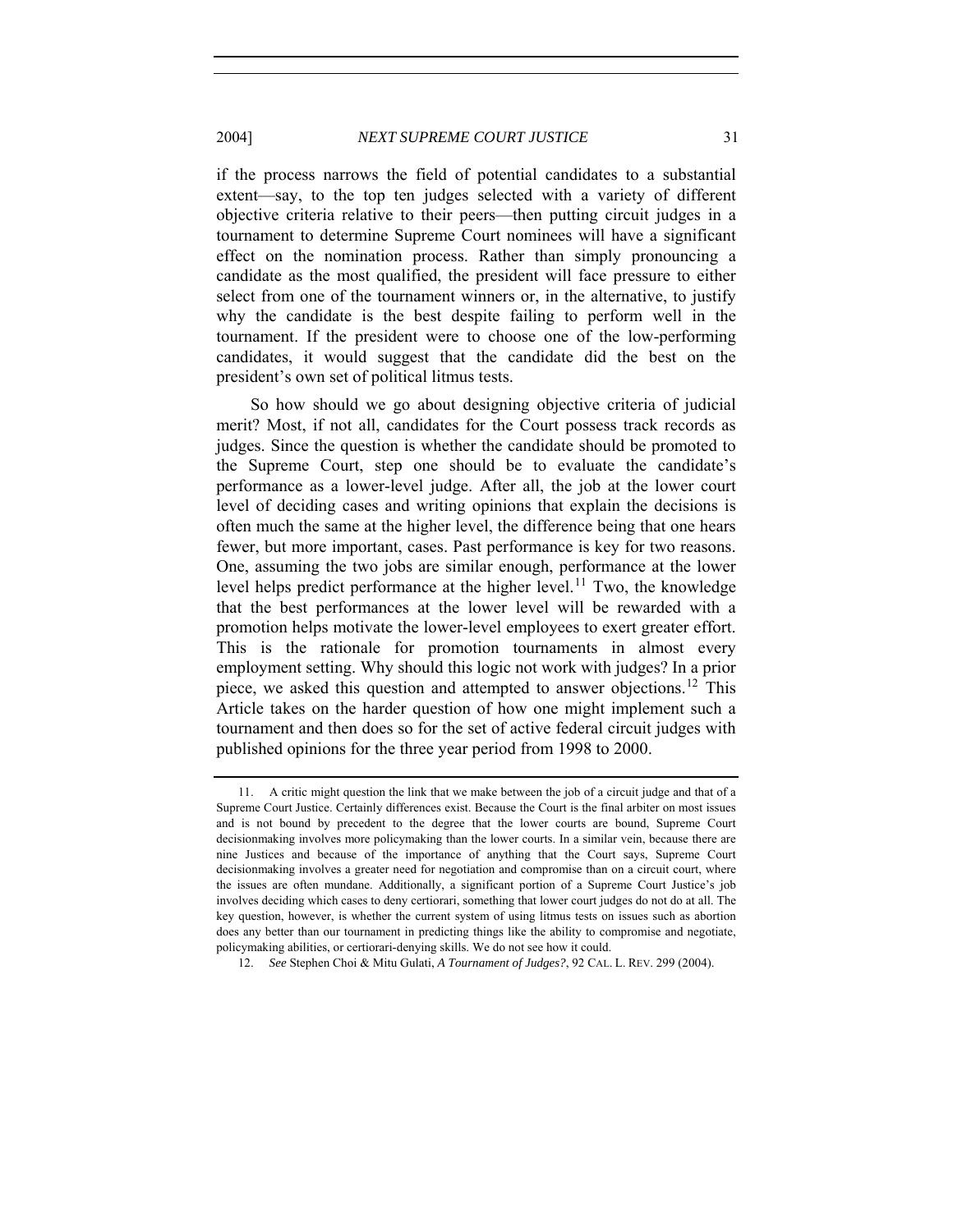Others have studied citation counts and more generally the question of which circuit court judge is the best.<sup>[13](#page-9-1)</sup> Our study differs along at least two dimensions. First, because we are interested in finding the best nominee today, the question we ask is not the more general one of who is the best or most influential over their entire career, but rather who is the best today and for the near future. This allows us to focus on a relatively contemporary and common time period, from 1998 to 2000, to assess the various circuit court judges. Focusing on the present leads to some interesting results. Judge Richard Posner, who uniformly does well in prior citation studies, also does well in our study. He is no longer universally the best, however. For one of our measures of opinion quality, the number of outside-circuit citations garnered by a judge's top twenty citation-receiving opinions, Judge Sandra Lynch of the First Circuit is the highest ranking judge. Second, we expand on prior studies through the introduction of a new measure of merit: independence. In addition to how productive judges are and how often they are cited, we are concerned with how independent a thinker a particular judge is.

Part II compares the current system to our tournament and uses that comparison as a basis to evaluate the proposal's likelihood of adoption. Part III describes the basic building blocks of the tournament. Using data from opinions authored during the 1998 to 2000 time period, Part III reports how active federal circuit court judges fared relative to one another along a number of criteria. Part IV examines how to combine the criteria into a composite metric and reports the winner(s) of the tournament. Part V focuses on five present circuit court judges rumored to be on President Bush's short list of potential Supreme Court nominees.

#### II. THE CURRENT SYSTEM COMPARED

A promotion tournament of sorts already exists for Supreme Court Justice nominees. Implicit criteria for nomination appear to include candidates who are federal circuit court judges, candidates who are not too old (the older a candidate is, the shorter the candidate's period of influence on the Court), and candidates appointed to the bench by a president of the

<span id="page-9-0"></span>

<span id="page-9-1"></span><sup>13.</sup> *See, e.g.*, William M. Landes, Lawrence Lessig & Michael E. Solimine, *Judicial Influence: A Citation Analysis of Federal Courts of Appeals Judges*, 27 J. LEGAL STUD. 271 (1998) (studying the influence of individual circuit court judges with at least six years of tenure by 1995, based on citation counts for the opinions written by each judge). *Cf.* Richard A. Posner, *Is the Ninth Circuit Too Large? A Statistical Study of Judicial Quality*, 29 J. LEGAL STUD. 711 (2000) (providing an empirical test of whether the quality of Ninth Circuit opinions is harmed by the large number of judges on the circuit based on Supreme Court reversals and citation counts).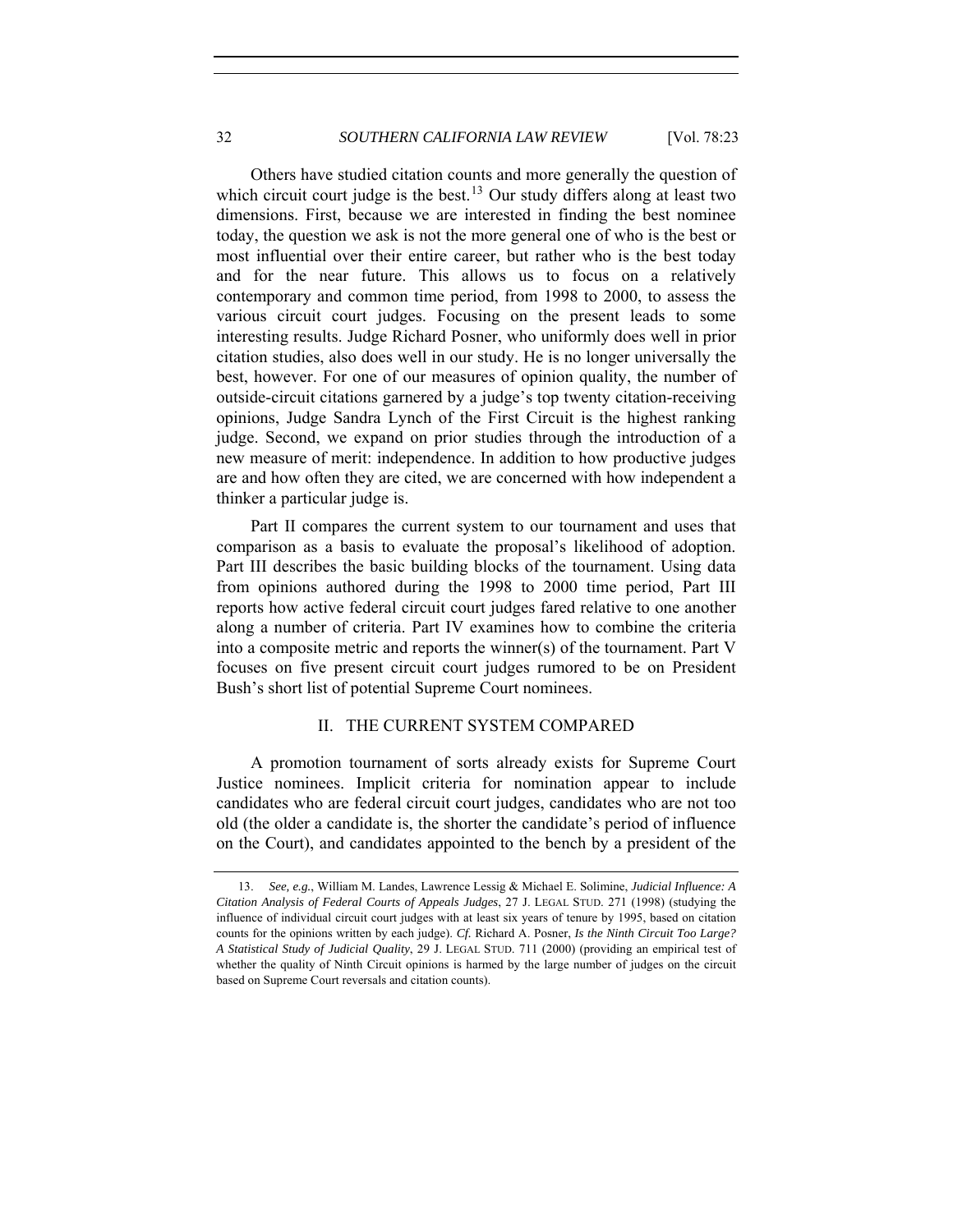same political party as the current president. For the sake of simplicity, we use these criteria to constitute the pool of available candidates. Additionally, our quarrel is not with this first step; it is with the next step of the current process.

In step two of the current process, the president seems to narrow the candidate pool on the basis of likely votes on a key subset of political issues such as abortion, gay rights, affirmative action, sexual harassment, the death penalty, gun control, and federalism. The candidate's likely votes on this subset of key issues become a proxy for the nominee's fuller range of future voting behavior. And, as we know from newspaper reports of the recent fights over judicial nominations, the candidate's judging record and personal life are magnified and scrutinized to discern all possible signals of future voting patterns.<sup>[14](#page-10-0)</sup>

This process is flawed. A Supreme Court Justice decides cases on a much broader range of topics than the politically charged issues. What should be a reasonable debate on a candidate's ideology, such as whether the candidate is a strict constructionist, is reduced to quibbling over the candidate's expected position on issues like affirmative action and abortion. That, in turn, means there is room for strategic judging. Lower court judges with aspirations to be on the High Court have an incentive to vote on the political issues in ways that will most please their potential sponsors (and, if possible, least offend their potential opponents). Thus, judges with higher aspirations need not be productive—or move their docket along to resolve disputes promptly and efficiently—nor need they draft well-written opinions oft cited by their colleagues. A judge need only vote the party line. The consequences of improving on the current system are therefore broader than simply inspiring judges, who are appointed for life, not to politicize their opinions or to shirk their basic obligations to decide cases and explain their reasoning. The current selection process and its focus on highly political proxies of a candidate's ideology compromises the independence and productivity of the entire judiciary.

Take, by contrast, our tournament. Like the current system, we also propose a set of proxies. But rather than focusing on the candidate's expected votes on hot-button political issues, we propose to predict (and reward) the candidates' performances on three relatively apolitical factors: (a) productivity, (b) quality, and (c) independence. People will disagree with our methods of measuring performance because they are imperfect. We use a set of objective measures such as number of opinions written (as

<span id="page-10-0"></span><sup>14.</sup> *See, e.g.*, Dewar, *supra* note 3; Wensits, *supra* note 3.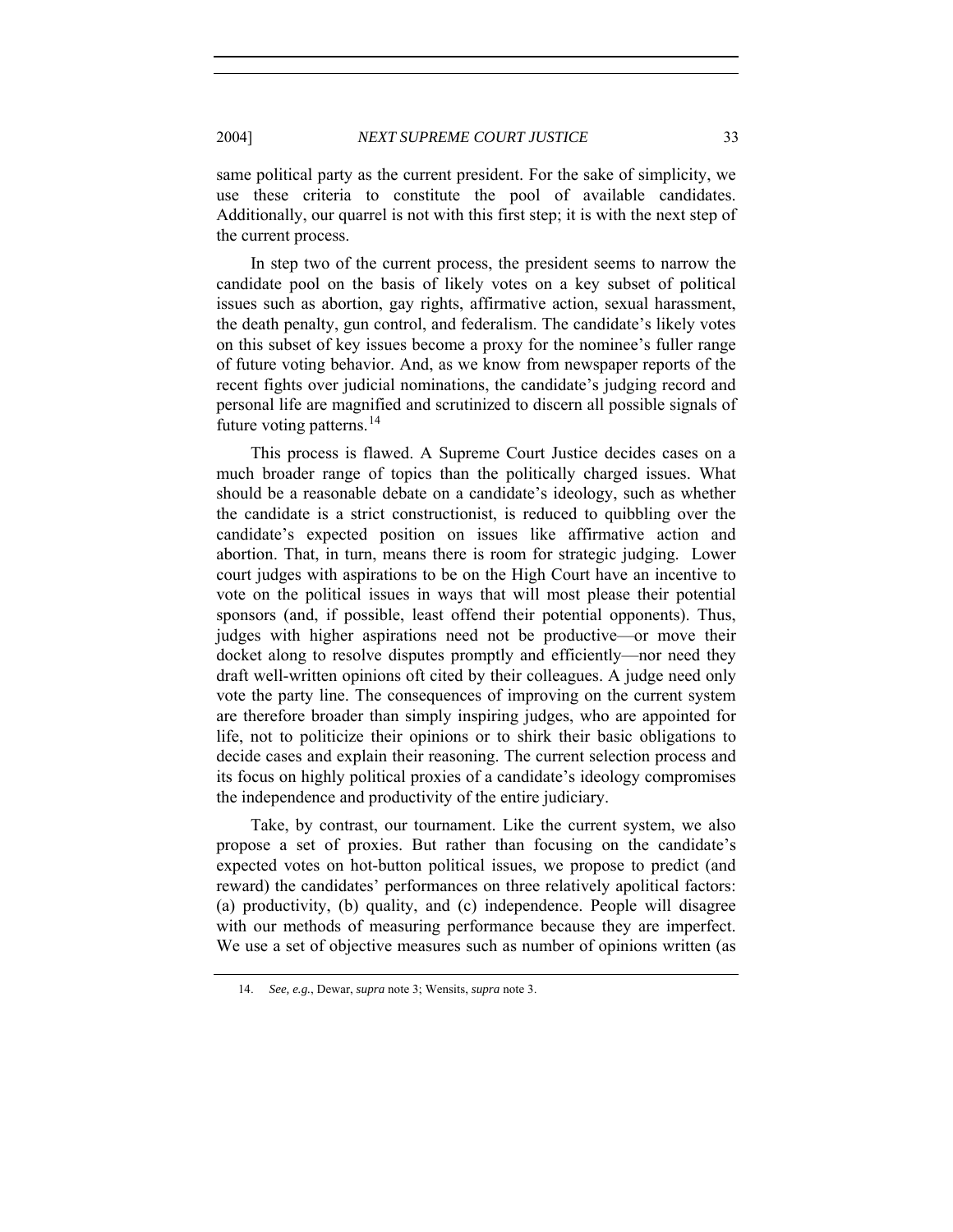a proxy for productivity) and number of citations (as a proxy for quality). Citations are a highly imperfect measure of quality in the same way that the SAT is a highly imperfect measure of aptitude for college; so, like the SAT, our measure may have embedded biases.

Our claim is that our rough proxies work better than the current system's measures for three reasons.

First, the measures we propose are relatively apolitical and objective. When a judge works harder, produces quality opinions, is cited by her colleagues, and makes decisions independently of a political party, she is likely to do better in the tournament. Performance based on these measures is not about pleasing one's political masters.

Second, our measures focus on predicting important aspects of judicial behavior that are overlooked by the current system. For example, little or no attempt is made currently to measure objectively the quality of a candidate's writing. We find this odd because writing opinions is a key part of an appellate judge's job.

Third, the system we propose produces less of the harmful gameplaying than the current one (where judges may skew their opinions to fit into a political position favored by the president). If the game rewards highquality work and a player's method of behaving strategically is to work harder and produce better quality work, then gaming is a good thing. Game-playing is bad only when the game creates the wrong incentives by rewarding the wrong outcomes. Consider the current system. It provides incentives for judges to signal their political ideology by voting on certain hot-button issues in a way that pleases their political masters. On one level, such a signal is easy to send. For example, one simply votes a particular way on an abortion or death penalty case. The complication, however, is that judges seeking advancement will have to be careful not to signal their ideology too strongly to the other side because of the danger that it will muster its resources to block them. The game-playing that will go on, therefore, will provide stealth signals to one's political masters, while sending ambiguous or misleading signals to one's opponents.<sup>[15](#page-11-0)</sup> The costs are reduced transparency and added uncertainty. Politicians will push

<span id="page-11-0"></span><sup>15.</sup> A concrete example of this might be a Republican judge who avoids writing a dissent in an anti-death penalty decision out of a fear that the dissent might be picked up as a signal of strong ideology by the other side. This avoidance has costs. It denies the losing party the dissent that might have helped them in an appeal. It hurts the quality of the majority opinion in that the majority opinion is likely to be better written and argued if there is the threat of a dissent. And, perhaps most important, it denies the public information about the judge's true voting preferences—information that would help predict how the judge would perform if elevated.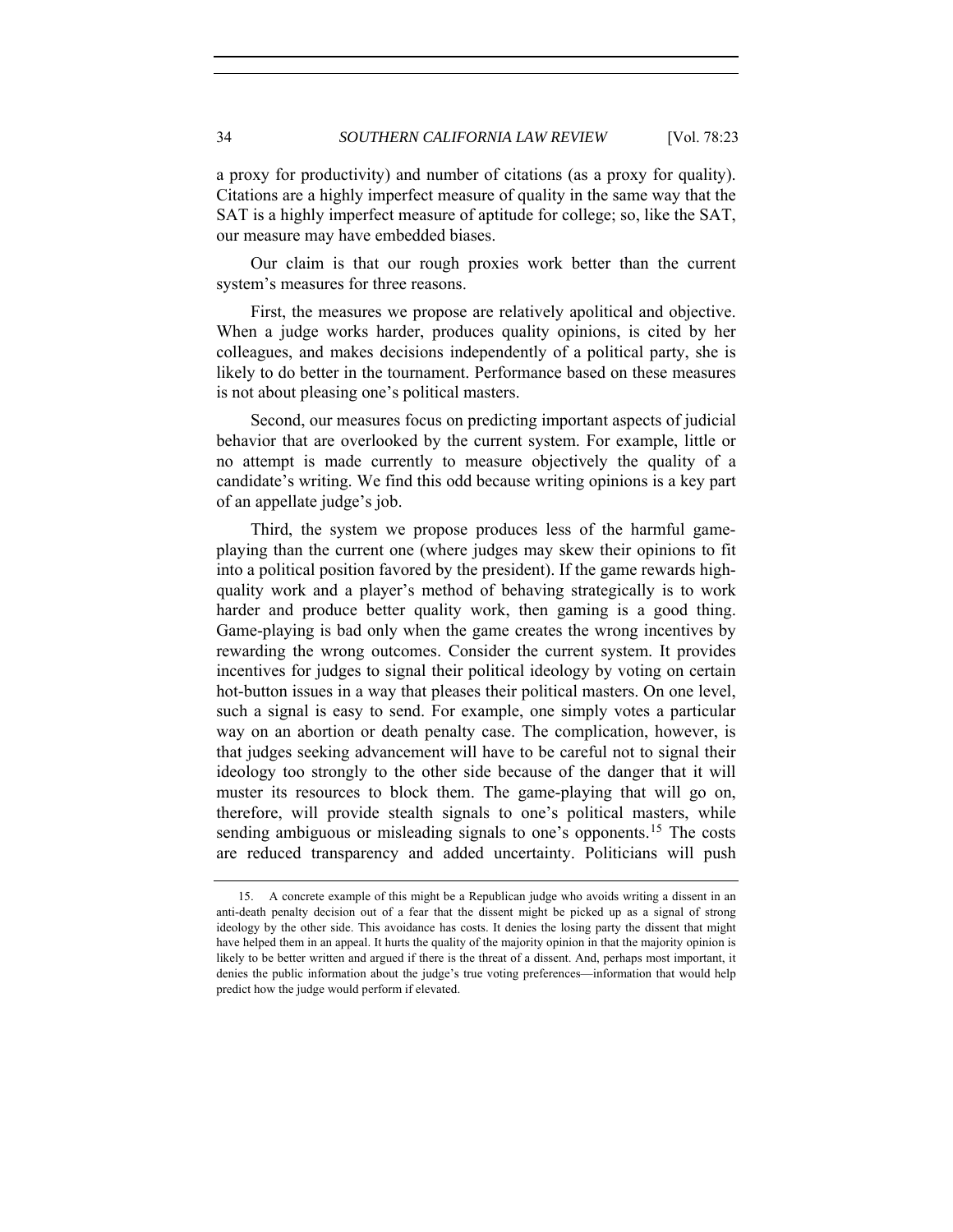candidates with relatively blank records, with the hope that they will turn out to support the ideologies of their sponsors. The result will be uncertainty in the candidate's future performance in terms of both ideology and quality. The tournament we propose has the potential to reduce uncertainty on both scores.

The American Bar Association ("ABA") already conducts an evaluation of potential candidates for the Supreme Court. What justifies a tournament if we already have the ABA's assessment of merit? The easy answer is that the current administration has decided not to use the ABA's evaluations.[16](#page-12-0) But there is more to this than a simple choice by the current administration. Oversimplifying, under the ABA process, a group of elite and supposedly nonpartisan lawyers conduct a highly rigorous inquiry into a candidate's background. They evaluate the candidate in terms of three broad criteria: integrity, professional competence, and judicial temperament.<sup>[17](#page-12-1)</sup> As part of the inquiry, the candidate is interviewed and asked to answer a questionnaire. Numerous others who have interacted with the candidate are also interviewed. The ABA group then evaluates the candidate's work product and views, including those reflected in the candidate's articles, other writings, speeches, and legal briefs.[18](#page-12-2) From what the ABA reports, the inquiry is exhaustive and thorough. In the past, both presidents and senators have attached significant weight to the rankings that the ABA reports.<sup>[19](#page-12-3)</sup> (It ranks the candidates as either well-qualified, qualified, or not qualified.)<sup>[20](#page-12-4)</sup>

In sum, the ABA may well have a better process to evaluate judicial merit than we do. Our simple measures cannot get directly at what we readily concede are important elements of judicial merit such as integrity and temperament. But the point of our tournament is not to come up with a

<span id="page-12-0"></span><sup>16.</sup> *See* Laura E. Little, *The ABA's Role in Prescreening Federal Judicial Candidates: Are We Ready to Give Up on the Lawyers?*, 10 WM. & MARY BILL RTS. J. 37, 37 (2001–2002).

<span id="page-12-1"></span><sup>17.</sup> AMERICAN BAR ASSOCIATION, THE ABA STANDING COMMITTEE ON FEDERAL JUDICIARY: WHAT IT IS AND HOW IT WORKS 4 (1999), *at* http://www.abanet.org/poladv/scfedjud.pdf [hereinafter ABA REPORT].

<sup>18.</sup> *Id.* at 8–9 (describing the vetting process for Supreme Court candidates in particular).

<span id="page-12-3"></span><span id="page-12-2"></span><sup>19.</sup> *See* HENRY J. ABRAHAM, JUSTICES, PRESIDENTS, AND SENATORS 23 (revised ed. 1999). *Cf.* ABA REPORT, *supra* note 17, at 8 ("The Committee has been consulted by every President concerning virtually every federal judicial appointment since 1952, and the United States Senate, through the Senate Judiciary Committee, has been provided with the Committee's evaluation of every federal judicial nomination since 1940.").

<span id="page-12-4"></span><sup>20.</sup> ABA REPORT, *supra* note 17, at 8. For more detail on the role that the ABA's evaluations have played historically, see, for example, ABRAHAM, *supra* note 19, at 23–28; GEORGE WATSON & JOHN A. STOOKEY, SHAPING AMERICA: THE POLITICS OF SUPREME COURT APPOINTMENTS 83-85 (1995).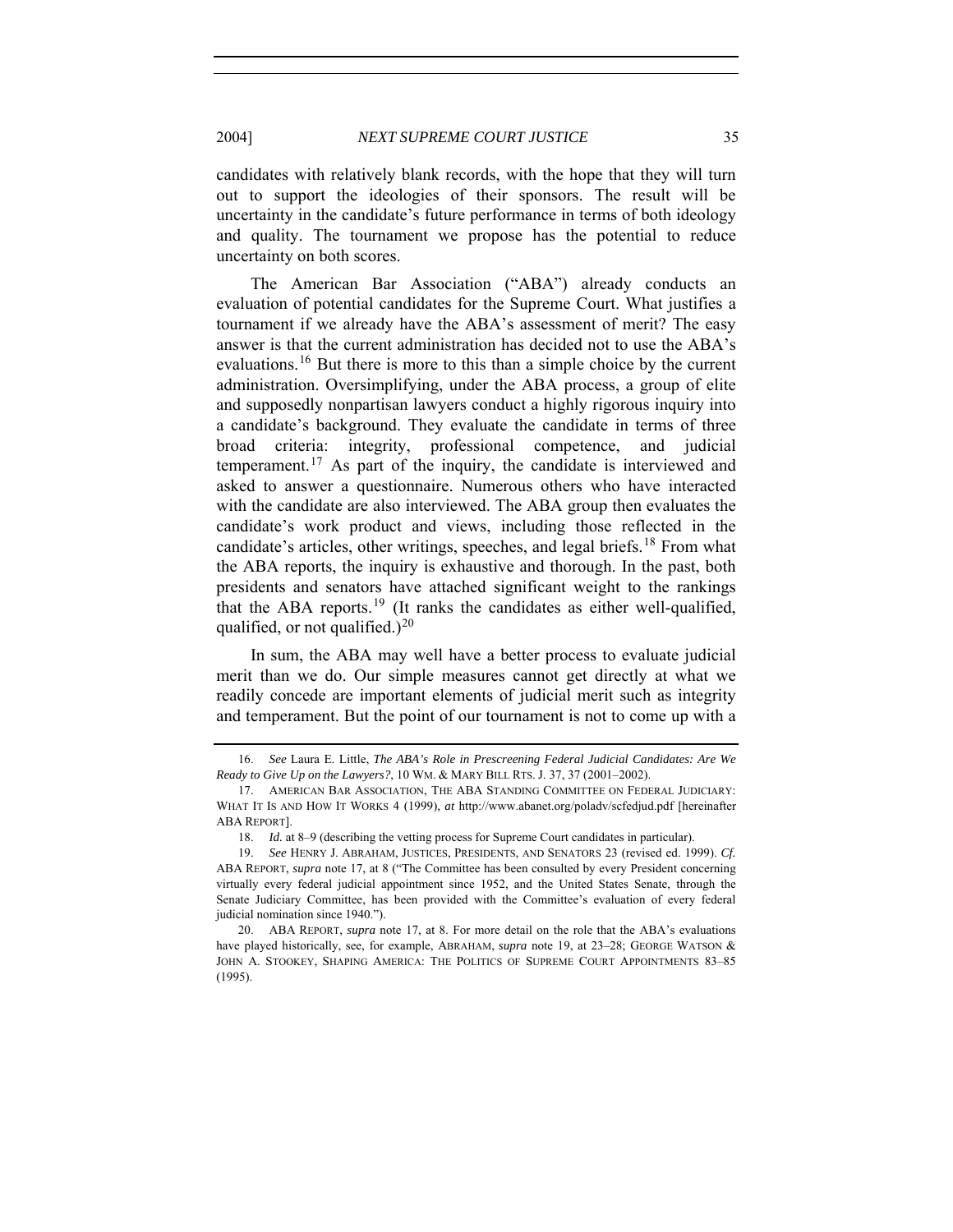<span id="page-13-0"></span>perfect (or best) measure of judicial merit. It is to flush out ideological motivations. The ABA's system cannot do this because its process is shrouded in secrecy.<sup>[21](#page-13-1)</sup> Its claim that its system of ranking is credible, accurate, and free from bias is entirely wrapped up in its elite institutional status, the reputations of its members, and some notion of professionalism. To the extent that this reputational bond works to guarantee the unbiased quality of the evaluation, that is fine. The reputational bond, however, is not working anymore. The current administration sees the ABA as having a liberal bias, and there is some empirical evidence to back their suspicions.<sup>[22](#page-13-2)</sup> The value of our tournament in comparison to the ABA ranking system is that where the ABA evaluation process and eventual ranking is nontransparent and unverifiable, ours is designed to be precisely the opposite of those things. The ABA's criteria are of little use in distancing the politicians' claims of merit from suspicions about ideology if the ABA's rankings themselves are based on subjective (and somewhat secret) criteria. We do not doubt that our tournament is also subject to claims of bias. The transparent nature of our objective measures, nonetheless, allows outside observers to both critique the tournament and adjust the rankings for such biases.

#### A. ADOPTING A MERIT-BASED TOURNAMENT

Would the president be willing to adopt merit-based criteria, using objective measures like those we propose, to evaluate the worthiness of a Supreme Court nominee? The president's power to nominate a Justice is constitutionally derived. The Constitution gives the president the discretion to nominate, subject only to the advice and consent of the Senate. But the Constitution says nothing about what standards are to be used. The Appointments Clause provides that the president "shall nominate, and by

<span id="page-13-1"></span><sup>21.</sup> *See* ABA REPORT, *supra* note 17, at 10, 12 (stressing the importance of confidentiality in the vetting process and declining to provide precise evaluative criteria or methodology). This need for transparency would apply to a White House selection process that involved detailed screening. Indeed, the need for transparency would be even more applicable there to the extent that the public is more suspicious of the White House's incentives to screen based on political litmus tests rather than merit. *See* MALTESE, *supra* note 4, at 121–23 (describing the detailed screening process used by the Reagan White House in which candidates were put through four or five hours of screening interviews with multiple White House attorneys, and both their speeches and prior writings were carefully scrutinized).

<span id="page-13-2"></span><sup>22.</sup> *See* James Lindgren, *Examining the American Bar Association's Ratings of Nominees to the U.S. Courts of Appeals for Political Bias, 1989–2000*, 17 J.L. & POL. 1 (2001). *But see* John R. Lott, Jr., *The American Bar Association, Judicial Ratings, and Political Bias*, 17 J.L. & POL. 41 (2001) (finding only weak evidence of bias); Michael J. Saks & Neil Vidmar, *A Flawed Search for Bias in the American Bar Association's Ratings of Prospective Judicial Nominees: A Critique of the Lindgren Study*, 17 J.L. & POL. 219, 252–54 (2001) (critiquing Lindgren's methodology and conclusions).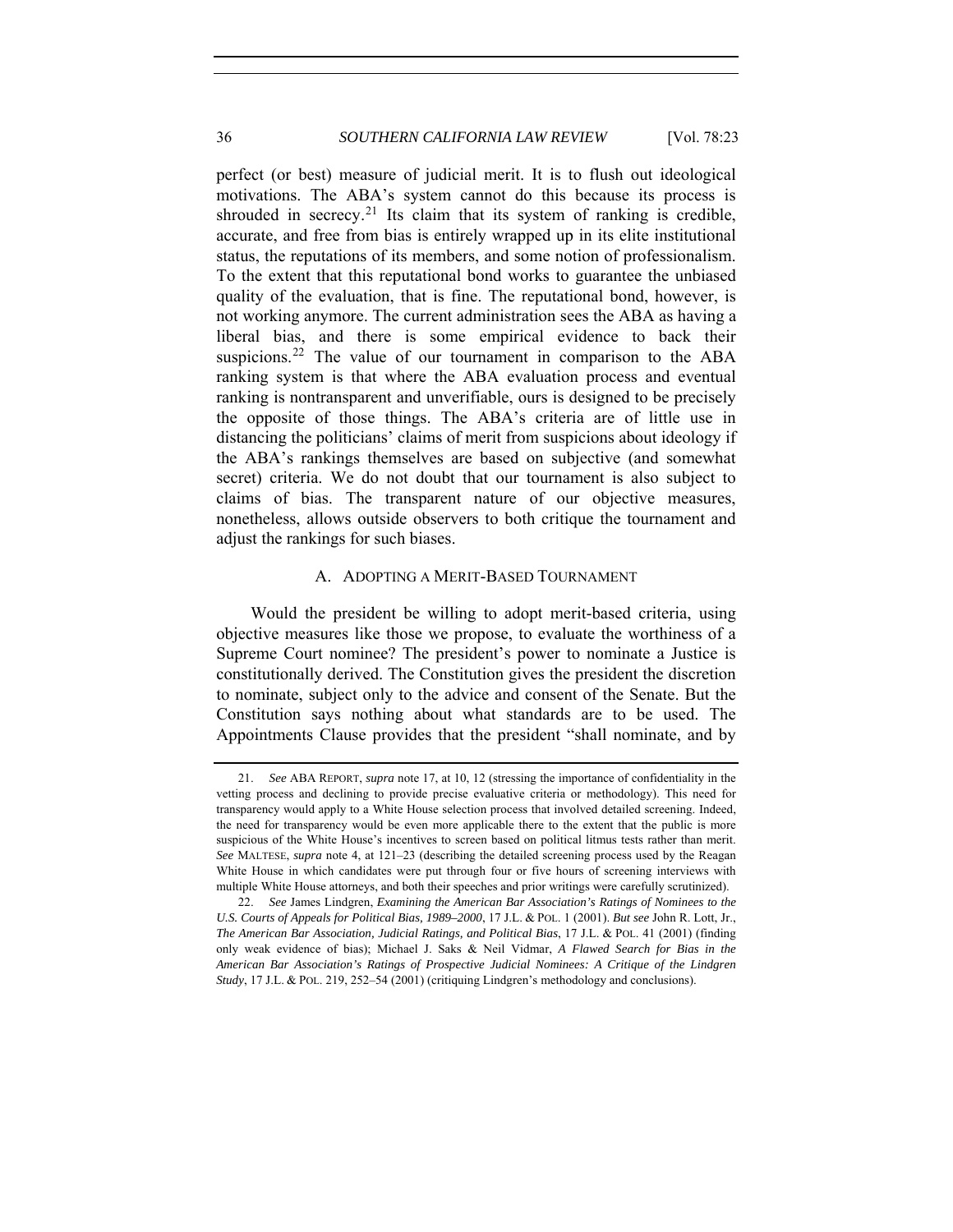and with the Advice and Consent of the Senate, shall appoint . . . Judges of the supreme Court, and all other Officers of the United States."[23](#page-14-0) Michael Gerhardt explains that the Framers drafted the Appointments Clause not to select the most qualified Supreme Court Justices, but to prevent nepotism and tyranny.[24](#page-14-1) In so drafting, the Framers provided little guidance on the ideal qualifications to look for in a candidate.[25](#page-14-2) Since the Constitution's ratification, formal rules and informal norms have developed to fill out the Appointments Clause.<sup>[26](#page-14-3)</sup> Among these norms is the process of selecting or blocking a candidate based on ideological grounds.<sup>[27](#page-14-4)</sup>

<span id="page-14-2"></span><span id="page-14-1"></span>Michael J. Gerhardt, *Toward a Comprehensive Understanding of the Federal Appointments Process*, 21 HARV. J.L. & PUB. POL'Y 467, 474–75 (1998).

25. As John Baker explains,

[t]he Constitution does not lay out particular qualifications for justices of the Supreme Court. It does not require, as it does for members of Congress and the President, that they have attained a certain age. The Constitution does not even require that justices be lawyers. It simply provides that the President "shall nominate, and by and with the Advice and Consent of the Senate, shall appoint . . . Judges of the supreme Court . . . ." Just as it cannot add to the qualifications of its own members beyond those provided in the Constitution, presumably Congress also cannot add to the qualifications for either the President or justices of the Supreme Court.

Baker, *supra* note 7, at 178.

But would we have benefited from more guidance? *See* Lee Epstein, Jack Knight & Olga Shvetsova, *Comparing Judicial Selection Systems*, 10 WM. & MARY BILL RTS. J. 7 (2001–2002) (looking at other countries' constitutionally mandated criteria for judicial appointees and comparing their results with the United States in achieving a distinguished and independent bench).

<span id="page-14-3"></span> 26. *See generally* Michael J. Gerhardt, *Norm Theory and the Future of the Federal Appointments Process*, 50 DUKE L.J. 1687, 1687 (2001) (discussing the "behavioral regularities of presidents and senators regarding appointments that persist in the absence of formal rules and that deviations from which trigger sanctions"). Norms include, for example, the practice of senatorial courtesy. *See* Brannon P. Denning, *The Judicial Confirmation Process and the Blue Slip*, 85 JUDICATURE 218, 220 (2002). For example, the "blue slip" practice enables a senator to facilitate the withdrawal of a nominee, or "blue slip" the nominee, even before the Senate's review of a nominee begins. *See id.*

<span id="page-14-4"></span> 27. *See* James J. Brudney, *Recalibrating Federal Judicial Independence*, 64 OHIO ST. L.J. 149, 157 (2003) ("Political and ideological background have been relied upon by presidents, senators and their staffs when choosing from within a pool of talented and experienced candidates."); David M. Levitan, *The Effect of the Appointment of a Supreme Court Justice*, 28 U. TOL. L. REV. 37, 69 (1996) (analyzing instances in which the appointment of a single Supreme Court Justice has directly affected the law through reversals of earlier decisions and concluding that "it is right and proper for a President to seek to determine a nominee's values, attitudes, ideas and motivations before appointing the nominees and for the Senate to do so before confirming the nominee"). As noted earlier, scholars hold different views on whether the Senate should actively use ideology as grounds for refusing to confirm a nominee. *See, e.g.*, Eastman, *supra* note 7, at 647 (arguing that the Senate's confirmation power "exists only to prevent the President from selecting a nominee who 'does not possess due qualifications for

<span id="page-14-0"></span> <sup>23.</sup> U.S. CONST. art. II, § 2, cl. 2.

 <sup>24.</sup> Gerhardt writes that

<sup>[</sup>c]ontrary to the assumption of many of its critics, the Framers did not design this system to ensure the appointments of the best-qualified people to important governmental offices. Rather, the Framers' primary concern in designing the system was to preclude certain kinds of abusive or inappropriate appointments. Some Constitutional Convention delegates were primarily concerned with developing a system that would protect against legislative tyranny, whereas many others were concerned mostly with preventing monarchic despotism.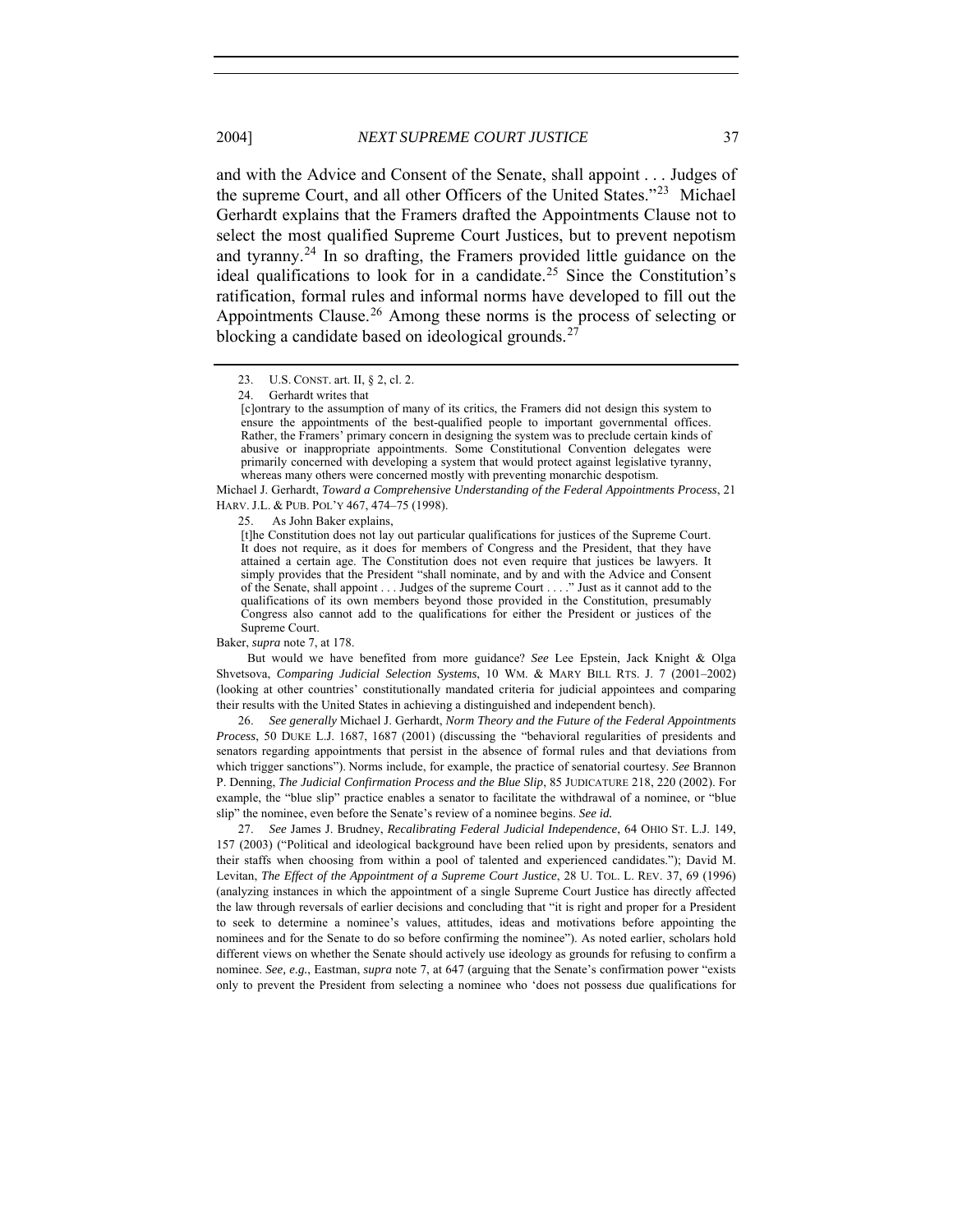In sum, there appears to be little room for an argument that the Constitution requires the president and Senate to use standards in selecting judicial candidates. Indeed, given the open-ended grant of discretion to the president (in nominating) and the Senate (in its advice and consent role), it is likely that the imposition of standards, especially those based on an objective tournament of judges, would require a constitutional amendment—unless, of course, the president or the Senate were voluntarily to adopt standards. The president and the Senate, however, are unlikely ever to agree to relinquish their discretionary, constitutionally derived power.[28](#page-15-0)

Nonetheless, the tournament does not have to be mandatory to have an impact. Publicizing the tournament's methodology and its results introduces a standard and gives the public tools to judge both the president's nominee as well as the Senate's opposition or support of the nominee. Rather than assess a candidate against a vacuum, the public will know what the tournament criteria are and understand why the winners won. And the public may rightly ask why the president chose a nominee not among the winners, if this is, in fact, the case. Pressure will then mount for the president (as well as the Senate) to be more explicit in their ideological motivations. Thus, two unknowns, a nominee's merit and the president's ideological basis for choosing one nominee over another, will be revealed. If the public disagrees with the way the nomination process is proceeding, it will pressure elected officials to justify or abandon their positions. To alleviate public pressure, the president and Senate, in turn, may view those who do better in the tournament with more favor.

In order for the tournament to work, broad stakeholder participation including participation from the media, civil society, and the general public—is required both to monitor judicial performance (that is, to run the

office.' Essentially the Senate's confirmation power exists to prevent the President from being swayed by nepotism or mere political opportunism" and does not allow it to impose ideological litmus tests on candidates (quoting JOSEPH STORY, COMMENTARIES ON THE CONSTITUTION OF THE UNITED STATES § 1525, at 377 (1833))). *Cf. Hearing Before the Senate Committee on the Judiciary Subcommittee on Administrative Oversight and the Courts on Should Ideology Matter?: Judicial Nominations 2001*, 50 DRAKE L. REV. 429, 463–73 (2002) (statement of Cass R. Sunstein) (concluding that ideology should matter, and that it is appropriate for the Senate to ensure a balanced and moderate judiciary in the current era of excessive judicial activism).

<span id="page-15-0"></span> <sup>28.</sup> One scenario in which they might agree voluntarily to restrict their power is where the level of conflict in the appointments process rises to the point where neither side is able to achieve anything. In such a situation, it would be in the interests of both parties to agree to take less power so as to achieve a more cooperative solution. *Cf.* David S. Law, Appointing Federal Judges: The President, the Senate, and the Prisoner's Dilemma (Oct. 29, 2003) (unpublished draft, on file with authors) (modeling the dynamic between the President and the Senate in game theoretic terms).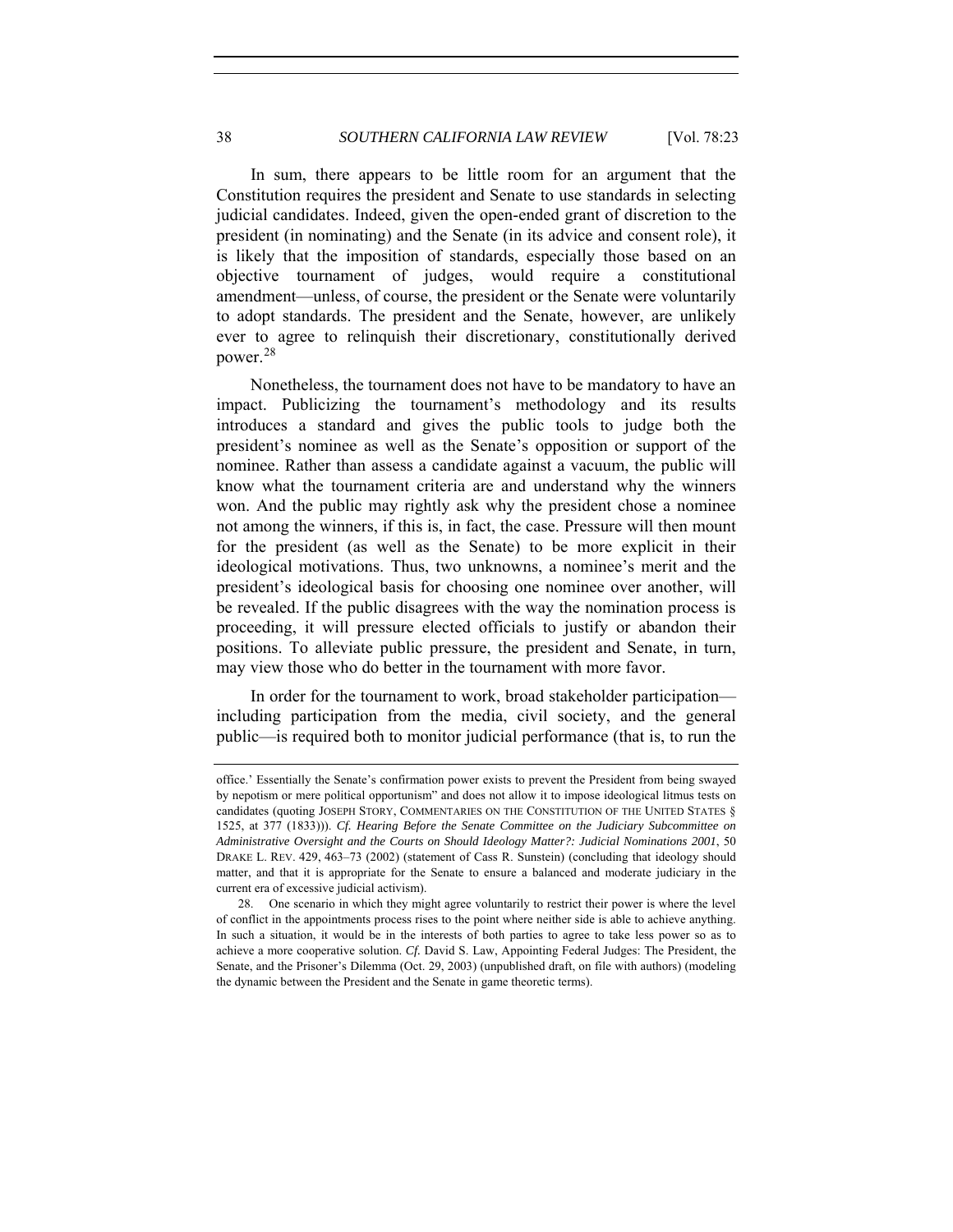#### 2004] *NEXT SUPREME COURT JUSTICE* 39

tournament) and put pressure on politicians based on the resulting judicial rankings. The most identifiable stakeholder groups in our merit-based proposal are members of the legal profession, academics who study the courts, and public interest groups. We think that our tournament will also create stakeholders in the broader general public for the following reason: most everyone is interested in federal government shenanigans and everyone relates to merit-based promotion. The tournament we propose is relatively transparent, meaning that the methodology is easily understood and the results are readily transmittable, resulting in wide availability. Although the public may have difficulty understanding constitutional interpretation, they do understand that, in an ideal world, hard work is a sound basis for a promotion. To the extent that the tournament's objective criteria are in tune with the public's intuitive sense of merit, the criteria will form a focal point for judging candidates for the High Court.

Would an ongoing tournament be sustainable over time? One of the reasons that hot-button issues have become so important may be the public's apathy. This is not necessarily a bad thing. People have much information to process, and processing information is costly in time and money, so they select carefully what issues interest them. The current process of Supreme Court nominations is, as we have said before, shrouded in secrecy, and therefore it is very costly for Joe and Jane Public to process an opinion about a particular judge. Instead, they default to how the judge votes on a few issues that interest them including, for example, gun rights and affirmative action. In addition, these also tend to be the issues in which interest groups are most interested. The result is that these are the issues that become most important to the president and Senate in the nomination process. We propose that by introducing an objective, merit-based tournament, the public is less likely to default to hot-button issues because the cost to obtain information about a nominee's merit is much lower. Much like the *U.S. News & World Report* rankings of law schools and other professional schools have become influential, the very ease of transmitting the tournament's objective criteria will give the tournament's results wide influence among the public.<sup>[29](#page-16-0)</sup>

<span id="page-16-0"></span> <sup>29.</sup> Indeed, the opposite problem is possible. The ease of transmission and understandability of the tournament outcome may result in the public giving too much weight to the objective criteria. While such a problem is theoretically possible, politicians may respond with greater effort at explaining the true "merit" behind their candidates (who fail to score highly on the objective criteria).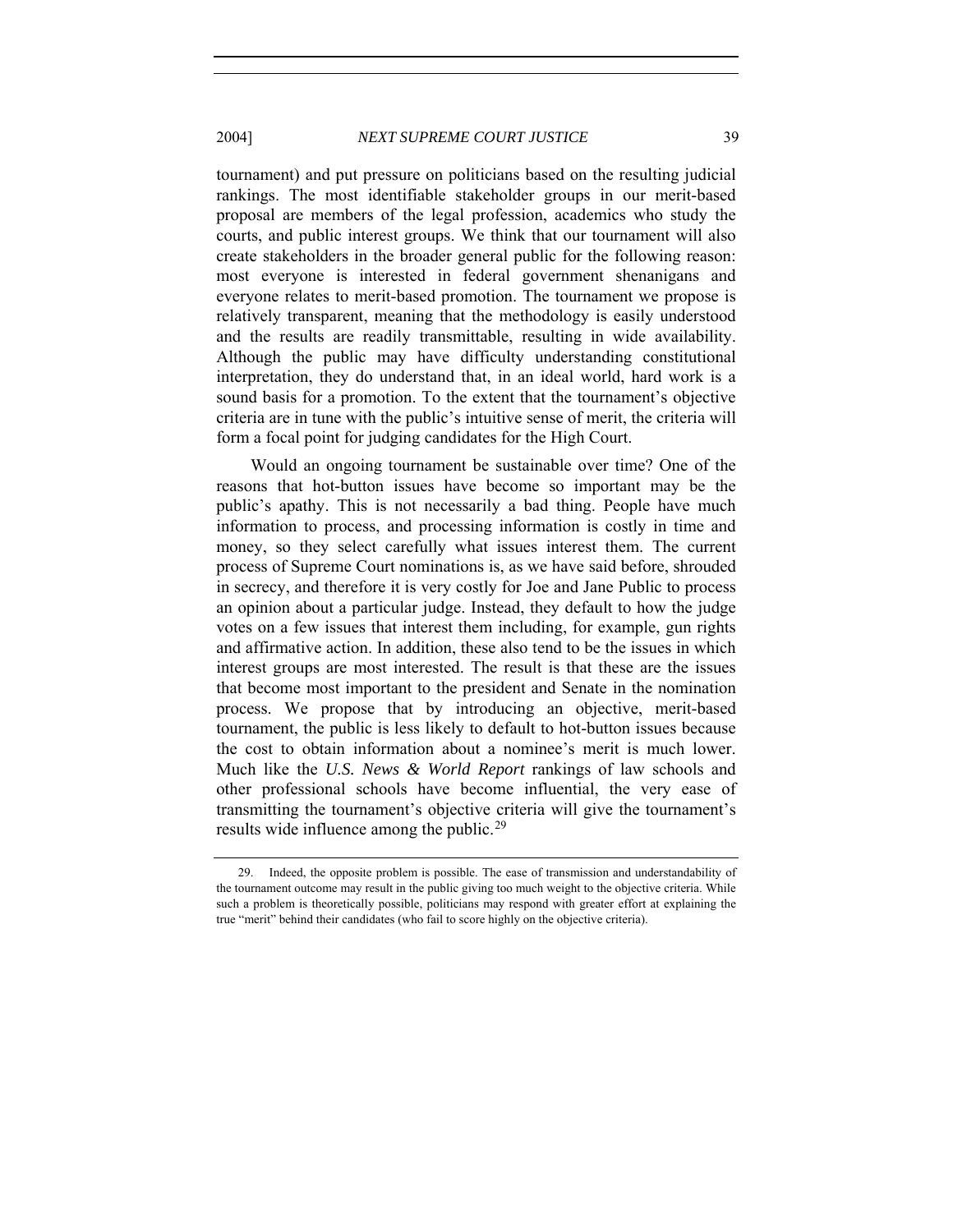#### <span id="page-17-0"></span>40 *SOUTHERN CALIFORNIA LAW REVIEW* [Vol. 78:23

#### III. CONSTRUCTING THE TOURNAMENT

We limit our sample to federal circuit court judges other than those on the Federal Circuit.[30](#page-17-1) While in theory, and recently in practice, the president may select a Supreme Court nominee from the pool of state court judges and even from among nonjudges, the norm in recent years has been to select from among the sitting federal circuit court judges from the twelve circuits of general jurisdiction. For purposes of this Article we take that norm as given. While including other types of judges, such as those on the Federal Circuit, is possible, a tournament including such judges would have to adjust for the differences between the number and types of opinions facing these other judges. Finally, we run the tournament with judges from both the major political parties—the assumption being, however, that the sitting president will focus on the top performers from his own party.

As our initial sample, we select only those federal circuit judges still active as of June 2003. Judges who retire or take senior status as of June 2003 are excluded from the tournament. Presumably, the choice of retiring or taking senior status suggests either a diminished capacity for, or interest in, judging. Additionally, we include only those judges who were appointed prior to January 1, 1998. In effect, then, the tournament posits a six year apprenticeship period (given that we calculate data up to May 31, 2003) before one can be considered for promotion to the Supreme Court. The

<span id="page-17-1"></span> <sup>30.</sup> The two circuits that have the most specialized and, therefore, noncomparable dockets are the D.C. Circuit and the Federal Circuit. In excluding the Federal Circuit and including the D.C. Circuit, we made a judgment call that at least a meaningful portion of the D.C. Circuit's docket was comparable to the other circuits. This comparability factor is most important with respect to citation numbers. So, for example, because of the large number of (often burdensome) administrative law cases that the D.C. Circuit sees compared to other circuits, it may not be meaningful to compare the total citations of a D.C. Circuit judge's published opinions to those of a judge on the First or Seventh Circuits. That said, a comparison of the respective numbers of citations to their top twenty opinions may be more meaningful. Focusing on only a judge's top twenty opinions reduces (if not eliminates) the advantage of judges that write more opinions. Or, if that is found wanting, one could do a comparison of the relative citation numbers in the law reviews. While circuits outside of the D.C. Circuit facing a relative dearth of administrative law cases may cite D.C. Circuit cases less, we suspect that the same does not hold true for the law reviews (where administrative law is a frequent topic of scholarship).

For us, even if our initial measures are flawed, the key is to get a discussion going. So, hypothetically, if we were to find that Judge Harry Edwards ranks thirtieth overall, but that he scores high in productivity and independence and low in citations, a discussion could occur as to whether citation scores are an irrelevant measure for him because of the D.C. Circuit's unusual docket. It might, for example, be argued that Edwards's relative ranking on our invocation scale or his ranking based on citations in law journals should be used. Regardless of how such a discussion goes, we contend that starting from an objective set of criteria will lead to a more informed discussion than one initiated in a vacuum (and one more transparent with respect to ideology). On the historical evolution of the D.C. Circuit's docket, see generally CHRISTOPHER P. BANKS, JUDICIAL POLITICS IN THE D.C. CIRCUIT COURT (1999).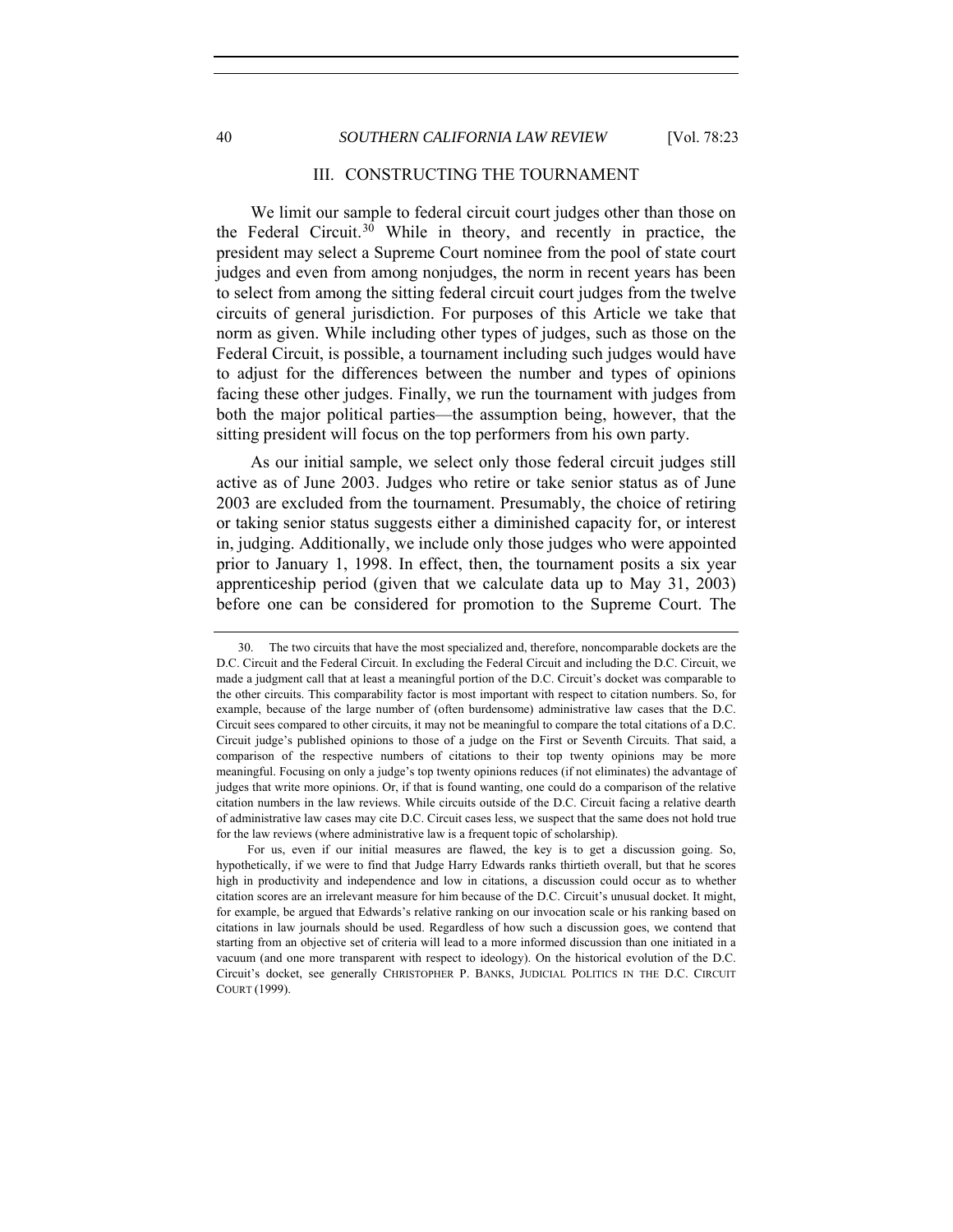apprenticeship period enables the generation of data on these judges. The tournament focuses on published opinions written during the 1998 to 2000 time period for all the judges. We obtain the published opinions for each judge from Westlaw and Lexis.

Establishing one common time period eliminates the need to control for differences across time as well as differences in the length of service among judges. Judge X may have more opinions and more corresponding citations simply because Judge X has served on the bench longer than Judge Y. Examining only the opinions written by each judge in the tournament over the 1998 to 2000 time period puts the judges on a relatively even playing field. Each judge has the same amount of time to generate opinions. While some judges may write more opinions and receive more citations for their opinions because of age or experience, this is precisely what we are looking for in the tournament—differences attributable to internal differences across judges rather than external differences (such as different time periods). It is possible, but not necessary, that older and more experienced judges will be able to write more opinions and generate more citations than their younger and more inexperienced counterparts. That is not a problem because, if the older and more experienced judges are doing better work, they are the ones who should be promoted. Their younger counterparts will have their chance in later tournaments.

 Given these restrictions, our sample consists of ninety-eight federal circuit court judges. The judges are distributed across the circuits as follows:

| Circuit | <b>Number of Judges</b> |
|---------|-------------------------|
| 1st     | 4                       |
| 2d      | 5                       |
| 3d      | 7                       |
| 4th     | 8                       |
| 5th     | 13                      |
| 6th     | 8                       |
| 7th     | 10                      |
| 8th     | 5                       |
| 9th     | 12                      |
| 10th    | 8                       |

TABLE 1. Distribution of judges in the tournament by circuit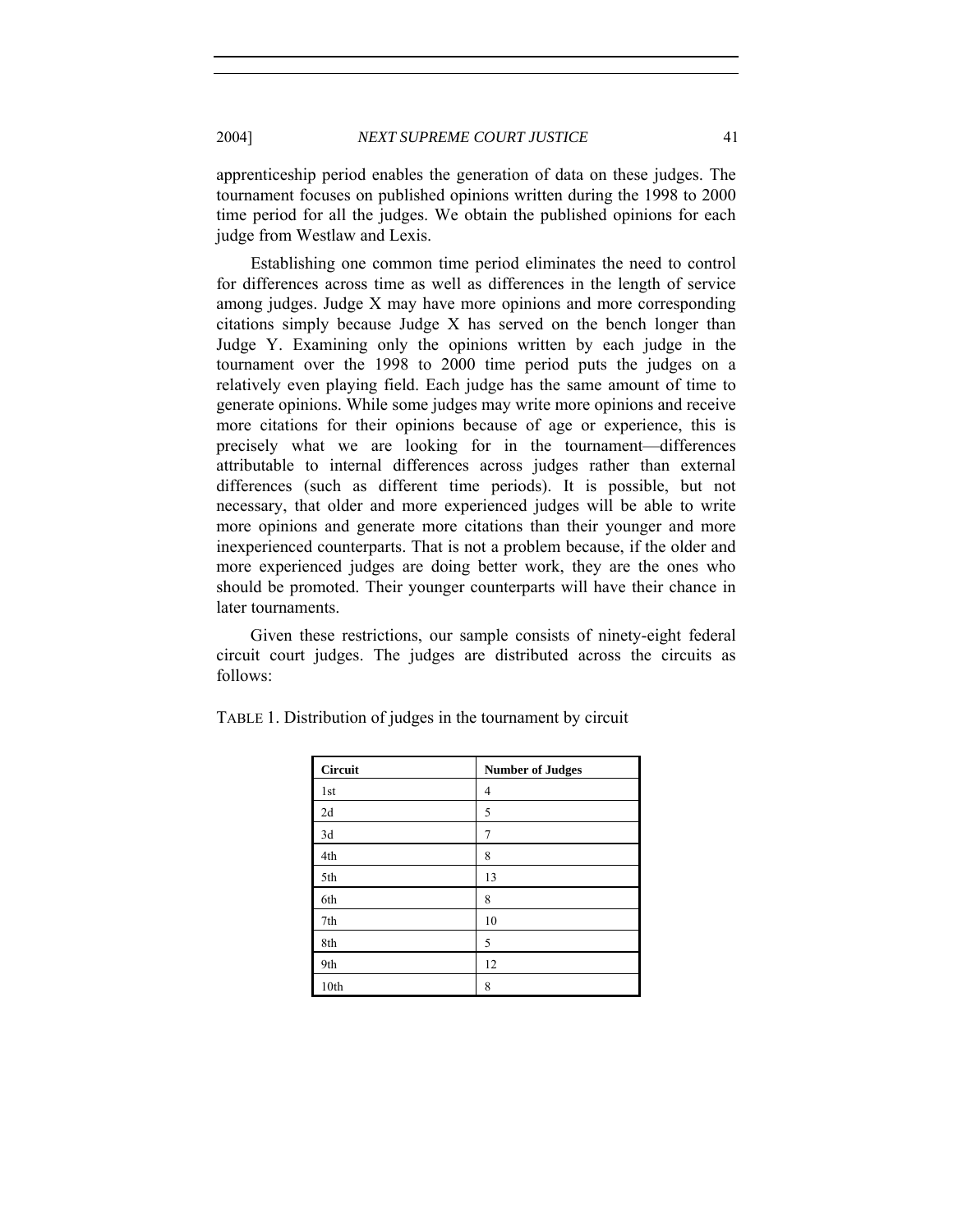#### <span id="page-19-0"></span>42 *SOUTHERN CALIFORNIA LAW REVIEW* [Vol. 78:23

| <b>Circuit</b> | <b>Number of Judges</b> |
|----------------|-------------------------|
| 11th           |                         |
| D.C.           | c                       |
| <b>Total</b>   | 98                      |

 Judges decide cases and write opinions explaining their decisions. To determine relative performance levels for purposes of the tournament, we need a set of measures that get at the quality and quantity of decisionmaking and opinion-writing. Our measures fall roughly into three categories: those evaluating (a) productivity in providing published statements of reasons ("productivity"), (b) quality of opinion-writing ("quality"), and (c) independence from the views of one's colleagues and political sponsors ("independence").

#### A. PRODUCTIVITY

The number of cases a circuit judge hears is largely a function of the circuit on which the judge sits. There are significant differences in the caseloads across the circuits, but the one commonality is that the burdens are overwhelming.[31](#page-19-1) They are so overwhelming that almost no judge can hope to provide a publication-worthy statement of reasons in every case that comes before the judge. Some judges, however, provide published statements of reasons in more cases than others.

Presumably, it takes greater effort and skill to write more published opinions.[32](#page-19-2) Measuring effort exerted by a judge is an important element of the tournament because comparing the past effort levels of the various judges (a) helps predict future effort levels (we want Justices who will exert high levels of effort) and (b) helps determine who among the lower court judges should be rewarded for their efforts (so as to show lower court judges that their high effort levels are valued and will be rewarded). The

<span id="page-19-1"></span> <sup>31.</sup> The explosions in the caseloads of the federal courts and the various strategies used to tackle the overload have been documented by a number of commentators. *See, e.g.*, Jeffrey O. Cooper & Douglas A. Berman, *Passive Virtues and Casual Vices in the Federal Courts of Appeals*, 66 BROOK. L. REV. 685 (2000–2001).

<span id="page-19-2"></span><sup>32.</sup> *See* Alex Kozinski & Stephen Reinhardt, *Please Don't Cite This!*, CAL. LAW., June 2000, at 43 (explaining the greater effort that goes into writing published opinions compared to the effort that goes into unpublished memorandum dispositions). *See also* William Glaberson, *Caseload Forcing Two-Level System for U.S. Appeals*, N.Y. TIMES, Mar. 14, 1999, at A1 (quoting Judge Posner for the proposition that most judges are not as careful with unpublished dispositions as they are with published decisions).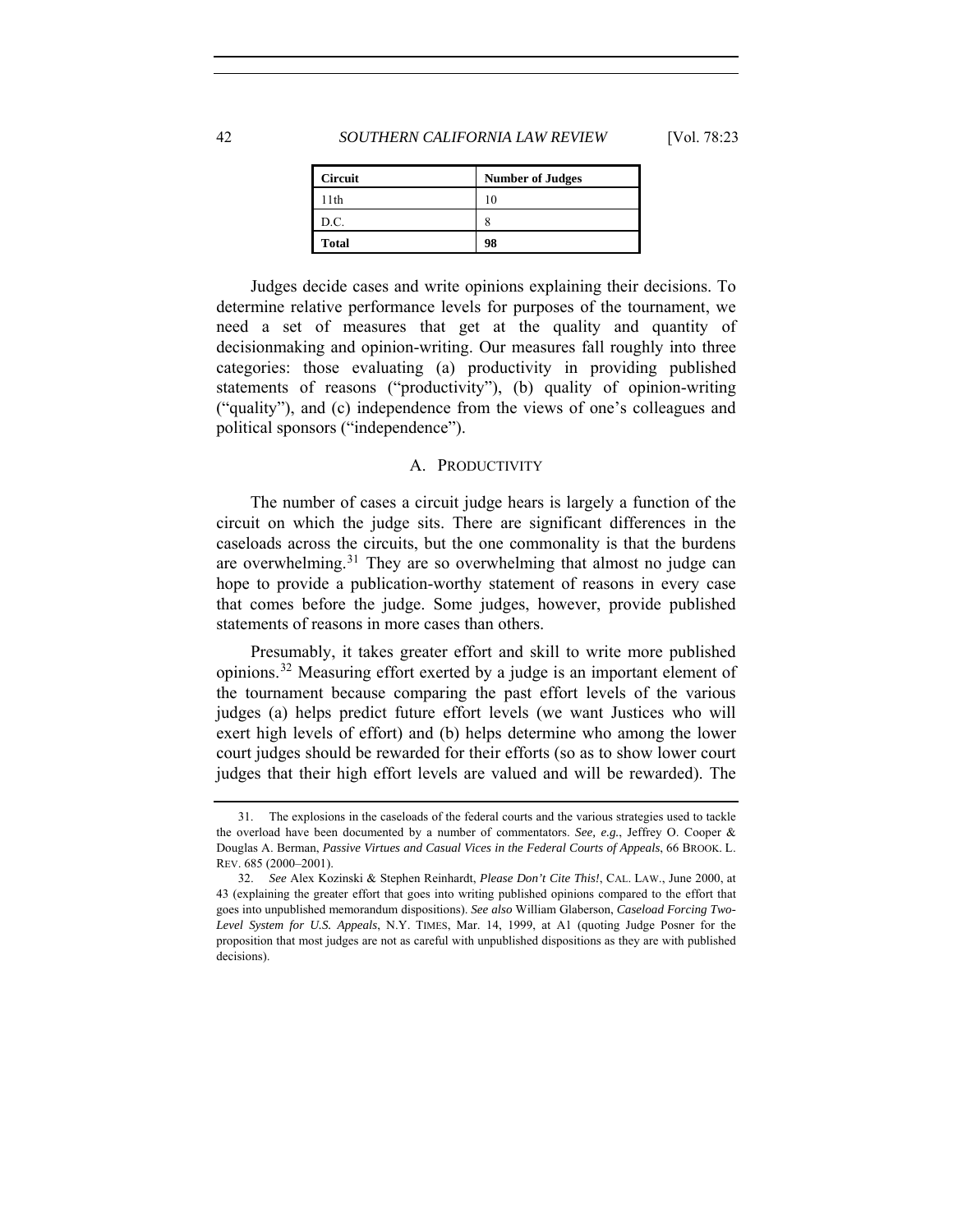measure of effort we use is the number of published opinions from 1998 to 2000.

Judges also write unpublished opinions. Indeed, the majority of opinions these days are unpublished.<sup>[33](#page-20-0)</sup> Unpublished opinions represent opinions judges affirmatively do not want to be used by others as precedents. The implication, and our assumption, is that they often involve minimal effort (and a lower quality of reasoning). Given our desire to measure the willingness to exert a high level of effort, we focus on published opinions. Judges may also demonstrate their productivity in other ways. Some judges may engage in an active public speaking schedule. Others may write academic articles or teach the occasional law school class. While such pursuits may be valuable, we focus solely on published opinions for three reasons. First, the number of published opinions may well be correlated with greater numbers of law review articles and other forms of communication to the public. Judge Posner, a prolific author of academic articles and books, also consistently publishes the largest number of judicial opinions per year.<sup>[34](#page-20-1)</sup> Second, one of the most important functions for a judge is generating opinions to serve as precedents for others (that is, reducing the amount of uncertainty in the law). Giving a judge credit for doing other things will diminish the incentive to spend time on opinion writing.

Table 2 reports the total number of published opinions (consisting of majority, concurring, and dissenting opinions) for the ten judges with the greatest number of opinions. We also report the total number of majority opinions published by each judge in Table 2. The Appendix provides the ranking for the entire set of tournament judges (reported in Appendix Table B).

<span id="page-20-0"></span> <sup>33.</sup> The practice of issuing unpublished opinions in the courts of appeals began in the 1970s and today accounts for more than seventy-five percent of all decisions. *See* Stephen L. Wasby, *Unpublished Decisions in the Federal Courts of Appeals: Making the Decision to Publish*, 3 J. APP. PRAC. & PROCESS 325, 325 (2001).

<span id="page-20-1"></span><sup>34</sup>*. Cf.* Fred R. Shapiro, *The Most-Cited Legal Scholars*, 29 J. LEGAL STUD. 409, 424 tbl. 6 (2000) (reporting that Judge Posner is among the most cited of the jurisprudential giants, including those such as Justice Oliver Wendell Holmes and Roscoe Pound). For research reporting the average number of opinions signed by Judge Posner per year, see Landes et al., *supra* note 13, at 278 n.20.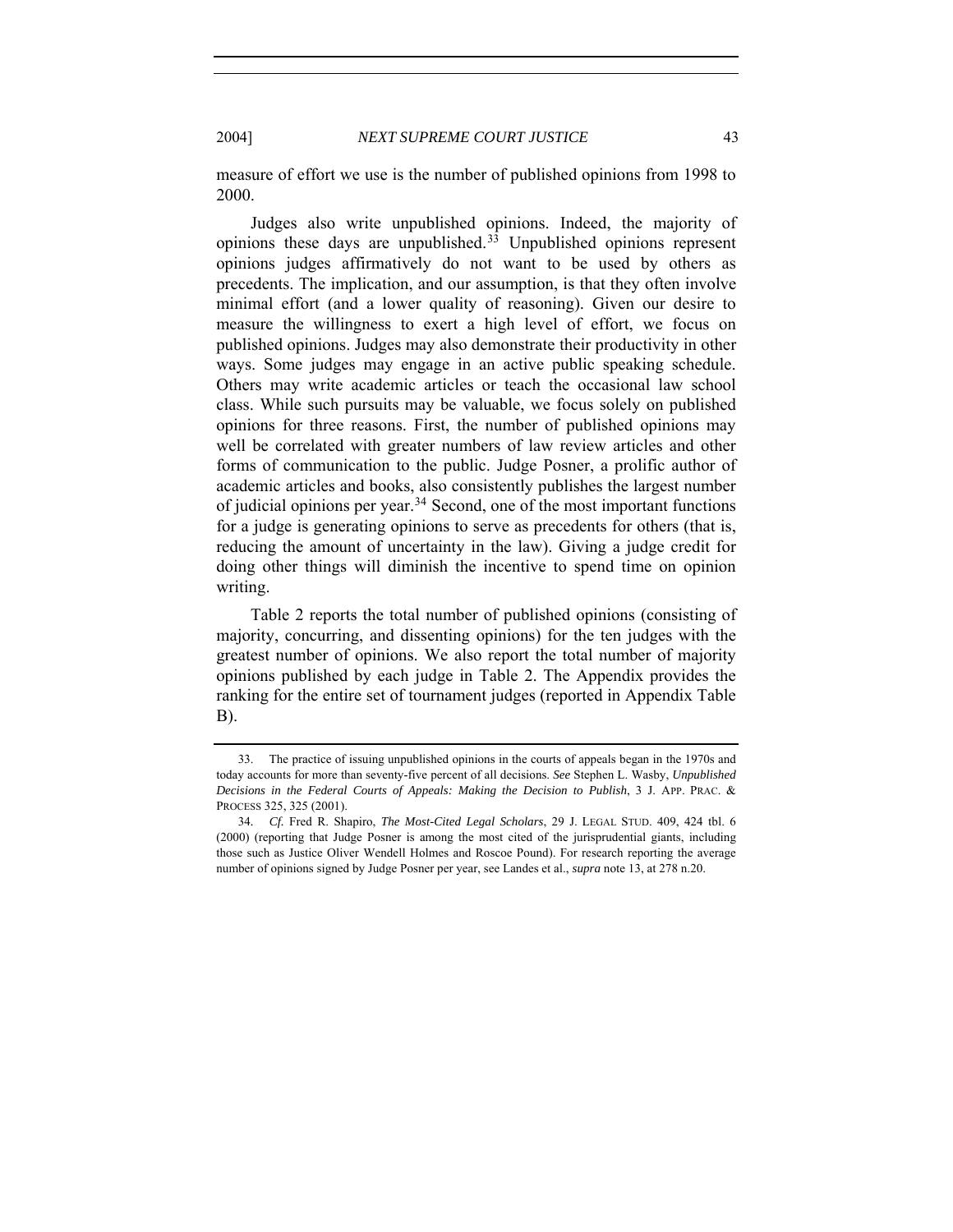|                       | (A) Total Number of<br><b>Published Opinions</b> | (B) Total Number<br>of Published<br>Majority<br><b>Opinions</b> | $(C)$ Circuit |
|-----------------------|--------------------------------------------------|-----------------------------------------------------------------|---------------|
| <b>Richard Posner</b> | 269                                              | 254                                                             | 7th           |
| Frank Easterbrook     | 233                                              | 213                                                             | 7th           |
| Joel Flaum            | 202                                              | 192                                                             | 7th           |
| Diane Wood            | 194                                              | 173                                                             | 7th           |
| Kenneth Ripple        | 182                                              | 151                                                             | 7th           |
| Michael Kanne         | 177                                              | 176                                                             | 7th           |
| Morris Arnold         | 175                                              | 152                                                             | 8th           |
| John Coffey           | 168                                              | 162                                                             | 7th           |
| James Loken           | 167                                              | 147                                                             | 8th           |
| Roger Wollman         | 158                                              | 154                                                             | 8th           |

#### TABLE 2. Published opinions, 1998–2000 (for the ten judges with the highest number of published opinions)

The highest two numbers in each category in bold type. Summary statistics for  $(A)$  ( $n=98$ ): Mean  $= 98.1$ ; Median = 85.5; Standard Deviation = 42.8; Kurtosis = 2.501; Skewness = 1.418.

Summary statistics for (B)  $(n=98)$ : Mean = 83.6; Median = 74.0; Standard Deviation = 41.5; Kurtosis =  $2.918$ ; Skewness = 1.576.

Chi-squared test of the null hypothesis that the distribution of circuits is identical between the top judges and the bottom judges for the number of published opinions (A):  $\chi^2 = 34.697$  (11 d.f.)  $(p \le 0.0003)$ . Top judges are defined as those who are in the top fifty percent of judges in the entire sample ( $n=98$ ) based on the number of published opinions (majority, concurrences, and dissents) (A). Bottom judges are defined as those who are in the bottom fifty percent of judges based on the number of published opinions (majority, concurrences, and dissents) (A).

The mean number of total published opinions for all the judges in the sample is 98.1 opinions (an average of 32.7 opinions per year). Judge Posner and Judge Frank Easterbrook, the two publishers of the largest numbers of opinions, are each more than three standard deviations above the mean. The next two highest, Judge Joel Flaum and Judge Diane Wood, are both more than two standard deviations above the mean. The mean number of published majority opinions is 83.6. As with the number of total published opinions, both Judge Posner and Judge Easterbrook have the greatest number of published majority opinions (and are again each over three standard deviations above the mean).

A caveat is that these publication numbers are likely driven not only by individual effort, but by additional factors such as a court's culture (the ethic on some courts may be to publish more opinions) and the court's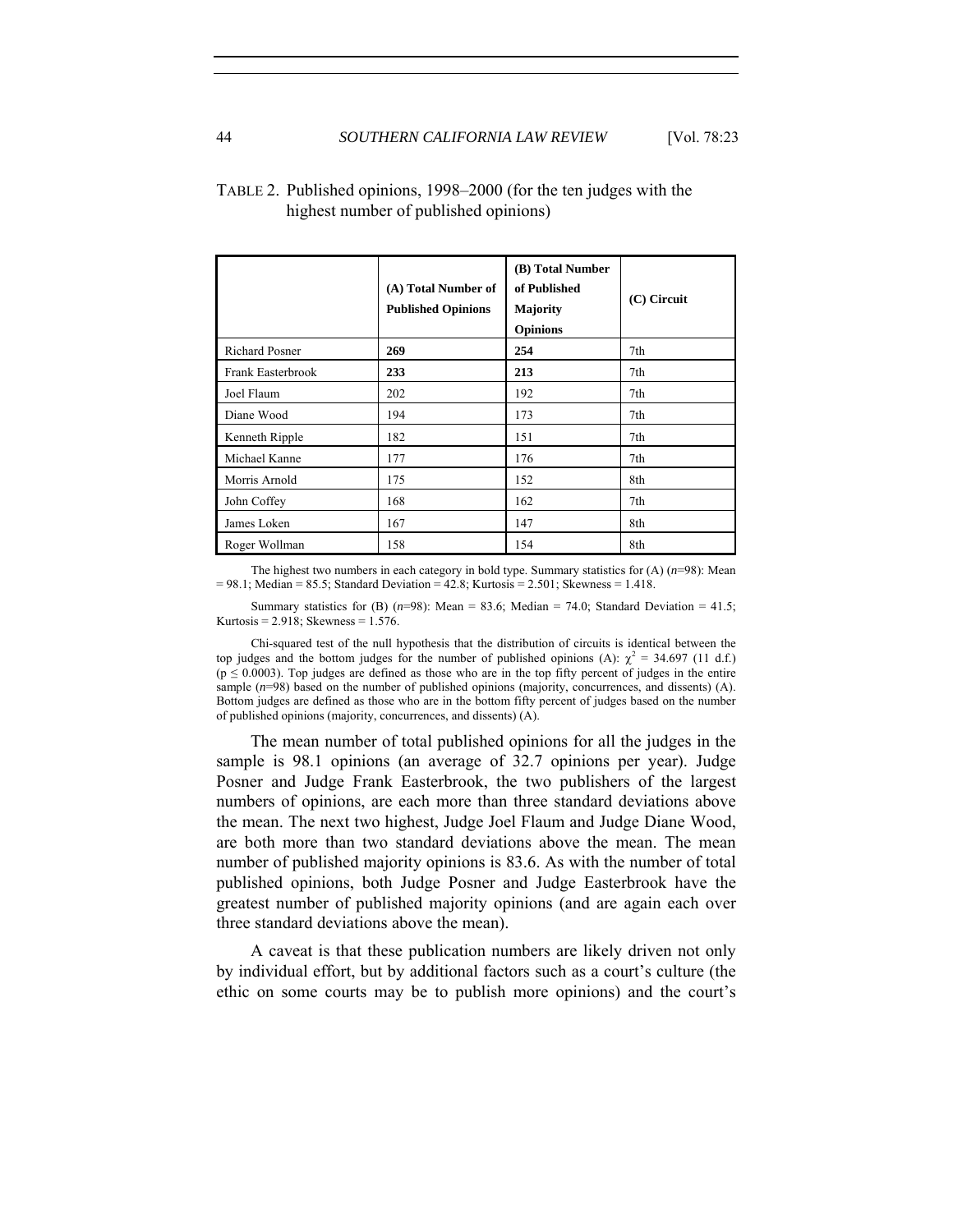caseload.  $35$  Circuits may exhibit different norms that govern when to publish an opinion. Additionally, some circuits may have a norm of deciding more cases in less time or they may face a greater or more complex caseload. Judges from a low productivity circuit may switch into a higher mode of productivity if placed in a different circuit. All the judges in Table 2 are either from the Seventh or Eighth Circuits. In particular, the Seventh Circuit, with seven of the top eight opinion publishing judges in the sample, may represent the results of a high-publishing norm circuit. The chi-squared test rejects the null hypothesis that the distribution of circuits for the top judges and the bottom judges (distinguished based on the number of published opinions) is identical ( $\chi^2 = 34.697$  (11 d.f.) ( $p \leq$ 0.0003)). Statistically significant variation, therefore, exists across the circuits in terms of number of total published opinions.

The fact that a norm to publish more opinions exists in some circuits does not detract from the accomplishment of a judge who does, in fact, produce a large number of publishable opinions. A high-publication norm does not, in itself, make it any easier for a judge to research and write any particular opinion. On the other hand, judges in a circuit with a highpublication norm may compensate through greater reliance on the legal reasoning and research of law clerks, interns, and staff attorneys.<sup>[36](#page-22-1)</sup>

To control for the possible influence of circuit-based norms on publication rates, we determine the mean number of opinions published for the judges of each circuit. The mean number of total opinions for judges of the Seventh Circuit is 185.2 (the highest among all the circuit means). In

<span id="page-22-0"></span> <sup>35.</sup> A number of scholars have observed the importance of circuit norms in determining aspects of judicial publication practices. *See, e.g.*, Deborah Jones Merritt & James J. Brudney, *Stalking Secret Law: What Predicts Publication in the United States Courts of Appeals*, 54 VAND. L. REV. 71, 76–79, 85–90 (2001); Ahmed E. Taha, *Publish or Paris: Evidence of How Judges Allocate Their Time*, 6 AM. L. & ECON. REV. 1 (2004). The Seventh Circuit, for example, appears to have a culture of publishing a high fraction of its opinions and the Third Circuit, by contrast, appears to have the opposite culture. *See* Mitu Gulati & C.M.A. McCauliff, *On* Not *Making Law*, LAW & CONTEMP. PROBS, Summer 1998, at 157, 220 tbl. VIII. Along these lines, some readers may notice that the top scorers in both the number of published opinions and the number of published pages are from the Seventh Circuit (Judges Diane Wood, Posner, and Easterbrook). But one should not be too quick to discount their high scores as a function of the circuit's norms. This is because the norm, in turn, is a function of the inclinations of the individuals on the court. For example, it is likely that the Seventh Circuit's norm is due, in part, to the influence of Judge Posner (and then Judge Easterbrook and perhaps now Judge Wood). *See* Mitu Gulati & Veronica Sanchez, *Giants in a World of Pygmies? Testing the Superstar Hypothesis with Judicial Opinions in Casebooks*, 87 IOWA L. REV. 1141, 1180–81 (2002). From this vantage point, it can be argued that Judges Posner, Easterbrook, and Wood should receive more credit, and not less, for being on a circuit that has a norm of high production.

<span id="page-22-1"></span> <sup>36.</sup> The ability to utilize effectively law clerks and staff attorneys to produce a greater quantity of published opinions is not necessarily a bad thing. To the extent that such management skills are important on the Supreme Court, this might be a positive.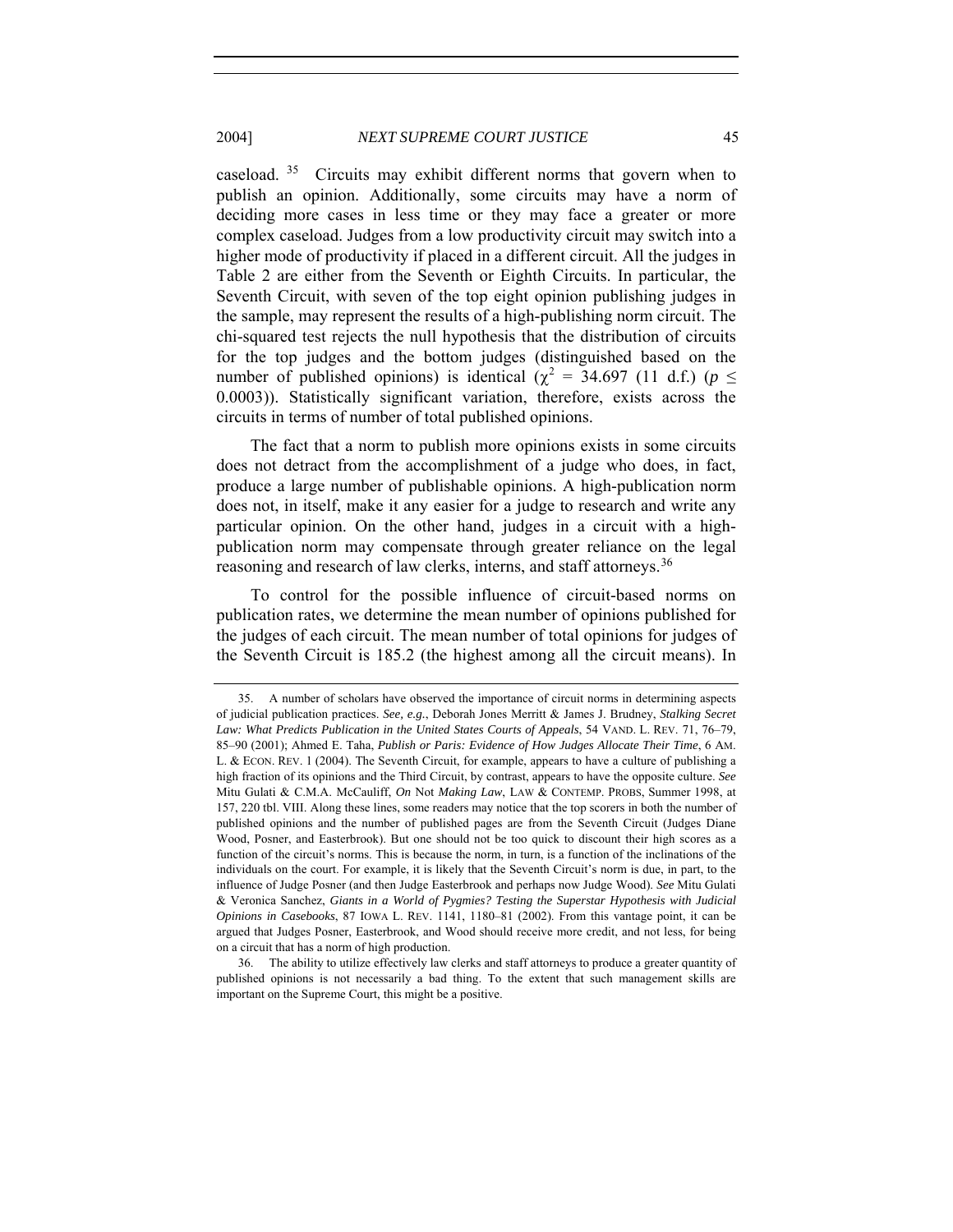contrast, the mean number of total opinions for the Third Circuit is 60.1. For each circuit other than the Seventh Circuit, we calculate the difference between the other circuit's mean and the Seventh Circuit's. We then add this mean difference to the number of opinions for each judge in the other circuit.

For example, the Third Circuit total opinions mean is 125.1 less than the Seventh Circuit total opinions mean. Judge Samuel Alito, a judge on the Third Circuit, wrote seventy opinions from 1998 to 2000. We adjusted Judge Alito's total opinion count upward to 195.1. After the adjustment, all the circuits have the same mean number of total opinions written. Any differences among judges will, therefore, be determined solely by each judge's standing relative to the other judges within her own circuit. For example, if Judge Morris Arnold is relatively far above his peers in the Eighth Circuit (compared with how much higher the most productive judges in other circuits are above their intracircuit peers), he will still receive a high adjusted ranking for productivity. Table 3 reports the top ten judges based on the number of total published opinions adjusted for intercircuit differences. (Appendix Table C reports the ranking of all judges in the sample based on total published opinions adjusted for intercircuit differences.)

|                      | (A) Total<br>Number of<br><b>Published</b><br><b>Opinions</b><br>(adjusted for<br>circuit variation) | <b>Z-Score of <math>(A)</math></b> | (B) Circuit |
|----------------------|------------------------------------------------------------------------------------------------------|------------------------------------|-------------|
| Richard Posner       | 269                                                                                                  | $3.60**$                           | 7th         |
| Stephen Reinhardt    | 237                                                                                                  | $2.23**$                           | 9th         |
| Diarmuid O'Scannlain | 234                                                                                                  | $2.10**$                           | 9th         |
| Frank Easterbrook    | 233                                                                                                  | $2.05**$                           | 7th         |
| Karen Nelson Moore   | 231                                                                                                  | 1.94                               | 6th         |
| Ronald Lee Gilman    | 225                                                                                                  | 1.69                               | 6th         |
| Gerald Bard Tjoflat  | 224                                                                                                  | 1.66                               | 11th        |
| Jerry Smith          | 223                                                                                                  | 1.63                               | 5th         |

TABLE 3. Published opinions, 1998–2000 (for the ten judges with the highest number of published opinions), adjusted for intercircuit differences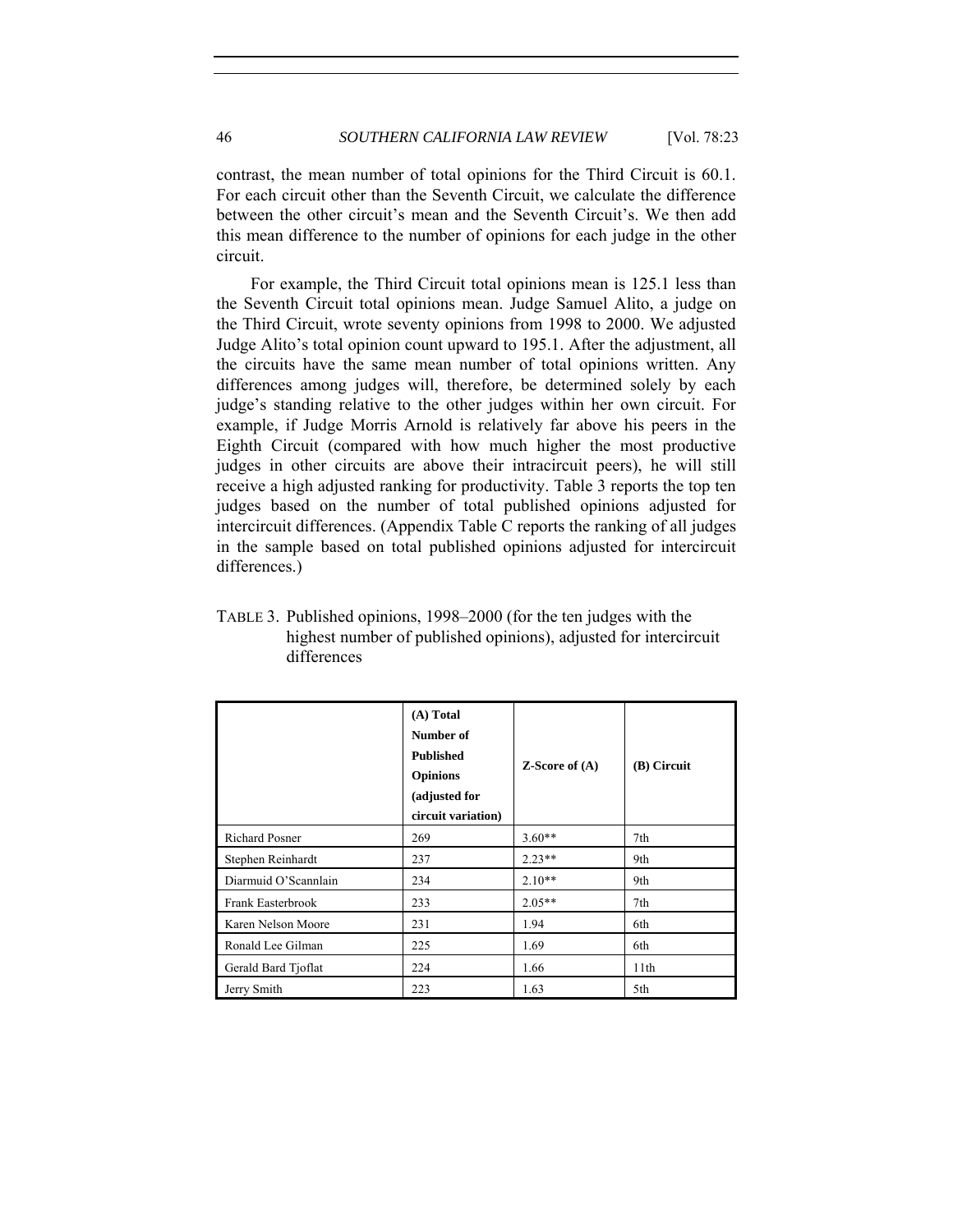2004] *NEXT SUPREME COURT JUSTICE* 47

|                  | $(A)$ Total<br>Number of<br><b>Published</b><br><b>Opinions</b><br>(adjusted for<br>circuit variation) | $Z-Score$ of $(A)$ | (B) Circuit |
|------------------|--------------------------------------------------------------------------------------------------------|--------------------|-------------|
| Paul Niemeyer    | 221                                                                                                    | 1.54               | 4th         |
| Dolores Sloviter | 217                                                                                                    | 1.37               | 3d          |

\*\* Indicates a z-score of 1.96 or higher (representing a two-sided probability of <5% for a normal distribution). The number of published opinions for each judge is adjusted so that the mean number of total opinions for each circuit is identical and equal to 185.2 (the unadjusted mean number of total opinions for the Seventh Circuit).

Summary statistics for (A)  $(n=98)$ : Mean = 185.2; Median = 182.05; Standard Deviation = 23.296; Kurtosis = 1.263; Skewness = 0.543.

Chi-squared test of the null hypothesis that the distribution of circuits is identical between the top judges and the bottom judges for the number of published opinions adjusted for intercircuit differences (A):  $\chi^2$  = 5.253 (11 d.f.) ( $p \le 0.918$ ). Top judges are defined as those who are in the top fifty percent of judges in the entire sample (*n*=98) based on the number of published opinions (majorities, concurrences, and dissents) adjusted for intercircuit differences (A). Bottom judges are defined as those who are in the bottom fifty percent of judges based on the number of published opinions (majorities, concurrences, and dissents) adjusted for intercircuit differences (A).

The adjusted rankings capture solely variations within a circuit.<sup>[37](#page-24-0)</sup> Even with the adjustment for intercircuit differences in means, note that Judge Posner is still the highest-scoring judge in terms of productivity, and the difference in Judge Posner's production from the mean judge is statistically significant. After correcting for the greater mean number of opinions published in the Seventh Circuit, Judge Posner's relative standing among other Seventh Circuit judges is high enough to place him ahead of high-scoring judges in other circuits. Judge Easterbrook, however, drops to fourth place behind Judge Stephen Reinhardt and Judge Diarmuid O'Scannlain of the Ninth Circuit (all of whom are also significantly above the mean judge). Put another way, Judge Reinhardt's relative ranking among Ninth Circuit judges is higher than Judge Easterbrook's relative ranking among Seventh Circuit judges.

While productivity is a key factor to consider in selecting a Supreme Court Justice, other factors exist. Starting with easily measurable criteria, nonetheless, helps focus on exactly what those other justifications are.

<span id="page-24-0"></span> <sup>37.</sup> The chi-squared test cannot reject the null hypothesis that the distribution of circuits in the top (representing the top fifty percent of judges based on the number of total published opinions and correcting for intercircuit differences) and bottom groups of judges (the bottom fifty percent) is identical ( $\chi^2$  = 5.253 (11 d.f.) ( $p \le 0.918$ )).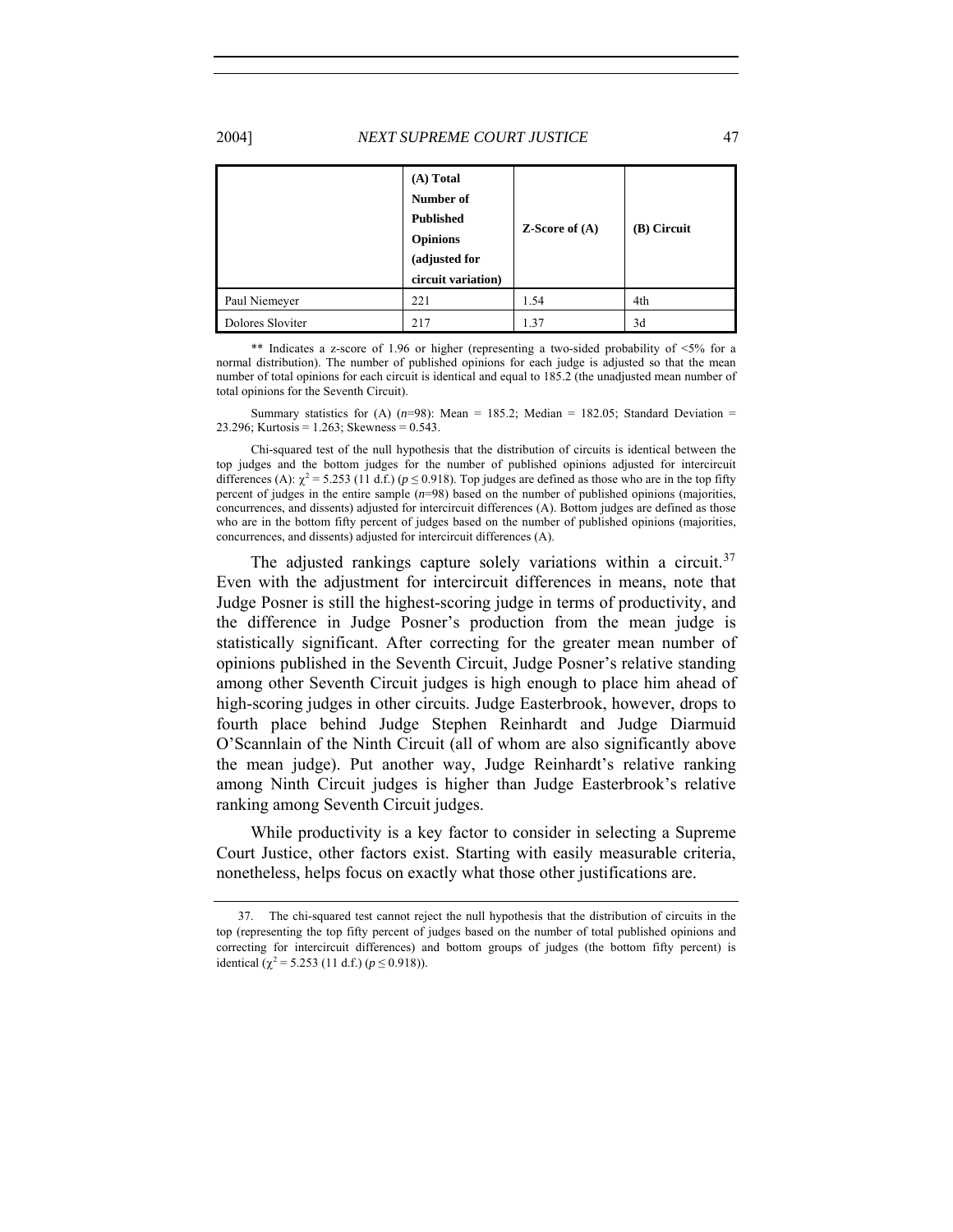#### <span id="page-25-0"></span>48 *SOUTHERN CALIFORNIA LAW REVIEW* [Vol. 78:23

#### B. MEASURING OPINION QUALITY

A central component of a Justice's role on the Supreme Court is writing opinions. These opinions form the primary basis for the public's understanding of the current state of the law. Predicting the quality of opinions that a judge is likely to write if promoted, therefore, should presumably be a key part of any promotion decision. Writing opinions is also a key element of a circuit court judge's job. Hence, encouraging the writing of better opinions by rewarding those who produce high-quality opinions is important. The question is how to rank judges on the quality of their opinions.

The opinions that any judge writes are cited by other judges to help in explaining the other judges' subsequent decisions. The opinions are also used by scholars and commentators to explain and analyze the law for clients, other scholars, and other lawyers. Thus, there are at least two sets of customers who use opinions. Some opinions will help explain the law better than others and customers will presumably use these opinions more. Examining customer use provides a market test of the quality of a judge's opinions.[38](#page-25-1)

<span id="page-25-1"></span> <sup>38.</sup> For a discussion of citation measures to rank judicial influence and the various problems using such measures, see Landes et al., *supra* note 13, at 271–76. Additional discussions of the limitations of using citation counts to measure judicial influence are found in Virgil L.P. Blake, *Citation Studies—the Missing Background*, 12 CARDOZO L. REV. 1961 (1991) (book review), and Keith Ann Stiverson & Lynn Wishart, *Citation Studies—Measuring Rods of Judicial Reputation?*, 12 CARDOZO L. REV. 1969 (1991) (book review). On citation analysis more generally, see Richard Posner, *An Economic Analysis of the Use of Citations in the Law*, 2 AM. L. & ECON. REV. 381 (2000). *See also* Symposium, *Interpreting Legal Citations*, 29 J. LEGAL STUD. 317 (2000); Symposium, *Trends in Legal Citations and Scholarship*, 71 CHI.-KENT L. REV. 743 (1996).

The use of citations as a proxy for research quality has been discussed by scholars in a number of other areas. For studies that either suggest or assume a relationship between citation counts and quality, see Luis R. Gomez-Mejia & David B. Balkin, *Determinants of Faculty Pay: An Agency Theory Perspective*, 35 ACAD. MGT. J. 921 (1992) (devising a proxy for research productivity in management science with a qualitative-quantitative measure of citations and journal quality to assess determinants of faculty pay); Michael E. Gordon & Julia E. Purvis, *Journal Publication Records as a Measure of Research Performance in Industrial Relations*, 45 INDUS. & LAB. REL. REV. 194, 195 (1991) (using citations as an objective measure of "research excellence"); J. Scott Long, *Productivity and Academic Position in the Scientific Career*, 43 AM. SOC. REV. 889, 892 (1978) (using number of publications and citations as a proxy for faculty productivity in the field of biochemistry); Kee H. Chung, Raymond A.K. Cox & John B. Mitchell, *Quantity vs. Quality: Impact on Scholarly Contribution?* (Central Michigan University, Working Paper No. 10/17/03, 2003), *at* http://ssrn.com/abstract=459742 (examining the relationship between the number of papers published by an individual, what institution published them, and the number of citations the individual receives); Scott Smart & Joel Waldfogel, *A Citation-Based Test for Discrimination at Economics and Finance Journals* (NBER Working Paper No. 5460, 1996), *at* http://ssrn.com/abstract=225512 (using citations as a measure of article quality, and then asking whether papers by members of certain groups receive systematically different numbers of citations). *But see* Waldo C. Klein & Martin Bloom, *Studies of Scholarly Productivity in Social Work Using Citation*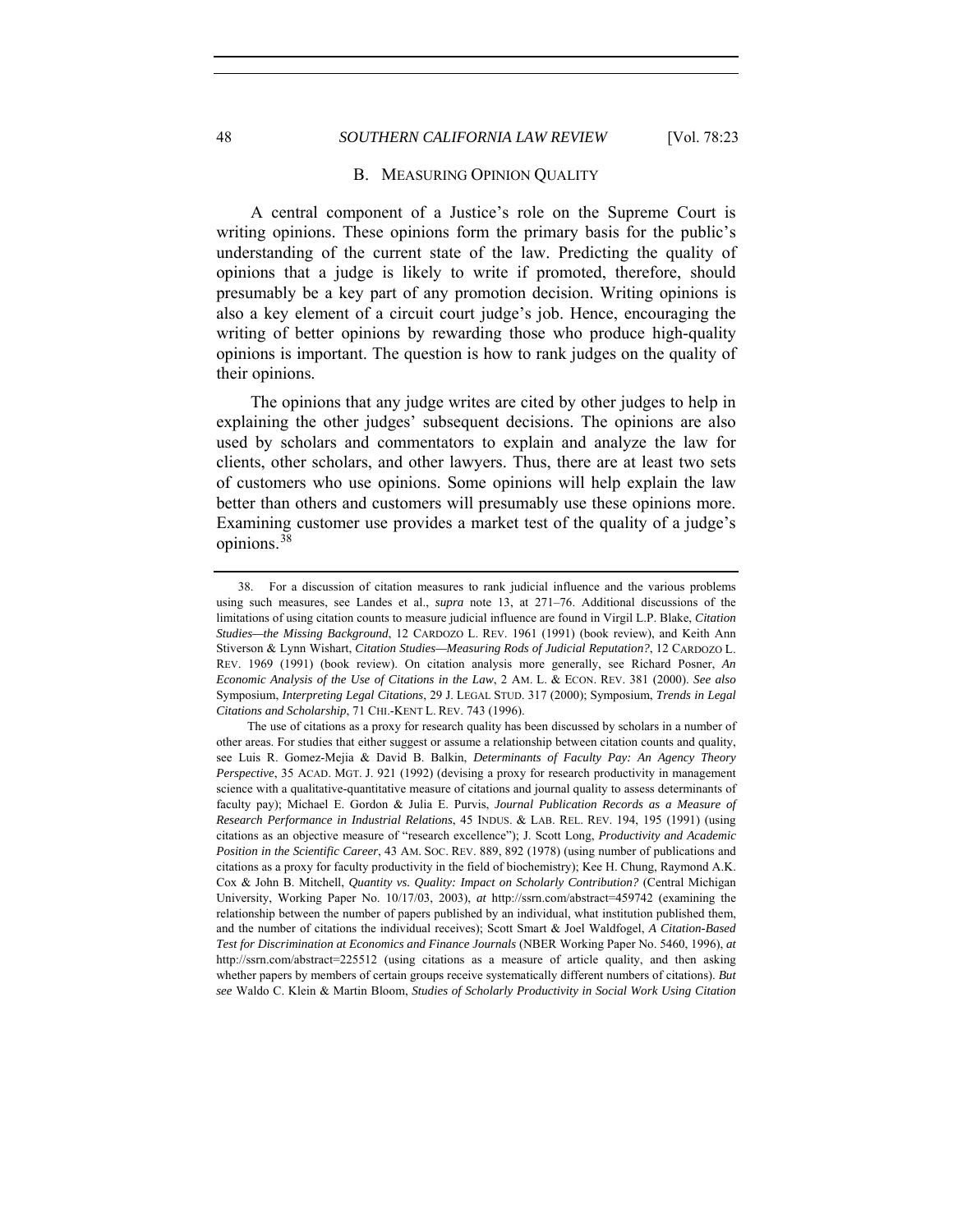For each judge, we collected data from Shepard's (on the Lexis database) on the number of times the judge's opinions published from 1998 to 2000 were cited in other judicial opinions and secondary sources. Focusing on the opinions published in the same time period puts the judges on a relatively level playing field. In theory, each judge has the ability to write opinions of the same quality and receive the same number of citations to such opinions.

Even with the same time period to generate opinions, we may predict that certain judges will receive a greater number of citations than other judges. Judges who are better liked, who are on more respected circuits, who have been on the bench longer, or who have the favor of the current Supreme Court may receive more citations.<sup>[39](#page-26-0)</sup> Judge Easterbrook, for example, has a history of being well-cited in many law periodicals and judicial opinions. The large number of citations Judge Easterbrook has received in the past is due, at least in part, to the value of his analyses and the clarity of his presentation. Judge Easterbrook's past then, makes it more likely that his opinions during the 1998 to 2000 time period will be cited on reputational grounds alone. Of course, if his opinions are of a terrible quality, that reputational presumption will probably be nullified. Our methodology does not control for such pretournament inherent differences. On the contrary, it is precisely this reputation for quality analysis (and the underlying ability behind such a reputation) that we hope to find in a Supreme Court nominee.

Citations come in a variety of forms: citations in a judge's own jurisdiction (where opinions have binding authority), citations by outside courts (including the Supreme Court, other circuit courts, district courts in other circuits, and state courts), and self-citations (in which a judge cites her own opinion). Some measures are more indicative of opinion quality than others. For example, citations by courts in other jurisdictions are more indicative of a high-quality opinion than are citations from one's own jurisdiction. This is because courts in the same jurisdiction often have to

*Analysis*, 28 J. SOC. WORK ED. 291 (1992) (suggesting differing citation norms in social work among academic positions at national and local levels); Robert West & Ann McIlwaine, *What do Citation Counts Count for in the Field of Addiction? An Empirical Evaluation of Citation Counts and Their Link*  with Peer Ratings of Quality, 97 ADDICTION 501 (2002) (evaluating the value of citation counts as a proxy for quality in the addiction field and finding no correlation between the number of citations and independent expert ratings of article quality, but finding a correlation between citation counts and geographic region).

<span id="page-26-0"></span> <sup>39.</sup> A method of correcting for such biases is to use regression analysis that allows one to separate out the effects of the different factors such as years on the bench, circuit affiliation, and the sort. For a study that conducts such an analysis, see Landes et al., *supra* note 13.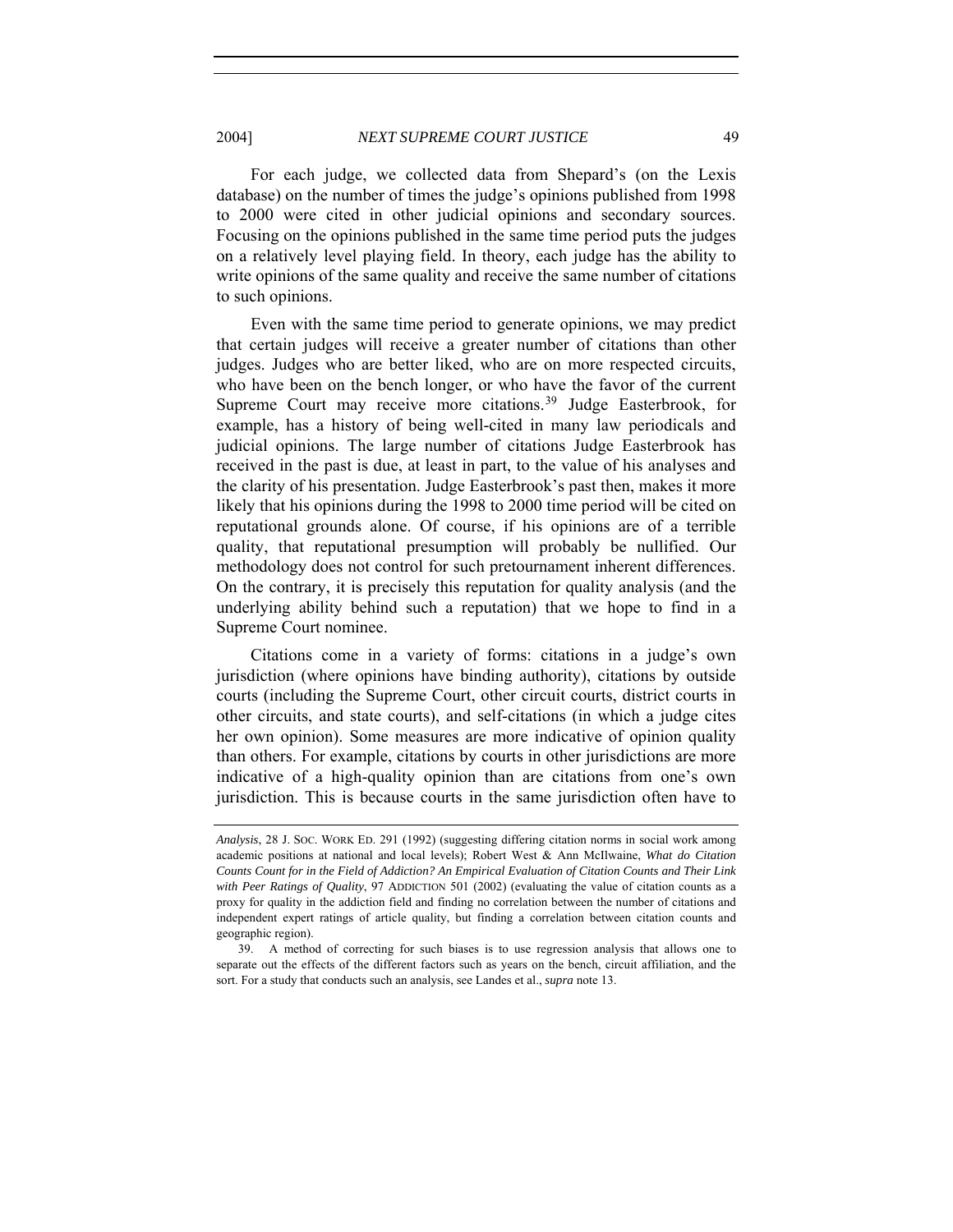cite intracircuit opinions as binding precedent. Citations to outside circuits (termed "outside-circuit citations"), however, occur only if citing the opinion serves a purpose in making an argument.<sup>[40](#page-27-0)</sup>

Table 4 reports summary citation results. (Appendix Table D reports for the entire sample of judges.) Focus on column (A) for the total numbers of outside court citations, defined to include citations from other circuit courts (outside of a judge's home circuit), state court citations, and U.S. Supreme Court citations. Citation data are gathered from Shepard's on Lexis and measured as of May 31, 2003. Judge Posner and Judge Easterbrook dominate (and are significantly different from the mean judge). The mean judge in the sample received 417.3 outside-circuit citations. Judge Posner and Judge Easterbrook each are over four standard deviations above the sample mean.

| TABLE 4. Citations to opinions published, 1998–2000 (for the ten judges |
|-------------------------------------------------------------------------|
| with the highest total number of outside citations)                     |

|                      | Citations<br>$(A)$ Total<br>Outside-<br>Circuit | Normalized<br>Z-Score of<br>ઙ | (B) Supreme<br>Citations<br>Court | Normalized<br>Z-Score of<br>€ | Review and<br>Periodical<br>$\overline{C}$ Law | Normalized<br>Z-Score of<br>ତ୍ର | Citations<br>D) Self- | Z-Score of<br>Normalized<br>$\widehat{e}$ | (E) Circuit    |
|----------------------|-------------------------------------------------|-------------------------------|-----------------------------------|-------------------------------|------------------------------------------------|---------------------------------|-----------------------|-------------------------------------------|----------------|
| Richard<br>Posner    | 1406                                            | $**$<br>2.61                  | 16                                | $***$<br>2.31                 | 1033                                           | $**$<br>2.41                    | 392                   | $2.35***$                                 | 7              |
| Frank<br>Easterbrook | 1340                                            | $***$<br>2.52                 | 14                                | $***$<br>2.11                 | 790                                            | 1.83                            | 257                   | $1.95^*$                                  | $\overline{7}$ |
| Sandra Lynch         | 1023                                            | $***$<br>1.99                 | 5                                 | 0.62                          | 684                                            | 1.52                            | 178                   | 1.60                                      | 1              |
| Bruce Selya          | 949                                             | 1.85                          | 3                                 | $-0.04$                       | 727                                            | 1.65                            | 364                   | $2.28$ <sup>**</sup>                      | 1              |
| Paul Kelly           | 799                                             | 1.51                          | $\mathbf{0}$                      | $-2.29$ <sup>**</sup>         | 388                                            | 0.30                            | 103                   | 1.07                                      | 10             |
| Michael<br>Kanne     | 768                                             | 1.44                          | $\overline{4}$                    | 0.32                          | 512                                            | 0.90                            | 181                   | 1.61                                      | $\overline{7}$ |
| Joel Flaum           | 743                                             | 1.37                          | 3                                 | $-0.04$                       | 613                                            | 1.29                            | 126                   | 1.27                                      | 7              |
| Kenneth<br>Ripple    | 730                                             | 1.34                          | $\overline{4}$                    | 0.32                          | 545                                            | 1.03                            | 168                   | 1.54                                      | 7              |

<span id="page-27-0"></span>40. *See id.* at 272–73 (noting that "citations to an opinion from within a circuit may reflect either the opinion's precedential or persuasive effect, while citations to an opinion from another circuit will reflect its persuasive effect alone").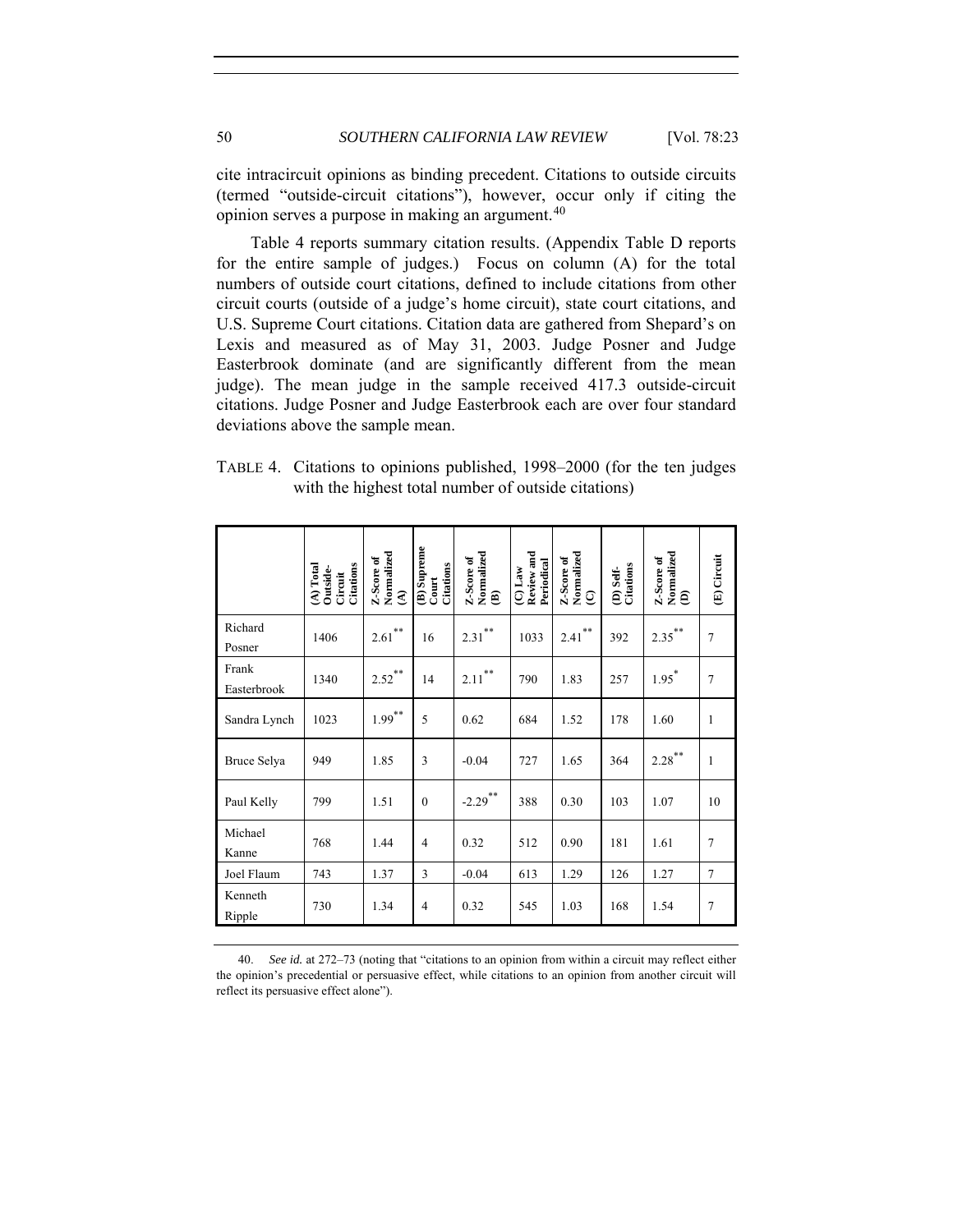#### 2004] *NEXT SUPREME COURT JUSTICE* 51

|                        | Citations<br>Total<br>Outside<br>Circuit<br>$\widehat{\mathcal{E}}$ | Normalized<br>Z-Score of<br>$\widehat{\mathcal{E}}$ | (B) Supreme<br>Citations<br>Court | Normalized<br>Z-Score of<br>€ | and<br>Periodical<br>$_{\rm Law}$<br>Review:<br>ପ୍ର | Normalized $\sum_{(C)}$<br>ቴ<br>Z-Score | <b>(D)</b> Self-<br>Citations | Normalized<br>Z-Score of<br>ê | (E) Circuit |
|------------------------|---------------------------------------------------------------------|-----------------------------------------------------|-----------------------------------|-------------------------------|-----------------------------------------------------|-----------------------------------------|-------------------------------|-------------------------------|-------------|
| Diane Wood             | 678                                                                 | 1.20                                                | 3                                 | $-0.04$                       | 513                                                 | 0.90                                    | 127                           | 1.27                          |             |
| J. Harvie<br>Wilkinson | 662                                                                 | 1.15                                                | $\overline{4}$                    | 0.32                          | 648                                                 | 1.41                                    | 23                            | $-0.36$                       | 4           |

\*\* Indicates a Z-score of 1.96 or higher (representing a two-sided probability of  $\leq 5\%$  for a normal distribution). Outside-circuit citations are measured as of May 31, 2003. Normalized (A) is equal to LN(Total Outside-Circuit Citations). Normalized (B) is equal to LN(1+Supreme Court Citations). Normalized (C) is equal to LN(Law Review and Periodical Citations). Normalized (D) is equal to LN(Self Citations).

Summary statistics for (A)  $(n=98)$ : Mean = 417.3; Median = 383.0; Standard Deviation = 229.5; Kurtosis = 5.028; Skewness = 1.795.

Summary statistics for normalized (A)  $(n=98)$ : Mean = 5.903; Median = 5.948; Standard Deviation =  $0.515$ ; Kurtosis =  $0.025$ ; Skewness =  $-0.020$ .

Summary statistics for (B)  $(n=98)$ : Mean = 3.837; Median = 4.000; Standard Deviation = 2.757; Kurtosis =  $4.583$ ; Skewness =  $1.547$ .

Summary statistics for normalized (B)  $(n=98)$ : Mean = 1.410; Median = 1.609; Standard Deviation =  $0.616$ ; Kurtosis =  $0.438$ ; Skewness =  $-0.657$ .

Summary statistics for  $(C)$  ( $n=98$ ): Mean = 374.2; Median = 375.0; Standard Deviation = 172.0; Kurtosis =  $1.408$ ; Skewness =  $0.992$ .

Summary statistics for normalized (C)  $(n=98)$ : Mean = 5.822; Median = 5.927; Standard Deviation =  $0.464$ ; Kurtosis =  $-0.497$ ; Skewness =  $-0.148$ .

Summary statistics for (D)  $(n=98)$ : Mean = 56.51; Median = 30.50; Standard Deviation = 69.05; Kurtosis = 9.287; Skewness = 2.807.

Summary statistics for normalized (D)  $(n=98)$ : Mean = 3.508; Median = 3.418; Standard Deviation =  $1.049$ ; Kurtosis =  $0.509$ ; Skewness =  $-0.149$ .

Chi-squared test of the null hypothesis that the distribution of circuits is identical between the top judges and the bottom judges for the number of outside-circuit citations (A):  $\chi^2 = 31.553$  (11 d.f.)  $(p \le 0.001)$ . Top judges are defined as those who are in the top fifty percent of judges in the entire sample ( $n=98$ ) based on the number of outside-circuit citations (A). Bottom judges are defined as those who are in the bottom fifty percent of judges based on the number of outside-circuit citations (A).

As alternative measures of the quality of opinions, we focus on the number of citations by the U.S. Supreme Court as well as law reviews and periodicals. Columns (B) and (C) of Table 4 report these criteria for the judges with the highest number of outside-circuit citations (collected from Shepard's). Judges Posner and Easterbrook again receive the highest two rankings for both U.S. Supreme Court citations and law review and periodical citations.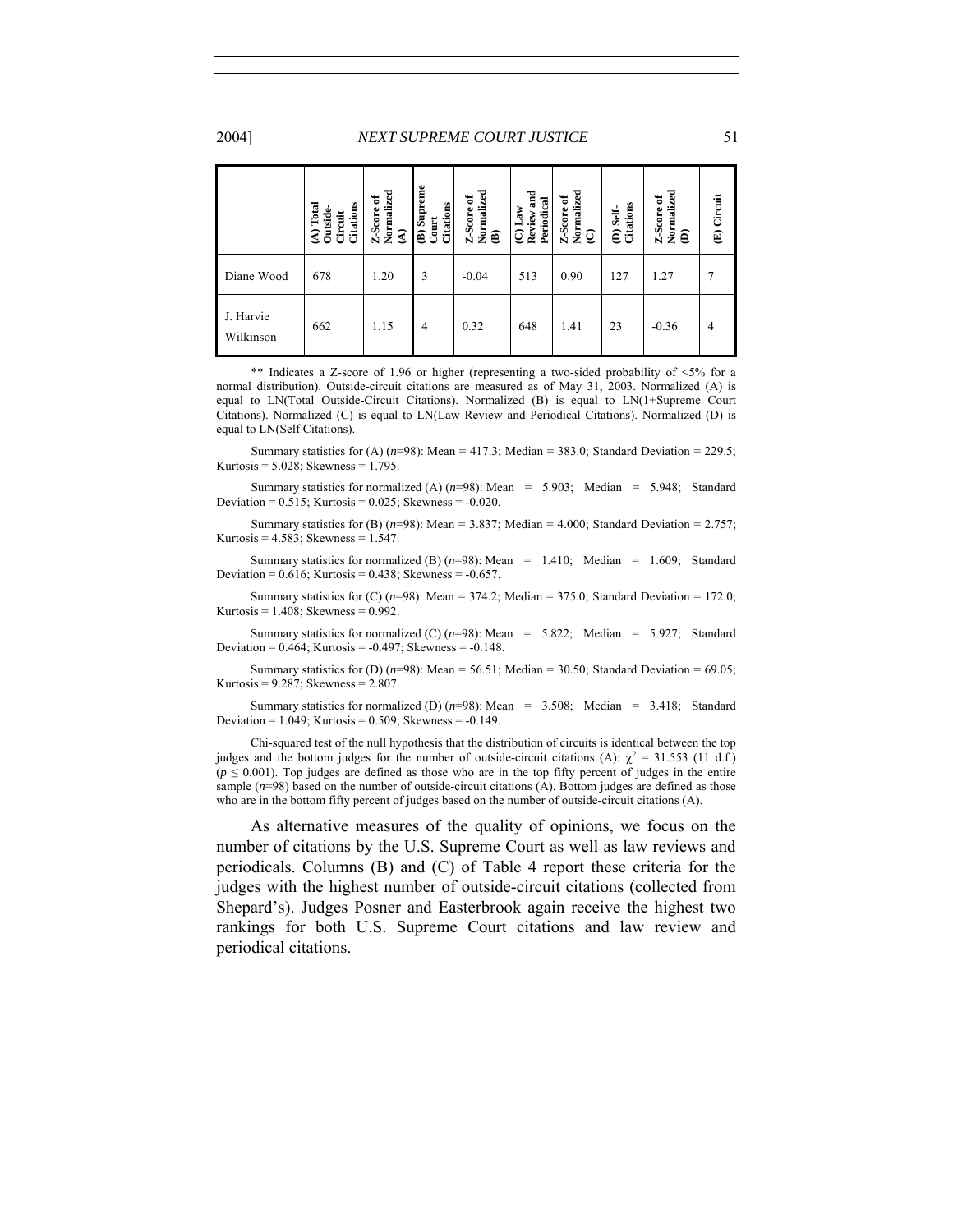William Landes, Lawrence Lessig, and Michael Solimine suggest that judges who write more of their opinions, without the help of law clerks, typically engage in more self-citations (due to their greater familiarity with their self-authored opinions). $41$  Judges who contribute a large amount to their opinions consistently over several years typically minimize the input of their law clerks. In other words, judges who rely heavily on their clerks will produce opinions of a more varying quality over the years due to the influences of their clerks. Even a high-quality judge will have difficulty maintaining a high citation count consistently over the years when relying heavily on clerks. One might expect that judges who have a larger number of self-citations (indicating more authoring of opinions) will also score higher on the total citation count. Column (D) of Table 4 reports the selfcitation numbers for the top ten total outside citation-receiving judges. The mean number of self-citations for the sample is 56.5 with a standard deviation of 69.1. Note that almost all the judges in Table 4 are well above the mean (except for Judge J. Harvie Wilkinson). Judge Posner and Judge Easterbrook are both at least three standard deviations above the mean (and the difference is statistically significant).

As discussed above, the number of opinions a judge publishes is a matter of choice. Judges have substantial discretion in choosing whether to provide a published explanation of reasons or decide a case with minimal explanation (and sometimes not even that). $42$  Other things equal, a judge that authors a larger number of opinions will have a larger number of citations. Where a circuit has a norm of not publishing many opinions, judges may be at a disadvantage not only in the count of total opinions published but also in the number of citations. As evidence of the impact of variation in publication norms on citation counts, the chi-squared test rejects the null hypothesis that the distribution of circuits for top and bottom judges (divided based on the number of outside-circuit citations) are identical ( $\chi^2$  = 31.553 (11 d.f.) ( $p \le 0.001$ )).<sup>[43](#page-29-2)</sup>

<sup>41</sup>*. See id.* at 274.

<sup>42.</sup> *See* Gulati & McCauliff, *supra* note 35, at 159, 164.

<span id="page-29-2"></span><span id="page-29-1"></span><span id="page-29-0"></span> <sup>43.</sup> Consistent with our finding of circuit-specific differences in outside-circuit citations, the First and Seventh Circuits do particularly well in the citation study conducted by Landes, Lessig, and Solimine. *See* Landes et al., *supra* note 13, at 302–03.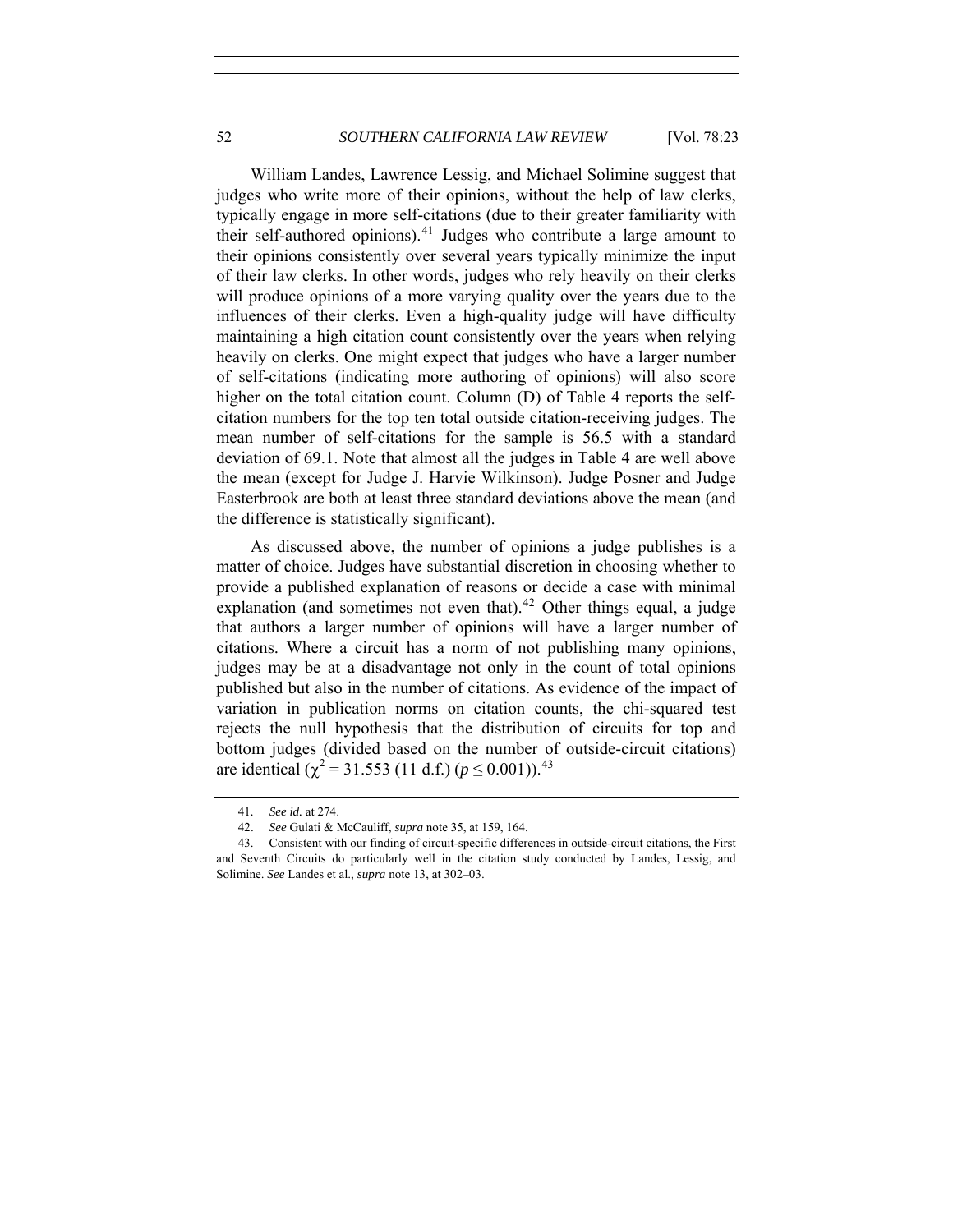TABLE 5. Outside-circuit citations to opinions controlling for total number of opinions published, 1998–2000 (for the ten judges with the highest number of outside-circuit citations to each judge's top twenty opinions)

|                           | $(A)$ Outside-<br>Top Twenty<br>Citations to<br>Opinions<br>Circuit | $\begin{array}{l} \text{Z-Score of}\\ \text{Normalized}\\ \text{(A)} \end{array}$ | per<br>(B) Average<br><b>Citations</b><br>Majority<br>Opinion<br>Outside-<br>Circuit | Normalized<br>(B)<br>Z-Score of | (C) Circuit      |
|---------------------------|---------------------------------------------------------------------|-----------------------------------------------------------------------------------|--------------------------------------------------------------------------------------|---------------------------------|------------------|
| Sandra Lynch              | 734                                                                 | $2.56**$                                                                          | 9.03                                                                                 | 1.73                            | 1st              |
| Frank Easterbrook         | 667                                                                 | $2.33**$                                                                          | 6.25                                                                                 | 0.73                            | 7th              |
| Paul Kelly                | 654                                                                 | $2.28**$                                                                          | 9.85                                                                                 | $1.97**$                        | 10 <sub>th</sub> |
| Richard Posner            | 570                                                                 | 1.95                                                                              | 5.49                                                                                 | 0.37                            | 7th              |
| Bruce Selya               | 516                                                                 | 1.71                                                                              | 6.50                                                                                 | 0.83                            | 1st              |
| Anthony Scirica           | 496                                                                 | 1.61                                                                              | 14.50                                                                                | $3.04**$                        | 3d               |
| Frank Hull                | 460                                                                 | 1.43                                                                              | 10.90                                                                                | $2.25**$                        | 11th             |
| Karen Williams            | 455                                                                 | 1.40                                                                              | 11.02                                                                                | $2.28**$                        | 4th              |
| <b>Edward Earl Carnes</b> | 444                                                                 | 1.34                                                                              | 8.92                                                                                 | 1.70                            | 11th             |
| J. Harvie Wilkinson       | 425                                                                 | 1.24                                                                              | 7.64                                                                                 | 1.28                            | 4th              |

\*\* Indicates a Z-score of 1.96 or higher (representing a two-sided probability of <5% for a normal distribution). Outside-circuit citations measured as of May 31, 2003. Normalized (A) is equal to LN(Outside-Circuit Citations to Judge's Top Twenty Opinions). Normalized B is equal to LN(Average Outside-Circuit Citations per Majority Opinion).

Summary statistics for (A)  $(n=98)$ : Mean = 277.9; Median = 256.5; Standard Deviation = 121.2; Kurtosis =  $2.608$ ; Skewness =  $1.382$ .

Summary statistics for normalized (A)  $(n=98)$ : Mean = 5.543; Median = 5.547; Standard Deviation =  $0.412$ ; Kurtosis =  $0.098$ ; Skewness =  $0.068$ .

Summary statistics for (B)  $(n=98)$ : Mean = 5.137; Median = 4.861; Standard Deviation = 2.030; Kurtosis =  $4.577$ ; Skewness =  $1.638$ .

Summary statistics for normalized (B)  $(n=98)$ : Mean = 1.569; Median = 1.581; Standard Deviation =  $0.364$ ; Kurtosis =  $0.291$ ; Skewness =  $0.216$ .

Chi-squared test of the null hypothesis that the distribution of circuits is identical between the top judges and the bottom judges for the number of outside-circuit citations to the top twenty citationreceiving cases (A):  $\chi^2$  = 15.466 (11 d.f.) ( $p \le 0.169$ ). Top judges are defined as those who are in the top fifty percent of judges in the entire sample (*n*=98) based on the number of outside-circuit citations to the top twenty citation-receiving cases (A). Bottom judges are defined as those who are in the bottom fifty percent of judges based on the number of outside-circuit citations to the top twenty citation-receiving cases (A).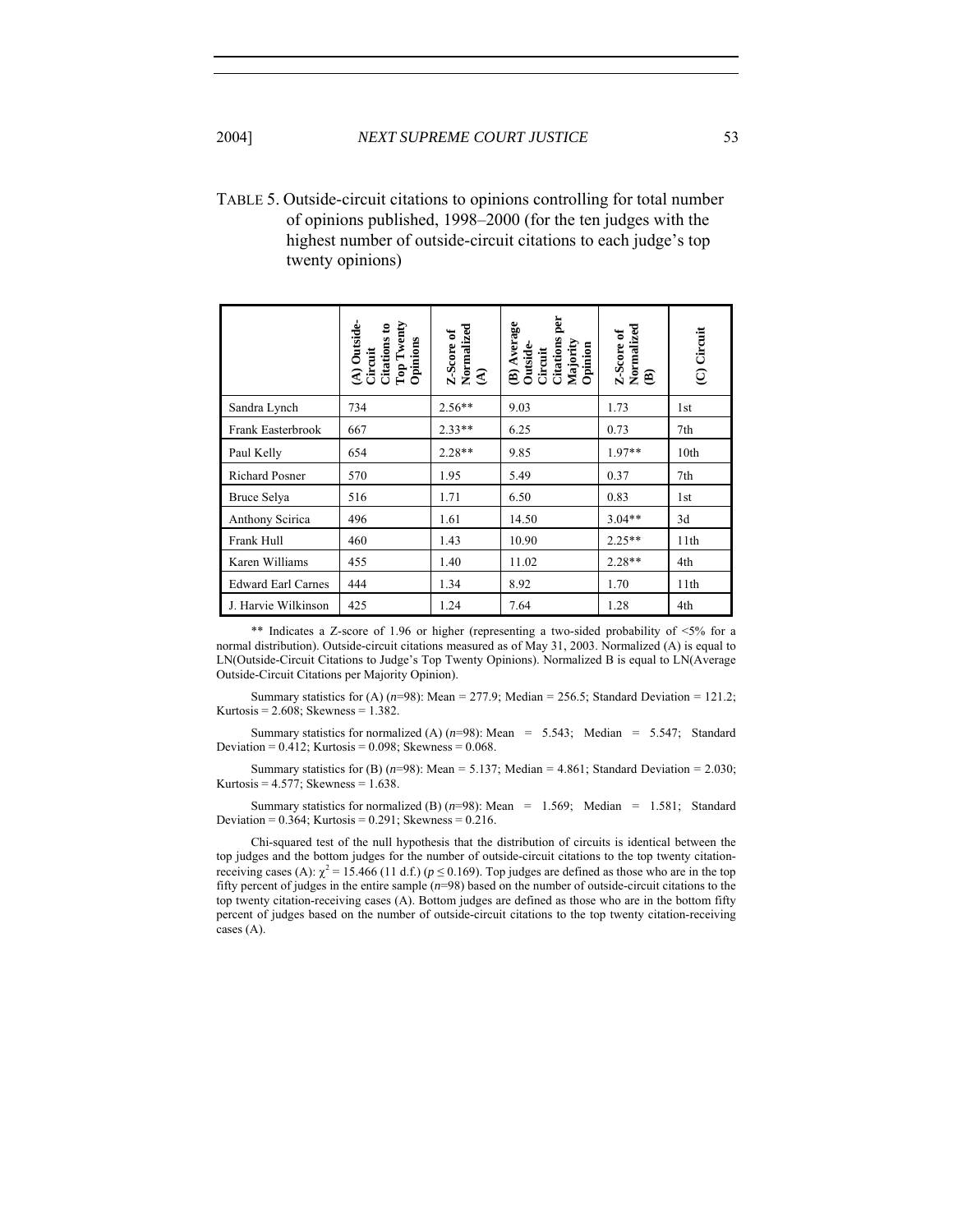One possible correction is to look at the average citations per majority opinion. These numbers are reported in column (B) of Table 5. The problem with this measure is that it gives less credit to a judge who writes several outstanding opinions in addition to many smaller opinions than to a judge who writes the same number of outstanding opinions, but no additional smaller opinions. To get a sense of the number of citations per opinion while both (a) controlling for the total number of opinions and (b) giving due weight to judges who write outstanding opinions and then add on smaller opinions, we look at the total outside-circuit citations to each judge's top twenty citation-receiving opinions. So, regardless of the fact that Judge Posner wrote far more opinions than Judge Sandra Lynch during the 1998–2000 time period, we report only the outside-circuit citations to each judge's top twenty citation-receiving opinions. Column (A) of Table 5 reports this number for the ten highest-scoring judges. (Appendix Table E reports on the entire sample of judges.)

Looking at the same number of opinions for each judge controls for the possibility of a judge using a large number of opinions to generate a high citation count. In addition, the influence of intercircuit differences in opinion publishing norms is minimized (to the extent that the same number of opinions, twenty, is used for each judge regardless of circuit). In support, the chi-squared test cannot reject the null hypothesis that the distributions of circuits are identical for the top judges (based on the number of outside citations to the top twenty opinions) and the bottom judges ( $\chi^2 = 15.466$ (11 d.f.) ( $p \le 0.169$ )). In addition, given that Justices on the Supreme Court write far fewer opinions than those on the lower courts (and that we are looking at these numbers for a promotion to the High Court), one may argue that it is the judges' performance on their best opinions that we should look at and not just their average performances on a full set of opinions.

Here the two highest-scoring judges for the top twenty opinion citation count are Judge Lynch of the First Circuit and Judge Easterbrook. Judge Posner, while still in the top five, is no longer the highest-scoring judge. In terms of approach, one might infer that Judge Lynch focuses more on crafting high citation opinions than Judge Posner. Judge Posner's individual opinions are not as heavily cited as Judge Lynch's opinions. Judge Posner's sheer productivity, however, results in more overall citations than Judge Lynch.

The use of citations as a proxy for quality will strike some as outrageous. Many believe that it is outrageousness or originality, as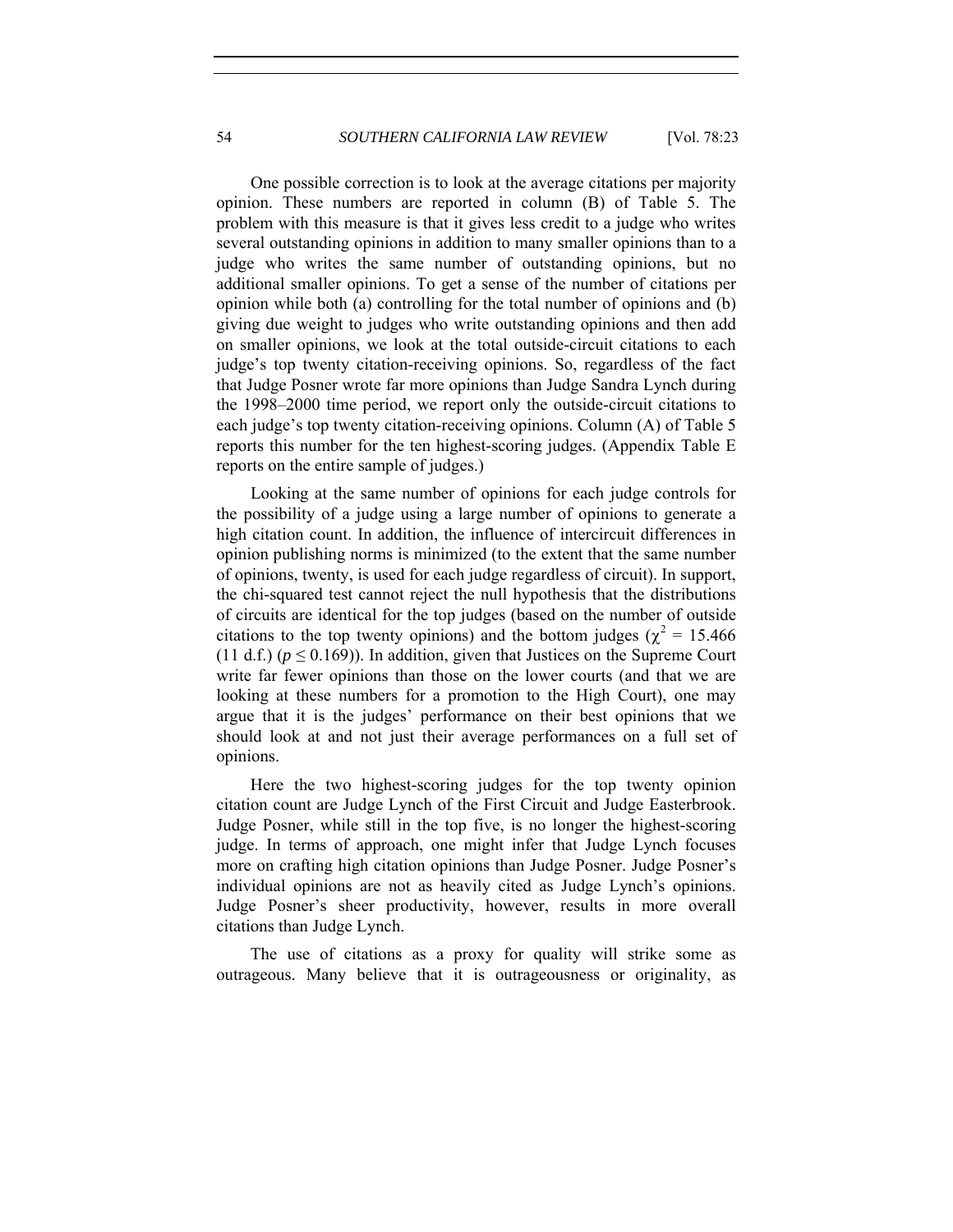opposed to quality, that gets an opinion cited more. We are skeptical that this is the case, but the question is a fair one. A finer tuned measure of citations could look to reward only those citations that were for authority, as opposed to citations in which the judge is attempting to distance himself or herself from someone else's outrageous statements. Along these lines, a finer tuned measure could also eliminate negative citations, that is, citations of disagreement with a position.<sup>[44](#page-32-0)</sup> Finally, to the extent that it appears law journal articles are more likely to cite outrageous opinions, these numbers can be discounted (and are not included in the citation measures in this Article aside from column (C) in Table 4).

To test whether outrageousness (in a negative way) is driving the high citation counts for the top judges, we examined the number of negative citations (as identified by Shepard's) for each judge's twenty opinions that received the most outside-circuit citations. For comparison, we examined the number of negative citations to the top twenty citation-receiving opinions for the median judge as well as the immediate five judges above and below the median (for a total of eleven comparison judges). Table 6 reports the negative citation counts.

<span id="page-32-0"></span> <sup>44.</sup> One of our colleagues who is against using citation measures argues that no one will ever construct finer tuned measures because they are too difficult to do. We disagree. If people find the idea of using such data attractive (and we concede that is a big "if"), this will create a competition to produce better data (and to test whether the first sets of studies got their claims right).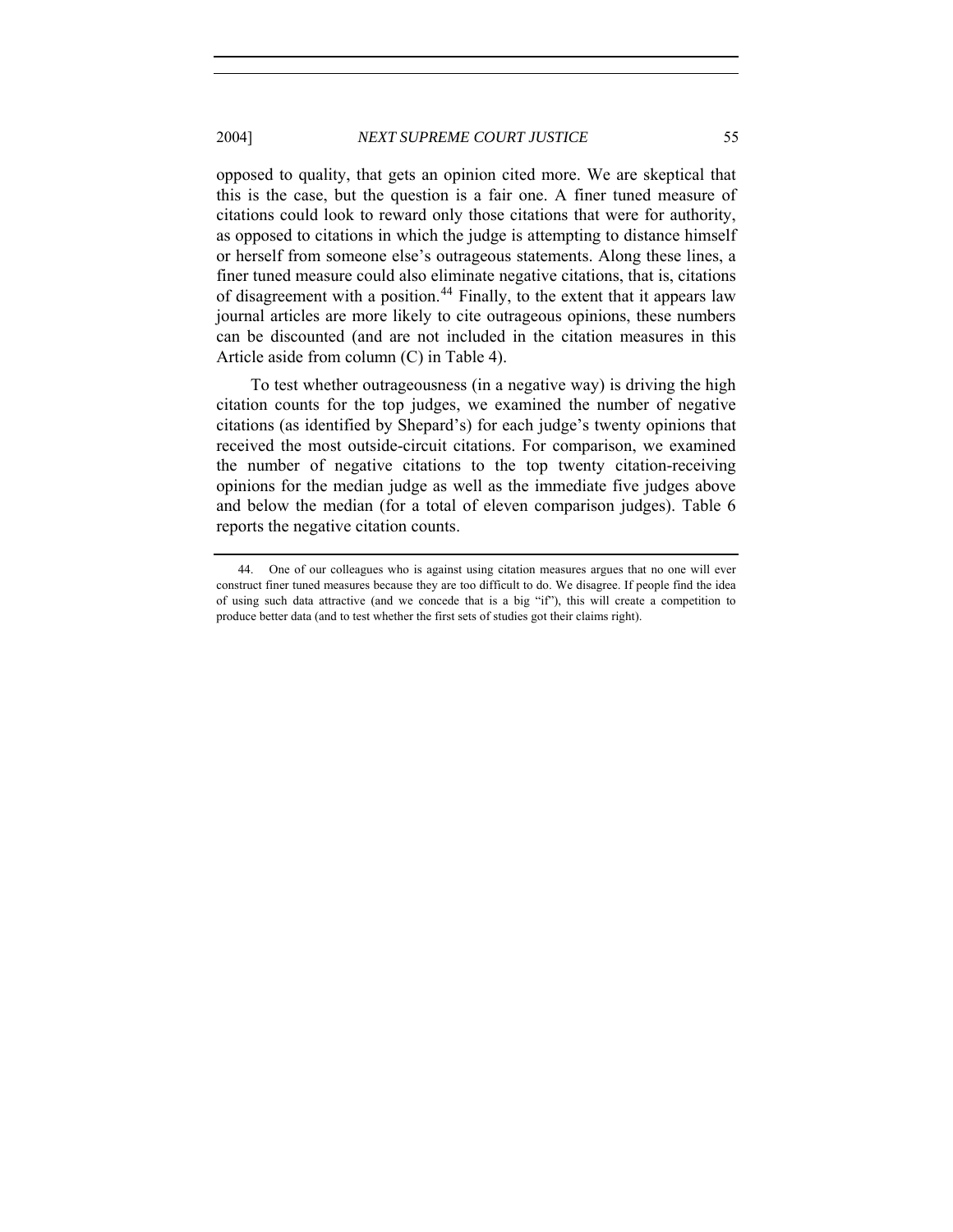### TABLE 6. Comparison of negative citation counts for top twenty citationreceiving opinions

| <b>Judges with Highest Top Twenty</b><br><b>Outside-Circuit Citation Counts</b> | (A) Outside-<br><b>Circuit</b><br><b>Citations to</b><br><b>Top Twenty</b><br><b>Opinions</b> | <b>Negative Outside</b><br><b>Circuit Citations to</b><br><b>Top Twenty</b><br><b>Opinions</b> | <b>Negative</b><br><b>Outside</b><br><b>Circuit</b><br><b>Citations</b> as<br><b>Fraction of (A)</b> |
|---------------------------------------------------------------------------------|-----------------------------------------------------------------------------------------------|------------------------------------------------------------------------------------------------|------------------------------------------------------------------------------------------------------|
| Sandra Lynch                                                                    | 734                                                                                           | 67                                                                                             | 0.091                                                                                                |
| Frank Easterbrook                                                               | 667                                                                                           | 79                                                                                             | 0.118                                                                                                |
| Paul Kelly                                                                      | 654                                                                                           | 22                                                                                             | 0.034                                                                                                |
| <b>Richard Posner</b>                                                           | 570                                                                                           | 65                                                                                             | 0.114                                                                                                |
| Bruce Selya                                                                     | 516                                                                                           | 33                                                                                             | 0.064                                                                                                |
| Anthony Scirica                                                                 | 496                                                                                           | 39                                                                                             | 0.079                                                                                                |
| Frank Hull                                                                      | 460                                                                                           | 72                                                                                             | 0.157                                                                                                |
| Karen Williams                                                                  | 455                                                                                           | 17                                                                                             | 0.037                                                                                                |
| <b>Edward Earl Carnes</b>                                                       | 444                                                                                           | 38                                                                                             | 0.086                                                                                                |
| J. Harvie Wilkinson                                                             | 425                                                                                           | 48                                                                                             | 0.113                                                                                                |

Panel A: Negative citation counts for the judges with the highest top twenty citation counts

Panel B: Negative citation counts for eleven judges, centered on the judge with the median number of outside-circuit citations for his top twenty opinions

| <b>Median Judges</b>  | (A) Outside-<br><b>Circuit</b><br><b>Citations to Top</b><br><b>Twenty</b><br><b>Opinions</b> | <b>Negative</b><br><b>Outside-Circuit</b><br><b>Citations to Top</b><br>Twenty<br><b>Opinions</b> | <b>Negative Outside-</b><br><b>Circuit Citations as</b><br>Fraction of $(A)$ |
|-----------------------|-----------------------------------------------------------------------------------------------|---------------------------------------------------------------------------------------------------|------------------------------------------------------------------------------|
| David Tatel           | 265                                                                                           | 62                                                                                                | 0.234                                                                        |
| <b>Edith Jones</b>    | 262                                                                                           | 20                                                                                                | 0.076                                                                        |
| James Loken           | 258                                                                                           | 26                                                                                                | 0.101                                                                        |
| A. Wallace Tashima    | 257                                                                                           | 25                                                                                                | 0.097                                                                        |
| Stephanie Seymour     | 256                                                                                           | 22                                                                                                | 0.086                                                                        |
| James Larry Edmondson | 255                                                                                           | 42                                                                                                | 0.165                                                                        |
| Michael Murphy        | 253                                                                                           | 24                                                                                                | 0.095                                                                        |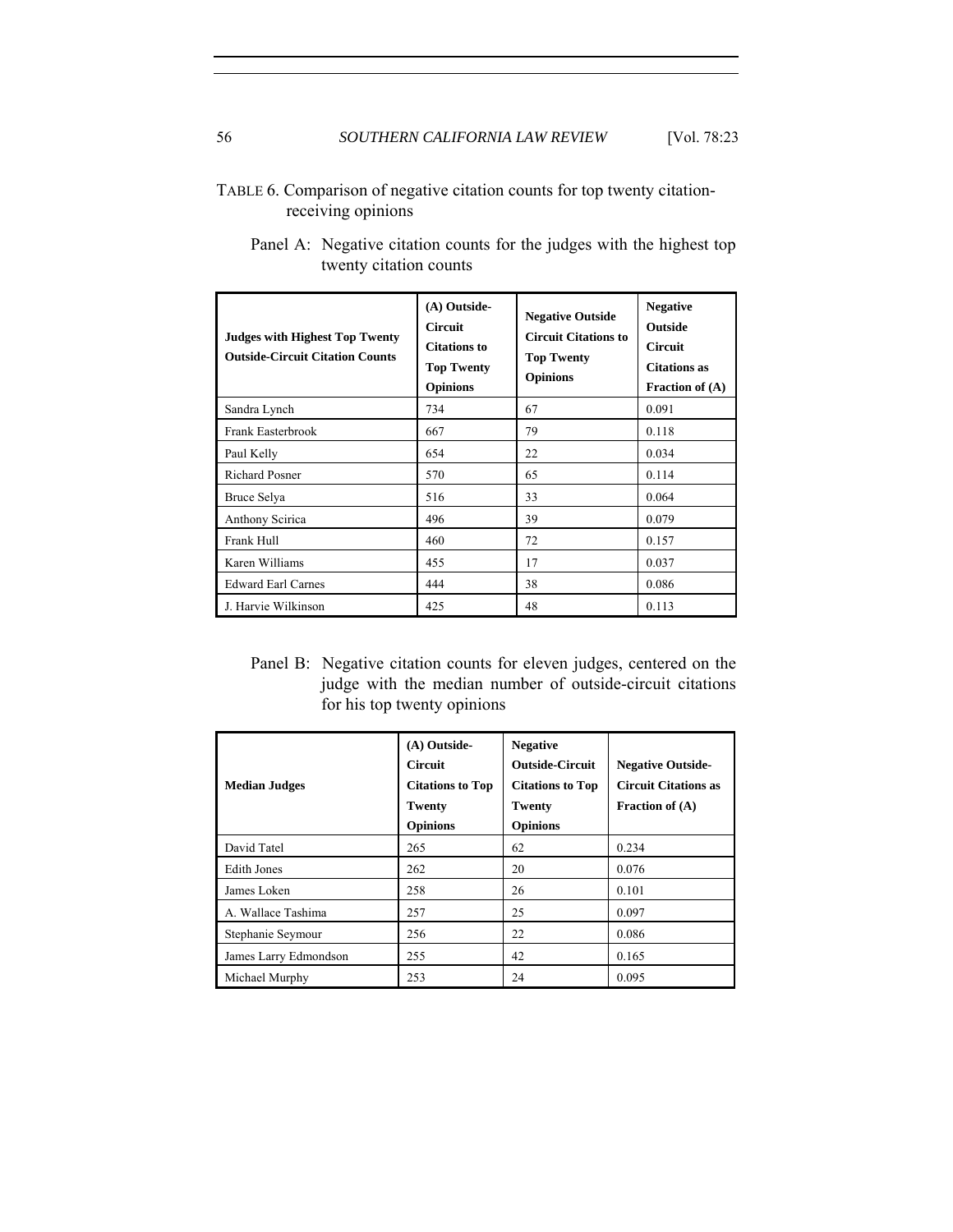#### 2004] *NEXT SUPREME COURT JUSTICE* 57

| <b>Median Judges</b> | (A) Outside-<br><b>Circuit</b><br><b>Citations to Top</b><br><b>Twenty</b><br><b>Opinions</b> | <b>Negative</b><br><b>Outside-Circuit</b><br><b>Citations to Top</b><br>Twenty<br><b>Opinions</b> | <b>Negative Outside-</b><br><b>Circuit Citations as</b><br>Fraction of $(A)$ |
|----------------------|-----------------------------------------------------------------------------------------------|---------------------------------------------------------------------------------------------------|------------------------------------------------------------------------------|
| Eugene Davis         | 250                                                                                           | 25                                                                                                | 0.100                                                                        |
| Alice Batchelder     | 250                                                                                           | 23                                                                                                | 0.092                                                                        |
| Diana Murphy         | 245                                                                                           | 15                                                                                                | 0.061                                                                        |
| Carlos Lucero        | 240                                                                                           | 13                                                                                                | 0.054                                                                        |

 On average, the negative citations are 0.089 of the total outside-circuit citations, (A), for the top judges. In comparison, the median judges' negative citations are 0.106 of their total outside-circuit citations. If anything, the top judges had a lower fraction of negative citations in their total citation count, inconsistent with the outrageousness hypothesis. The difference in mean fractions is not statistically significant (*t*=-0.833).

Another concern with the use of citation counts is that more senior judges (and the chief judge of a circuit, in particular) have the ability to assign themselves the "choice" opinions from the panels on which they serve. Thus, seniority, independent of the inherent ability of a particular judge, may drive higher citation counts. To assess the importance of seniority and chief judge status, we again compared the top ten judges based on their top twenty citation-receiving opinions against the eleven median judges. We also compared both against the bottom ten judges. (Appendix Table I reports the results.) No statistically significant difference exists in terms of seniority across the three groups of judges. Moreover, the number of chief judges in the group of top ten judges (Judge Posner and Judge Wilkinson) equals the number of chief judges in the bottom ten judges group (Judge Edwards and Judge Martin).

The tests described above do not exhaust the criticisms against the citation measures that we report.<sup>[45](#page-34-0)</sup> Assuming, however, that these measures

<span id="page-34-0"></span> <sup>45.</sup> One question that has come up at multiple workshops is whether citation counts are biased as a function of political affiliation. Perhaps Republican judges will cite other Republicans more and, if the judiciary is dominated by Republican judges, this will result in the Republicans always winning. Our response is that it would certainly be interesting to look at whether Republicans (or Democrats) are more likely to cite others from their own party than they are those from an opposing party. But, for purposes of a tournament, where presumably the President will only be picking from among those judges affiliated with his party, this in-party citation effect should not matter. After all, the President (and anyone else) is only going to look at in-party rankings. There are, however, other biases that a fuller tournament study might wish to check for, such as those on account of race, gender, and educational background.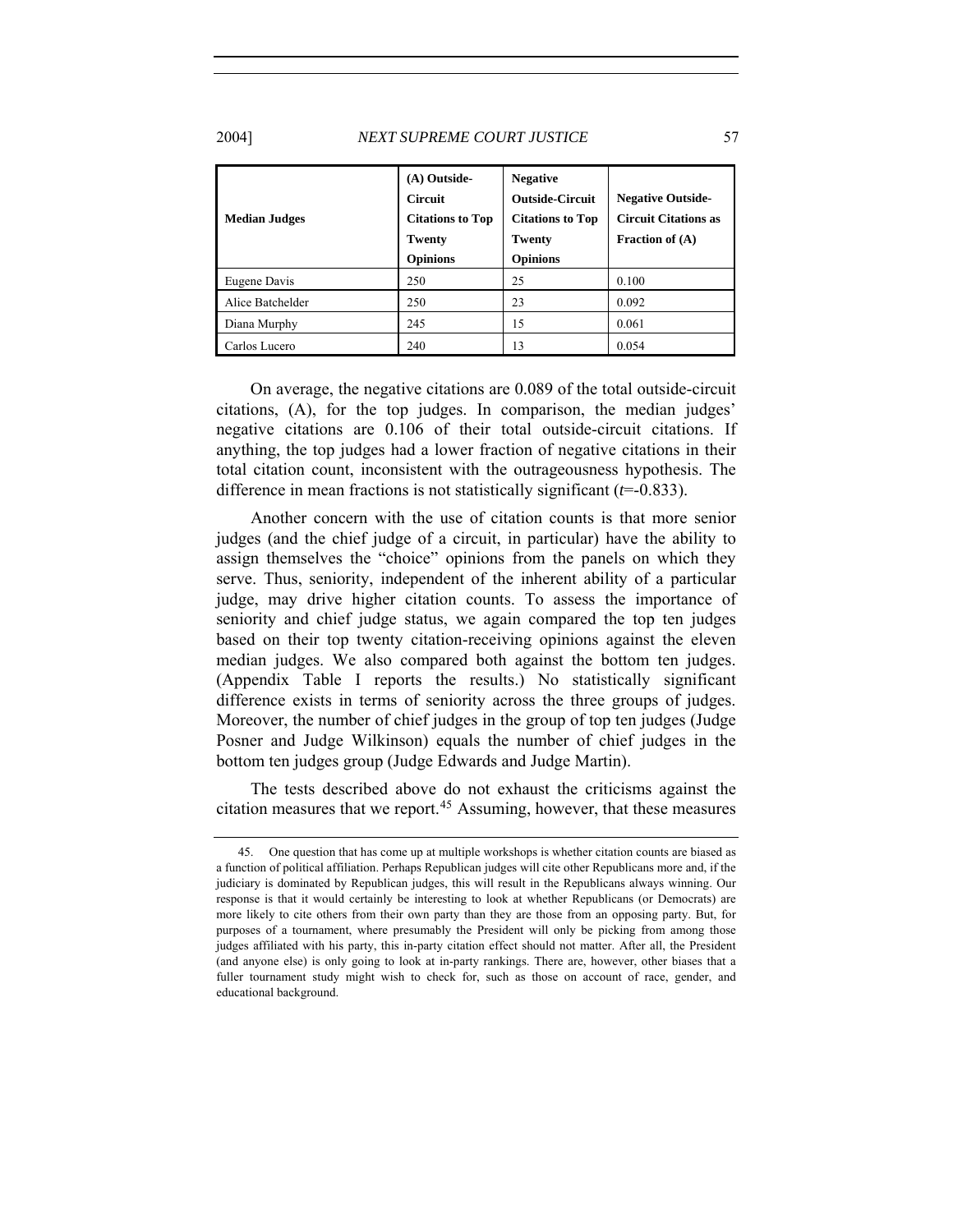represent a good first cut at the question, which of them should we use? We save the discussion of how to combine measures for later in the Article. For now note that across the entire tournament sample, the outside-circuit citation measure is highly correlated with the Supreme Court citations, law review and periodical citations, and top twenty opinion citation measures (see Table 7 below).

|                                                     | <b>Total</b><br>Outside-<br><b>Circuit</b><br><b>Citations</b> | Total U.S.<br><b>Supreme</b><br>Court<br><b>Citations</b> | Law<br><b>Review</b><br>and<br><b>Periodical</b><br><b>Citations</b> | <b>Outside-Circuit</b><br><b>Citations to Top</b><br><b>Twenty Opinions</b> |
|-----------------------------------------------------|----------------------------------------------------------------|-----------------------------------------------------------|----------------------------------------------------------------------|-----------------------------------------------------------------------------|
| Total Outside-Circuit<br>Citations                  | 1                                                              |                                                           |                                                                      |                                                                             |
| Total U.S. Supreme Court<br>Citations               | 0.589                                                          | 1                                                         |                                                                      |                                                                             |
| Law Review and Periodical<br>Citations              | 0.827                                                          | 0.571                                                     |                                                                      |                                                                             |
| Outside-Circuit Citations to<br>Top Twenty Opinions | 0.897                                                          | 0.486                                                     | 0.690                                                                | 1                                                                           |

TABLE 7. Correlation matrix across the different citation-based quality measures

Aside from citations, another method exists of measuring quality. Standard practice is to cite an opinion without mentioning the author's name. On rare occasions, though, when the judge's name adds special significance, the judge's name will be invoked (an event we refer to as an "invocation"). So, a judge who wants to add additional authority to a point she is making might say the following: "See, Judge Fancy said much the same in her opinion." The key element is that the author is invoking the reputation of Judge Fancy to add authority to the citation. Judges with greater reputations will receive more invocations than those with lesser reputations. Invocations, therefore, provide a finer tuned measure of a

Finally, one might parse the citation data by separating the citations in diversity cases from those in cases under direct federal jurisdiction. Some judges may be better at common-law-type decisionmaking and others may be better at dealing with the more federal statutory types of questions. For those who think that it is the judges who are more skilled at the latter type of decisionmaking that are the better candidates for the Court, this parsing would provide useful information.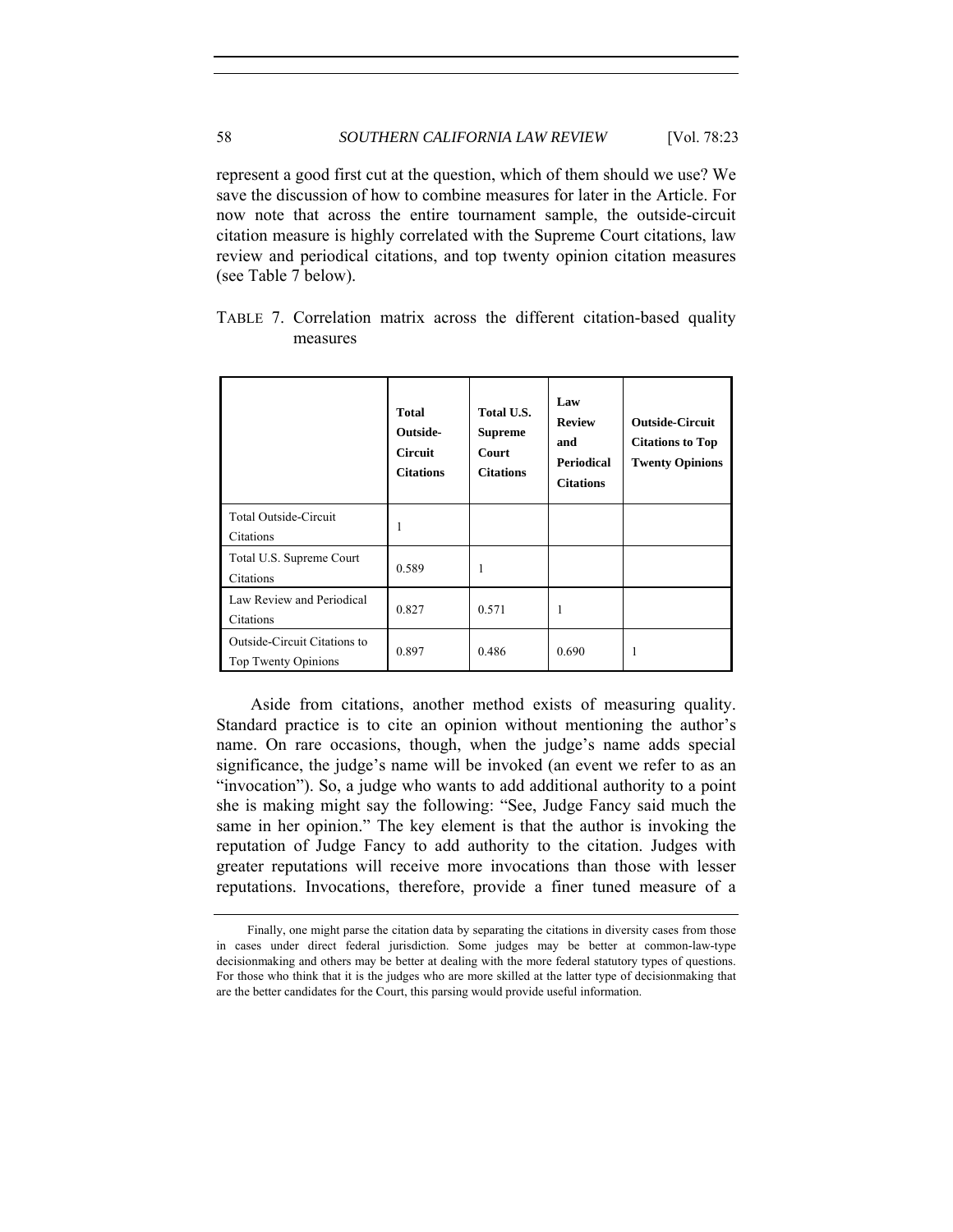judge's authority and influence among her peers than do citation rates.<sup>[46](#page-36-0)</sup> Citation rates are more about individual opinion quality, whereas invocation rates, although also attached to a citation to a specific opinion, are more of an indication of reputation.

To maintain a level contest, we focus solely on invocations to opinions from 1998 to 2000. Judge Easterbrook, for example, may well have a large number of invocations from opinions written prior to 1998. We set Judge Easterbrook's past invocation count to zero, however, and focus on how many times courts invoked Judge Easterbrook's name for opinions authored during the sample time period. Invocations are counted for each judge's majority, concurring, and dissenting opinions. Invocations are counted from all federal courts (circuit, district, and Supreme Court) as well as state courts and are measured as of May 31, 2003 using Westlaw's database. Invocations include reference to a specific judge's name (related to an opinion written during the sample time period) in both the text and a parenthetical with one exception: opinions that simply refer to a judge's dissenting or concurring opinions as "(Easterbrook, J., dissenting)" or "(Easterbrook, J., concurring)" are a function of the norm of citing the judge by name whenever a dissent or concurrence is cited. Therefore, they do not represent any display of extraordinary respect and are not counted as invocations.[47](#page-36-1)

<span id="page-36-0"></span><sup>46.</sup> For other uses of invocation rates to measure judicial influence, see Mita Bhattacharya  $\&$ Russell Smyth, *The Determinants of Judicial Prestige and Influence: Some Empirical Evidence from the High Court of Australia*, 30 J. LEGAL STUD. 223 (2001); David Klein & Darby Morrisroe, *The Prestige and Influcence of Individual Judges on the U.S. Courts of Appeals*, 28 J. LEGAL STUD. 371 (1999).

<span id="page-36-1"></span> <sup>47.</sup> That said, it is rare for dissents and concurrences to be cited as a general matter because, by definition, they are the minority view. It could be argued, therefore, that any citation to a dissent or a concurrence signals that the cited opinion is viewed as special.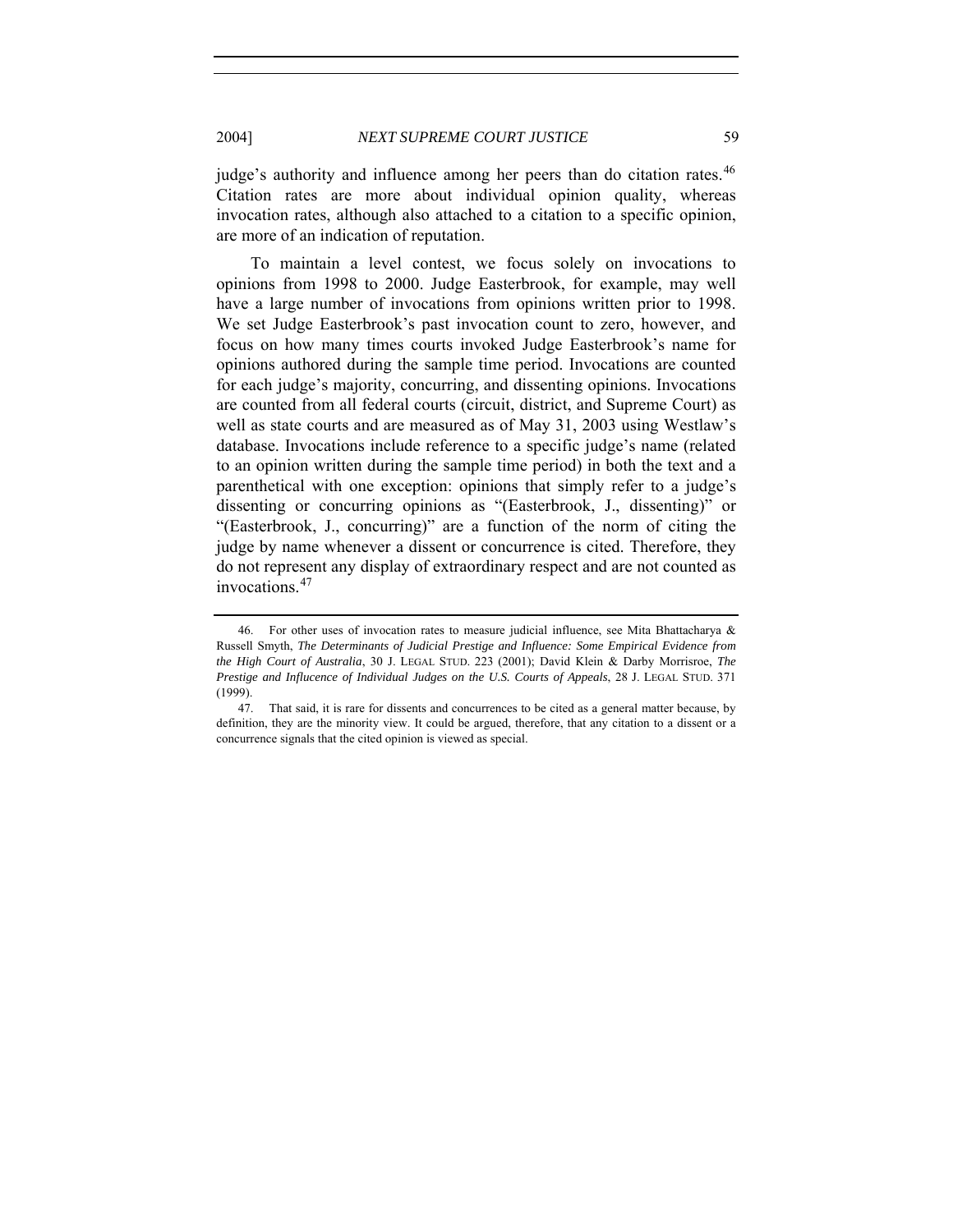|                         | Invocations<br>(A) Total | Normalized (A)<br>Z-Score of | (B) Average<br>per Opinion<br>Invocations | $\widehat{\mathbf{e}}$<br>Normalized<br>Z-Score of | Attributable to<br>(C) Percent of<br>Invocations<br>Majority<br>Opinion | (D) Circuit     |
|-------------------------|--------------------------|------------------------------|-------------------------------------------|----------------------------------------------------|-------------------------------------------------------------------------|-----------------|
| <b>Richard Posner</b>   | 176                      | $3.90**$                     | 0.65                                      | $6.68**$                                           | 97.7%                                                                   | 7th             |
| Frank<br>Easterbrook    | 103                      | $3.36**$                     | 0.44                                      | $4.67**$                                           | 99.0%                                                                   | 7th             |
| Guido Calabresi         | 23                       | 1.85                         | 0.23                                      | $2.35**$                                           | 91.3%                                                                   | 2d              |
| J. Harvie<br>Wilkinson  | 19                       | 1.66                         | 0.18                                      | 1.73                                               | 73.7%                                                                   | 4th             |
| Michael Boudin          | 13                       | 1.30                         | 0.10                                      | 0.70                                               | 84.6%                                                                   | 1 <sub>st</sub> |
| Patrick<br>Higginbotham | 12                       | 1.22                         | 0.12                                      | 0.96                                               | 41.7%                                                                   | 5th             |
| Diarmuid<br>O'Scannlain | 11                       | 1.14                         | 0.08                                      | 0.43                                               | 54.5%                                                                   | 9th             |
| <b>Edith Jones</b>      | 11                       | 1.14                         | 0.11                                      | 0.83                                               | 81.8%                                                                   | 5th             |
| Diane Wood              | 10                       | 1.05                         | 0.05                                      | 0.01                                               | 20.0%                                                                   | 7th             |
| J. Michael Luttig       | 10                       | 1.05                         | 0.12                                      | 0.96                                               | 80.0%                                                                   | 4th             |

## TABLE 8. Invocations to opinions published, 1998–2000 (for the ten judges with greatest total invocations)

\*\* Indicates a Z-score of 1.96 or higher (representing a two-sided probability of  $\leq 5\%$  for a normal distribution. Normalized (A) is equal to LN(1+Invocations). Normalized (B) is equal to LN(1+Average Invocations per Opinion).

Summary statistics for (A)  $(n=98)$ : Mean = 6.827; Median = 3.000; Standard Deviation = 20.36; Kurtosis = 54.685; Skewness = 7.145.

Summary statistics for normalized (A)  $(n=98)$ : Mean = 1.379; Median = 1.386; Standard Deviation =  $0.973$ ; Kurtosis =  $2.091$ ; Skewness =  $0.750$ .

Summary statistics for (B)  $(n=98)$ : Mean = 0.053; Median = 0.038; Standard Deviation = 0.084; Kurtosis = 31.800; Skewness = 5.085.

Summary statistics for normalized (B)  $(n=98)$ : Mean = 0.049; Median = 0.037; Standard Deviation =  $0.068$ ; Kurtosis =  $24.700$ ; Skewness =  $4.372$ .

Chi-squared test of the null hypothesis that the distribution of circuits is identical between the top judges and the bottom judges for the number of invocations (A):  $\chi^2 = 13.863$  (11 d.f.) ( $p \le 0.241$ ). Top judges are defined as those who are in the top fifty percent of judges in the entire sample (n=98) based on the number of invocations (A). Bottom judges are defined as those who are in the bottom fifty percent of judges based on the number of invocations (A).

Table 8 (column A) reports the invocation rates for opinions written between 1998 and 2000. (Appendix Table F reports invocation rates for the entire sample of judges.)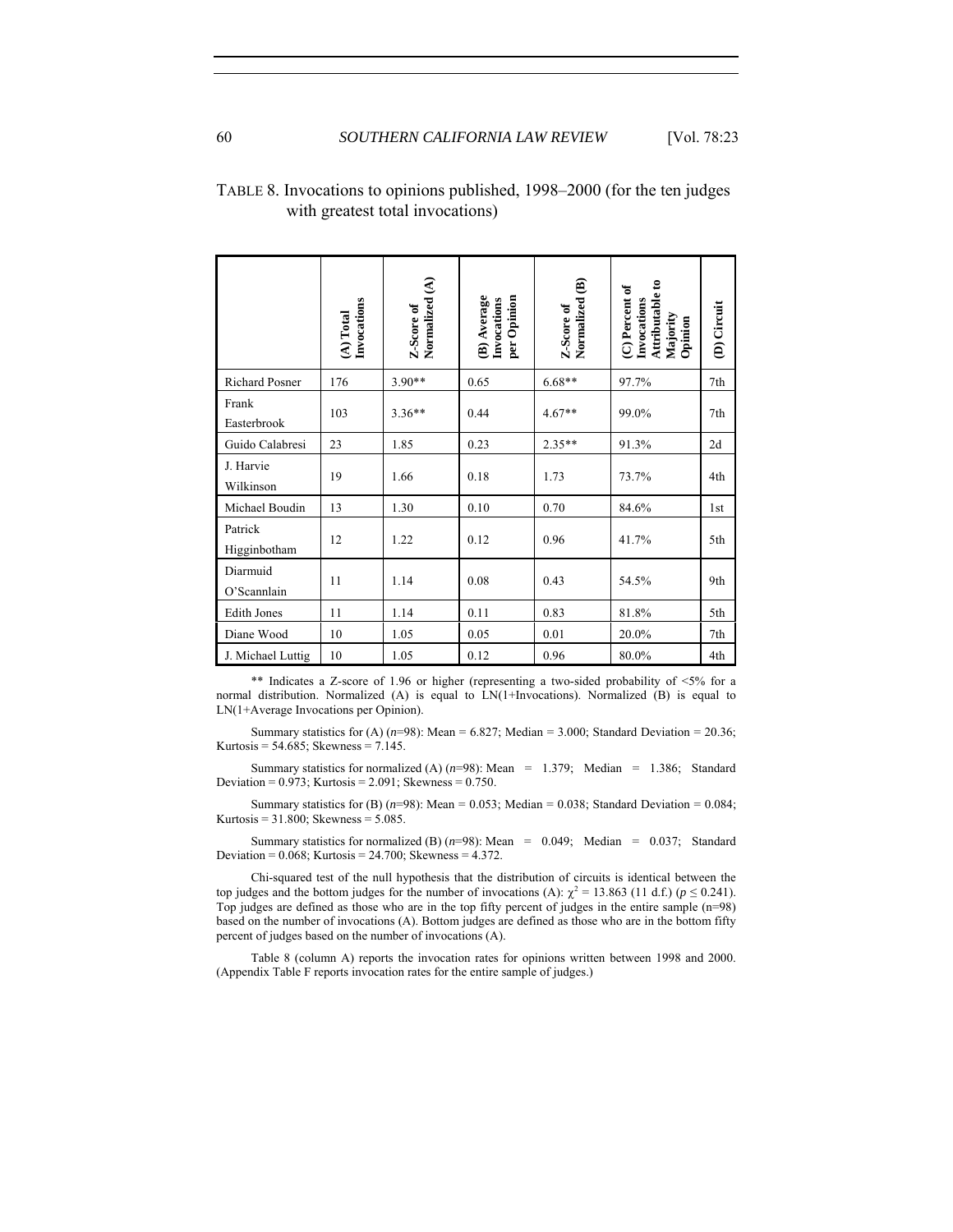The Posner-Easterbrook dominance on invocation numbers is dramatic. Judge Posner has at least seven times the invocations of the next highest judge below Judge Easterbrook; Judge Easterbrook has nearly five times the invocations of his closest competitor. The mean number of invocations for the sample is 6.8 with a standard deviation of 20.4. Both Judge Posner and Judge Easterbrook have at least five times the standard deviation number of invocations compared with the mean judge.

The Posner-Easterbrook dominance in invocations does not appear to be due (at least primarily) to differences in circuit norms. The chi-squared test cannot reject the null hypothesis that the distributions of circuits are identical for the top and bottom judges (divided based on the total number of invocations) ( $\chi^2$  = 13.863 (11 d.f.) ( $p \le 0.241$ )). Nonetheless, to correct for the effect of high opinion numbers, column (B) reports the average number of invocations per opinion written in the 1998–2000 period. The Easterbrook-Posner domination over other federal circuit judges remains.

As an aside, note the fraction of Judge Posner and Judge Easterbrook's invocations that are due to their majority opinions. For them, it is close to 100%. For almost everyone else (except Judge Guido Calabresi), a significant fraction of their invocations are to their dissents and concurrences. At the low end, for example, only twenty percent of Judge Diane Wood's invocations are to her majority opinions. Dissents (and to a lesser extent concurrences) are extraordinary events for most judges, perhaps leading the judges to devote special attention to such opinions. If one assumes such a dynamic to be at work, one might conclude that Judges Posner, Easterbrook, and Calabresi devote similar skill and attention to a large number of their majority opinions.

#### C. MEASURING INDEPENDENCE (AND EXTRA EFFORT)

The appointment of federal judges is a political process. Independence, and particularly independence from one's political sponsors, however, is one of the qualities that many care about in judges. It is largely for reasons of independence that we give federal judges lifetime appointments. It is also for this reason that many feel disappointment when they see Supreme Court votes fall according to the known political sympathies of the judges.<sup>[48](#page-38-0)</sup>

<span id="page-38-0"></span> <sup>48.</sup> The votes in *Bush v. Gore*, 531 U.S. 98 (2000), being a prime example of the type of voting pattern that caused great disappointment and produced heated accusations of partisanship. *See, e.g.*, Jack M. Balkin, Bush v. Gore *and the Boundary Between Law and Politics*, 110 YALE L.J. 1407 (2001); Linda Greenhouse, *Collision with Politics Risks Court's Legal Credibility*, N.Y. TIMES, Dec. 11, 2000,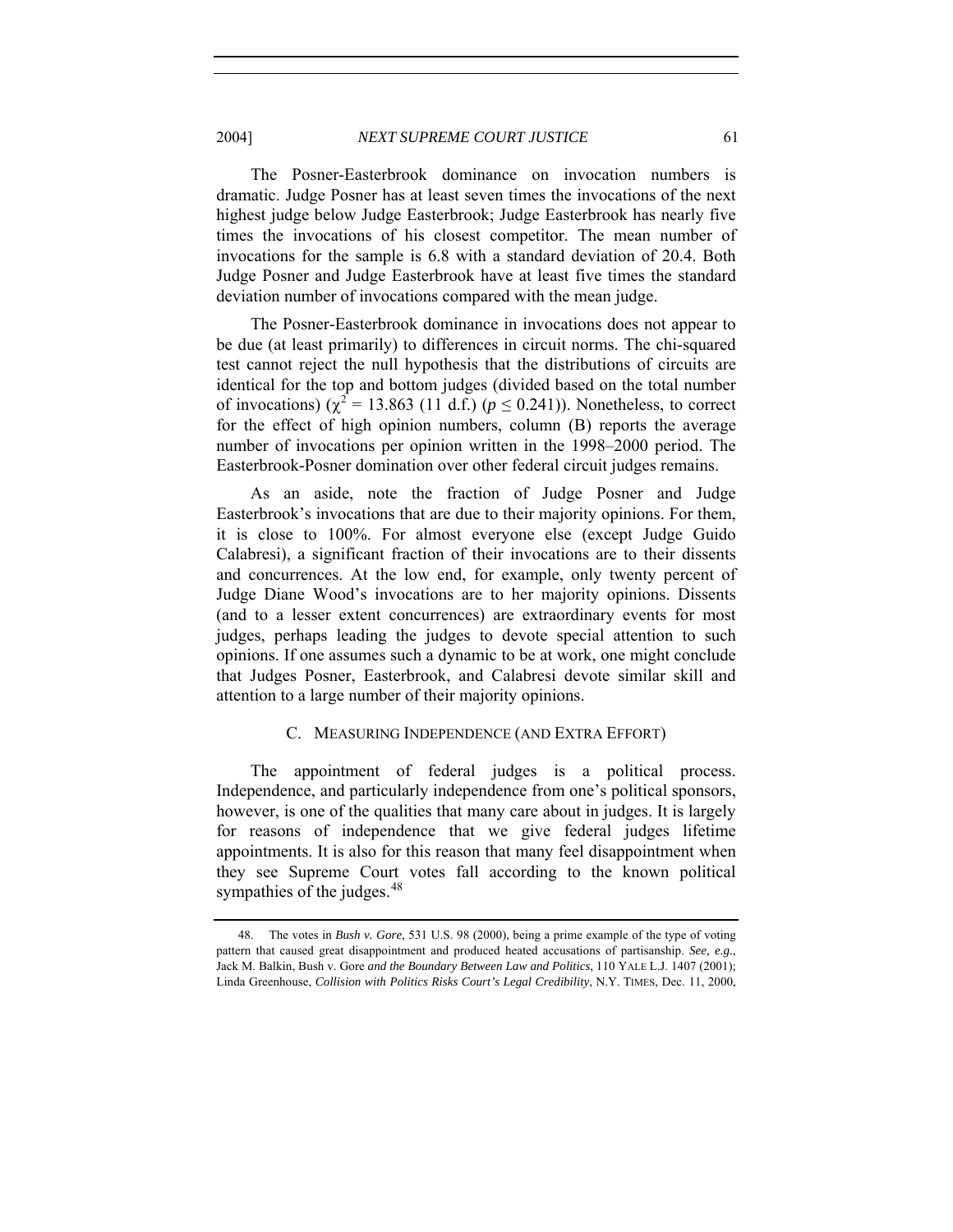A different concern about judicial independence stems from the nature of multimember courts generally. Because appointments are for life and because most courts are made up of a small number of judges, judges have to learn to get along with each other. There is the danger that they will develop the kinds of close working relationships and friendships that can deter them from openly disagreeing and antagonizing each other. In such contexts, we think, a willingness to speak independently is a trait that should be valued (regardless of the political parties of the opposing judges). More importantly, this is a trait crucial for someone on the High Court.

As measures of the willingness to disagree (or be disagreeable), we first report numbers of dissents and concurrences written (collectively referred to as "independent opinions"). The number of independent opinions captures the willingness of a judge to disagree with her colleagues on the bench. It is also an indication of the judge's willingness to displease her colleagues. We say this because we suspect that even the threat of a dissent or concurrence forces the writer of the majority opinion to exert greater effort on the opinion than what she would have exerted otherwise. The real extra effort, nonetheless, lies with the judges writing the independent opinions. These judges do not generally receive a break on the number of majority opinions they are assigned if they write more dissents and concurrences. Writing those dissents and concurrences is additional work that the judges have to do, over and above their regular load of assigned majority opinions. In sum, the number of dissents and concurrences one writes provides not only a measure of a judge's willingness to annoy their colleagues, but also a measure of their willingness to exert extra effort.

We view dissents and concurrences as a positive. We recognize, however, that some others view them as negative. For example, a high number of such independent opinions might be viewed as a sign that the writer is uncollegial or unwilling to be a team player. Alternatively, the willingness to write independently might signal that the judge has a strong ideology (one on which they are unwilling to compromise). A person with these views could simply place a negative weight on the number of independent opinions written and run the tournament that way. With transparency regarding the promotion criteria being used, people can make their own determinations about what constitutes merit.<sup>[49](#page-39-0)</sup>

at A1; Mary McGrory, *Supreme Travesty of Justice*, WASH. POST, Dec. 14, 2000, at A3; Jeffrey Rosen, *The Supreme Court Commits Suicide*, NEW REPUBLIC, Dec. 25, 2000, at 18.

<span id="page-39-0"></span> <sup>49.</sup> One question we considered was whether to normalize the independence data for circuit effects. Norms do appear to play a role in that independent opinions seem more common on circuits like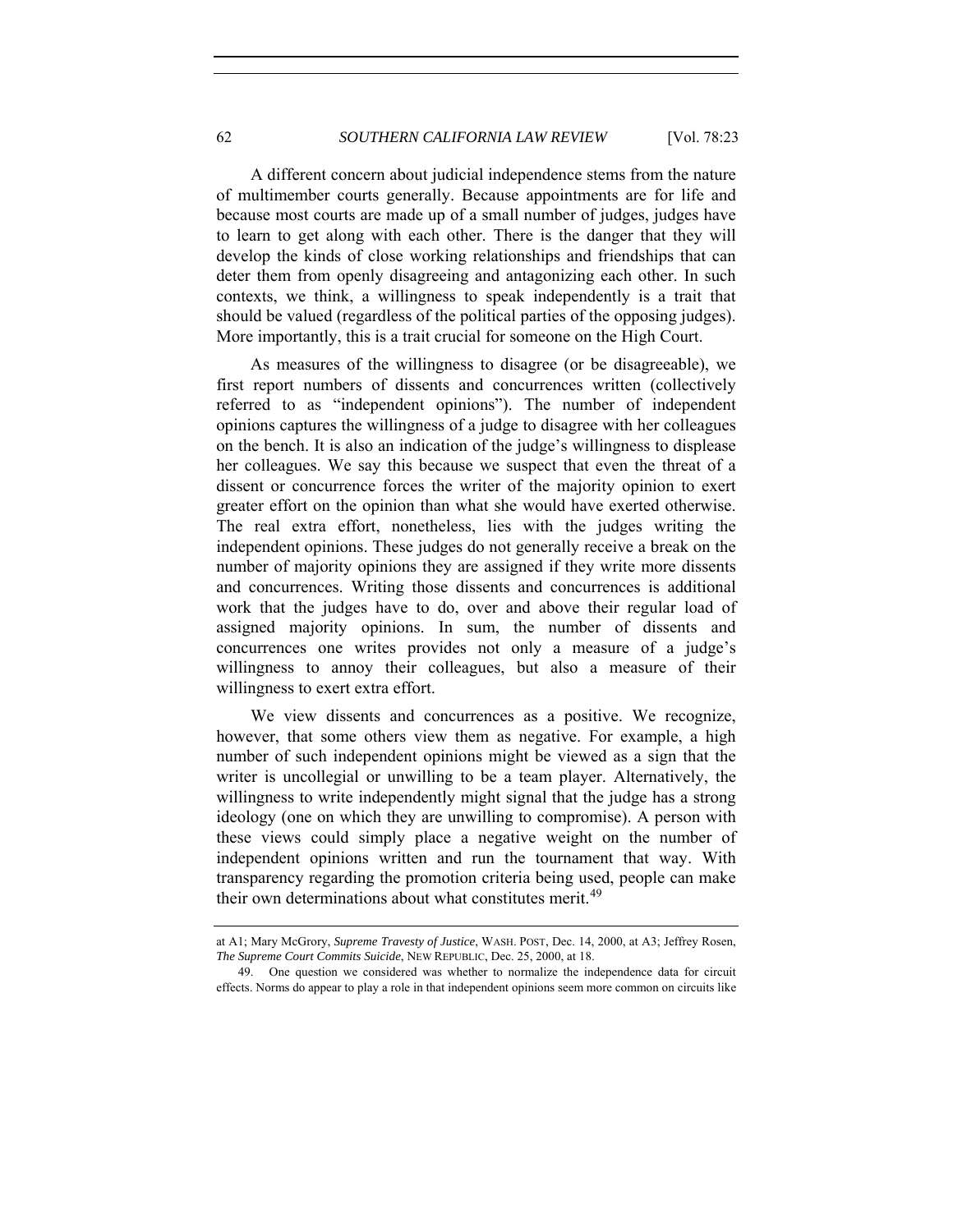2004] *NEXT SUPREME COURT JUSTICE* 63

In our first measure of independence, we looked at numbers of dissents and concurrences regardless of who they were against. With our second measure, we attempt to factor in ideological biases.<sup>[50](#page-40-0)</sup> Here we use data on both the dissents that judges write and the dissents that are written against them. We classify each judge's opposing opinions as either against a judge of the same party or not (and do not count dissents against unsigned opinions). Where more than one judge is on the opposing side, we focus on the opinion writer (and if multiple dissenting opinion writers exist, we treat the opinion as written by a judge of the same party if any of the opinions meet this criterion). As a proxy for the political party of each judge, we look to the party of the president who appointed the judge to the circuit court.

We then obtain the percentage of opposing opinions in which each judge opposed a judge of the same political party. Standing alone, however, such a measure is problematic. In a circuit comprised of judges of almost all the same political party, any one judge will tend to score high simply because judges of other parties are not present on the circuit. In part, this problem is countered by the presence of senior judges visiting from other circuits or district court judges sitting by designation. As a further control, for each judge we determined the political party (as proxied by the party of the appointing president) of the *other* active judges on each circuit from 1998 to 2000 (including those who eventually took senior status or retired). For judges active over the entire 1998 to 2000 period, we gave a weight of 3. For judges active for only part of the time period (for example, just for 1998) we gave a correspondingly lower weight (for example, a weight of 1).

For example, Judge Posner on the Seventh Circuit faced a mixture of judges consisting of seventy-five percent Republican-nominated judges. Even if Judge Posner (a Republican-nominated judge) simply opposed other judges regardless of political affiliation, we would expect him to oppose other Republican-nominated judges seventy-five percent of the time. Call the baseline percentage of Republican-nominated judges on the circuit the "predicted same-party opposing" rate for Republican judges.

the Third and Ninth. In our measures of total productivity reported in Table 3, we normalize the sum of all the opinions. In this section, however, where our focus is on the willingness to be independent, we report the raw numbers.

<span id="page-40-0"></span> <sup>50.</sup> There is much literature in both political science and law that documents the effects of ideology on voting patterns in certain categories of cases. *See, e.g.*, Richard L. Revesz, *Environmental Regulation, Ideology, and the D.C. Circuit*, 83 VA. L. REV. 1717 (1997) (demonstrating in an empirical study of environmental law-related cases that judicial decisions in the D.C. Circuit are significantly correlated with the political party of the President who nominated particular judges).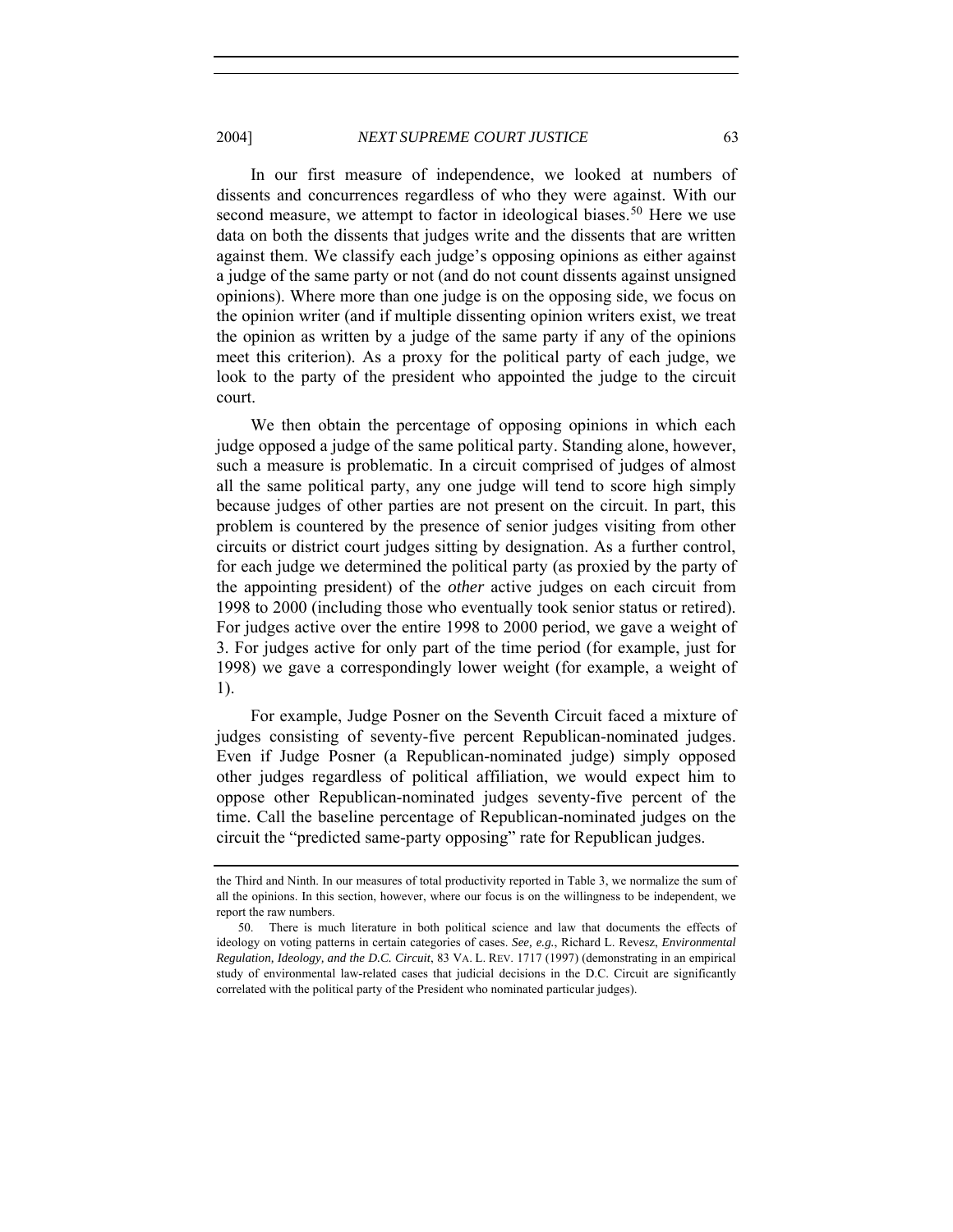To obtain our more refined measure of independence we calculate the following:

Independence = (Actual Same Party Opposing Fraction) – (Predicted Same Party Opposing Fraction)

So, if a Republican-nominated judge on the Seventh Circuit (such as Posner) only dissented against other Republicans half of the time, she would score a -0.25 under our measure, dissenting against same-party judges twenty-five percentage points less than an independent acting judge would. The more negative the independence score, the more aligned particular judges are with their party line. On the other hand, if the Republican-nominated judge on the Seventh Circuit dissented against other Republicans ninety-five percent of the time, she would score  $a +0.20$ , being twenty percentage points more likely to dissent against a judge of the same political party. Table 9 reports the two measures of independence.<sup>[51](#page-41-0)</sup> (Appendix Table G reports the independence measures for the entire sample of judges.)

<span id="page-41-0"></span> <sup>51.</sup> A finer tuned measure of independence—given the focus in the current system on votes on key hot-button issues—would be to look at the proportion of votes against same-party judges on these hot-button issues. *Cf.* Cass R. Sunstein, David Schkade & Lisa Michelle Ellman, *Ideological Voting on Federal Courts of Appeals: A Preliminary Investigation* (Univ. of Chic. Law Sch. John M. Olin Law & Econ. 2d Series, Working Paper No. 198, 2003), *at* http://papers.ssm.com/abstract=442480 (reporting a higher likelihood of voting along party lines on certain key issues like abortion). We are in the process of collecting that data for a separate article.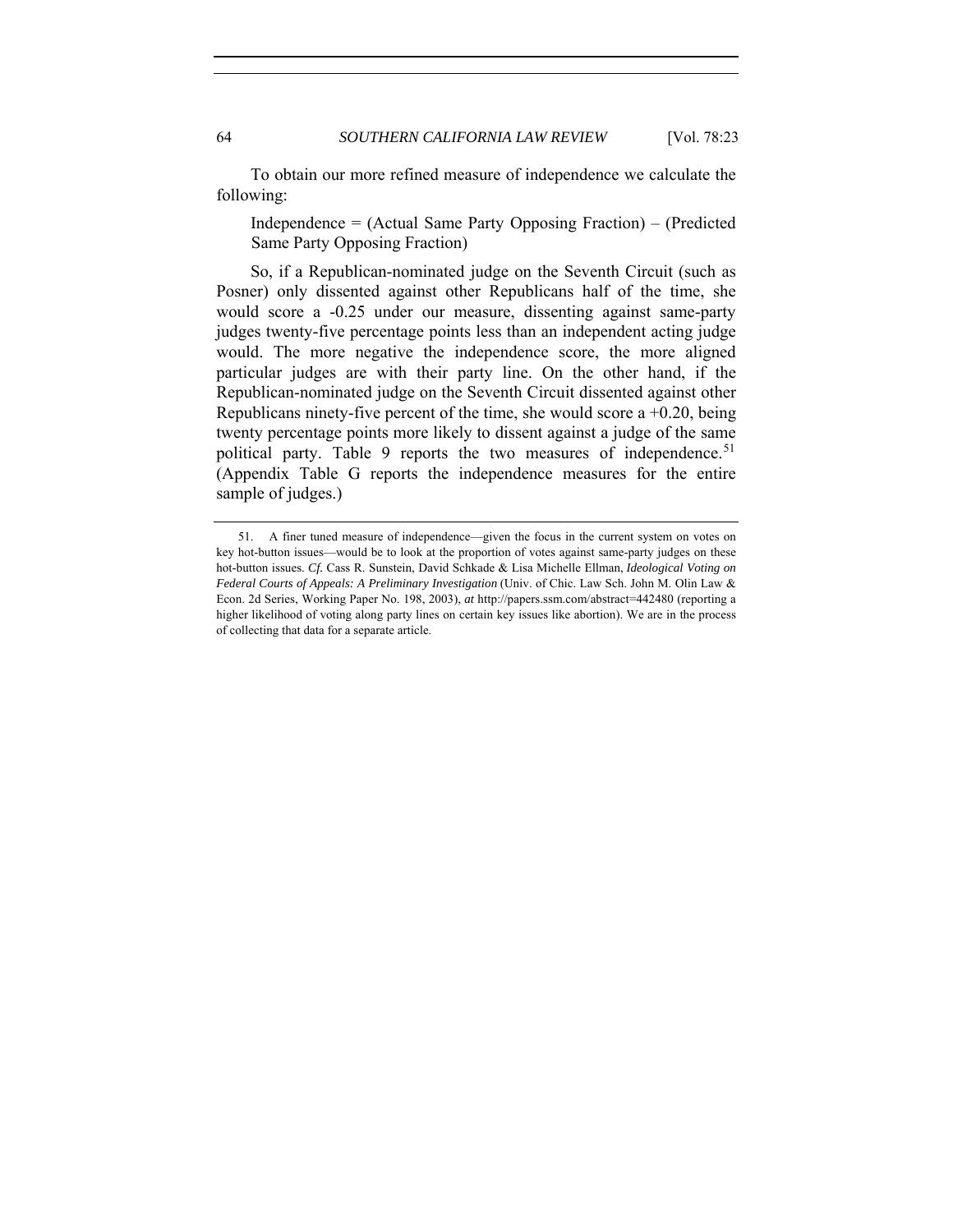|                              | Independence<br>Rating<br>$\widehat{\mathcal{E}}$ | Concurrences<br>(B) Number<br>of Dissents<br>and | Concurrences<br>(Adjusted for<br>(C) Dissents<br>Differences)<br>Intercircuit<br>and | Z-Score for<br>$\mathbb{G}$ | (D) Circuit |
|------------------------------|---------------------------------------------------|--------------------------------------------------|--------------------------------------------------------------------------------------|-----------------------------|-------------|
| David Ebel                   | 0.000                                             | 12                                               | 25                                                                                   | 0.16                        | 10th        |
| R. Lanier<br>Anderson        | 0.000                                             | 10                                               | 24                                                                                   | 0.06                        | 11th        |
| J. Michael Luttig            | $-0.006$                                          | 19                                               | 26                                                                                   | 0.35                        | 4th         |
| Samuel Alito                 | $-0.015$                                          | 18                                               | 29                                                                                   | 0.65                        | 3d          |
| Carl Stewart                 | $-0.017$                                          | $\overline{c}$                                   | 10                                                                                   | $-1.49$                     | 5th         |
| Juan Torruella               | $-0.018$                                          | 10                                               | 27                                                                                   | 0.44                        | 1st         |
| Diane Wood                   | $-0.018$                                          | 21                                               | 27                                                                                   | 0.44                        | 7th         |
| <b>Richard Posner</b>        | 0.019                                             | 15                                               | 21                                                                                   | $-0.26$                     | 7th         |
| <b>Edward Earl</b><br>Carnes | $-0.022$                                          | 14                                               | 28                                                                                   | 0.53                        | 11th        |
| Anthony Scirica              | $-0.023$                                          | $\overline{c}$                                   | 13                                                                                   | $-1.22$                     | 3d          |
| Mary Schroeder               | 0.023                                             | 5                                                | 5                                                                                    | $-2.12**$                   | 9th         |
| Terrence Evans               | 0.024                                             | 18                                               | 24                                                                                   | 0.09                        | 7th         |
| Harold DeMoss                | 0.024                                             | 30                                               | 38                                                                                   | 1.78                        | 5th         |
| Daniel Manion                | 0.028                                             | 20                                               | 26                                                                                   | 0.33                        | 7th         |
| Merrick Garland              | $-0.037$                                          | 3                                                | 15                                                                                   | $-1.01$                     | D.C.        |
| Frank<br>Easterbrook         | $-0.042$                                          | 20                                               | 26                                                                                   | 0.33                        | 7th         |
| Sandra Lynch                 | $-0.043$                                          | $\tau$                                           | 24                                                                                   | 0.09                        | 1st         |
| Stephen Trott                | $-0.044$                                          | 19                                               | 19                                                                                   | $-0.49$                     | 9th         |
| Joel Flaum                   | $-0.044$                                          | 10                                               | 16                                                                                   | $-0.84$                     | 7th         |
| <b>Edith Jones</b>           | $-0.045$                                          | 21                                               | 29                                                                                   | 0.73                        | 5th         |

| TABLE 9. Number of opposing opinions and independence ratings, 1998– |
|----------------------------------------------------------------------|
| 2000 (for the twenty judges with the best independence ratings)      |

\*\* Indicates a Z-score of 1.96 or higher (representing a two-sided probability of <5% for a normal distribution). The number of dissents and concurrences for each judge is adjusted so that the mean number of total dissents and concurrences for each circuit is identical and equal to 23.167 (the unadjusted mean number of total opinions for the Ninth Circuit).

Summary statistics for (A)  $(n=98)$ : Mean = -0.062; Median = -0.057; Standard Deviation = 0.189; Kurtosis = 0.307; Skewness =  $0.307$ .

Summary statistics for (B) (*n*=98): Mean = 14.469; Median = 13.00; Standard Deviation = 9.692; Kurtosis =  $1.344$ ; Skewness =  $1.042$ .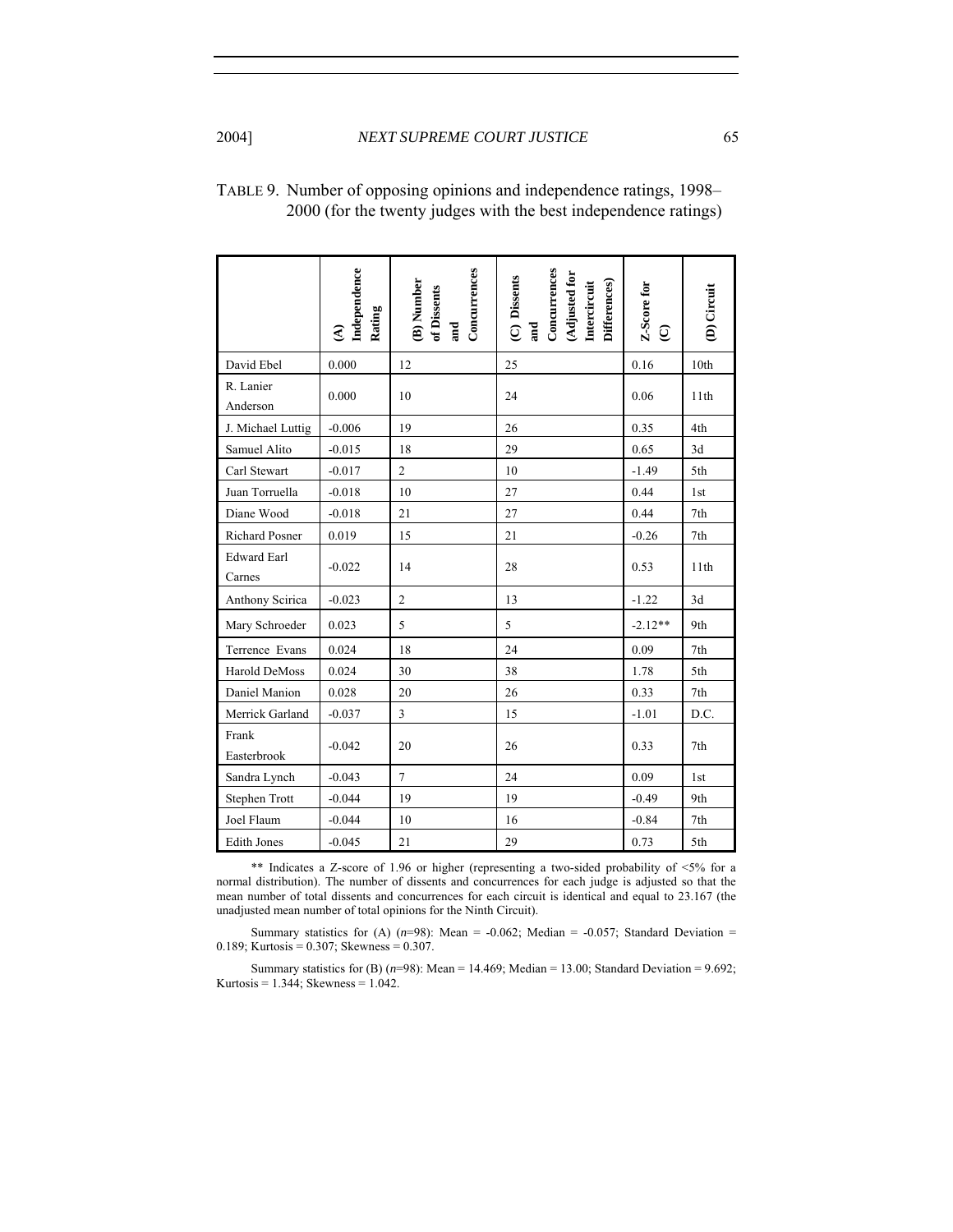Summary statistics for  $(C)$  ( $n=98$ ): Mean = 23.170; Median = 22.869; Standard Deviation = 8.557; Kurtosis = 0.796; Skewness = 0.646.

Chi-squared test of the null hypothesis that the distribution of circuits is identical between the top judges and the bottom judges for the independence rating (A):  $\chi^2 = 23.110$  (11 d.f.) ( $p \le 0.017$ ). Top judges are defined as those who are in the top fifty percent of judges in the entire sample (*n*=98) based on the independence rating (A). Bottom judges are defined as those who are in the bottom fifty percent of judges based on the independence rating (A).

Column A reports the judges ranked in order of absolute closeness to zero on the independence scale. A score of zero suggests no bias either against or for one's own political party of appointment. In reading the numbers in column A, however, it is important to keep in mind the total number of dissents and concurrences reported in column B. The reason we say this is that a score of zero or close to it is a lot more meaningful as a sign of independence if one is writing a lot of independent opinions than if one is not writing any.

Note from Table 9 that while Judge Posner is still in the top ten (and Judge Easterbrook in the top twenty), other judges who scored well in terms of productivity and quality are not ranked as highly in terms of independence. Judge Reinhardt, for example, wrote the second highest intercircuit adjusted number of opinions. Judge Reinhardt, however, is not among the top twenty independent judges. Also note that judges who are the most independent judges (as given in column (A)) are not the most prolific authors of dissenting and concurring opinions. The three highest dissent and concurrence opinion writers in the top twenty independent judges are in the bottom two-thirds of the list. Judge Edith Jones, for example, wrote twenty-one dissents and concurrences (tied for second highest on the list) and is the last person on the list in terms of independence ranking.<sup>[52](#page-43-0)</sup>

To combine the opposing opinion and independence measures, we created a subsample of judges who scored between -0.100 and +0.100 on the independence measure. Such judges are not overly influenced either to side with or against judges of the same political party. Arguably, this measure (closeness to zero on the independence scale) is a better measure of independence than a large positive score because closeness to zero suggests even-handedness—that is, it suggests neither a preference nor an

<span id="page-43-0"></span> <sup>52.</sup> The chi-squared test in Table 9 rejects the null hypothesis that the distributions of circuits among the top and bottom judges (segmented based on their independence rating) are identical  $(\chi^2 =$ 23.110 (11 d.f.) ( $p \le 0.017$ )). Because we do not control directly for intercircuit variations in independence, some of a judge's independence, therefore, may be more of a reflection of the norms within a circuit rather than the judge's own preferences. On the other hand, it is also possible that judges in a particular circuit are systematically more internally driven by ideology in their decisionmaking.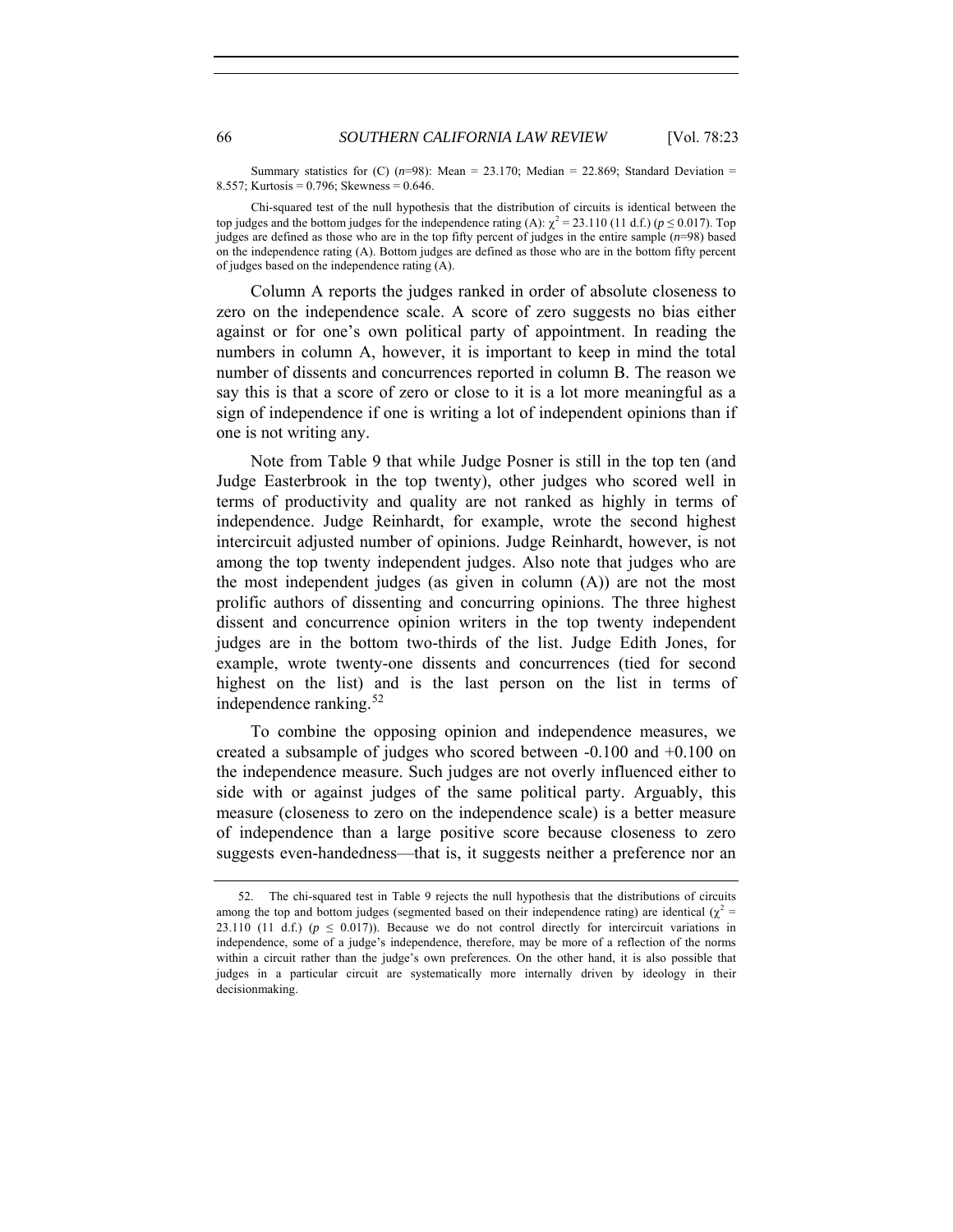## 2004] *NEXT SUPREME COURT JUSTICE* 67

aversion to side with others appointed by a president of the same party. In contrast, a high positive score, while suggesting a change in ideology, still suggests an ideologically driven position. Within this subsample, we then ranked judges based on the total number of opposing opinions authored. To control for intercircuit differences in opposing opinion authoring norms, we adjusted each judge's number of dissents and concurrences to make equal the mean number of dissents and concurrences across the circuits. Table 10 reports the results.

Note from Table 10 that Judge Harold DeMoss and Judge Rosemary Barkett score the highest in terms of number of opposing opinions. Neither of their scores, however, were statistically different from the entire sample's mean judge's score in terms of total number of dissents and concurrences.

| TABLE 10. Ranking of independence among "independent judges" (-0.100) |
|-----------------------------------------------------------------------|
| to $+0.100$ range of independence rating), 1998–2000                  |

|                           | (A) Number of<br><b>Dissents and</b><br><b>Concurrences</b><br>(Adjusted for<br><b>Intercircuit</b><br>Differences) | <b>Z-Score</b><br>of $(A)$ | (B)<br>Independence<br>Rating | $(C)$ Circuit |
|---------------------------|---------------------------------------------------------------------------------------------------------------------|----------------------------|-------------------------------|---------------|
| Harold DeMoss             | 38                                                                                                                  | 1.78                       | 0.024                         | 5th           |
| Rosemary Barkett          | 37                                                                                                                  | 1.58                       | 0.056                         | 11th          |
| Morris Arnold             | 35                                                                                                                  | 1.40                       | $-0.060$                      | 8th           |
| Andrew Kleinfeld          | 30                                                                                                                  | 0.80                       | 0.087                         | 9th           |
| <b>Edith Jones</b>        | 29                                                                                                                  | 0.73                       | $-0.045$                      | 5th           |
| Samuel Alito              | 29                                                                                                                  | 0.65                       | $-0.015$                      | 3d            |
| Danny Boggs               | 28                                                                                                                  | 0.58                       | $-0.082$                      | 6th           |
| <b>Edward Earl Carnes</b> | 28                                                                                                                  | 0.53                       | $-0.022$                      | 11th          |
| Diane Wood                | 27                                                                                                                  | 0.44                       | $-0.018$                      | 7th           |
| Juan Torruella            | 27                                                                                                                  | 0.44                       | $-0.018$                      | 1st           |
| Marjorie Rendell          | 27                                                                                                                  | 0.42                       | $-0.049$                      | 3d            |

Summary Statistics for (A)  $(n=98)$ : Mean = 23.170; Median = 22.869; Standard Deviation = 8.557; Kurtosis = 0.796; Skewness = 0.646.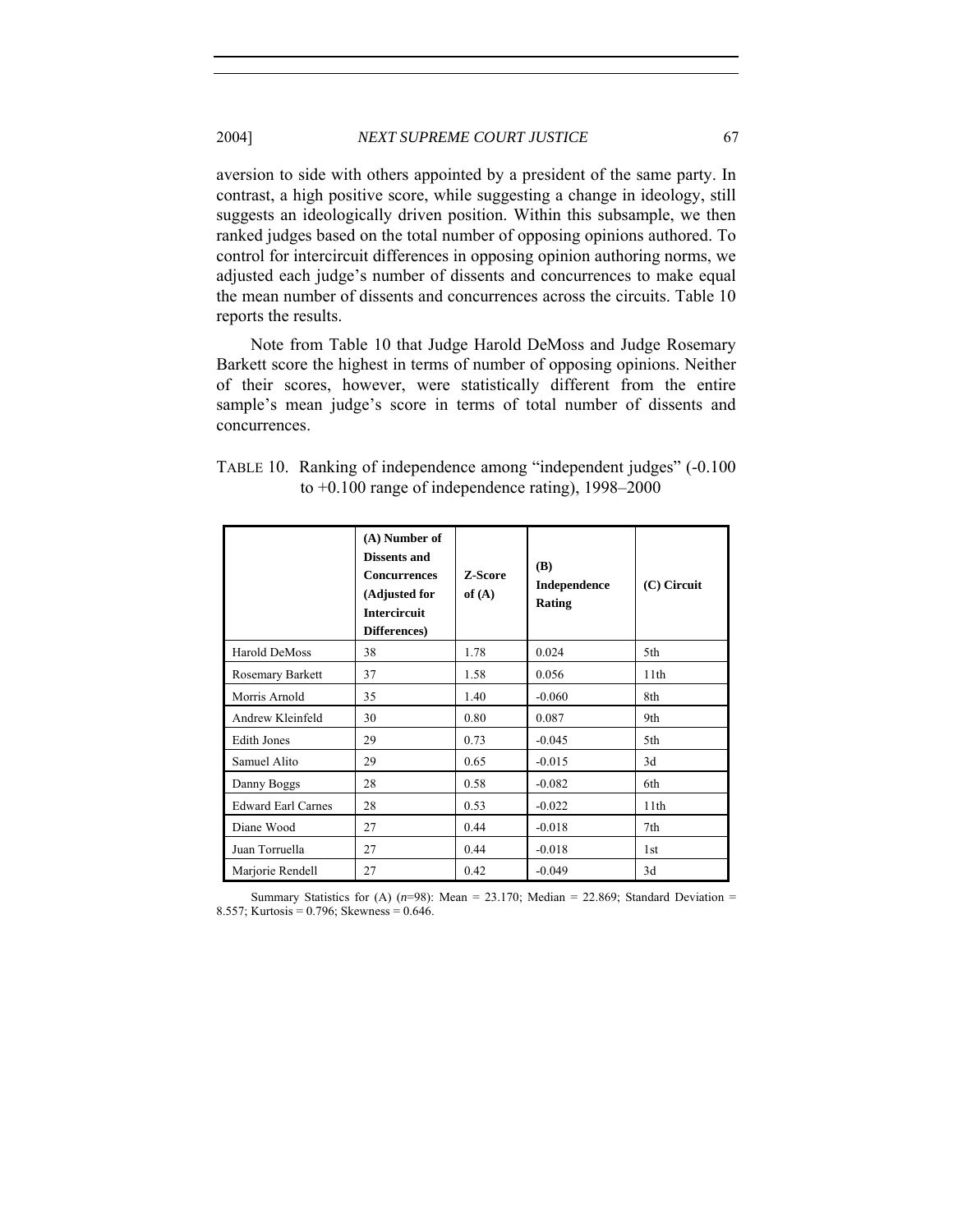## 68 *SOUTHERN CALIFORNIA LAW REVIEW* [Vol. 78:23

## IV. COMBINING THE CRITERIA

What use is a tournament if there is no winner? The answer is not obvious. To consider how to determine a winner of the tournament, we narrow the sample down to only judges less than sixty-five years old (measured as of 2003). While including all active judges in our sample allows us to rank judges based on relative performance with their peers, in practice, we suspect that the president will select a Supreme Court nominee younger than sixty-five because a younger appointee will likely have a longer tenure (and, therefore, greater influence).

## A. DO WE NEED TO PICK A WINNER?

Do we need to pick a winner? One answer is that there should be multiple winners. Consider several of the basic criteria discussed above and who would win the tournament based on these criteria as reported in Table 11.

## TABLE 11.

I

Productivity

| <b>Measure</b>                                   | Top<br><b>Scorer</b> | <b>Runner Up</b>   | 3rd      | 4th    | 5th         |
|--------------------------------------------------|----------------------|--------------------|----------|--------|-------------|
| Number of<br>Opinions                            | <b>Posner</b>        | <b>Easterbrook</b> | Wood     | Ripple | M. Arnold   |
| Number of<br>Opinions<br>Adjusted for<br>Circuit | <b>Posner</b>        | <b>Easterbrook</b> | K. Moore | Gilman | Jerry Smith |

Quality and Respect

| <b>Measure</b>                         | Top<br><b>Scorer</b> | <b>Runner Up</b>   | 3rd       | 4th           | 5th          |
|----------------------------------------|----------------------|--------------------|-----------|---------------|--------------|
| <b>Total Outside</b><br>Citations      | <b>Posner</b>        | <b>Easterbrook</b> | Lynch     | Kelly         | Ripple       |
| Citations to Top<br>Twenty<br>Opinions | Lynch                | <b>Easterbrook</b> | Kelly     | Posner        | Scirica      |
| Total<br>Invocations                   | <b>Posner</b>        | <b>Easterbrook</b> | Wilkinson | <b>Boudin</b> | Higginbotham |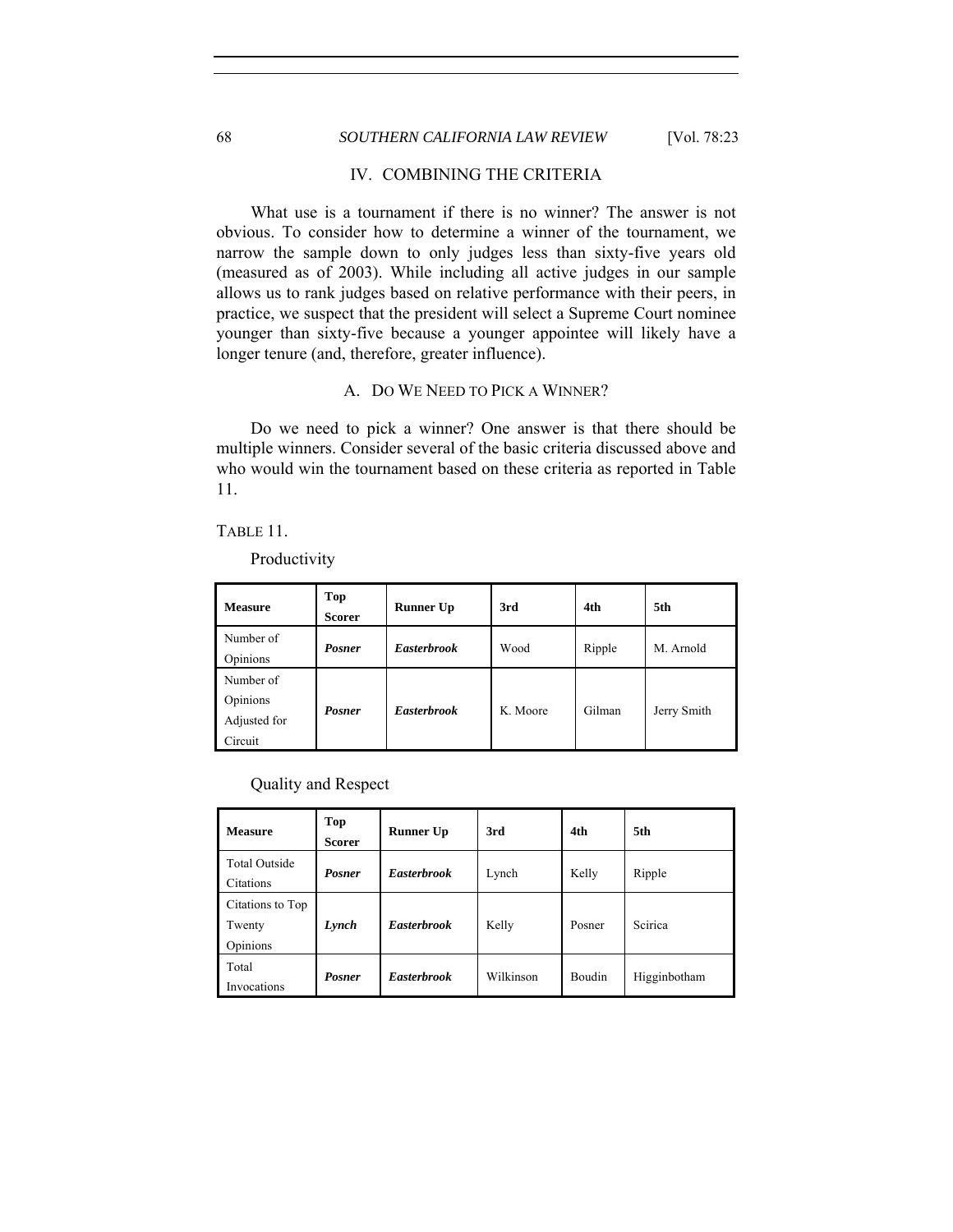| <b>Measure</b>                                                                                                | <b>Top</b><br><b>Scorer</b> | <b>Runner Up</b> | 3th       | 4th      | 5th   |
|---------------------------------------------------------------------------------------------------------------|-----------------------------|------------------|-----------|----------|-------|
| Highest Independence<br>Measure                                                                               | <b>Ebel</b>                 | Luttig           | Alito     | Stewart  | Wood  |
| Most Dissents and<br>Concurrences (for those)<br>who fall within -0.1 and<br>$+0.1$ range of<br>independence) | <b>Barkett</b>              | M. Arnold        | Kleinfeld | E. Jones | Alito |

#### Independence

While Judge Posner and Judge Easterbrook dominate many of the measures, they are not universal in their dominance. Rather than get into the debate of which criteria to use in the tournament (or whether, indeed, other criteria exist), we could imagine a system that selects from the pool of top two finishers including Judges Posner, Easterbrook, Lynch, Ebel, Luttig, Barkett, and Arnold.

Not having one clear winner has its advantages. In the absence of any particular path to success, the possible moral hazard problems of a tournament are reduced. For example, if the tournament focused solely on opinion output, some judges might focus on publishing as many opinions as possible regardless of quality or independence. Having the president select among a pool of winners reduces the chance that judges will game the system to maximize a particular criterion.

Moreover, the benefit of a tournament may lie not so much in picking one winner as in eliminating large numbers of judges from contention for a Supreme Court position. While the president is left with some discretion, it is not limitless. A president seeking to nominate a judge who is not in the pool of winners will face pressure to justify explicitly why his candidate is the "best."[53](#page-46-0) Such a claim is easier to make if there are no judges against whom the best claim must be measured. With a pool of tournament winners, it becomes more difficult for a president to claim that someone outside the pool is the best, thereby revealing more explicit political explanations for the selection of a particular judge.

<span id="page-46-0"></span> <sup>53.</sup> In the weak form of the tournament, this pressure arises solely from public attention to the extent that the objective factors of the tournament are easily transmitted and absorbed by the public. *See supra* text accompanying notes 28–29 (discussing the weak form of the tournament).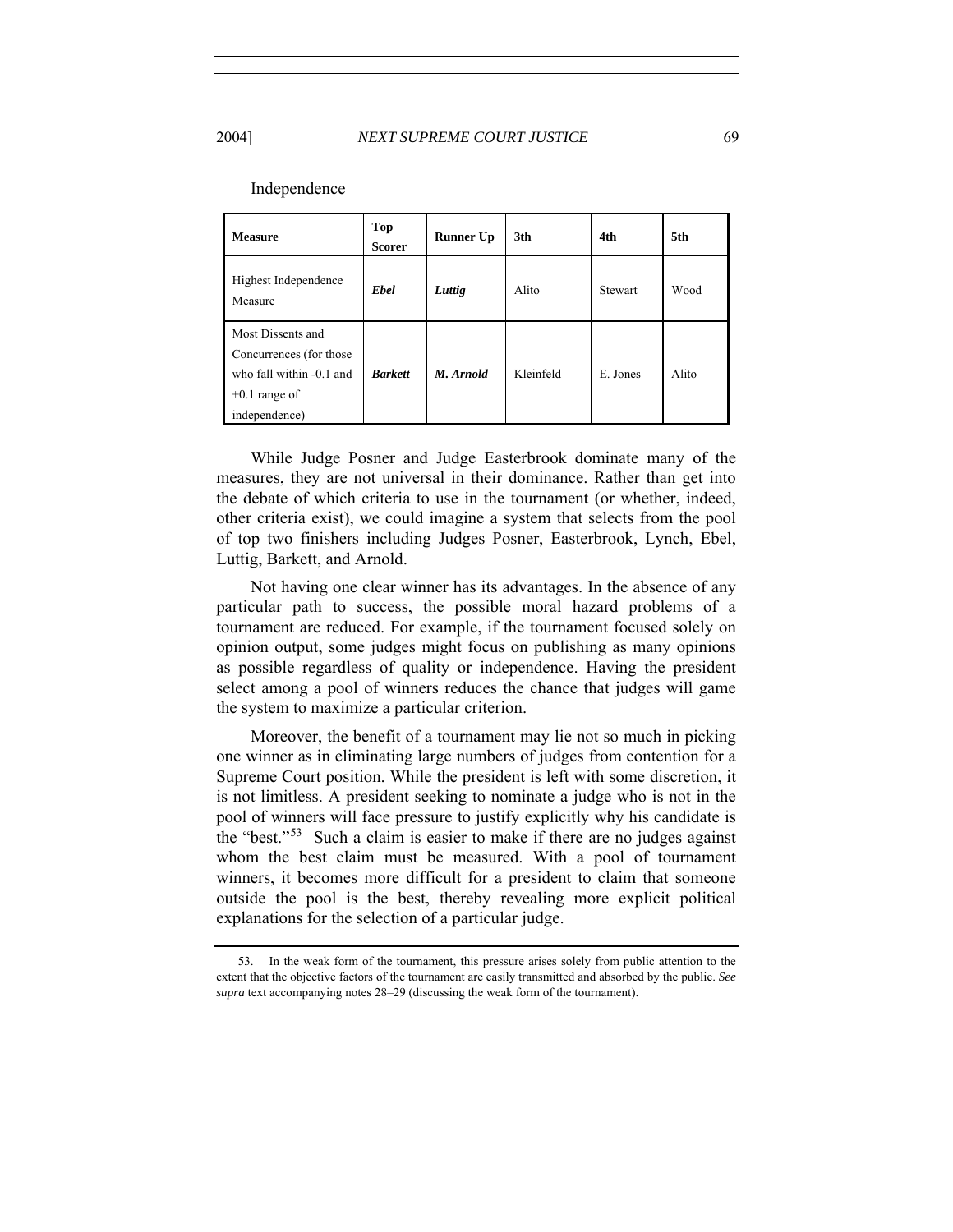#### B. COMPOSITE MEASURES

More is possible, nonetheless, than simply picking multiple winners of the tournament. One could attempt to combine the various measures of merit into a combined metric. Thus, a judge who scores best across a series of the measures would win the tournament.

As discussed above, naming several winners along multiple dimensions of merit may help reduce the benefit (and, therefore, the incentive) to focus single-mindedly on one dimension of merit. A composite measure of quality also helps reduce the possibility that judges will game the tournament in ways that detract from their performance as judges. For example, we use citation counts as a measure of quality. But citations, we know, are not perfectly correlated with quality. Judges will, therefore, have an incentive to focus on writing the type of opinions that produce more citations, and those might not be the opinions that best clarify the law and explain the resolution to the parties. Assuming that it is the longer and more complex opinions that produce more citations—a questionable assumption—there is a cost to having judges pursue citations. Such behavior uses up resources that could be used to write other opinions. To the extent that total number of opinions written is a measure of quantity of work done, and quantity is also an element of the composite measure, reducing quantity is something that the judge will be reluctant to do.<sup>[54](#page-47-0)</sup> Hence, the cost of "bad" game-playing is unlikely to be high. That said, we concede that there might well be some game-playing of the sort described. The relevant question, however, is not whether there will be any gameplaying, but whether this game-playing will be worse than that under the current system (where gaming likely already occurs along ideological lines). $55$ 

One could imagine a composite ranking based on the sum of the ordinal rankings of each judge across each factor of analysis (for example, productivity, quality, and independence). The simple ordinal ranking scheme, however, has at least two defects. First, it does not give any weight to the magnitude of a judge's relative performance compared to another judge. If Judge X writes ten times more opinions than the next highest judge this should get more weight than if Judge X writes only 1.1 times the

<span id="page-47-0"></span> <sup>54.</sup> Interestingly, Landes, Lessig, and Solimine report in their citation study that those judges who write the most opinions also tend to score higher on average opinion quality measured through citation counts per opinion. *See* Landes et al., *supra* note 13, at 302–03.

<span id="page-47-1"></span><sup>55.</sup> *See supra* Part II (discussing the political gaming under the current ideology-driven nomination process to the Supreme Court).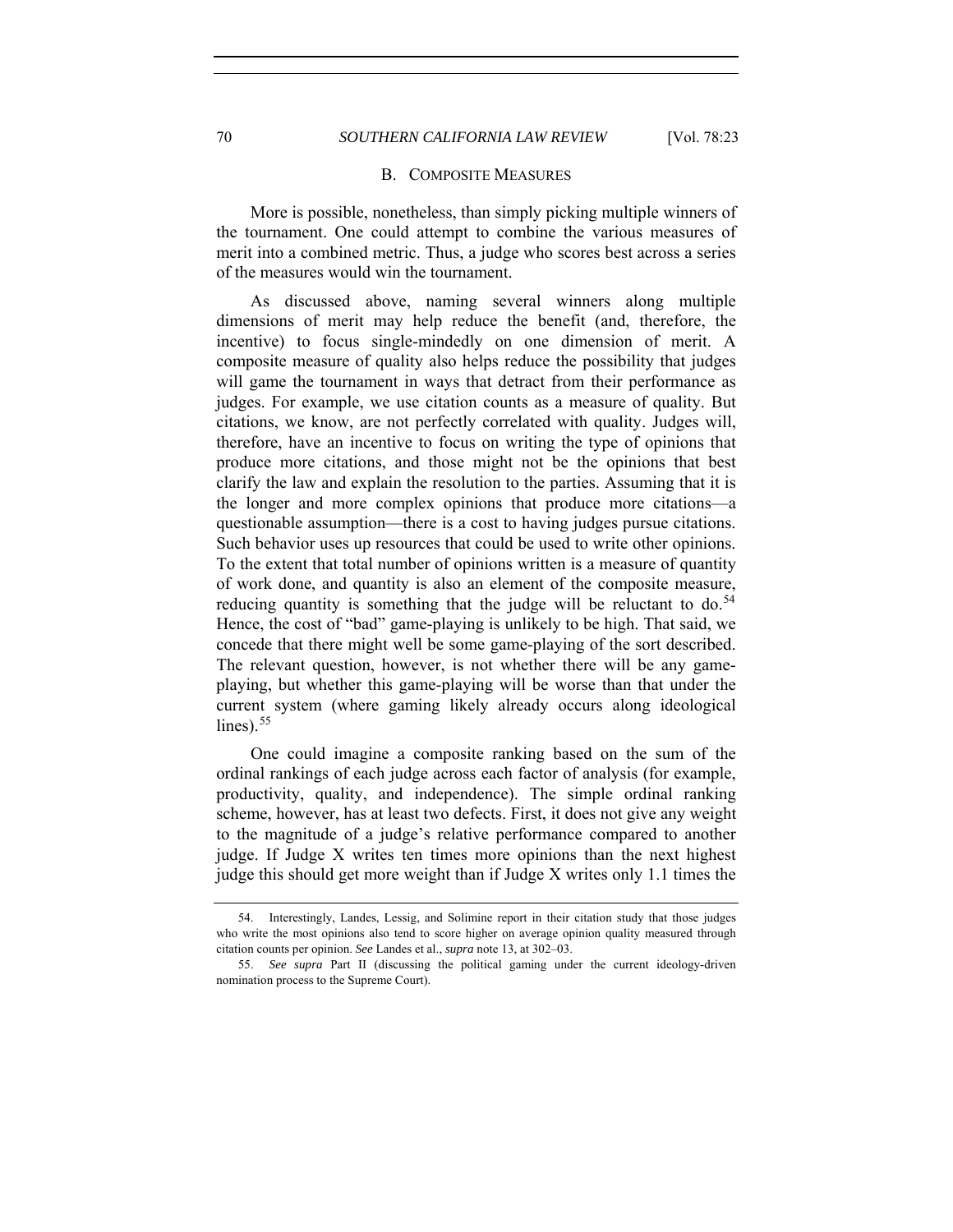number of opinions. Second, the ordinal ranking scheme gives equal weights to the productivity, quality, and independence rankings. As a matter of policy and preference, however, it is unclear why these various measures should receive equal weight.

We therefore eschew ordinal ranking schemes. Instead, we rank judges based on a composite of the productivity, quality, and independence measures. For these measures we use the following:

**Productivity**: Number of opinions (majority, dissenting, and concurring) from 1998 to 2000 adjusted for intercircuit differences.

**Quality**: Equal weight linear combination of

(a) the natural log of the outside citations for the top twenty opinions and

(b) the natural log of  $(1 +$  the number of invocations) (multiplied by a constant to equalize the standard deviation with (a)).

While other weightings are possible, the high correlation between terms (a) and (b) makes it unlikely that this will make a significant difference.

**Independence**: The absolute value of the independence measure (where the farther a judge is away from zero, the more the judge is affected by the political party of the opposing judge).

To construct the composite, we multiply each measure by a constant to equalize the standard deviations across the measures. Equalizing the standard deviations gives roughly the same weight to variations in each variable in generating a composite measure. The means for the productivity and quality measures are then normalized to zero.

We then provide a series of weighting for each measure in a linear combination as follows:

Score =  $x$ Productivity +  $y$ Quality –  $z$ Independence

Such that

 $x + y + z = 1$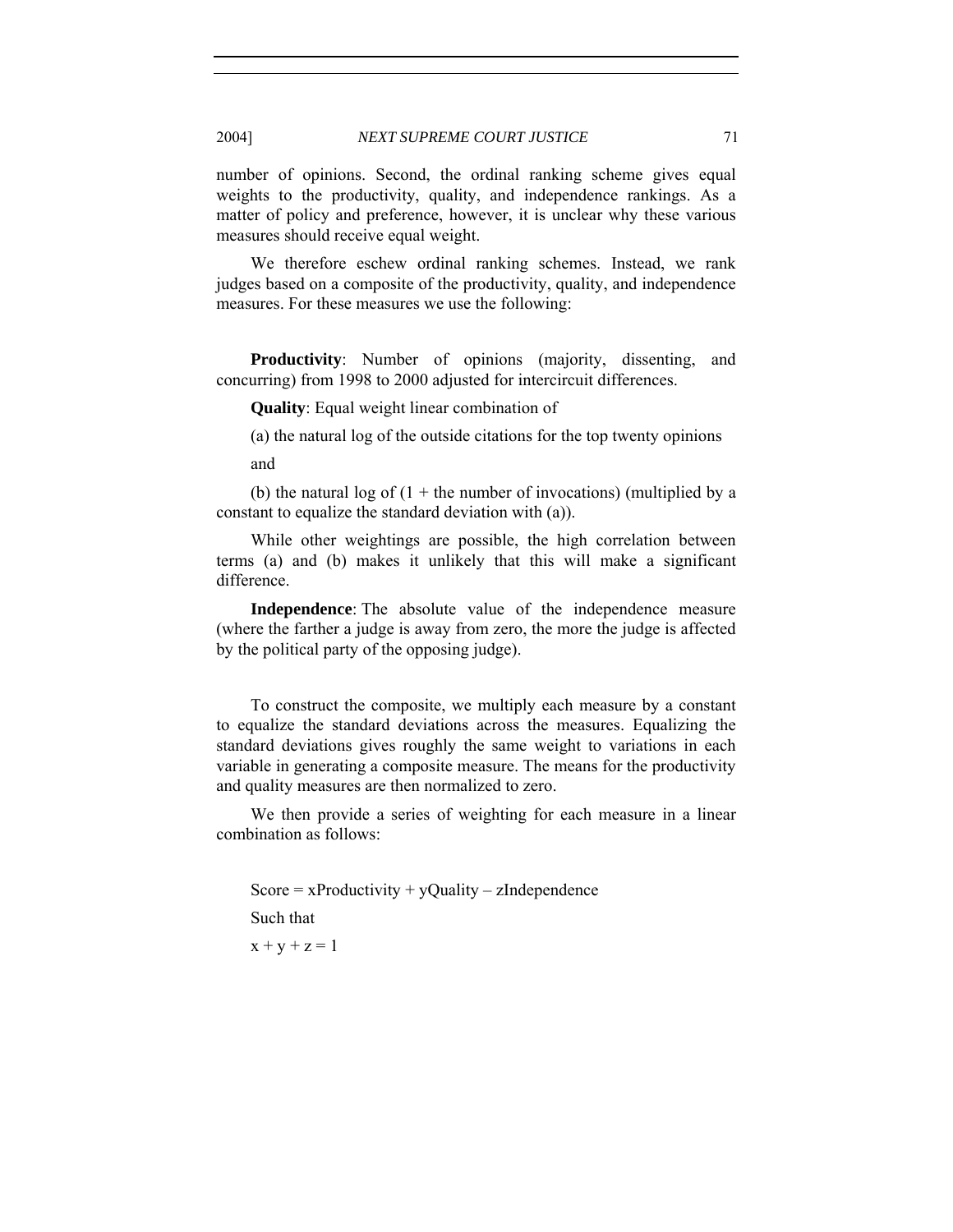Table 12 reports the results of select weightings for all judges in the sample excluding those sixty-five and over. Before we proceed, we have a few caveats.

1. The Superstar Effect

We treat judicial opinions as products and then use citation and invocation rates as measures of customer use of the products. Judicial opinions, however, are unusual products in that they all have the same cost. Indeed, for judges and academics, because of either government-paid or free access to the Westlaw and Lexis databases, the cost is zero. This means that if one opinion is even slightly better than another one, everyone will use the better one.<sup>[56](#page-49-0)</sup> And if there are network effects—where, for example, the authority of an opinion increases with the number of citations it receives—the incentive to pick the slightly better opinion increases further. The result, then, is a situation where all the citations go to the better opinion even if it is only slightly better than the next best one. So, if opinion A receives 100 times the citations that opinion B (on the same topic) does, that does not mean opinion A is 100 times better than opinion B. In tournament terms, this means that one might wish to discount a high relative score on the measures, such as citations and invocations, that make up our quality measure and are subject to superstar effects. In part, our use of log transformations of the number of citations to the top twenty opinions and of the number of invocations helps reduce the skewness in the distribution due to the superstar effect (resulting in a more normal distribution of judges).

## 2. Small Numbers of Dissents

The second of our independence measures looks at numbers of disagreements with judges from the same political party. On some circuits, however, judges dissent very little and this can create a problem. So, for example, Judge Carl Stewart receives a high independence score. He, however, wrote only two dissenting and concurring opinions in the threeyear period. Judge Stewart's high independence score could therefore simply be an artifact of his low number of dissents. For ease of computation, nonetheless, we use only the simple independence ranking without regard to a judge's output of dissenting and concurring opinions.

<span id="page-49-0"></span> <sup>56.</sup> The classic papers on superstar theory include Moshe Adler, *Stardom and Talent*, 75 AM. ECON. REV. 208 (1985); Glenn M. MacDonald, *The Economics of Rising Stars*, 78 AM. ECON. REV. 155 (1988); Sherwin Rosen, *The Economics of Superstars*, 71 AM. ECON. REV. 845 (1981).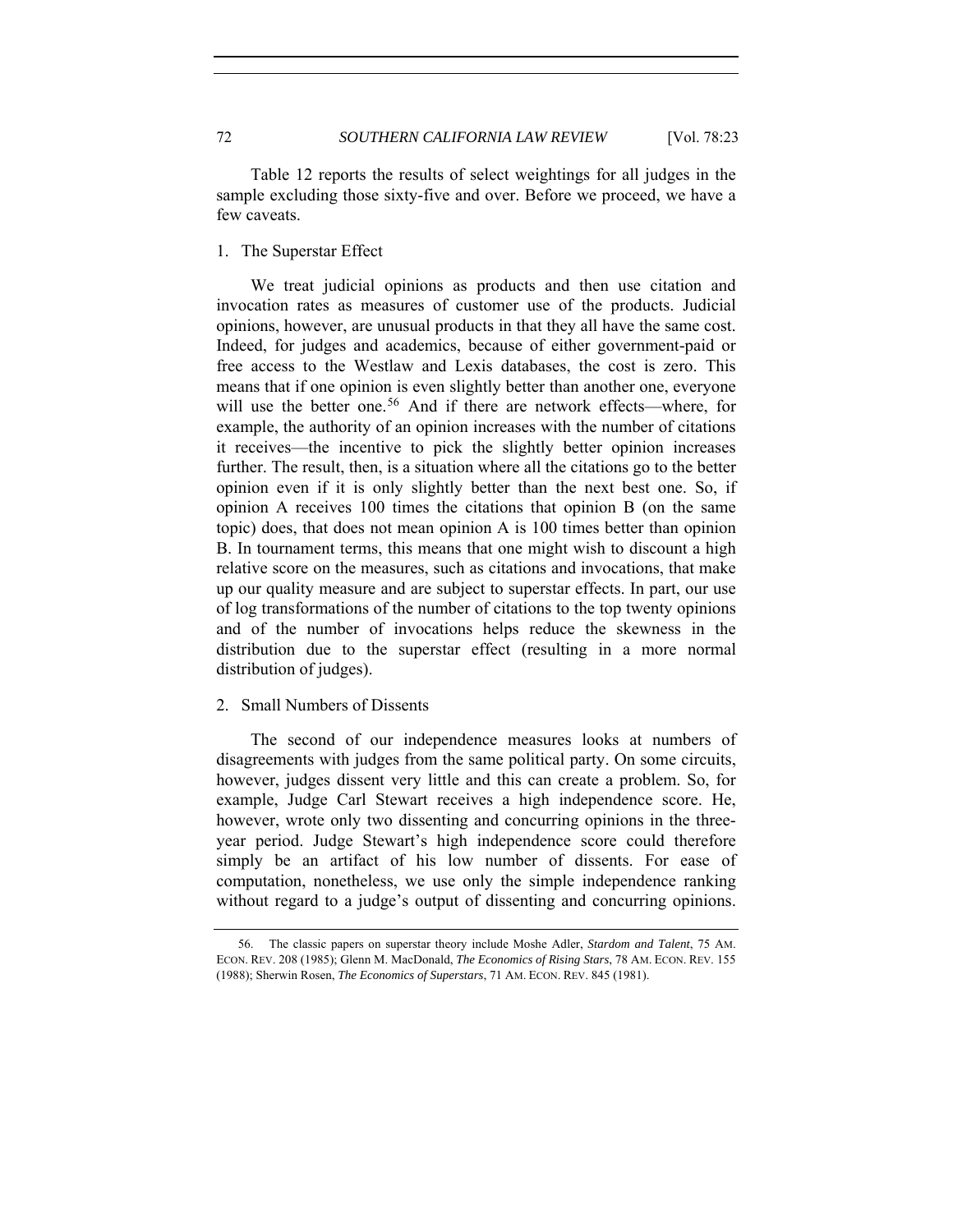More refined versions of the tournament may wish to take into account opposing opinion productivity in addition to political independence.

TABLE 12. Linear combinations of quality, productivity, and independence

**Measures for judges under sixty-five with various weightings** 

### **(quality, productivity, independence)**



Critics have questioned our measures on the grounds that we have no evidence they predict high-quality Supreme Court performance. The implicit suggestion is that we must first do an analysis of relative performance for current (and past) Justices on the Supreme Court and then work backward to see which characteristics of the circuit court judges (or state court judges or others) best predict Supreme Court performance. The idea is an attractive one.<sup>[57](#page-50-0)</sup> Our initial thinking about the suggestion is that such an analysis would be difficult, although probably not impossible. It is

<span id="page-50-0"></span> <sup>57.</sup> The one study that we are familiar with that does use objective data to make relative performance comparisons among the Justices is Lee Epstein et al., *supra* note 10. This study does not, however, use the rankings to come up with a set of criteria that could help predict performance.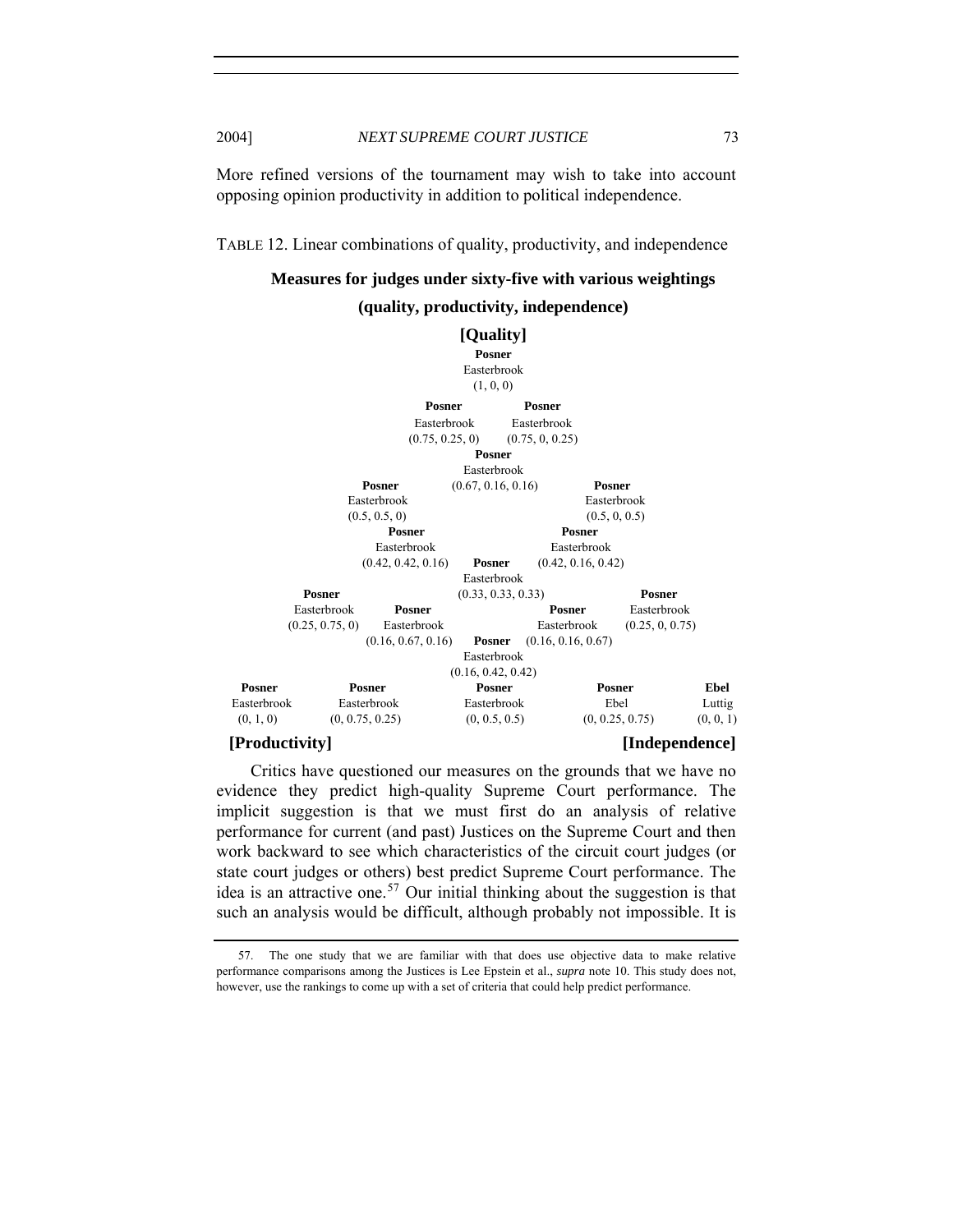difficult because, among other things, there are only nine Justices at any one time, creating a problem of adequate numbers. We can imagine a study, however, that adjusts for differences in caseloads and such and compares Justices across the decades.<sup>[58](#page-51-0)</sup>

There are dozens of other caveats we could add. These measures are imperfect proxies by nature. But even these imperfect proxies, especially if one looks at enough of them, contain information.

The striking result from the multiple weightings of our composite measure of quality reported is the dominance of Judge Posner across a wide range of weights reported in Table 12. In the rankings, Judge Posner wins in every possible ranking except the one in which independence is given 100% of the weight. There, Judge Ebel wins instead. Judge Easterbrook likewise wins nearly as many second-place finishes. People may care about a number of different criteria, but the conflict among criteria may be more illusion than reality. At least in the case of Judge Posner, one judge does seem to dominate across a range of different measures, regardless of the weighting.

Of course, in conducting a tournament of judges over time, there may not be a judge like Judge Posner. The almost near domination of Judge Easterbrook as the second place judge, however, stands as a counterexample to this possibility. Nonetheless, to examine how the tournament would play out without Judge Posner and Judge Easterbrook, we took them out and ranked judges according to the same range of weightings used for Table 12 on the quality, productivity, and independence measures. The results are reported in Table 13.

<span id="page-51-0"></span> <sup>58.</sup> Steve Goldberg suggested, interestingly, that our data could be used to work backward to see which background characteristics correlated with high performance on the circuit courts. That information, he suggested, could then be used to construct a tournament for positions on the circuit courts.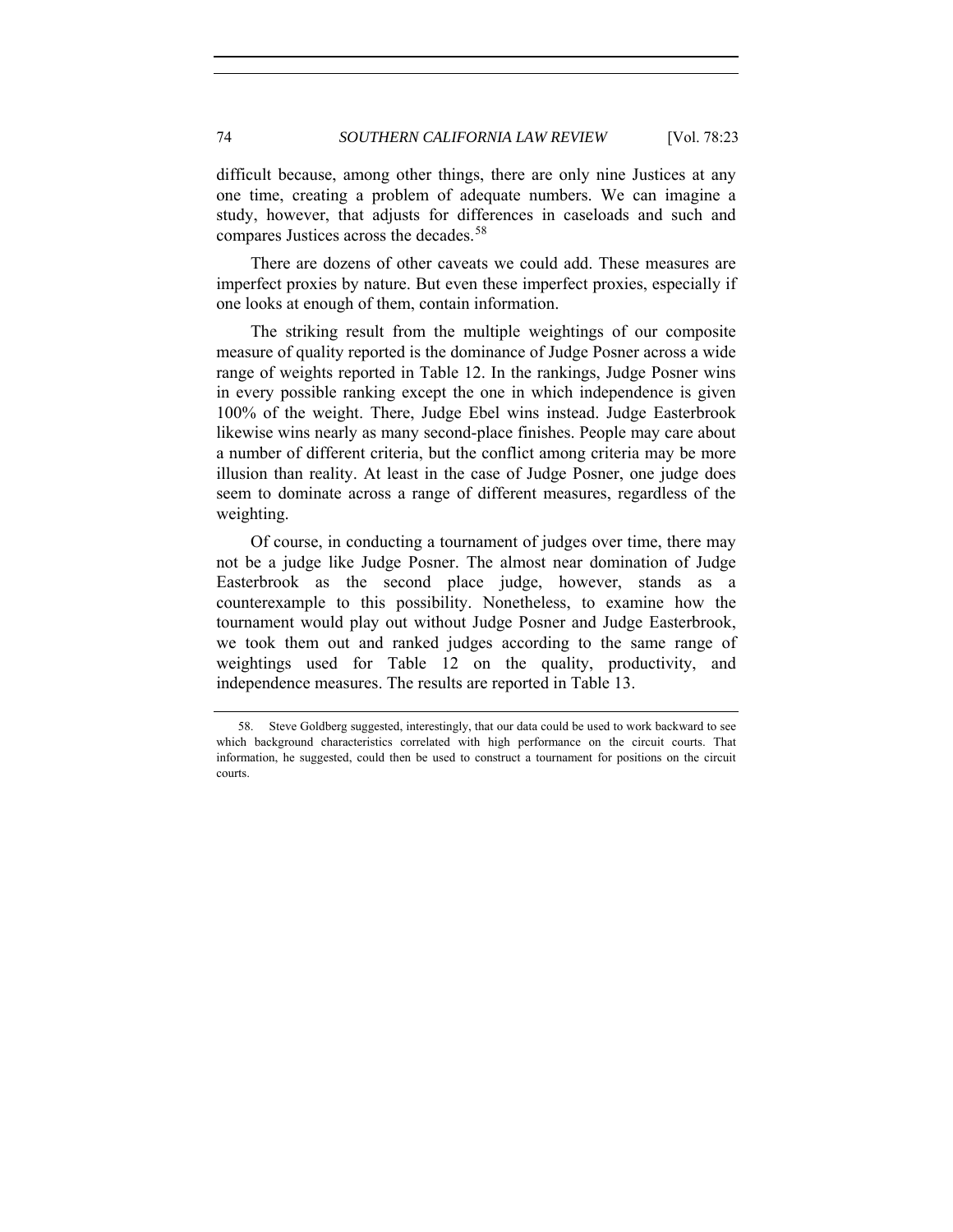TABLE 13. Linear combinations of quality, productivity, and independence

## **Measures for judges under sixty-five with various weightings, excluding Judges Posner and Easterbrook**

## **(quality, productivity, independence)**

|           |                 |                    |                 | [Quality]          |                    |                 |                 |           |
|-----------|-----------------|--------------------|-----------------|--------------------|--------------------|-----------------|-----------------|-----------|
|           |                 |                    |                 | S. Lynch           |                    |                 |                 |           |
|           |                 |                    |                 | Wilkinson          |                    |                 |                 |           |
|           |                 |                    |                 | (1, 0, 0)          |                    |                 |                 |           |
|           |                 |                    | Wilkinson       |                    | S. Lynch           |                 |                 |           |
|           |                 |                    | S. Lynch        |                    | Wilkinson          |                 |                 |           |
|           |                 |                    | (0.75, 0.25, 0) |                    | (0.75, 0, 0.25)    |                 |                 |           |
|           |                 |                    |                 | Wilkinson          |                    |                 |                 |           |
|           |                 |                    |                 | S. Lynch           |                    |                 |                 |           |
|           |                 | Wilkinson          |                 | (0.67, 0.16, 0.16) |                    | S. Lynch        |                 |           |
|           |                 | K. Moore           |                 |                    |                    | Luttig          |                 |           |
|           |                 | (0.5, 0.5, 0)      |                 |                    |                    | (0.5, 0, 0.5)   |                 |           |
|           |                 | <b>Wilkinson</b>   |                 |                    | S. Lynch           |                 |                 |           |
|           |                 | Niemeyer           |                 |                    | Wilkinson          |                 |                 |           |
|           |                 | (0.42, 0.42, 0.16) |                 | Wilkinson          | (0.42, 0.16, 0.42) |                 |                 |           |
|           |                 |                    |                 | Niemeyer           |                    |                 |                 |           |
|           | K. Moore        |                    |                 | (0.33, 0.33, 0.33) |                    |                 | S. Lynch        |           |
|           | Gilman          | K. Moore           |                 |                    | <b>Ebel</b>        |                 | Luttig          |           |
|           | (0.25, 0.75, 0) | J. Smith           |                 |                    | Luttig             |                 | (0.25, 0, 0.75) |           |
|           |                 | (0.16, 0.67, 0.16) |                 | Ebel               | (0.16, 0.16, 0.67) |                 |                 |           |
|           |                 |                    |                 | J. Smith           |                    |                 |                 |           |
|           |                 |                    |                 | (0.16, 0.42, 0.42) |                    |                 |                 |           |
| K. Moore  |                 | J. Smith           |                 | Ebel               |                    | <b>Ebel</b>     |                 | Ebel      |
| Gilman    |                 | K. Moore           |                 | J. Smith           |                    | Carnes          |                 | Luttig    |
| (0, 1, 0) |                 | (0, 0.75, 0.25)    |                 | (0, 0.5, 0.5)      |                    | (0, 0.25, 0.75) |                 | (0, 0, 1) |

### **[Productivity] [Independence]**

Without Judge Posner or Judge Easterbrook, no one winner emerges. Several judges, however, do come to the forefront, including most notably Judge Wilkinson and Judge Lynch (with the two highest numbers of first and second place finishes). As with conducting multiple tournaments, the combination of the various criteria could be used to select multiple winners. Moreover, Table 13 allows observers to see the trade-offs among the criteria.

## C. AND WHAT ABOUT THE LOW SCORERS?

Pointing out the low scorers may give circuit court judges an incentive to produce more and higher quality opinions (while avoiding simply toeing the party line). Additionally, identifying low scorers may help eliminate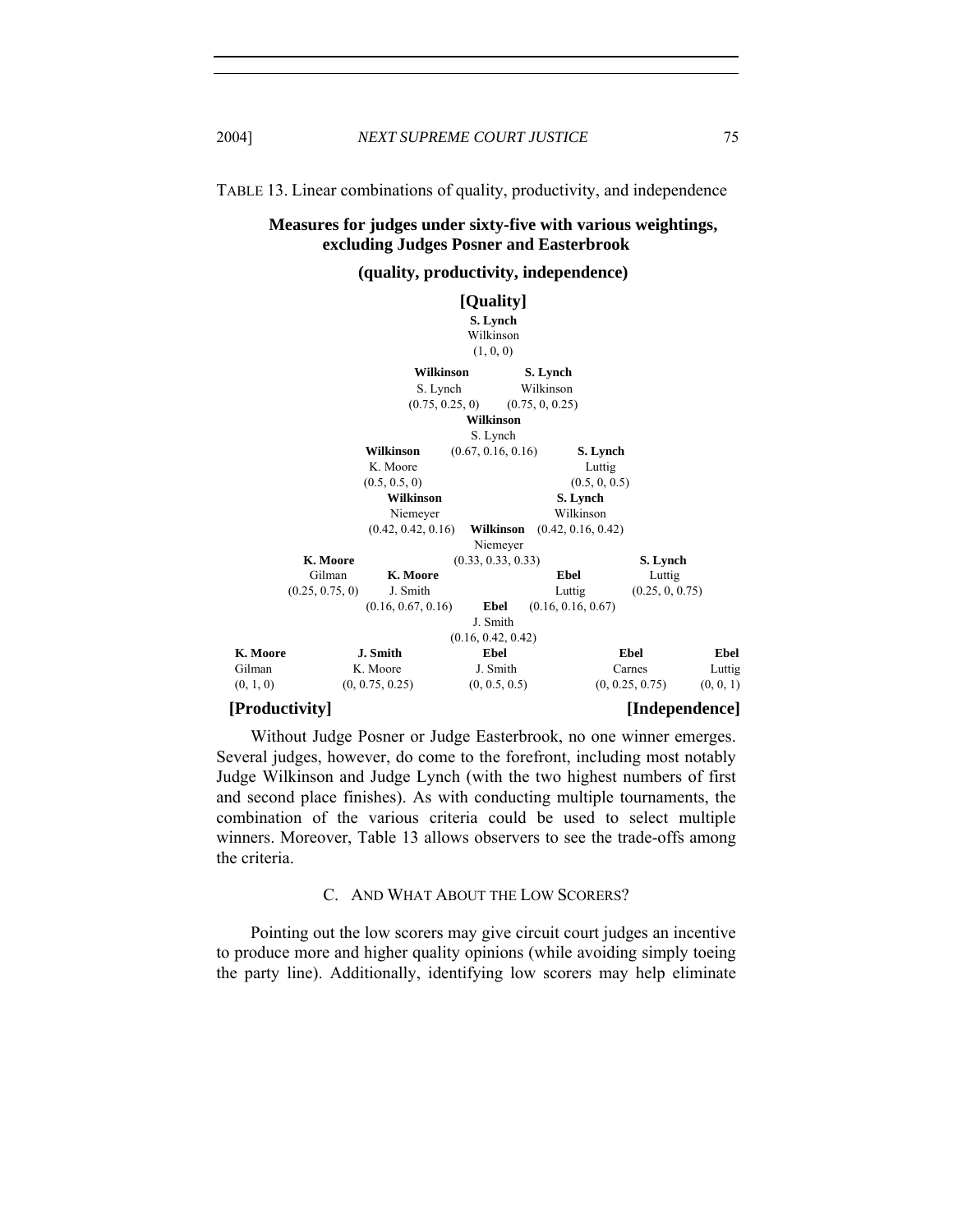nominees that the president may otherwise be tempted to put forth to the Senate. Or, alternatively, it may give the Senate more fodder with which to critique a nominee.

We are not able to say much about the low scorers, however. Unlike with the high scorers' results, in which a few judges dominated, the scores in the bottom half are tightly clustered. The tight clustering means that the names on the list of those at the bottom will change significantly if we alter the weights on the different criteria even slightly. This is in contrast to Table 12, in which Judge Posner and Judge Easterbrook dominate across the different combinations of weights. Table 14 reports the twenty lowest scoring judges using an equal weighting of the quality, productivity, and independence measures. Column B reports the worst ordinal ranking each judge received across the three measures separately. (Appendix Table H ranks all the judges based on the equal weighted composite measure.)

| TABLE 14. Twenty lowest scoring judges (under sixty-five) using equal |  |
|-----------------------------------------------------------------------|--|
| weighting for quality, productivity, and independence                 |  |

| <b>Twenty Lowest</b><br><b>Scoring Judges</b> | (A) Rank Based<br>on Equal Weight<br>Composite<br><b>Measure</b><br>$(Lowest = 1)$ | (B) Worst<br><b>Ordinal Ranking</b><br>(Among the<br><b>Three Measures)</b><br>$(Lowest = 98)$ | (C) Years as<br>a Circuit<br><b>Court Judge</b><br>(in 1998) | (D)<br><b>Circuit</b> |
|-----------------------------------------------|------------------------------------------------------------------------------------|------------------------------------------------------------------------------------------------|--------------------------------------------------------------|-----------------------|
| <b>Stanley Marcus</b>                         | 1                                                                                  | $98^{\mathrm{i}}$                                                                              | 1                                                            | 11 <sup>th</sup>      |
| Pamela Ann Rymer                              | $\overline{c}$                                                                     | 96 <sup>q</sup>                                                                                | 9                                                            | 9th                   |
| Martha Daughtrey                              | 3                                                                                  | 95 <sup>p</sup>                                                                                | 5                                                            | 6th                   |
| Michael Daly<br>Hawkins                       | 4                                                                                  | 939                                                                                            | 4                                                            | 9th                   |
| Alice Batchelder                              | 5                                                                                  | $92^{\mathrm{i}}$                                                                              | 7                                                            | 6th                   |
| Karen Henderson                               | 6                                                                                  | 989                                                                                            | 8                                                            | D.C.                  |
| Robert Henry                                  | $\tau$                                                                             | 91 <sup>p</sup>                                                                                | $\overline{4}$                                               | 10 <sub>th</sub>      |
| Rhesa Barksdale                               | 8                                                                                  | 85 <sup>p</sup>                                                                                | 8                                                            | 5th                   |
| M. Blane Michael                              | 9                                                                                  | $90^{\rm i}$                                                                                   | 5                                                            | 4th                   |
| Carlos Lucero                                 | 10                                                                                 | $94^i$                                                                                         | 3                                                            | 10 <sub>th</sub>      |
| Deanell Reece Tacha                           | 11                                                                                 | 93 <sup>i</sup>                                                                                | 13                                                           | 10 <sub>th</sub>      |
| Joel Fredrick Dubina                          | 12                                                                                 | 91 <sup>q</sup>                                                                                | 8                                                            | 11th                  |
| Susan Harrell Black                           | 13                                                                                 | 78 <sup>q</sup>                                                                                | 6                                                            | 11th                  |
| James Loken                                   | 14                                                                                 | 97 <sup>i</sup>                                                                                | 8                                                            | 8th                   |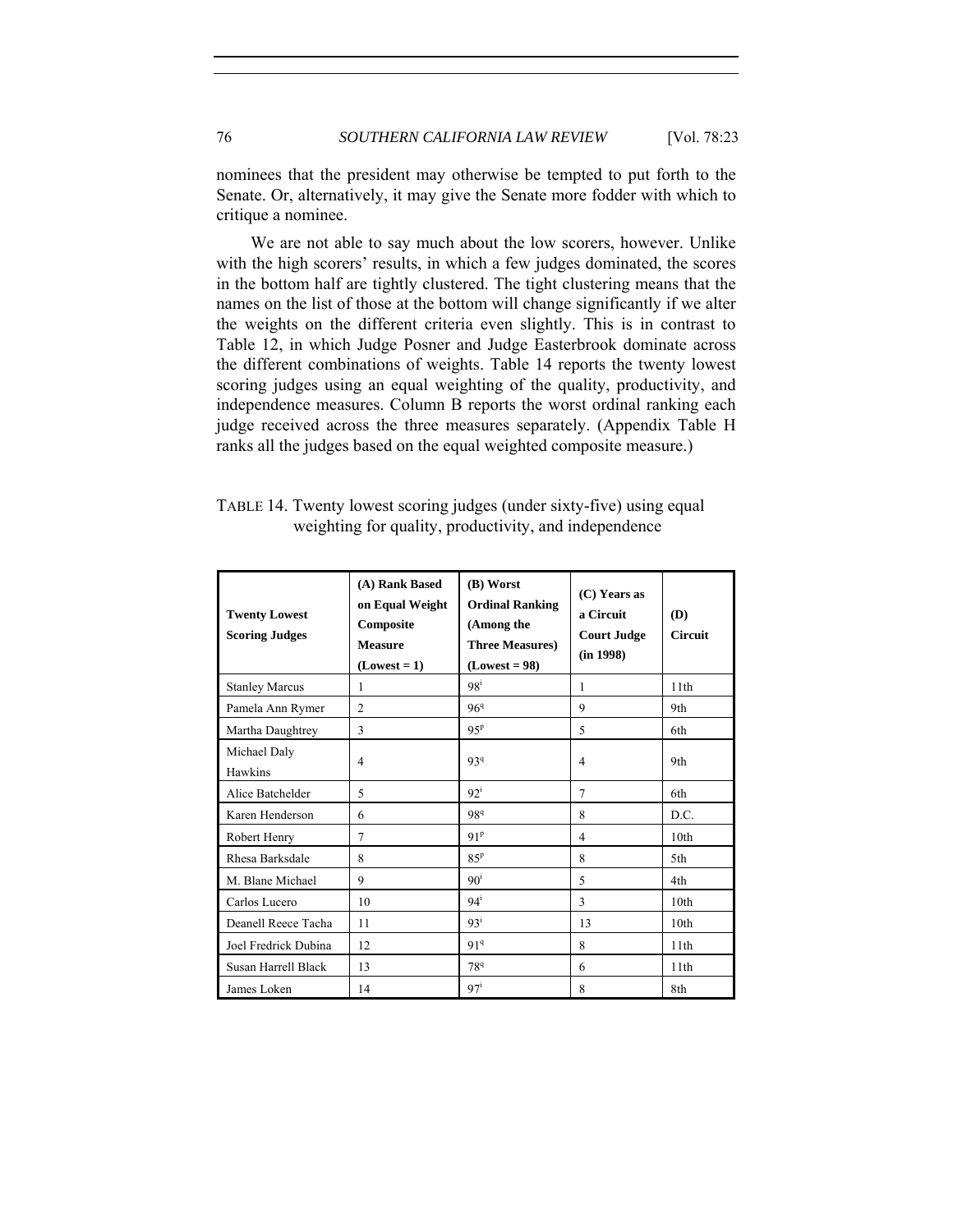### 2004] *NEXT SUPREME COURT JUSTICE* 77

| <b>Twenty Lowest</b><br><b>Scoring Judges</b> | (A) Rank Based<br>on Equal Weight<br>Composite<br><b>Measure</b><br>$(Lowest = 1)$ | (B) Worst<br><b>Ordinal Ranking</b><br>(Among the<br><b>Three Measures</b> )<br>$(Lowest = 98)$ | $(C)$ Years as<br>a Circuit<br><b>Court Judge</b><br>(in 1998) | (D)<br><b>Circuit</b> |
|-----------------------------------------------|------------------------------------------------------------------------------------|-------------------------------------------------------------------------------------------------|----------------------------------------------------------------|-----------------------|
| R. Guy Cole                                   | 15                                                                                 | 83 <sup>i</sup>                                                                                 | 3                                                              | 6th                   |
| David Bryan Sentelle                          | 16                                                                                 | $94^{q}$                                                                                        | 11                                                             | D.C.                  |
| Merrick Garland                               | 17                                                                                 | 959                                                                                             |                                                                | D.C.                  |
| Alex Kozinski                                 | 18                                                                                 | 86 <sup>p</sup>                                                                                 | 13                                                             | 9th                   |
| Jose Cabranes                                 | 19                                                                                 | 89 <sup>1</sup>                                                                                 | $\overline{4}$                                                 | 2d                    |
| Daniel Manion                                 | 20                                                                                 | 98 <sup>p</sup>                                                                                 | 12                                                             | 7th                   |

<sup>q</sup> Indicates that quality was the judge's worst ranking criterion; <sup>p</sup> indicates that productivity was the judge's worst ranking criterion; <sup>i</sup> indicates that independence was the judge's worst ranking criterion.

Equal Weighted Composite Measure =  $0.333$ Quality +  $0.333$ Productivity -  $0.333$ Independence.

#### D. THE EFFECT OF EXPERIENCE

One criticism of our methodology may be that it gives undue weight to those judges with more experience on the bench. In comparing the twenty lowest scoring judges with the judges who performed the best in the tournament, however, it is unclear whether there is, in fact, an experience gap. Table 15 reports the years of experience for those judges who were one of the top two winners of each individual measure of merit, as well as those receiving either a first or second finish in the composite measures (excluding Judge Easterbrook or Judge Posner) as reported in Table 13:

TABLE 15. Years of experience for the top judges in the tournament

| <b>Top Judges in the Tournament</b> | <b>Years as a Circuit</b><br><b>Court Judge (at the</b><br>start of 1998) |
|-------------------------------------|---------------------------------------------------------------------------|
| <b>Barkett</b>                      | 4                                                                         |
| Carnes                              | 6                                                                         |
| Ebel                                | 11                                                                        |
| Gilman                              |                                                                           |
| Smith                               |                                                                           |
| K. Moore                            | 3                                                                         |
| Luttig                              |                                                                           |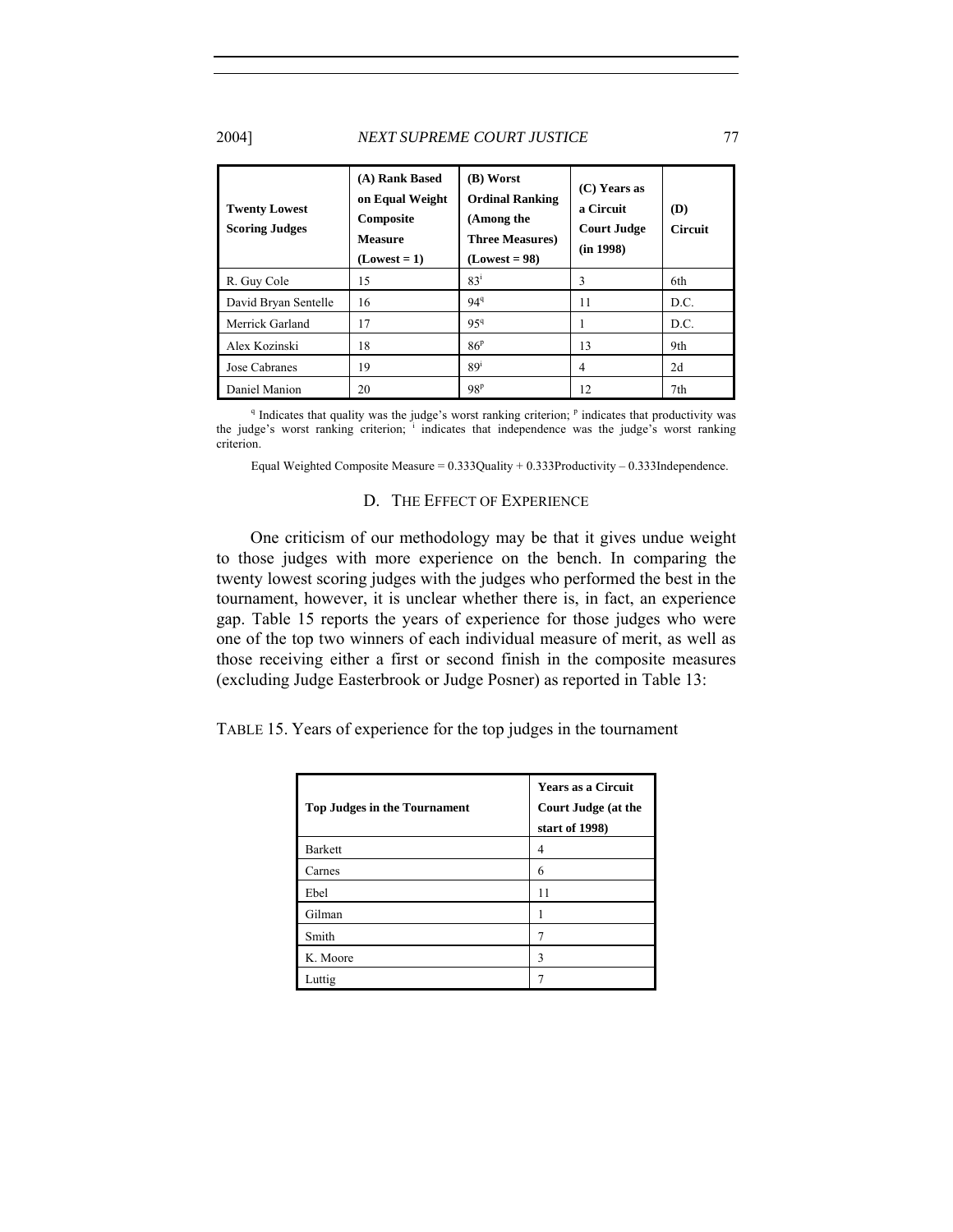## 78 *SOUTHERN CALIFORNIA LAW REVIEW* [Vol. 78:23

| <b>Top Judges in the Tournament</b> | <b>Years as a Circuit</b><br><b>Court Judge (at the</b><br>start of 1998) |
|-------------------------------------|---------------------------------------------------------------------------|
| M. Arnold                           | 6                                                                         |
| Niemeyer                            | 8                                                                         |
| Lynch                               | ٦                                                                         |
| Wilkinson                           | 14                                                                        |

The mean experience for the bottom twenty judges is equal to 6.7 years at the start of 1998 (the beginning of the tournament). The mean experience for the top judges in the tournament is equal to 6.4. The unpaired t-statistic for the difference in the mean for the top judges compared with the nontop judges is not statistically significant from zero (*t* = -0.205)**.** Even when Judge Posner and Judge Easterbrook are added to the top judges, the mean experience for the top judges at the start of the tournament is only 7.7 years. The unpaired t-statistic for the difference in means is again insignificant  $(t = 0.667)$ .

We suspect that a fuller study might reveal there is something of an age-experience life cycle profile, in which performance is initially low and then increases with experience and age—but then there comes a point where it begins to decrease.<sup>[59](#page-55-0)</sup> The presence of a number of relatively junior judges among the top performers suggests that even if initial performance is low, the learning curve is steep.

## E. MORE ON INTERCIRCUIT DIFFERENCES

Two of the criteria used to construct the composite measure, quality and productivity, are chosen based on measures without significant intercircuit variation. Quality is based on the outside-circuit citations to the judges' top twenty citation-receiving decisions. As discussed above, this measure controls for differences in publication norms across circuits (by looking at the same number of opinions, twenty, for each judge). $60$ Similarly, productivity is based on the total number of published opinions

<span id="page-55-1"></span><span id="page-55-0"></span> <sup>59.</sup> For a study along these lines (that uses citations as a measure of the quality), see Russell Smyth & Mita Bhattacharya, *How Fast do Old Judges Slow Down? A Life Cycle Study of Aging and Productivity in the Federal Court of Australia*, 23 INT'L REV. L. & ECON. 141 (2003).

<sup>60.</sup> *See supra* Part III.B.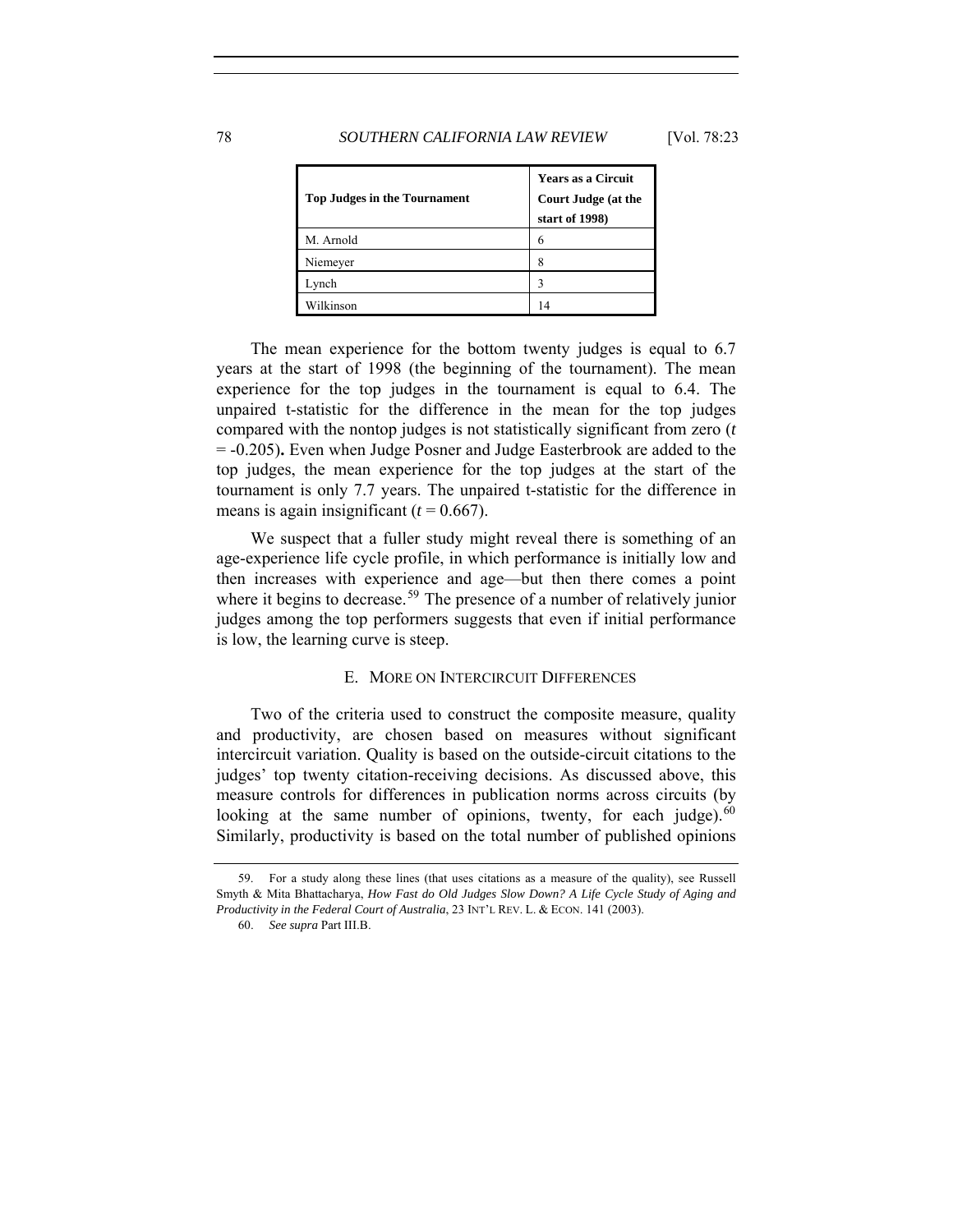adjusted to eliminate intercircuit variations.<sup>[61](#page-56-0)</sup> Some intercircuit variation, nonetheless, exists in the third criterion, independence.<sup>[62](#page-56-1)</sup>

Table 16 reports the circuit distribution of top and bottom judges, where the judges are divided based on whether they are in the top or bottom half of the rankings determined through the equal weighted composite measure.

| Circuit | <b>Number of Top</b><br><b>Judges</b> | Percent of<br><b>Circuit</b><br>Participating in<br><b>Tournament</b> | Number of<br><b>Bottom Judges</b> | Percent of<br><b>Circuit</b><br>Participating in<br><b>Tournament</b> |
|---------|---------------------------------------|-----------------------------------------------------------------------|-----------------------------------|-----------------------------------------------------------------------|
| 1st     | 2                                     | 100.0                                                                 | $\theta$                          | 0.0                                                                   |
| 2d      | $\overline{2}$                        | 50.0                                                                  | $\overline{2}$                    | 50.0                                                                  |
| 3d      | 5                                     | 100.0                                                                 | $\mathbf{0}$                      | 0.0                                                                   |
| 4th     | 5                                     | 71.4                                                                  | $\overline{2}$                    | 28.6                                                                  |
| 5th     | 6                                     | 75.0                                                                  | $\overline{c}$                    | 25.0                                                                  |
| 6th     | 4                                     | 57.1                                                                  | 3                                 | 42.9                                                                  |
| 7th     | 4                                     | 50.0                                                                  | 4                                 | 50.0                                                                  |
| 8th     | 1                                     | 50.0                                                                  | 1                                 | 50.0                                                                  |
| 9th     | $\overline{2}$                        | 28.6                                                                  | 5                                 | 71.4                                                                  |
| 10th    | 3                                     | 37.5                                                                  | 5                                 | 62.5                                                                  |
| 11th    | 3                                     | 37.5                                                                  | 5                                 | 62.5                                                                  |
| D.C.    | $\theta$                              | 0.0                                                                   | 8                                 | 100.0                                                                 |
| Total   | 37                                    |                                                                       | 37                                |                                                                       |

| TABLE 16. Circuit breakdown of highest and lowest scoring judges (based |
|-------------------------------------------------------------------------|
| on the equal weighted composite measure of merit)                       |

Equal weighted composite measure =  $0.333$ Quality +  $0.333$ Productivity +  $0.333$ Independence. Top judges are defined as those who score in the top fifty percent of judges based on the equal weighted composite measure of merit. Bottom judges are defined as those who score in the bottom fifty percent of judges based on the equal weighted composite measure of merit.

Chi-squared test of the null hypothesis that the distribution of circuits is identical between the top judges and the bottom judges (the bottom 50%):  $\chi^2 = 20.714$  (11 d.f.) (*p* ≤ 0.037).

Note from Table 16 that some circuits do better than others. The First and Third Circuits both have all their judges participating in the tournament in the top fifty percent of judges. Interestingly, the Seventh Circuit (home to Judge Posner and Judge Easterbrook) only has half of its judges in the

<sup>61.</sup> *See supra* text accompanying notes 36–37.

<span id="page-56-1"></span><span id="page-56-0"></span><sup>62.</sup> *See supra* Part III.C.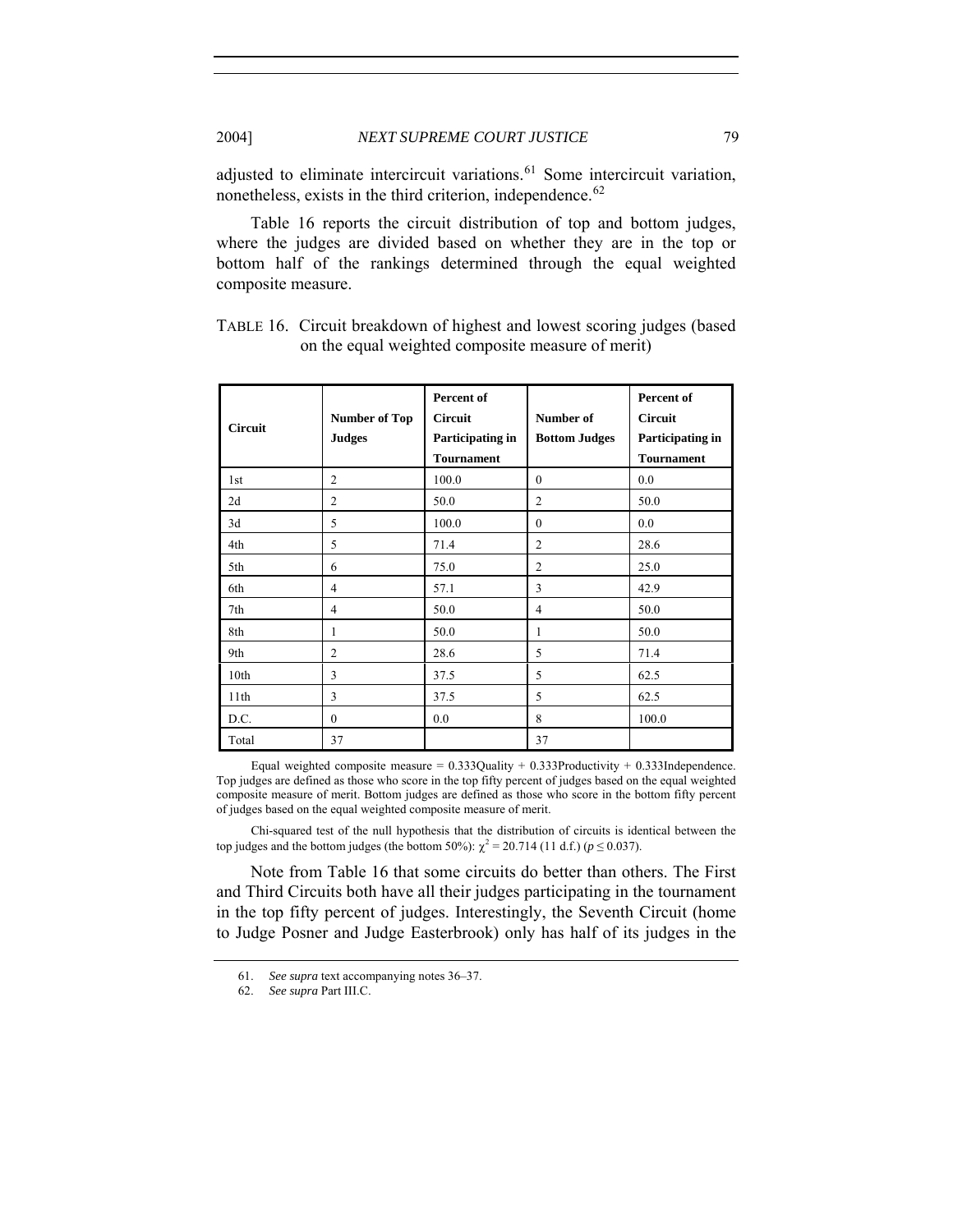top half of judges. The D.C. Circuit, in contrast, performs surprisingly poorly, with all of its judges in the bottom half of judges.

On the one hand, the poor showing of certain circuits (including the D.C. Circuit) may be due to circuit court norms or institutional characteristics not inherent to a specific judge that we have failed to capture. The D.C. Circuit, for example, tends primarily to hear specialized cases (dealing with administrative law issues for example) that may both require greater effort (leading to a lower productivity) and lead to a lower outside-circuit citation count (due to the specialized circuit-specific nature of the cases).[63](#page-57-0) On the other hand, our measures control for intercircuit differences in overall productivity. The relatively low composite scores of the D.C. Circuit judges, therefore, exist at least partly because no single judge stands out in terms of productivity relative to her peers on the circuit. While being average is not necessarily a bad thing, it is perhaps not the quality we seek in a Supreme Court Justice. In addition, the specialized nature of cases in a particular circuit should not necessarily affect how judges fare on our independence measure. The low independence scores among D.C. Circuit judges suggest a tendency to make decisions in a more ideological manner than in other circuits (thus generating a lower independence rating for the judges). Such judges may bring with them this heightened tendency if put on the Supreme Court.

While judges from certain circuits do poorly in our tournament, we are hesitant to introduce intercircuit controls beyond those we have already employed. Further, although this question requires greater attention, our results may call into question why the D.C. Circuit is often viewed as a fertile ground for future Supreme Court Justices.<sup>[64](#page-57-1)</sup>

## V. COMPARISON WITH THE BUSH "FIVE"

The rumor mill has five current federal circuit judges on President Bush's short list: Judges Samuel Alito, Emilio Garza, Edith Jones, J. Michael Luttig, and J. Harvie Wilkinson (the "Bush Five").<sup>[65](#page-57-2)</sup> The question

 <sup>63.</sup> *See* Landes et al., *supra* note 13, at 303.

 <sup>64.</sup> We are grateful to Michael Solimine for flagging this issue for us.

<span id="page-57-2"></span><span id="page-57-1"></span><span id="page-57-0"></span><sup>65.</sup> *See, e.g.*, John A. MacDonald, *Highest Court, Higher Stakes Prospect of Vacancy Fuels Speculation About Supreme Court's Direction*, THE HARTFORD COURANT, May 31, 2003, at A1, *available at* 2003 WL 55332005; Stuart Taylor Jr., *Bush and the Supreme Court: Place Your Bets*, NAT'L L.J., Nov. 16, 2002, *available at* 2002 WL 26794497.

In addition to the five names mentioned in the text, two other names that are often mentioned are Alberto Gonzales, White House Counsel and former Texas Supreme Court Justice, and Justice Janice Rogers Brown of the California Supreme Court. A fuller study could compare the relative performances of the state court justices to see how Gonzalez and Brown stand against their peers as well as federal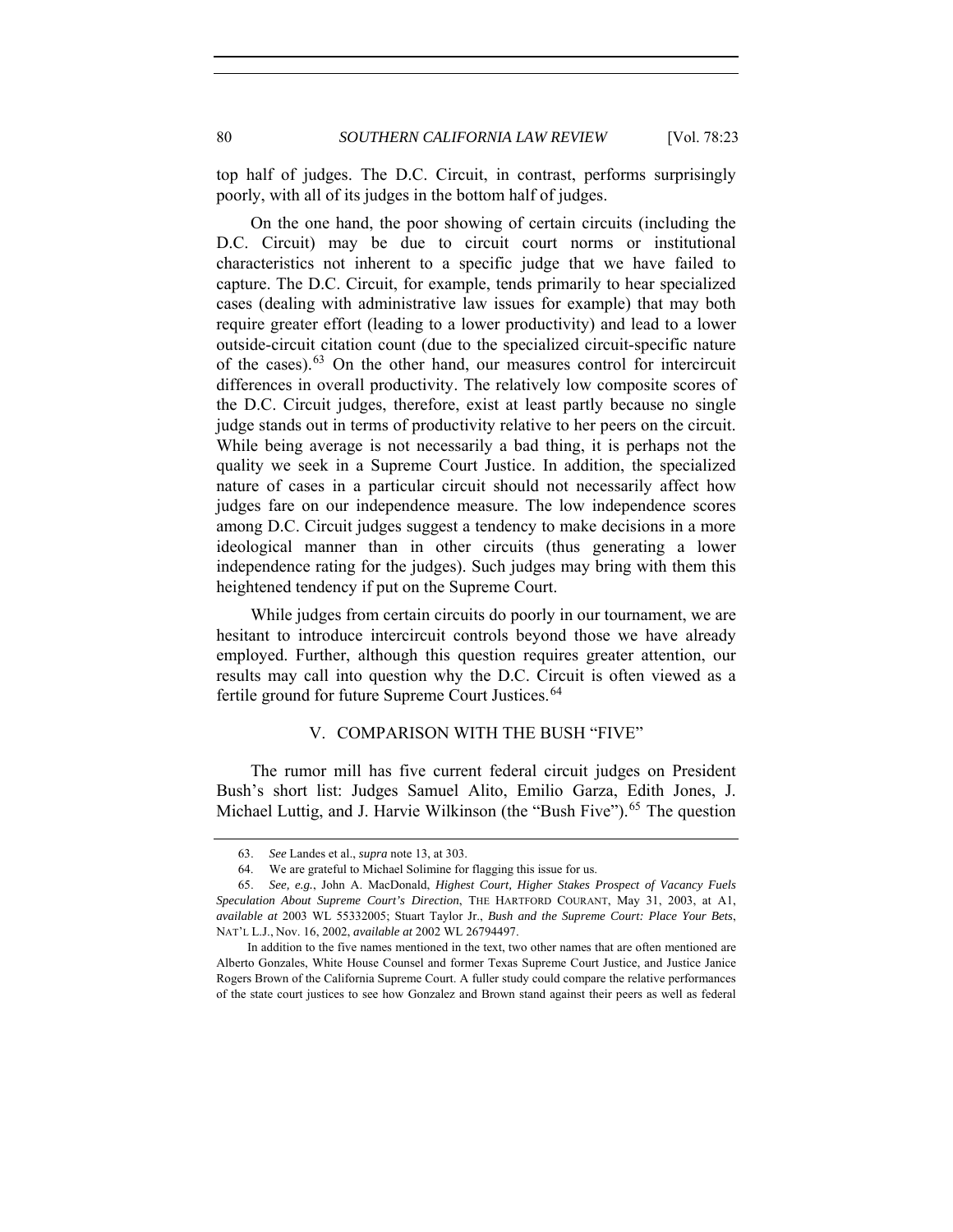one might have—given the opaque nature of the current promotion system—is whether the President and his advisers use anything akin to the system we propose in making their short list. Alternatively, one might ask whether the numbers provide any insight into the characteristics of those judges on the short list.

Our expectation was that the Bush Five would fare abysmally in the tournament (given our perception about the ideological focus of the current administration). Surprisingly, those in the Bush Five did well. Placing Judges Posner and Easterbrook to the side, Judges Wilkinson and Luttig emerge as among the top performers (along with Judges Lynch, Karen Nelson Moore, Ebel, and Jerry Smith). More surprising was to see that three of the Bush Five (Judges Luttig, Alito, and Jones) have among the highest scores on the independence measure.

## VI. CONCLUSION

What do the numbers from the tournament tell us? Should Judge Posner and Judge Easterbrook be the president's nominees? Not necessarily. There may be finer tuned measures that do not end with them as tournament winners. More importantly, an analysis of the substance of their writings and decisions might reveal them to be either too ideological or plain crazy. Our primary goal is not to produce winners, but to enable transparency in the nomination process. Judge Posner and Judge Easterbrook are useful in this analysis in that their numbers give us a basis to challenge the president if he does not choose them. Ideally, the president and the Senate would be able to answer with a critique of our measures and an explanation of why, under a more detailed examination of the underlying data, someone else should emerge as the leader.

The tournament adds value in creating a de facto presumption—one that the president has to rebut (or else face public pressure to the extent that the tournament's objective winners are easy to observe). The choice of the nominee is that of the president with the advice and consent of the Senate.

circuit court judges. If they do not compare favorably, that should be reason to question claims of merit that are made regarding them. As an aside, it is noteworthy that Justice Brown has been nominated to the D.C. Circuit, supposedly, in the minds of many, as a first step toward moving her to the U.S. Supreme Court. *See* Carolyn Lochhead, *Democrats Intend to Block Vote on Bush Pick; Feinstein Opposes Nomination of State Justice to Appeals Court*, S.F. CHRON., Nov. 7, 2003, at A6; Jim Puzzanghera, *U.S. Senate Showdown Set on Stalled Judicial Nominees*, SAN JOSE MERCURY NEWS, Nov. 7, 2003, at News 1. While this Article was in the editing process, President Bush nominated Alberto Gonzales to be the U.S. Attorney General. *See* CNN.com, *Bush Attorney General Pick is Alberto Gonzales*, *at* http://www.cnn.com/2004/ALLPOLITICS/11/10/bush.cabinet/ (Nov. 11, 2004).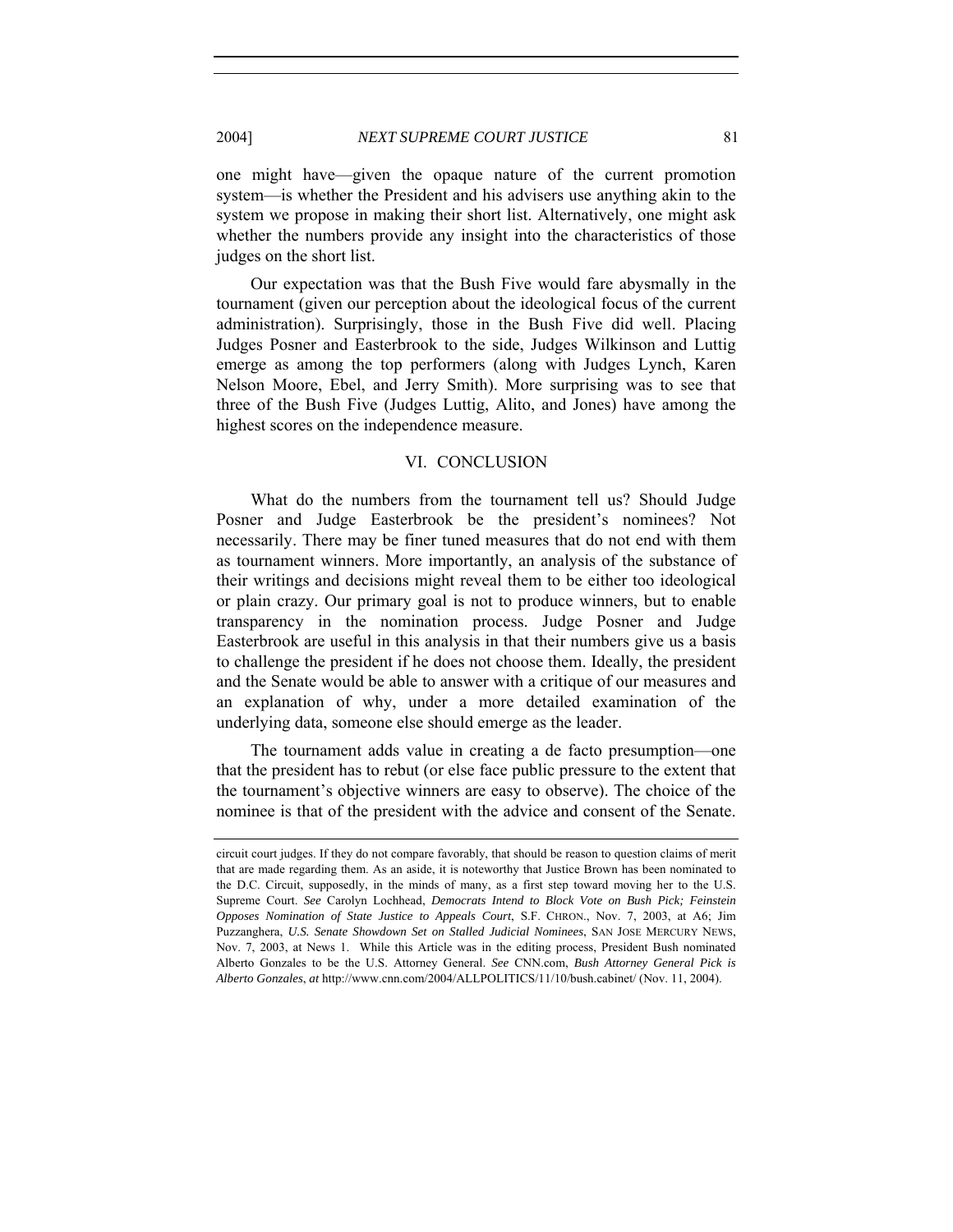But the president has to justify his choice to the public. If he introduces someone other than Judge Posner or Judge Easterbrook as the most meritorious, the media needs to ask why. If asked, the president will have to explain the metric of merit he is using. And if he has no merit-based justification, the results from running a tournament of judges will force him to explain what other criteria he used. If the president's reason for picking a candidate is that she will vote to overturn *Roe v. Wade*, or that the candidate was a good campaign contributor or an old family friend, the objective should be to uncover such motives. On the flip side, the president will also have to explain why, if he claims merit matters, Judge Posner or Judge Easterbrook was not his candidate. Maybe Judge Posner is too unpredictable and will not toe the Republican party line. But independent thinking is supposed to be a qualification, not a disqualification. Or maybe the president's reason for not nominating Judge Posner is a fear that the Democrats will block the nomination on ideological grounds? If so, maybe the tournament results will induce him to nominate Judge Posner and the burden of justification will move to the Democratic senators to show why Judge Posner's ideology is problematic enough to justify blocking him.

This Article began out of our frustration with the current state of the judicial appointments process. As a result, the goal for our tournament was to provide an improvement over the current system. The harder question is whether our measures could play a role in a more bipartisan, but subjective, selection process of the type that some would claim we have had in the past. Our view is that they should; objective measures will serve as a check on the inevitable biases that any system of subjective analysis will possess (and vice versa). But that discussion is for another day and another paper.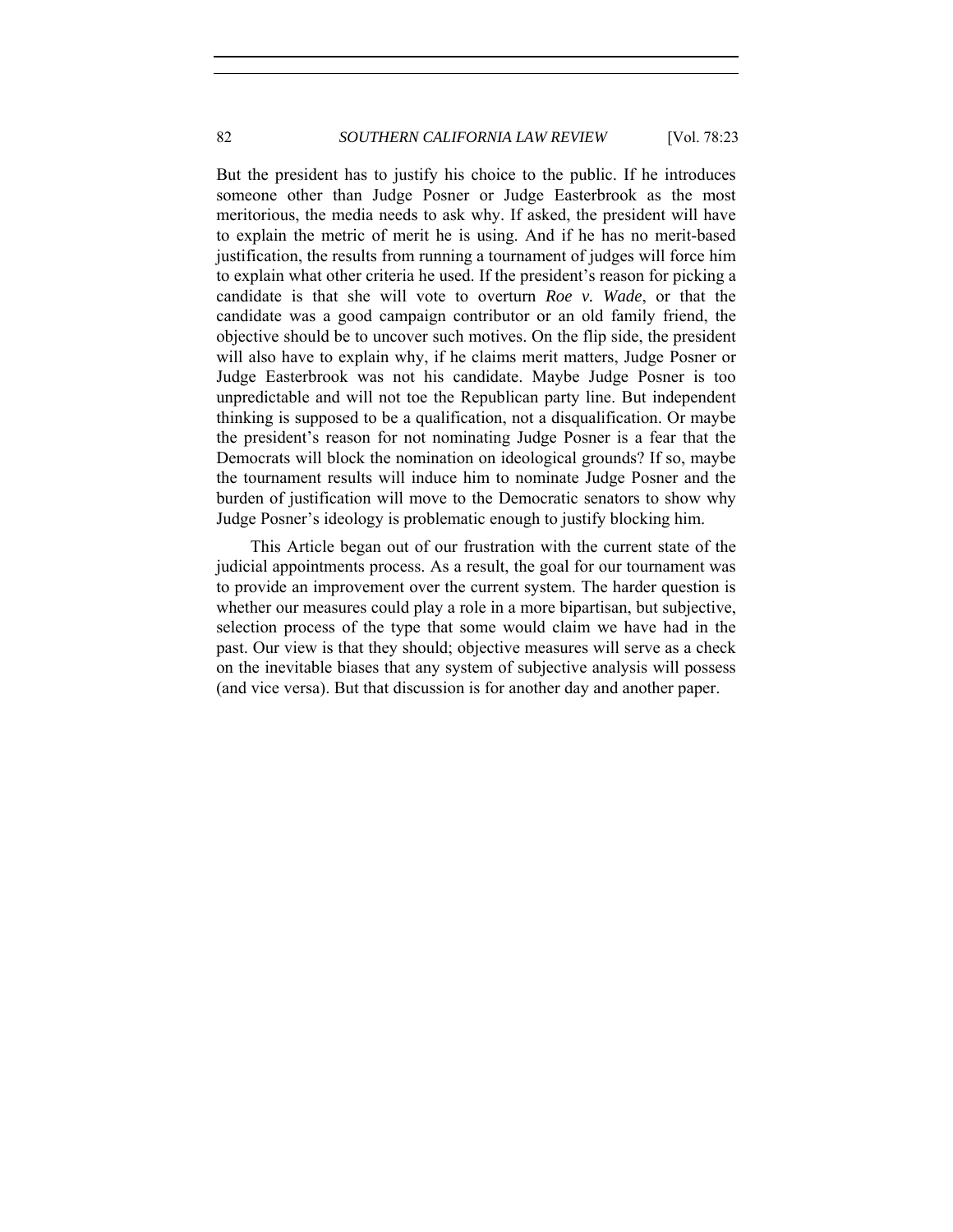# 2004] *NEXT SUPREME COURT JUSTICE* 83

# VII. APPENDIX

TABLE A. Federal circuit court judges in the tournament

| Judge                | (A) Circuit     | (B) Year         | (C) Age in |
|----------------------|-----------------|------------------|------------|
|                      |                 | <b>Appointed</b> | 2003*      |
| Juan Torruella       | 1 <sub>st</sub> | 1984             | 70         |
| Bruce Selya          | 1 <sub>st</sub> | 1986             | 69         |
| Michael Boudin       | 1st             | 1992             | 64         |
| Sandra Lynch         | 1 <sub>st</sub> | 1995             | 57         |
| John Walker          | 2d              | 1989             | 63         |
| Dennis Jacobs        | 2d              | 1992             | 65         |
| Guido Calabresi      | 2d              | 1994             | 71         |
| Jose Cabranes        | 2d              | 1994             | 63         |
| Fred Parker          | 2d              | 1994             | 65         |
| Dolores Sloviter     | 3d              | 1979             | 71         |
| Anthony Scirica      | 3d              | 1987             | 63         |
| Richard Nygaard      | 3d              | 1988             | 63         |
| Samuel Alito         | 3d              | 1990             | 53         |
| Jane Roth            | 3d              | 1991             | 68         |
| Theodore McKee       | 3d              | 1994             | 56         |
| Marjorie Rendell     | 3d              | 1997             | 56         |
| H. Emory Widener     | 4th             | 1972             | 80         |
| J. Harvie Wilkinson  | 4th             | 1984             | 59         |
| William Wilkins      | 4th             | 1986             | 61         |
| Paul Niemeyer        | 4th             | 1990             | 62         |
| J. Michael Luttig    | 4th             | 1991             | 49         |
| Karen Williams       | 4th             | 1992             | 52         |
| M. Blane Michael     | 4th             | 1993             | 60         |
| Diana Gribbon Motz   | 4th             | 1994             | 60         |
| Carolyn Dineen King  | 5th             | 1979             | 65         |
| Patrick Higginbotham | 5th             | 1982             | 65         |
| E. Grady Jolly       | 5th             | 1982             | 66         |
| W. Eugene Davis      | 5th             | 1983             | 67         |
| <b>Edith Jones</b>   | 5th             | 1985             | 54         |
| Jerry Smith          | 5th             | 1987             | 57         |
| Jacques Wiener       | 5th             | 1990             | 69         |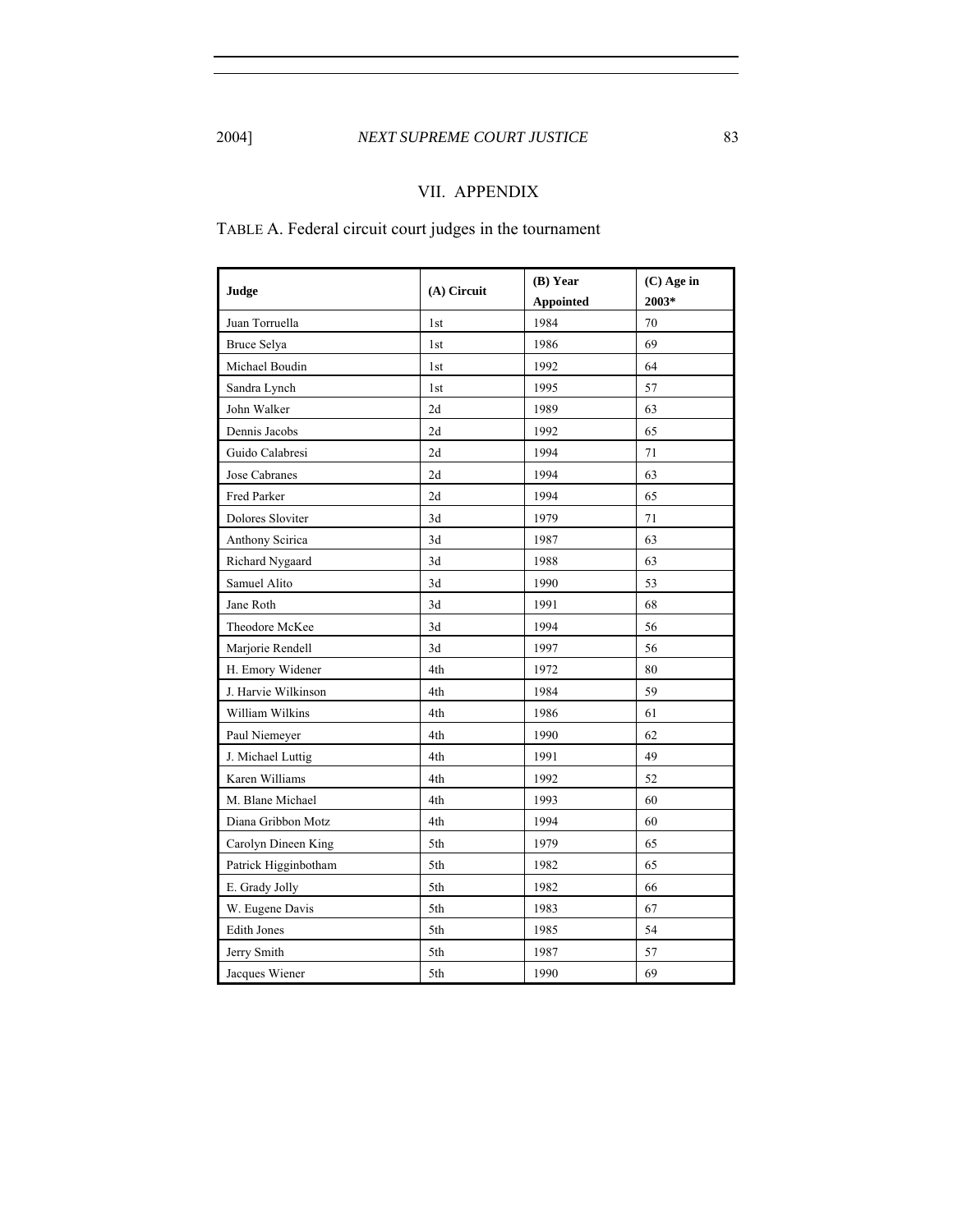84 *SOUTHERN CALIFORNIA LAW REVIEW* [Vol. 78:23

| Judge                  | (A) Circuit    | (B) Year<br><b>Appointed</b> | $(C)$ Age in<br>2003* |
|------------------------|----------------|------------------------------|-----------------------|
| Rhesa Barksdale        | 5th            | 1990                         | 59                    |
| Harold DeMoss          | 5th            | 1991                         | 73                    |
| Emilio Garza           | 5th            | 1991                         | 56                    |
| Carl Stewart           | 5th            | 1994                         | 53                    |
| Fortunato Benavides    | 5th            | 1994                         | 56                    |
| James Dennis           | 5th            | 1995                         | 67                    |
| <b>Boyce Martin</b>    | 6th            | 1979                         | 68                    |
| Danny Boggs            | 6th            | 1986                         | 59                    |
| Alice Batchelder       | 6th            | 1991                         | 59                    |
| Martha Craig Daughtrey | 6th            | 1993                         | 61                    |
| Karen Nelson Moore     | 6th            | 1995                         | 55                    |
| R. Guy Cole            | 6th            | 1995                         | 52                    |
| Ronald Lee Gilman      | 6th            | 1997                         | 61                    |
| Eric Clay              | 6th            | 1997                         | 55                    |
| Richard Posner         | 7th            | 1981                         | 64                    |
| John Coffey            | 7th            | 1982                         | 81                    |
| Joel Flaum             | 7th            | 1983                         | 67                    |
| Frank Easterbrook      | 7th            | 1985                         | 55                    |
| Kenneth Ripple         | 7th            | 1985                         | 60                    |
| Daniel Manion          | 7th            | 1986                         | 61                    |
| Michael Kanne          | 7th            | 1987                         | 65                    |
| Ilana Rovner           | 7th            | 1992                         | 65                    |
| Diane Wood             | $7\mathrm{th}$ | 1995                         | 53                    |
| Terrence Evans         | 7th            | 1995                         | 63                    |
| Pasco Bowman           | 8th            | 1983                         | $70\,$                |
| Roger Wollman          | 8th            | 1985                         | 69                    |
| James Loken            | 8th            | 1990                         | 63                    |
| Morris Arnold          | 8th            | 1992                         | 62                    |
| Diana Murphy           | 8th            | 1994                         | 69                    |
| Harry Pregerson        | 9th            | 1979                         | 80                    |
| Mary Schroeder         | 9th            | 1979                         | 63                    |
| Stephen Reinhardt      | 9th            | 1980                         | 72                    |
| Alex Kozinski          | 9th            | 1985                         | 53                    |
| Diarmuid O'Scannlain   | 9th            | 1986                         | 66                    |
| Stephen Trott          | 9th            | 1988                         | 64                    |
| Pamela Ann Rymer       | 9th            | 1989                         | 62                    |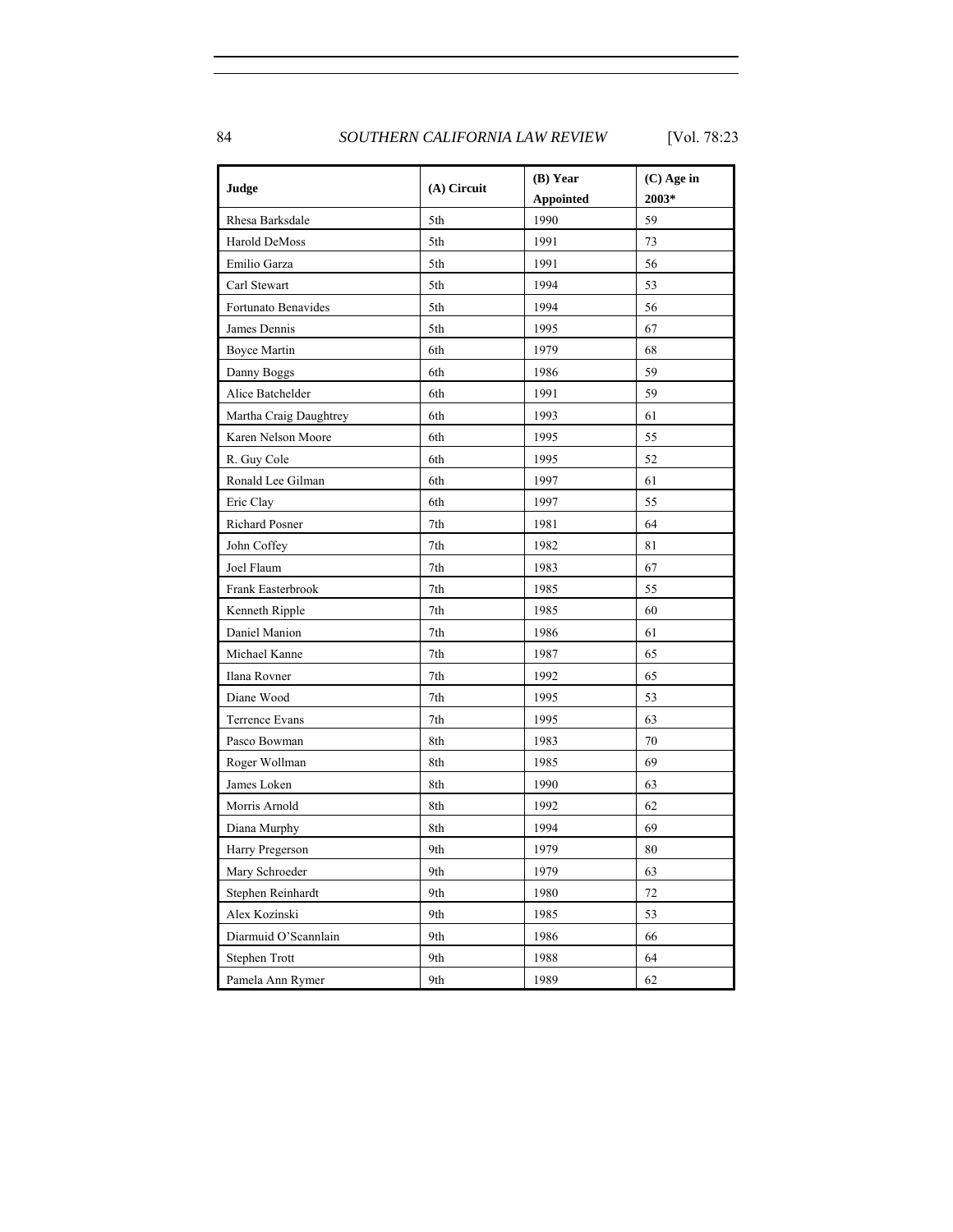2004] *NEXT SUPREME COURT JUSTICE* 85

| Judge                     | $(A)$ Circuit    | (B) Year         | (C) Age in |
|---------------------------|------------------|------------------|------------|
|                           |                  | <b>Appointed</b> | 2003*      |
| Thomas Nelson             | 9th              | 1990             | 67         |
| Andrew Kleinfeld          | 9th              | 1991             | 58         |
| Michael Daly Hawkins      | 9th              | 1994             | 58         |
| A. Wallace Tashima        | 9th              | 1996             | 69         |
| Sidney Thomas             | 9th              | 1996             | 50         |
| Stephanie Seymour         | 10th             | 1979             | 63         |
| Deanell Reece Tacha       | 10 <sub>th</sub> | 1985             | 57         |
| David Ebel                | 10th             | 1987             | 63         |
| Paul Kelly                | 10th             | 1992             | 63         |
| Robert Henry              | 10th             | 1994             | 50         |
| Michael Murphy            | 10 <sub>th</sub> | 1995             | 56         |
| Mary Beck Briscoe         | 10th             | 1995             | 56         |
| Carlos Lucero             | 10th             | 1995             | 63         |
| Gerald Bard Tjoflat       | 11th             | 1975             | 74         |
| Robert Anderson           | 11th             | 1979             | 67         |
| James Edmondson           | 11th             | 1986             | 56         |
| <b>Stanley Birch</b>      | 11th             | 1990             | 58         |
| Joel Fredrick Dubina      | 11th             | 1990             | 56         |
| <b>Edward Earl Carnes</b> | 11th             | 1992             | 53         |
| Susan Harrell Black       | 11th             | 1992             | 60         |
| Rosemary Barkett          | 11th             | 1994             | 64         |
| Frank Hull                | 11th             | 1997             | 55         |
| <b>Stanley Marcus</b>     | 11th             | 1997             | 57         |
| Harry Edwards             | D.C.             | 1980             | 63         |
| Douglas Ginsburg          | D.C.             | 1986             | 57         |
| David Bryan Sentelle      | D.C.             | 1987             | 60         |
| Arthur Randolph           | D.C.             | 1990             | 60         |
| Karen Henderson           | D.C.             | 1990             | 59         |
| David Tatel               | D.C.             | 1994             | 61         |
| Judith Wilson Rogers      | D.C.             | 1994             | 64         |
| Merrick Garland           | D.C.             | 1997             | 51         |

\* Age in 2003 is calculated by subtracting the year of the judge's birth from 2003.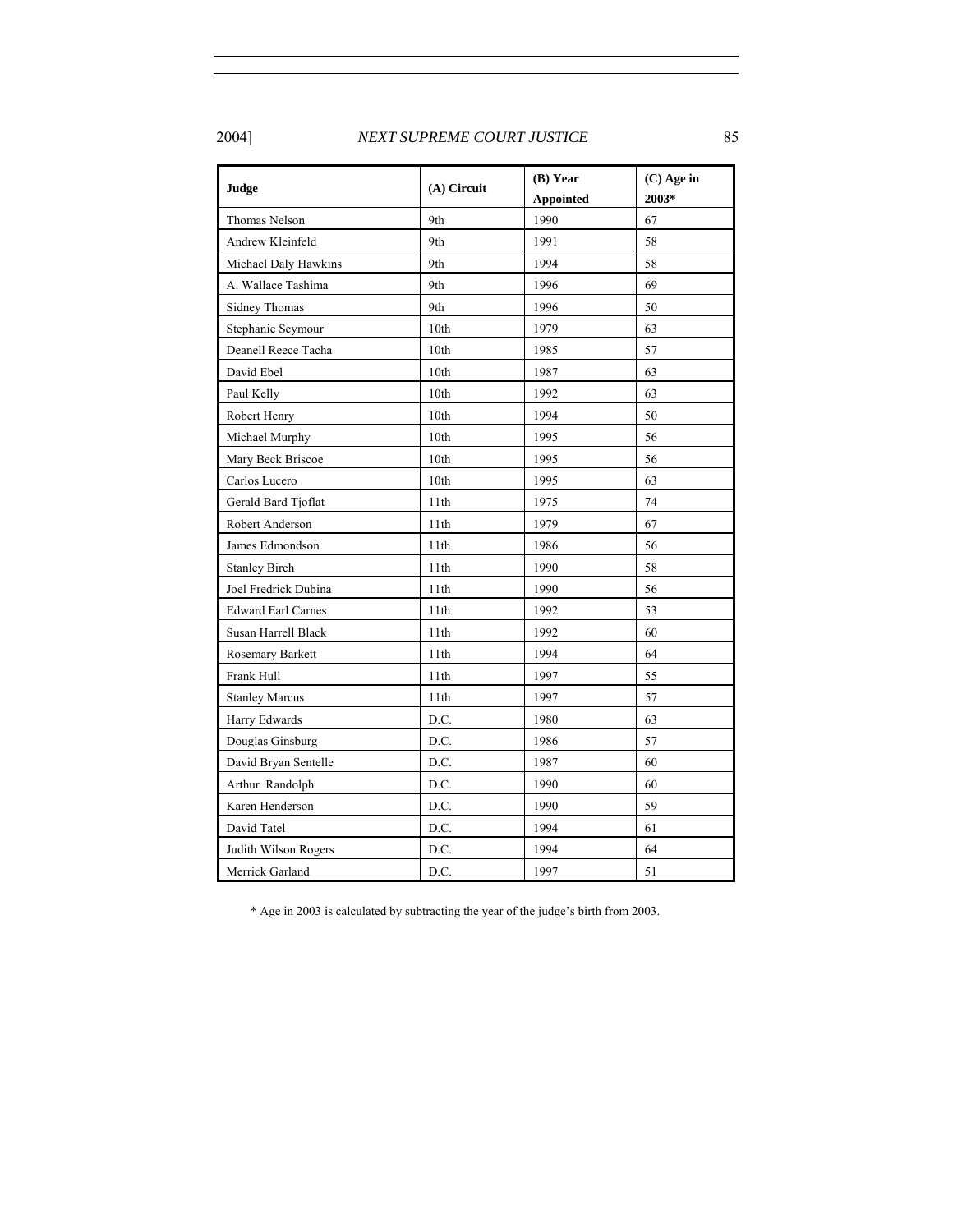|                      | (A) Total Number | (B) Total Number         |                  |
|----------------------|------------------|--------------------------|------------------|
| Judge                | of Published     | of Published             | $(C)$ Circuit    |
|                      | <b>Opinions</b>  | <b>Majority Opinions</b> |                  |
| Richard Posner       | 269              | 254                      | 7th              |
| Frank Easterbrook    | 233              | 213                      | 7th              |
| Joel Flaum           | 202              | 192                      | 7th              |
| Diane Wood           | 194              | 173                      | 7th              |
| Kenneth Ripple       | 182              | 151                      | 7th              |
| Michael Kanne        | 177              | 176                      | 7th              |
| Morris Arnold        | 175              | 152                      | 8th              |
| John Coffey          | 168              | 162                      | 7th              |
| James Loken          | 167              | 147                      | 8th              |
| Roger Wollman        | 158              | 154                      | 8th              |
| Terrence Evans       | 153              | 135                      | 7th              |
| Ilana Rovner         | 152              | 122                      | 7th              |
| Bruce Selya          | 149              | 145                      | 1st              |
| Stephen Reinhardt    | 142              | 94                       | 9th              |
| Pasco Bowman         | 140              | 137                      | 8th              |
| Diarmuid O'Scannlain | 139              | 94                       | 9th              |
| Juan Torruella       | 138              | 128                      | 1st              |
| Michael Boudin       | 135              | 131                      | 1st              |
| Jerry Smith          | 132              | 118                      | 5th              |
| Karen Nelson Moore   | 130              | 94                       | 6th              |
| Ronald Lee Gilman    | 124              | 99                       | 6th              |
| Daniel Manion        | 122              | 102                      | 7th              |
| Sandra Lynch         | 120              | 113                      | 1st              |
| David Ebel           | 114              | 102                      | 10 <sub>th</sub> |
| Paul Niemeyer        | 113              | 92                       | 4th              |
| Danny Boggs          | 113              | 89                       | 6th              |
| Diana Murphy         | 111              | 106                      | 8th              |
| Dennis Jacobs        | 109              | 92                       | 2d               |
| Gerald Bard Tjoflat  | 108              | 98                       | 11th             |
| Harold DeMoss        | 108              | 78                       | 5th              |
| Emilio Garza         | 106              | 75                       | 5th              |
| Michael Murphy       | 106              | 102                      | 10 <sub>th</sub> |
| Stephen Trott        | 105              | 86                       | 9th              |

TABLE B. Published opinions, 1998–2000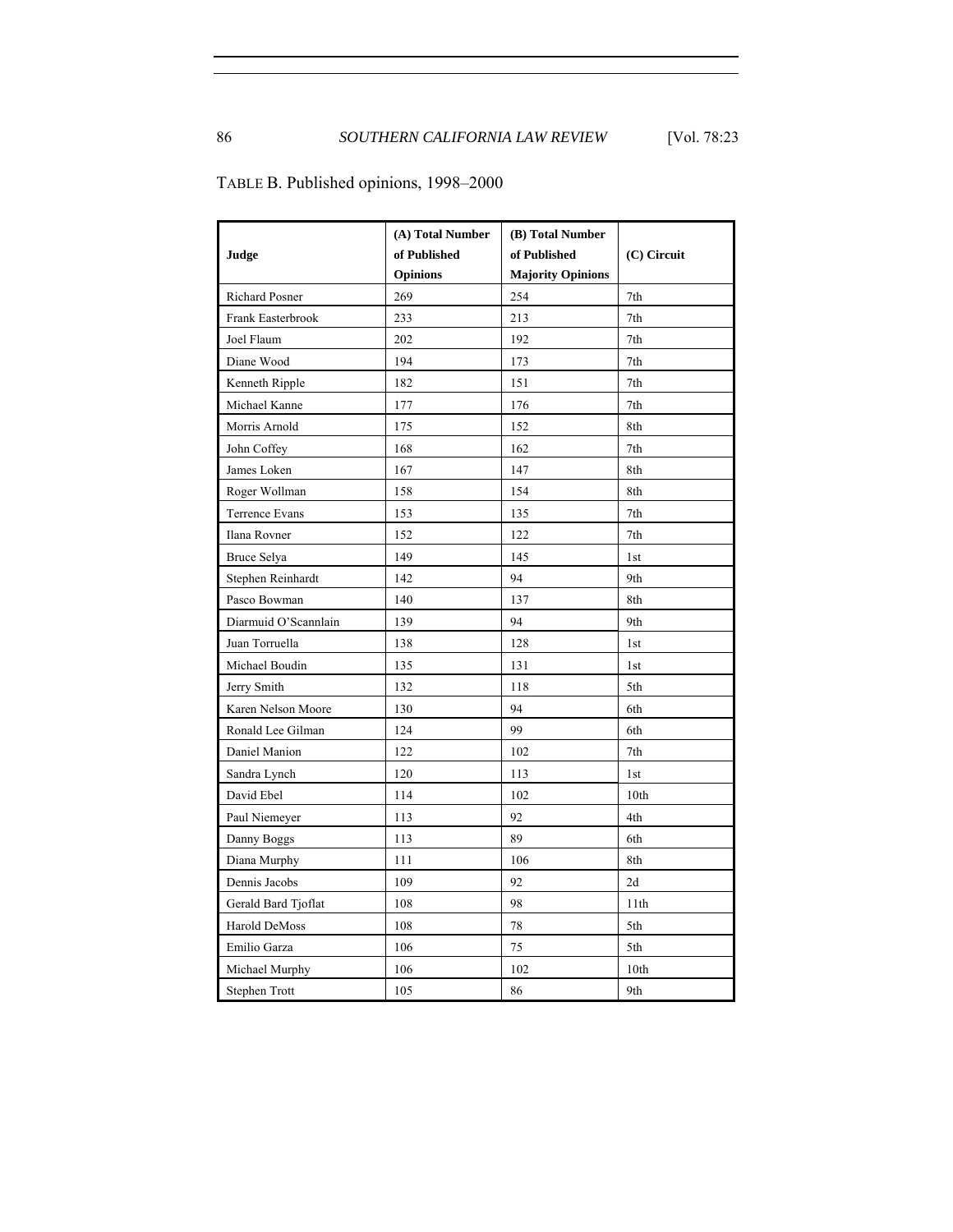# 2004] *NEXT SUPREME COURT JUSTICE* 87

|                           | (A) Total Number | (B) Total Number         |                  |
|---------------------------|------------------|--------------------------|------------------|
| Judge                     | of Published     | of Published             | (C) Circuit      |
|                           | <b>Opinions</b>  | <b>Majority Opinions</b> |                  |
| Carl Stewart              | 104              | 102                      | 5th              |
| J. Harvie Wilkinson       | 103              | 86                       | 4th              |
| Guido Calabresi           | 101              | 84                       | 2d               |
| <b>Edith Jones</b>        | 101              | 80                       | 5th              |
| Harry Pregerson           | 99               | 82                       | 9th              |
| Wallace Tashima           | 99               | 76                       | 9th              |
| Deanell Reece Tacha       | 99               | 92                       | 10 <sub>th</sub> |
| Patrick Higginbotham      | 97               | 94                       | 5th              |
| John Walker               | 95               | 91                       | 2d               |
| Fortunato Benavides       | 94               | 83                       | 5th              |
| <b>Stanley Birch</b>      | 92               | 82                       | 11th             |
| Dolores Sloviter          | 92               | 80                       | 3d               |
| Paul Kelly                | 92               | 81                       | 10th             |
| James Dennis              | 89               | 49                       | 5th              |
| Rosemary Barkett          | 88               | 65                       | 11th             |
| <b>Edward Earl Carnes</b> | 86               | 72                       | 11th             |
| Carolyn Dineen King       | 85               | 75                       | 5th              |
| Sidney Thomas             | 85               | 67                       | 9th              |
| Mary Beck Briscoe         | 85               | 59                       | 10th             |
| Jacques Wiener            | 83               | 75                       | 5th              |
| Carlos Lucero             | 83               | 70                       | 10 <sub>th</sub> |
| Andrew Kleinfeld          | 82               | 52                       | 9th              |
| David Tatel               | 82               | 65                       | D.C.             |
| Grady Jolly               | 82               | 72                       | 5th              |
| J. Michael Luttig         | 81               | 62                       | 4th              |
| Eric Clay                 | 81               | 62                       | 6th              |
| Jose Cabranes             | 81               | 71                       | 2d               |
| Judith Rogers             | 79               | 73                       | D.C.             |
| Douglas Ginsburg          | 79               | 77                       | D.C.             |
| Michael Daly Hawkins      | 78               | 60                       | 9th              |
| Arthur Randolph           | $77 \,$          | 61                       | D.C.             |
| David Bryan Sentelle      | 77               | 60                       | D.C.             |
| Diana Gribbon Motz        | 76               | 62                       | 4th              |
| Karen Henderson           | 76               | 51                       | D.C.             |
| Mary Schroeder            | 73               | 68                       | 9th              |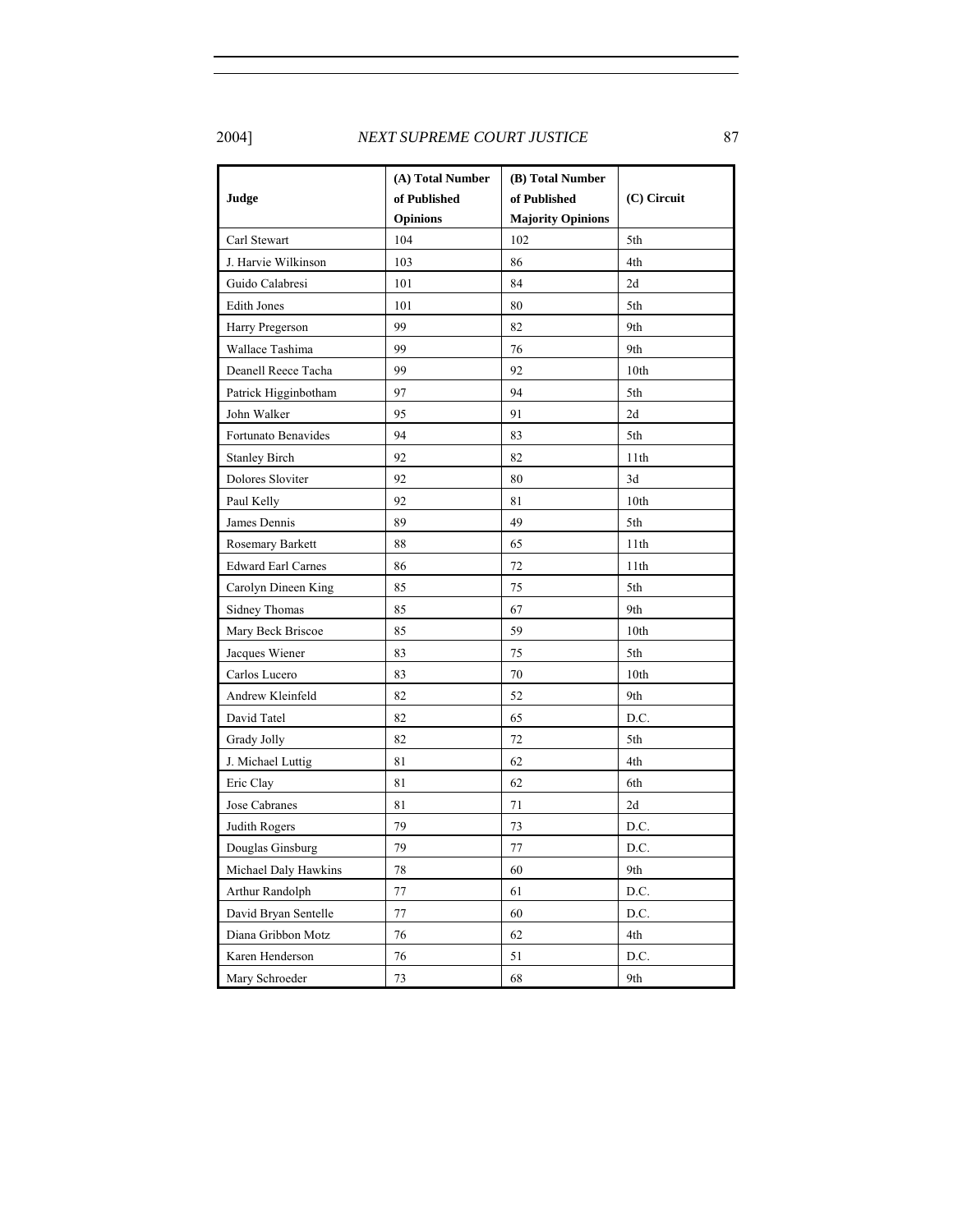88 *SOUTHERN CALIFORNIA LAW REVIEW* [Vol. 78:23

| Judge                 | (A) Total Number<br>of Published<br><b>Opinions</b> | (B) Total Number<br>of Published<br><b>Majority Opinions</b> | $(C)$ Circuit    |
|-----------------------|-----------------------------------------------------|--------------------------------------------------------------|------------------|
| Harry Edwards         | 71                                                  | 64                                                           | D.C.             |
| H. Emory Widener      | 71                                                  | 51                                                           | 4th              |
| Rhesa Barksdale       | 71                                                  | 60                                                           | 5th              |
| Samuel Alito          | 70                                                  | 52                                                           | 3d               |
| W. Eugene Davis       | 70                                                  | 69                                                           | 5th              |
| R. Guy Cole           | 69                                                  | 55                                                           | 6th              |
| Stephanie Seymour     | 68                                                  | 63                                                           | 10 <sub>th</sub> |
| Alex Kozinski         | 67                                                  | 40                                                           | 9th              |
| Pamela Ann Rymer      | 67                                                  | 45                                                           | 9th              |
| Alice Batchelder      | 67                                                  | 48                                                           | 6th              |
| Fred Parker           | 66                                                  | 58                                                           | 2d               |
| Robert Henry          | 63                                                  | 56                                                           | 10th             |
| Susan Harrell Black   | 59                                                  | 49                                                           | 11th             |
| Karen Williams        | 59                                                  | 50                                                           | 4th              |
| James Edmondson       | 58                                                  | 51                                                           | 11th             |
| William Wilkins       | 58                                                  | 47                                                           | 4th              |
| Richard Nygaard       | 57                                                  | 45                                                           | 3d               |
| Marjorie Rendell      | 55                                                  | 39                                                           | 3d               |
| M. Blane Michael      | 55                                                  | 38                                                           | 4th              |
| Theodore McKee        | 55                                                  | 41                                                           | 3d               |
| Merrick Garland       | 55                                                  | 52                                                           | D.C.             |
| Jane Roth             | 54                                                  | 41                                                           | 3d               |
| Frank Hull            | 54                                                  | 48                                                           | 11th             |
| Robert Anderson       | 54                                                  | 44                                                           | 11th             |
| <b>Stanley Marcus</b> | 50                                                  | 49                                                           | 11th             |
| <b>Boyce Martin</b>   | 48                                                  | 41                                                           | 6th              |
| Martha Daughtrey      | 46                                                  | 38                                                           | 6th              |
| <b>Thomas Nelson</b>  | 45                                                  | 39                                                           | 9th              |
| Joel Fredrick Dubina  | 44                                                  | 40                                                           | 11th             |
| Anthony Scirica       | 38                                                  | 36                                                           | 3d               |

Summary Statistics for (A)  $(n=98)$ : Mean = 98.1; Median = 85.5; Standard Deviation =  $42.8$ ; Kurtosis =  $2.501$ ; Skewness =  $1.418$ .

Summary Statistics for (B)  $(n=98)$ : Mean = 83.6; Median = 74.0; Standard Deviation = 41.5; Kurtosis = 2.918; Skewness = 1.576.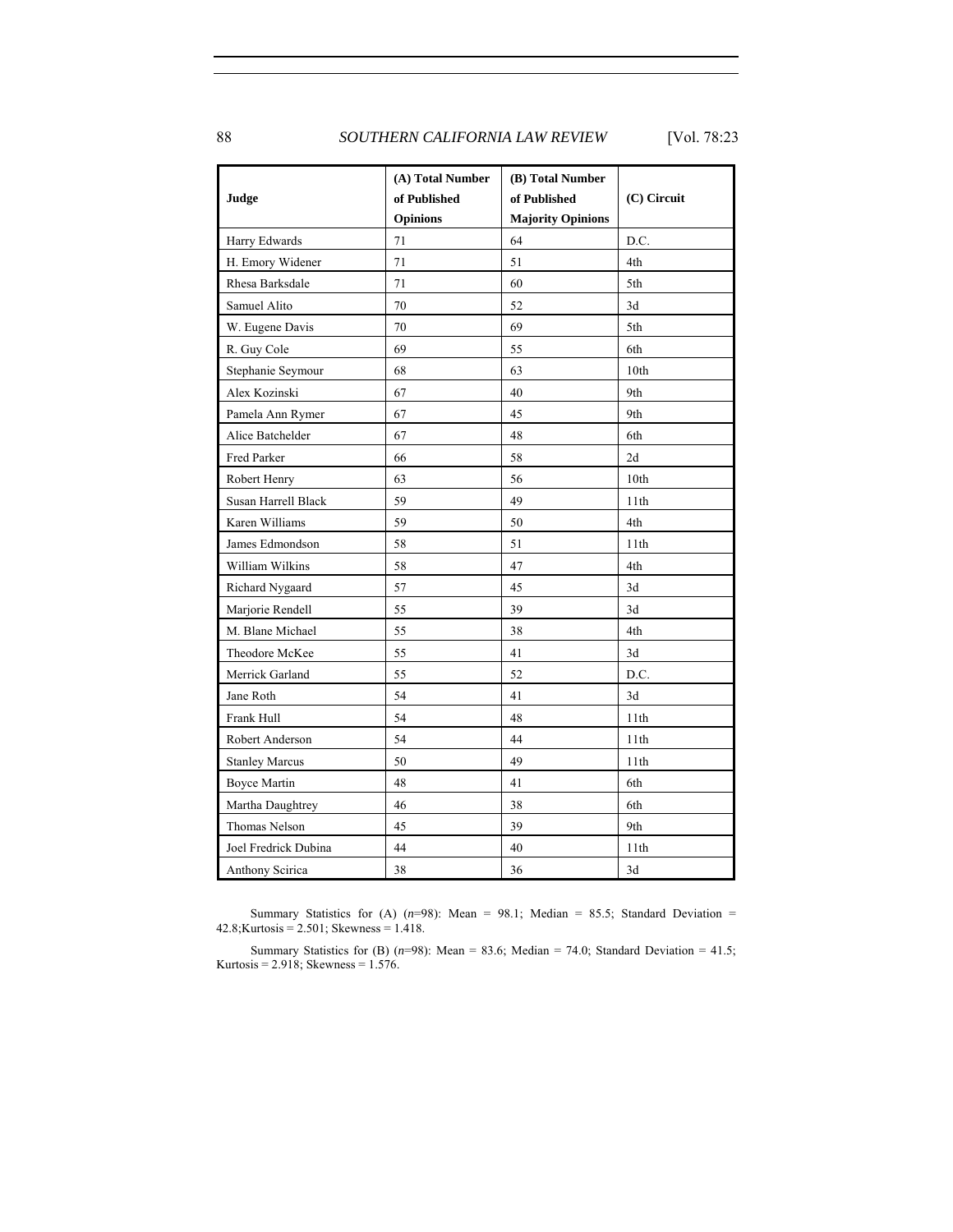Chi-squared test of the null hypothesis that the distribution of circuits is identical between the top judges and the bottom judges for the number of published opinions (A):  $\chi^2$  = 34.697 (11 d.f.) (*p* ≤ 0.0003). Top judges are defined as those who are in the top fifty percent of judges based on the number of published opinions (majority, concurrences, and dissents) (A). Bottom judges are defined as those who are in the bottom fifty percent of judges based on the number of published opinions (majority, concurrences, and dissents) (A).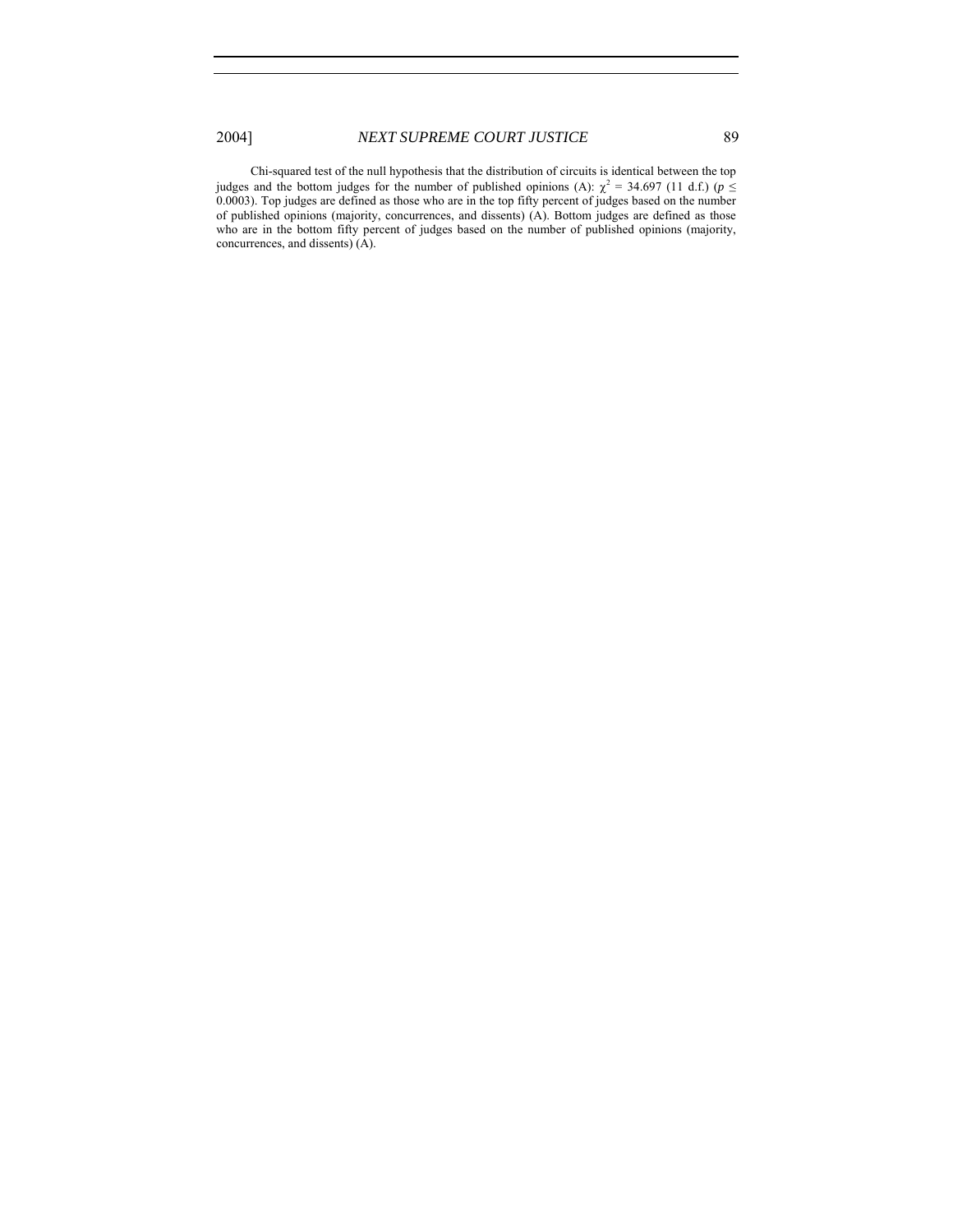| Judge                     | (A) Total<br>Number of<br><b>Published</b><br>Opinions | $Z$ -Score of $(A)$ | (B) Circuit     |
|---------------------------|--------------------------------------------------------|---------------------|-----------------|
| Richard Posner            | 269.0                                                  | $3.60**$            | 7th             |
| Stephen Reinhardt         | 237.1                                                  | $2.23**$            | 9th             |
| Diarmuid O'Scannlain      | 234.1                                                  | $2.10**$            | 9th             |
| Frank Easterbrook         | 233.0                                                  | $2.05**$            | 7th             |
| Karen Nelson Moore        | 230.5                                                  | 1.94*               | 6th             |
| Ronald Lee Gilman         | 224.5                                                  | $1.69*$             | 6th             |
| Gerald Bard Tjoflat       | 223.9                                                  | $1.66*$             | 11th            |
| Jerry Smith               | 223.2                                                  | 1.63                | 5th             |
| Paul Niemeyer             | 221.2                                                  | 1.54                | 4th             |
| Dolores Sloviter          | 217.1                                                  | 1.37                | 3d              |
| Danny Boggs               | 213.5                                                  | 1.21                | 6th             |
| J. Harvie Wilkinson       | 211.2                                                  | 1.12                | 4th             |
| David Ebel                | 210.5                                                  | 1.09                | 10th            |
| Morris Arnold             | 210.0                                                  | 1.06                | 8th             |
| <b>Stanley Birch</b>      | 207.9                                                  | 0.97                | 11th            |
| Rosemary Barkett          | 203.9                                                  | 0.80                | 11th            |
| Dennis Jacobs             | 203.8                                                  | 0.80                | 2d              |
| Michael Murphy            | 202.5                                                  | 0.74                | 10th            |
| Joel Flaum                | 202.0                                                  | 0.72                | 7th             |
| James Loken               | 202.0                                                  | 0.72                | 8th             |
| <b>Edward Earl Carnes</b> | 201.9                                                  | 0.72                | 11th            |
| Stephen Trott             | 200.1                                                  | 0.64                | 9th             |
| Harold DeMoss             | 199.2                                                  | 0.60                | 5th             |
| Bruce Selya               | 198.7                                                  | 0.58                | 1 <sub>st</sub> |
| Emilio Garza              | 197.2                                                  | 0.51                | 5th             |
| Guido Calabresi           | 195.8                                                  | 0.45                | 2d              |
| Deanell Reece Tacha       | 195.5                                                  | 0.44                | 10th            |
| Carl Stewart              | 195.2                                                  | 0.43                | 5th             |
| Samuel Alito              | 195.1                                                  | 0.42                | 3d              |
| Harry Pregerson           | 194.1                                                  | 0.38                | 9th             |
| A. Wallace Tashima        | 194.1                                                  | 0.38                | 9th             |

Table C. Published opinions, 1998–2000 (adjusted for intercircuit differences)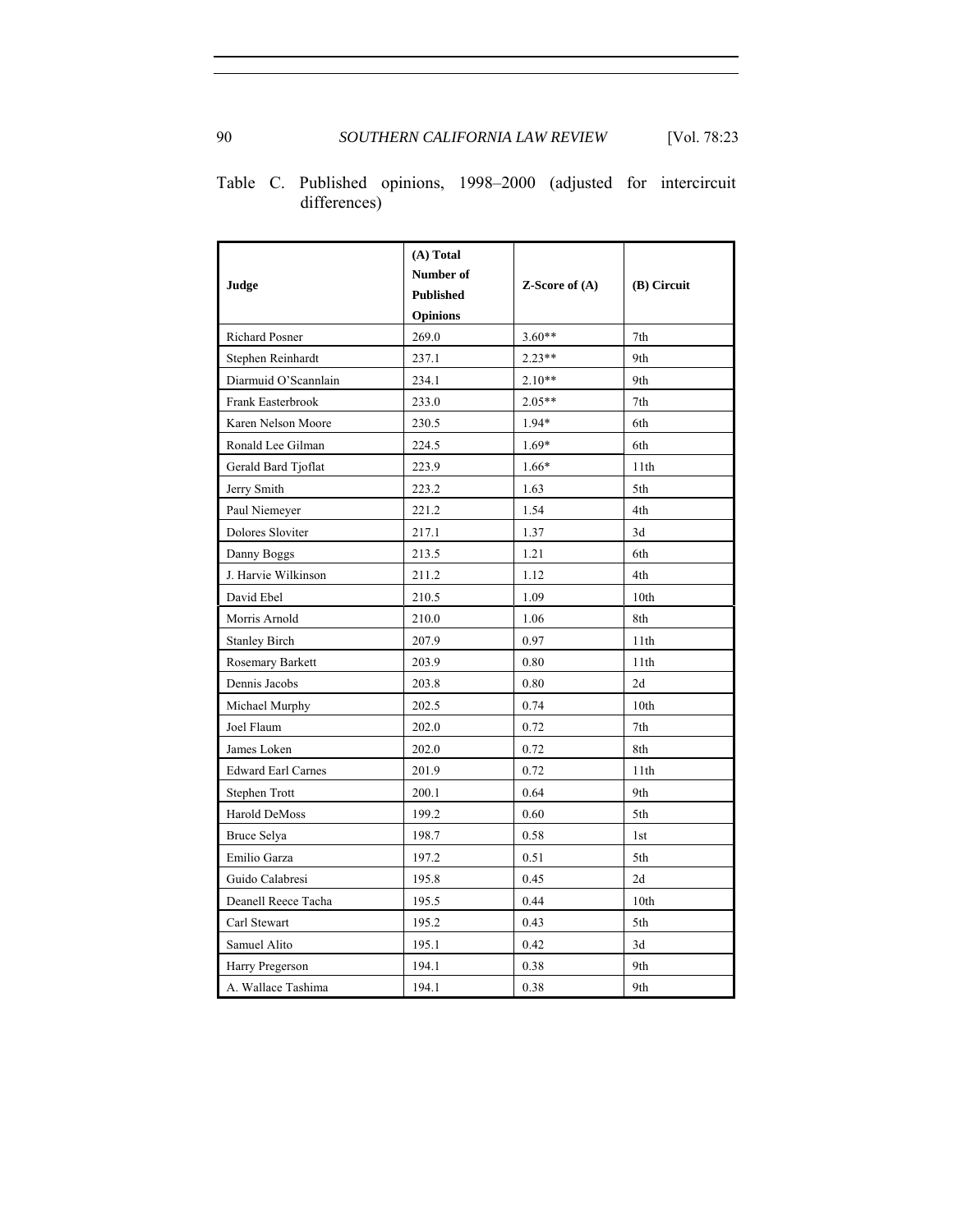2004] *NEXT SUPREME COURT JUSTICE* 91

|                      | (A) Total        | <b>Z-Score of <math>(A)</math></b> | (B) Circuit      |
|----------------------|------------------|------------------------------------|------------------|
| Judge                | Number of        |                                    |                  |
|                      | <b>Published</b> |                                    |                  |
|                      | <b>Opinions</b>  |                                    |                  |
| Diane Wood           | 194.0            | 0.38                               | 7th              |
| Roger Wollman        | 193.0            | 0.33                               | 8th              |
| David Tatel          | 192.7            | 0.32                               | D.C.             |
| <b>Edith Jones</b>   | 192.2            | 0.30                               | 5th              |
| John Walker          | 189.8            | 0.20                               | 2d               |
| Douglas Ginsburg     | 189.7            | 0.19                               | D.C.             |
| Judith Rogers        | 189.7            | 0.19                               | D.C.             |
| J. Michael Luttig    | 189.2            | 0.17                               | 4th              |
| Paul Kelly           | 188.5            | 0.14                               | 10th             |
| Patrick Higginbotham | 188.2            | 0.13                               | 5th              |
| Juan Torruella       | 187.7            | 0.11                               | 1st              |
| Arthur Randolph      | 187.7            | 0.11                               | D.C.             |
| David Bryan Sentelle | 187.7            | 0.11                               | D.C.             |
| Karen Henderson      | 186.7            | 0.06                               | D.C.             |
| Fortunato Benavides  | 185.2            | 0.00                               | 5th              |
| Michael Boudin       | 184.7            | $-0.02$                            | 1st              |
| Diana Gribbon Motz   | 184.2            | $-0.04$                            | 4th              |
| Richard Nygaard      | 182.1            | $-0.13$                            | 3d               |
| Kenneth Ripple       | 182.0            | $-0.14$                            | 7th              |
| Harry Edwards        | 181.7            | $-0.15$                            | D.C.             |
| Eric Clay            | 181.5            | $-0.16$                            | 6th              |
| Mary Beck Briscoe    | 181.5            | $-0.16$                            | 10 <sub>th</sub> |
| James Dennis         | 180.2            | $-0.22$                            | 5th              |
| Sidney Thomas        | 180.1            | $-0.22$                            | 9th              |
| Theodore McKee       | 180.1            | $-0.22$                            | 3d               |
| Marjorie Rendell     | 180.1            | $-0.22$                            | 3d               |
| Carlos Lucero        | 179.5            | $-0.25$                            | 10 <sub>th</sub> |
| H. Emory Widener     | 179.2            | $-0.26$                            | 4th              |
| Jane Roth            | 179.1            | $-0.26$                            | 3d               |
| Andrew Kleinfeld     | 177.1            | $-0.35$                            | 9th              |
| Michael Kanne        | 177.0            | $-0.35$                            | 7th              |
| Carolyn Dineen King  | 176.2            | $-0.39$                            | 5th              |
| Jose Cabranes        | 175.8            | $-0.40$                            | 2d               |
| Pasco Bowman         | 175.0            | $-0.44$                            | 8th              |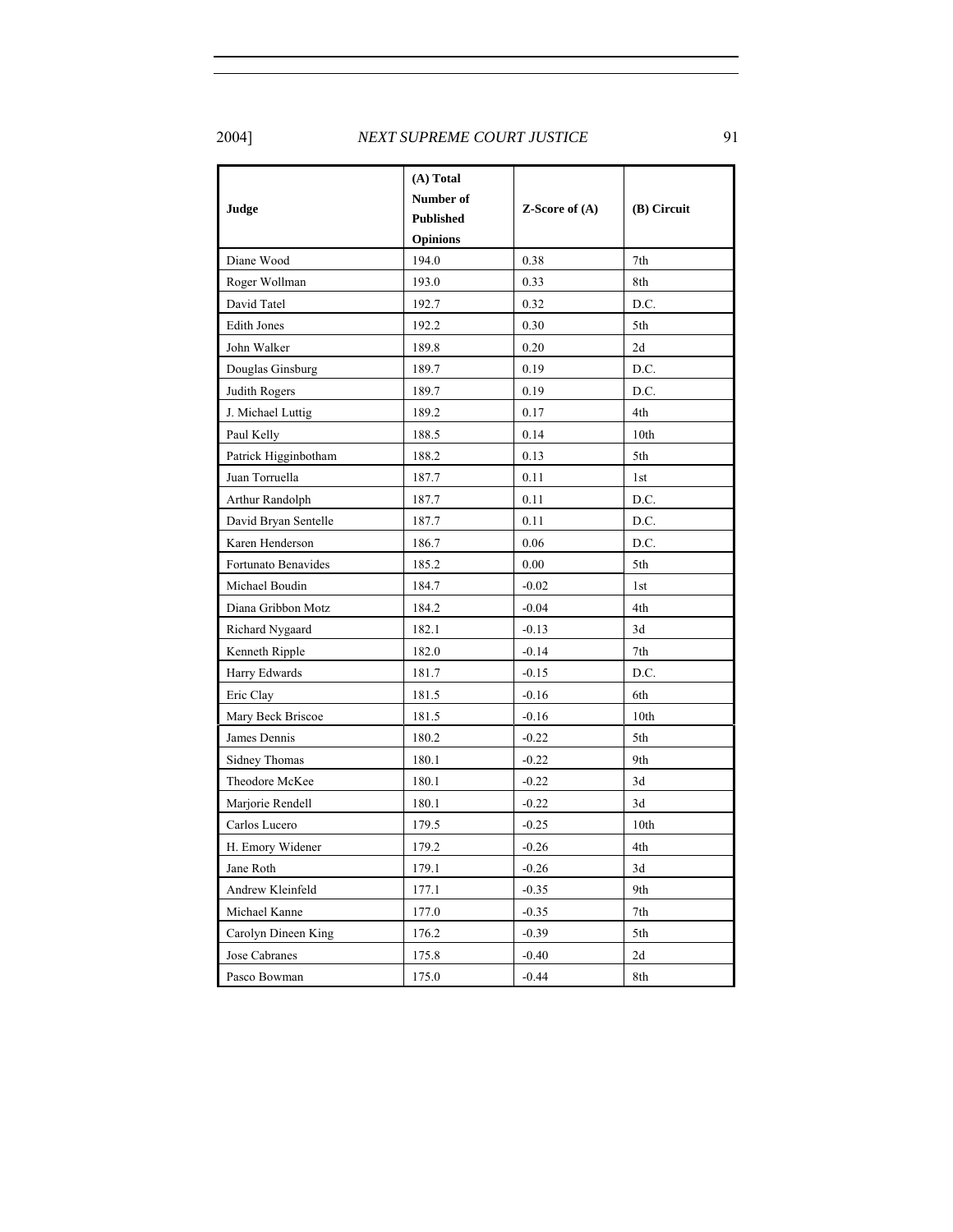92 *SOUTHERN CALIFORNIA LAW REVIEW* [Vol. 78:23

|                        | (A) Total        |                                    |                 |  |
|------------------------|------------------|------------------------------------|-----------------|--|
|                        | Number of        |                                    | (B) Circuit     |  |
| Judge                  | <b>Published</b> | <b>Z-Score of <math>(A)</math></b> |                 |  |
|                        | <b>Opinions</b>  |                                    |                 |  |
| Susan Harrell Black    | 174.9            | $-0.44$                            | 11th            |  |
| Jacques Wiener         | 174.2            | $-0.47$                            | 5th             |  |
| James Edmondson        | 173.9            | $-0.49$                            | 11th            |  |
| E. Grady Jolly         | 173.2            | $-0.52$                            | 5th             |  |
| Michael Daly Hawkins   | 173.1            | $-0.52$                            | 9th             |  |
| Frank Hull             | 169.9            | $-0.66$                            | 11th            |  |
| Robert Anderson        | 169.9            | $-0.66$                            | 11th            |  |
| Sandra Lynch           | 169.7            | $-0.67$                            | 1 <sub>st</sub> |  |
| R. Guy Cole            | 169.5            | $-0.67$                            | 6th             |  |
| Mary Schroeder         | 168.1            | $-0.73$                            | 9th             |  |
| John Coffey            | 168.0            | $-0.74$                            | 7th             |  |
| Alice Batchelder       | 167.5            | $-0.76$                            | 6th             |  |
| Karen Williams         | 167.2            | $-0.77$                            | 4th             |  |
| William Wilkins        | 166.2            | $-0.82$                            | 4th             |  |
| <b>Stanley Marcus</b>  | 165.9            | $-0.83$                            | 11th            |  |
| Merrick Garland        | 165.7            | $-0.84$                            | D.C.            |  |
| Stephanie Seymour      | 164.5            | $-0.89$                            | 10th            |  |
| M. Blane Michael       | 163.2            | $-0.94$                            | 4th             |  |
| Anthony Scirica        | 163.1            | $-0.95$                            | 3d              |  |
| Rhesa Barksdale        | 162.2            | $-0.99$                            | 5th             |  |
| Alex Kozinski          | 162.1            | $-0.99$                            | 9th             |  |
| Pamela Ann Rymer       | 162.1            | $-0.99$                            | 9th             |  |
| W. Eugene Davis        | 161.2            | $-1.03$                            | 5th             |  |
| Fred Parker            | 160.8            | $-1.05$                            | 2d              |  |
| Joel Fredrick Dubina   | 159.9            | $-1.09$                            | 11th            |  |
| Robert Henry           | 159.5            | $-1.10$                            | 10th            |  |
| Terrence Evans         | 153.0            | $-1.38$                            | 7th             |  |
| Ilana Rovner           | 152.0            | $-1.43$                            | 7th             |  |
| Boyce Martin           | 148.5            | $-1.58$                            | 6th             |  |
| Martha Craig Daughtrey | 146.5            | $-1.66$                            | 6th             |  |
| Diana Murphy           | 146.0            | $-1.68$                            | 8th             |  |
| Thomas Nelson          | 140.1            | $-1.94*$                           | 9th             |  |
| Daniel Manion          | 122.0            | $-2.71**$                          | 7th             |  |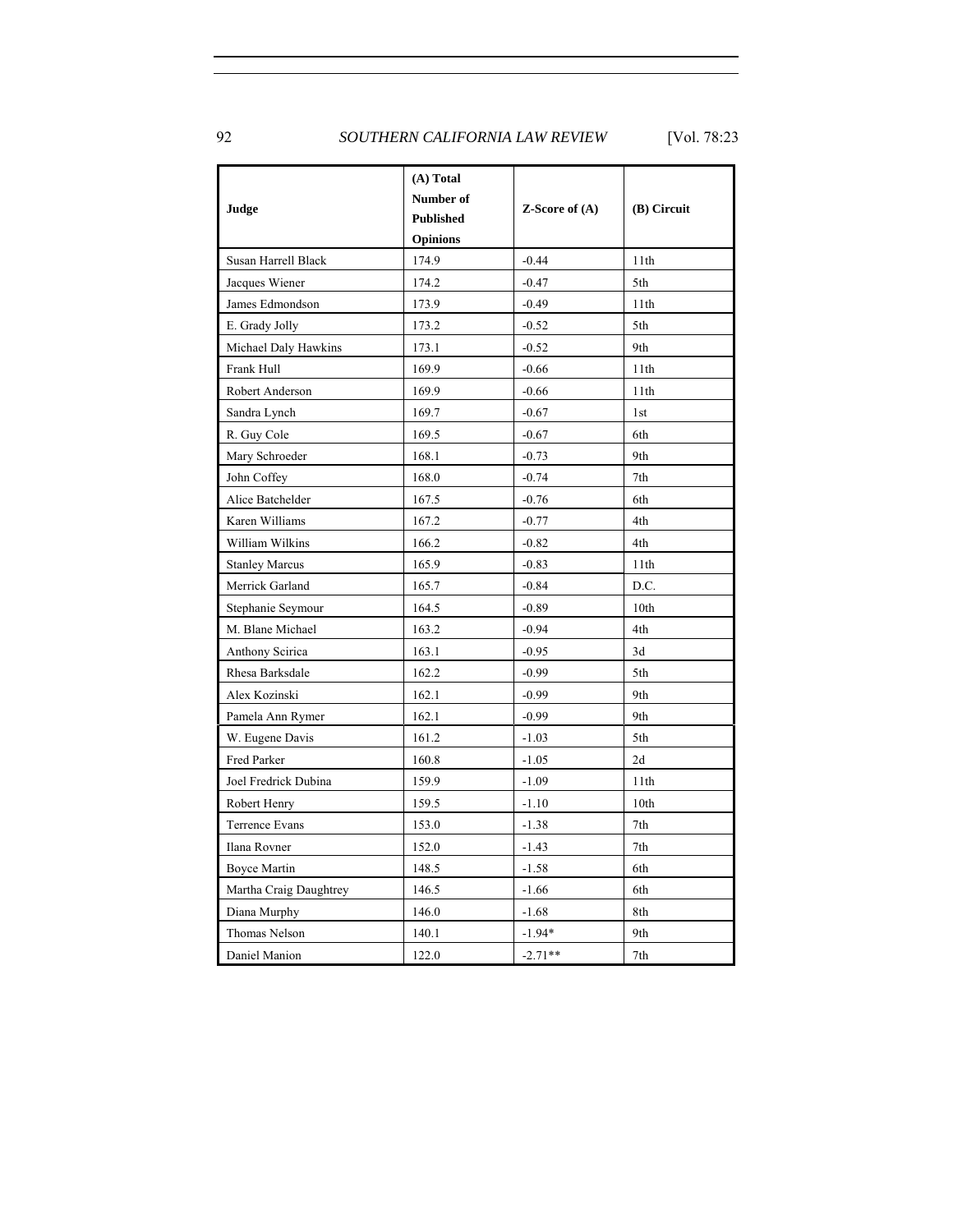\*\* Indicates a Z-score of 1.96 or higher (representing a two-sided probability of <5% for a normal distribution).

\* Indicates a Z-score of 1.645 or higher (representing a two-sided probability of <10% for a normal distribution).

The number of published opinions for each judge is adjusted so that the mean number of total opinions for each circuit is equal to 185.2 (the unadjusted mean number of total opinions for the seventh Circuit).

Summary Statistics for (A)  $(n=98)$ : Mean = 185.2; Median = 182.05; Standard Deviation = 23.296; Kurtosis = 1.263; Skewness = 0.543.

Chi-squared test of the null hypothesis that the distribution of circuits is identical between the top judges and the bottom judges for the number of published opinions adjusted for intercircuit differences (A):  $\chi^2$  = 5.253 (11 d.f.) ( $p \le 0.918$ ). Top judges are defined as those who are in the top fifty percent of judges based on the number of published opinions (majority, concurrences, and dissents) adjusted for intercircuit differences (A). Bottom judges are defined as those who are in the bottom fifty percent of judges based on the number of published opinions (majority, concurrences, and dissents) adjusted for intercircuit differences (A).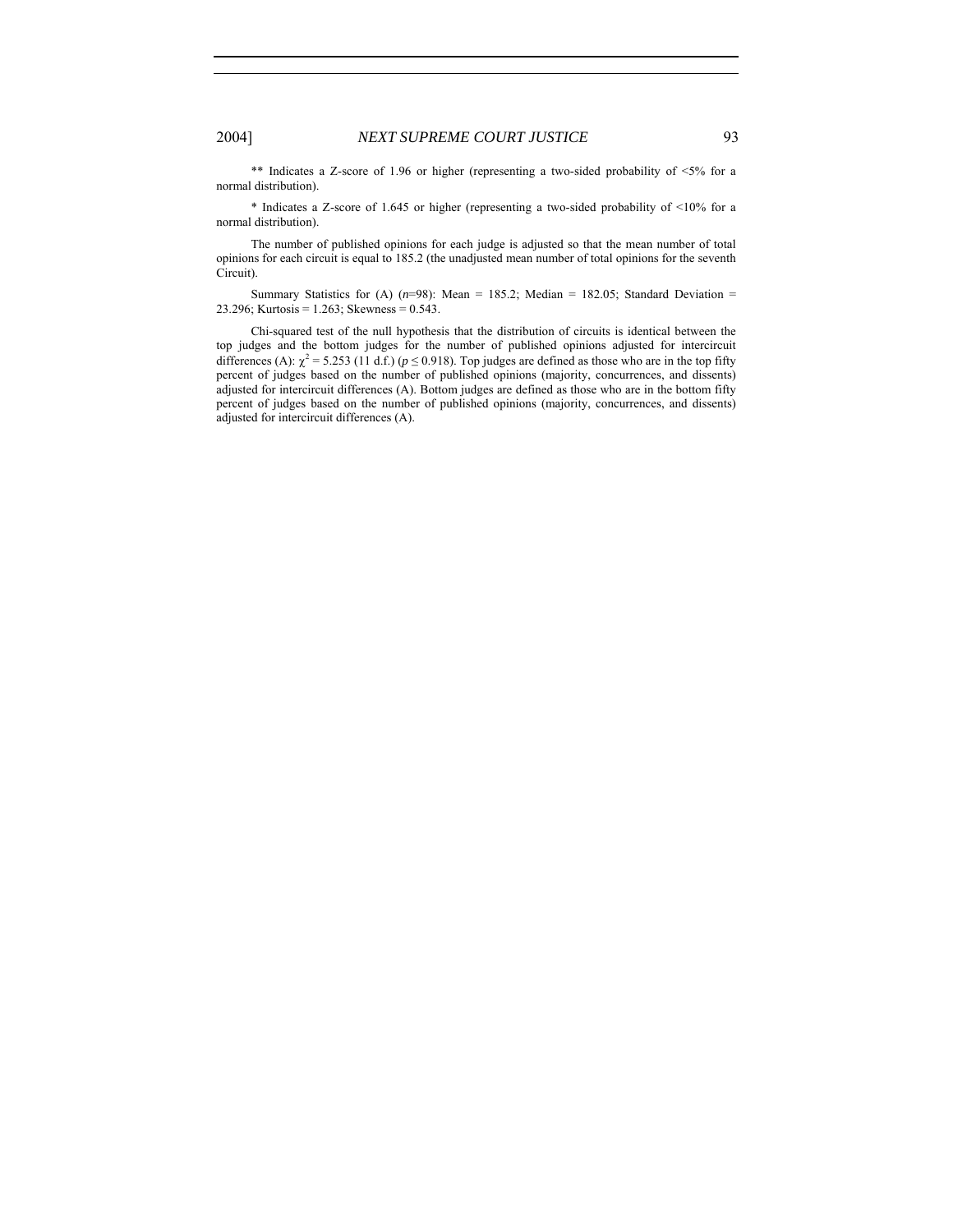|                              | (A) Total Outside<br>Circuit | Normalized (A)<br>Z-Score of | $(B)$ SCT      | Normalized (B)<br>Z-Score of | (C) Law Review<br>and Periodical | Normalized (C)<br>Z-Score of | (D) Self-Citations | Normalized (D)<br>Z-Score of | (E) Circuit      |
|------------------------------|------------------------------|------------------------------|----------------|------------------------------|----------------------------------|------------------------------|--------------------|------------------------------|------------------|
| Richard<br>Posner            | 1406                         | $2.61$ <sup>**</sup>         | 16             | $2.31***$                    | 1033                             | $2.41$ <sup>**</sup>         | 392                | $2.35***$                    | 7th              |
| Frank<br>Easterbrook         | 1340                         | $2.52***$                    | 14             | $2.11***$                    | 790                              | $1.83*$                      | 257                | $1.95^*$                     | 7th              |
| Sandra Lynch                 | 1023                         | $1.99***$                    | 5              | 0.62                         | 684                              | 1.52                         | 178                | 1.60                         | 1st              |
| Bruce Selya                  | 949                          | $1.85$ <sup>*</sup>          | 3              | $-0.04$                      | 727                              | $1.65$ <sup>*</sup>          | 364                | $2.28$ <sup>**</sup>         | 1st              |
| Paul Kelly                   | 799                          | 1.51                         | $\mathbf{0}$   | $-2.29$ <sup>**</sup>        | 388                              | 0.30                         | 103                | 1.07                         | 10 <sub>th</sub> |
| Michael<br>Kanne             | 768                          | 1.44                         | $\overline{4}$ | 0.32                         | 512                              | 0.90                         | 181                | 1.61                         | 7th              |
| Joel Flaum                   | 743                          | 1.37                         | 3              | $-0.04$                      | 613                              | 1.29                         | 126                | 1.27                         | 7th              |
| Kenneth<br>Ripple            | 730                          | 1.34                         | $\overline{4}$ | 0.32                         | 545                              | 1.03                         | 168                | 1.54                         | 7th              |
| Diane Wood                   | 678                          | 1.20                         | 3              | $-0.04$                      | 513                              | 0.90                         | 127                | 1.27                         | 7th              |
| J. Harvie<br>Wilkinson       | 662                          | 1.15                         | $\overline{4}$ | 0.32                         | 648                              | 1.41                         | 23                 | $-0.36$                      | 4th              |
| <b>Edward Earl</b><br>Carnes | 648                          | 1.11                         | $\overline{4}$ | 0.32                         | 448                              | 0.61                         | 113                | 1.16                         | 11th             |
| Jerry Smith                  | 637                          | 1.08                         | 3              | $-0.04$                      | 622                              | 1.32                         | 53                 | 0.44                         | 5th              |
| David Ebel                   | 634                          | 1.07                         | $\overline{4}$ | 0.32                         | 503                              | 0.86                         | 123                | 1.24                         | 10 <sub>th</sub> |
| Paul<br>Niemeyer             | 623                          | 1.03                         | 10             | 1.60                         | 390                              | 0.31                         | 46                 | 0.31                         | 4th              |
| John Walker                  | 616                          | 1.01                         | $\overline{4}$ | 0.32                         | 667                              | 1.47                         | 36                 | 0.07                         | 2d               |
| Stephen<br>Reinhardt         | 605                          | 0.98                         | 11             | $1.75$ <sup>*</sup>          | 788                              | $1.83*$                      | 66                 | 0.65                         | 9th              |
| Pasco<br>Bowman              | 573                          | 0.87                         | $\overline{4}$ | 0.32                         | 487                              | 0.79                         | 42                 | 0.22                         | 8th              |
| Carolyn<br>Dineen King       | 572                          | 0.87                         | 5              | 0.62                         | 490                              | 0.80                         | 60                 | 0.56                         | 5th              |
| Guido<br>Calabresi           | 566                          | 0.85                         | $\overline{7}$ | 1.09                         | 604                              | 1.25                         | 55                 | 0.48                         | 2d               |

TABLE D. Citations to opinions published, 1998–2000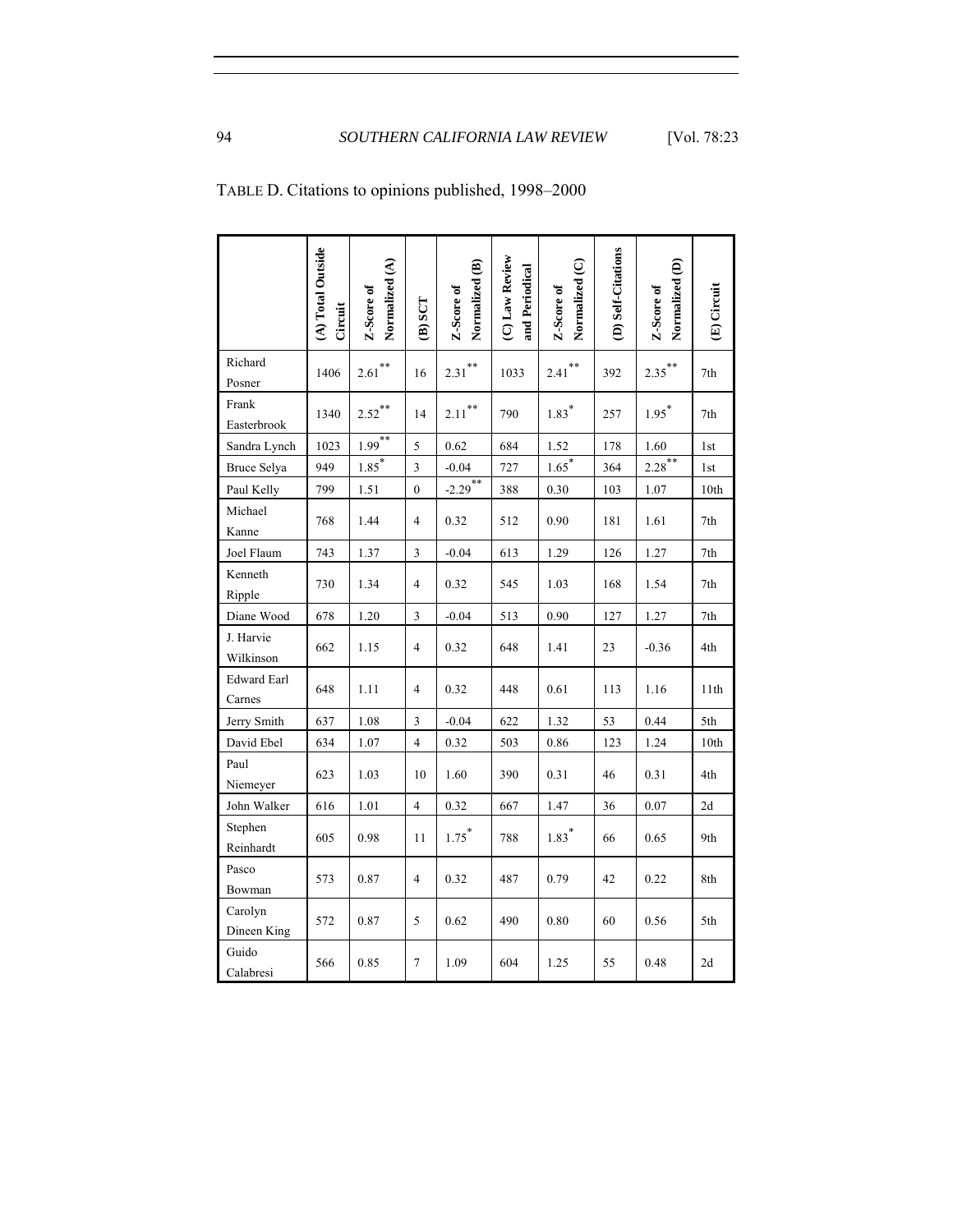|                        | (A) Total Outside<br>Circuit | Normalized (A)<br>Z-Score of | (SCT           | Normalized (B)<br>Z-Score of | (C) Law Review<br>and Periodical | Normalized (C)<br>Z-Score of | (D) Self-Citations | Normalized (D)<br>Z-Score of | (E) Circuit |
|------------------------|------------------------------|------------------------------|----------------|------------------------------|----------------------------------|------------------------------|--------------------|------------------------------|-------------|
| E. Grady Jolly         | 554                          | 0.80                         | $\overline{c}$ | $-0.51$                      | 422                              | 0.48                         | 20                 | $-0.49$                      | 5th         |
| Karen<br>Williams      | 552                          | 0.80                         | 8              | 1.28                         | 437                              | 0.56                         | 22                 | $-0.40$                      | 4th         |
| Juan Torruella         | 544                          | 0.77                         | 3              | $-0.04$                      | 444                              | 0.59                         | 84                 | 0.88                         | 1st         |
| Roger<br>Wollman       | 541                          | 0.76                         | 5              | 0.62                         | 414                              | 0.44                         | 246                | 1.90                         | 8th         |
| Frank Hull             | 525                          | 0.70                         | 6              | 0.87                         | 241                              | $-0.73$                      | 21                 | $-0.44$                      | 11th        |
| Anthony<br>Scirica     | 523                          | 0.69                         | $\overline{c}$ | $-0.51$                      | 236                              | $-0.77$                      | 19                 | $-0.54$                      | 3d          |
| James Loken            | 518                          | 0.67                         | 3              | $-0.04$                      | 446                              | 0.60                         | 61                 | 0.57                         | 8th         |
| Karen Nelson<br>Moore  | 517                          | 0.67                         | 4              | 0.32                         | 403                              | 0.38                         | 160                | 1.49                         | 6th         |
| Danny Boggs            | 507                          | 0.63                         | 6              | 0.87                         | 424                              | 0.49                         | 39                 | 0.15                         | 6th         |
| Gerald Bard<br>Tjoflat | 507                          | 0.63                         | 3              | $-0.04$                      | 498                              | 0.84                         | 65                 | 0.63                         | 11th        |
| Dennis Jacobs          | 503                          | 0.62                         | 4              | 0.32                         | 450                              | 0.62                         | 36                 | 0.07                         | 2d          |
| Fortunato<br>Benavides | 469                          | 0.48                         | $\overline{2}$ | $-0.51$                      | 456                              | 0.65                         | 22                 | $-0.40$                      | 5th         |
| Daniel<br>Manion       | 467                          | 0.47                         | $\overline{4}$ | 0.32                         | 386                              | 0.29                         | 80                 | 0.83                         | 7th         |
| Michael<br>Murphy      | 454                          | 0.42                         | 6              | 0.87                         | 368                              | 0.19                         | 109                | 1.13                         | 10th        |
| John Coffey            | 446                          | 0.38                         | $\overline{c}$ | $-0.51$                      | 465                              | 0.69                         | 173                | 1.57                         | 7th         |
| Michael<br>Boudin      | 443                          | 0.37                         | 6              | 0.87                         | 346                              | 0.05                         | 82                 | 0.86                         | 1st         |
| Deanell Reece<br>Tacha | 442                          | 0.37                         | $\mathfrak{2}$ | $-0.51$                      | 509                              | 0.89                         | 83                 | 0.87                         | 10th        |
| Diana<br>Gribbon Motz  | 430                          | 0.31                         | 4              | 0.32                         | 253                              | $-0.62$                      | 18                 | $-0.59$                      | 4th         |
| Eric Clay              | 418                          | 0.26                         | 3              | $-0.04$                      | 383                              | 0.27                         | 113                | 1.16                         | 6th         |
| <b>Stanley Birch</b>   | 417                          | 0.25                         | 7              | 1.09                         | 401                              | 0.37                         | 25                 | $-0.28$                      | 11th        |
| Harold<br>DeMoss       | 412                          | 0.23                         | 6              | 0.87                         | 293                              | $-0.30$                      | 34                 | 0.02                         | 5th         |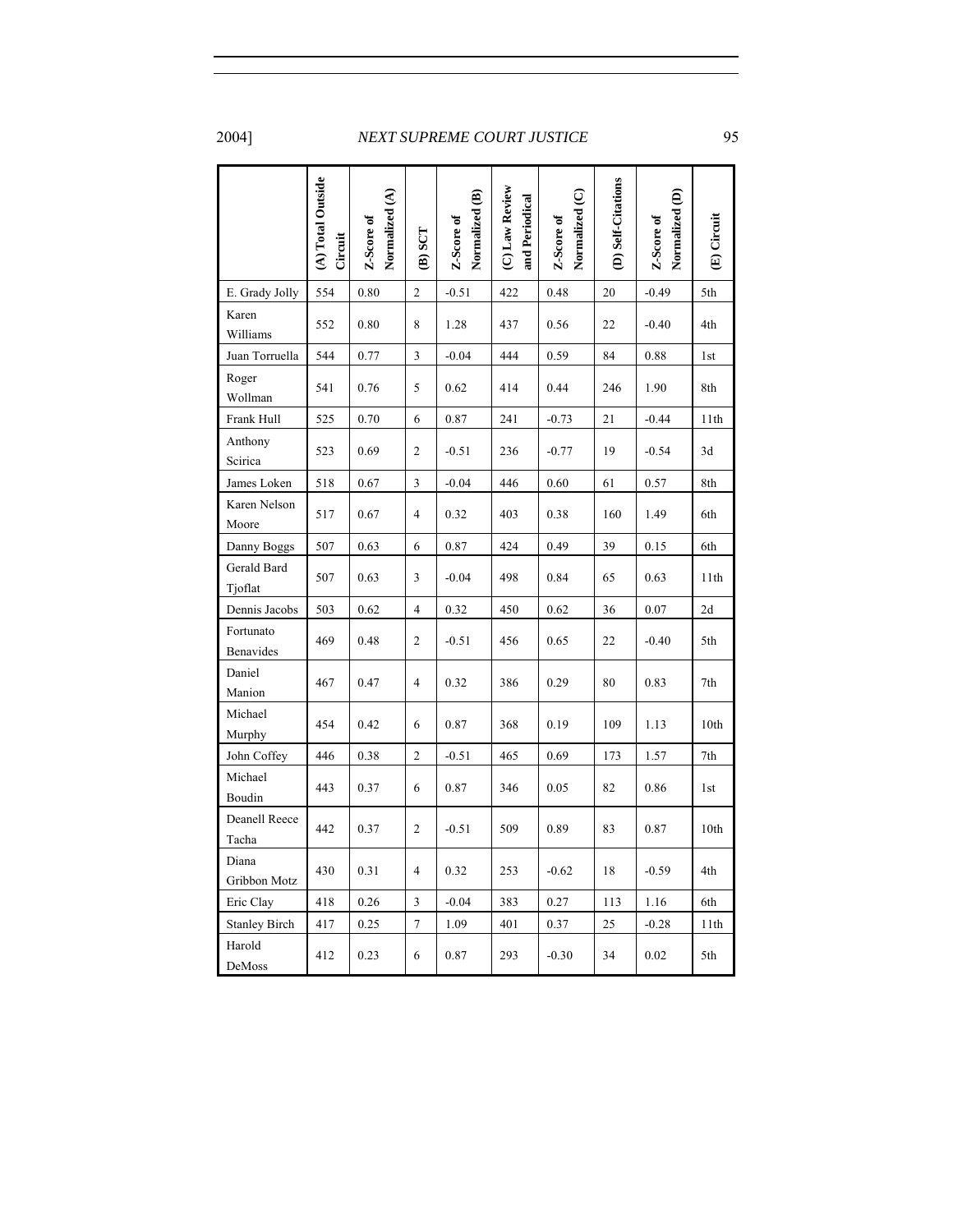|                         | (A) Total Outside<br>Circuit | Normalized (A)<br>Z-Score of | $(B)$ SCT      | Normalized (B)<br>Z-Score of | (C) Law Review<br>and Periodical | Normalized (C)<br>Z-Score of | (D) Self-Citations | Normalized (D)<br>Z-Score of | (E) Circuit |
|-------------------------|------------------------------|------------------------------|----------------|------------------------------|----------------------------------|------------------------------|--------------------|------------------------------|-------------|
| Ronald Lee<br>Gilman    | 409                          | 0.22                         | $\overline{4}$ | 0.32                         | 400                              | 0.37                         | 75                 | 0.77                         | 6th         |
| Emilio Garza            | 406                          | 0.20                         | 6              | 0.87                         | 385                              | 0.28                         | 22                 | $-0.40$                      | 5th         |
| Terrence<br>Evans       | 405                          | 0.20                         | 4              | 0.32                         | 413                              | 0.44                         | 31                 | $-0.07$                      | 7th         |
| Dolores<br>Sloviter     | 403                          | 0.19                         | 5              | 0.62                         | 394                              | 0.33                         | 27                 | $-0.20$                      | 3d          |
| Jose Cabranes           | 396                          | 0.15                         | $\mathbf{1}$   | $-1.16$                      | 354                              | 0.10                         | 16                 | $-0.70$                      | 2d          |
| Richard<br>Nygaard      | 394                          | 0.14                         | 1              | $-1.16$                      | 191                              | $-1.23$                      | 11                 | $-1.06$                      | 3d          |
| Diana<br>Murphy         | 393                          | 0.14                         | $\mathbf{0}$   | $-2.29$ **                   | 386                              | 0.29                         | 26                 | $-0.24$                      | 8th         |
| Ilana Rovner            | 392                          | 0.13                         | 3              | $-0.04$                      | 376                              | 0.23                         | 66                 | 0.65                         | 7th         |
| Diarmuid<br>O'Scannlain | 386                          | 0.10                         | 6              | 0.87                         | 741                              | 1.69                         | 29                 | $-0.13$                      | 9th         |
| <b>Edith Jones</b>      | 380                          | 0.07                         | $\mathfrak{Z}$ | $-0.04$                      | 589                              | 1.20                         | 25                 | $-0.28$                      | 5th         |
| J. Michael<br>Luttig    | 378                          | 0.06                         | 8              | 1.28                         | 476                              | 0.74                         | 16                 | $-0.70$                      | 4th         |
| Morris Arnold           | 369                          | 0.02                         | 6              | 0.87                         | 357                              | 0.12                         | 60                 | 0.56                         | 8th         |
| Rhesa<br>Barksdale      | 368                          | 0.01                         | 5              | 0.62                         | 334                              | $-0.02$                      | 26                 | $-0.24$                      | 5th         |
| A. Wallace<br>Tashima   | 367                          | 0.01                         | 4              | 0.32                         | 317                              | $-0.13$                      | 34                 | 0.02                         | 9th         |
| Patrick<br>Higginbotham | 364                          | $-0.01$                      | 5              | 0.62                         | 544                              | 1.03                         | 29                 | $-0.13$                      | 5th         |
| Jacques<br>Wiener       | 349                          | $-0.09$                      | 3              | $-0.04$                      | 401                              | 0.37                         | 21                 | $-0.44$                      | 5th         |
| Carlos Lucero           | 346                          | $-0.11$                      | 6              | $0.87\,$                     | $305\,$                          | $-0.22$                      | $72\,$             | 0.73                         | 10th        |
| David Tatel             | 345                          | $-0.11$                      | 7              | 1.09                         | 212                              | $-1.00$                      | 40                 | 0.17                         | D.C.        |
| William<br>Wilkins      | 341                          | $-0.14$                      | 5              | 0.62                         | 374                              | 0.22                         | 29                 | $-0.13$                      | 4th         |
| Stephanie<br>Seymour    | 340                          | $-0.14$                      | 5              | 0.62                         | 306                              | $-0.21$                      | 43                 | 0.24                         | 10th        |
| Carl Stewart            | 319                          | $-0.27$                      | $\overline{4}$ | 0.32                         | 527                              | 0.96                         | 36                 | 0.07                         | 5th         |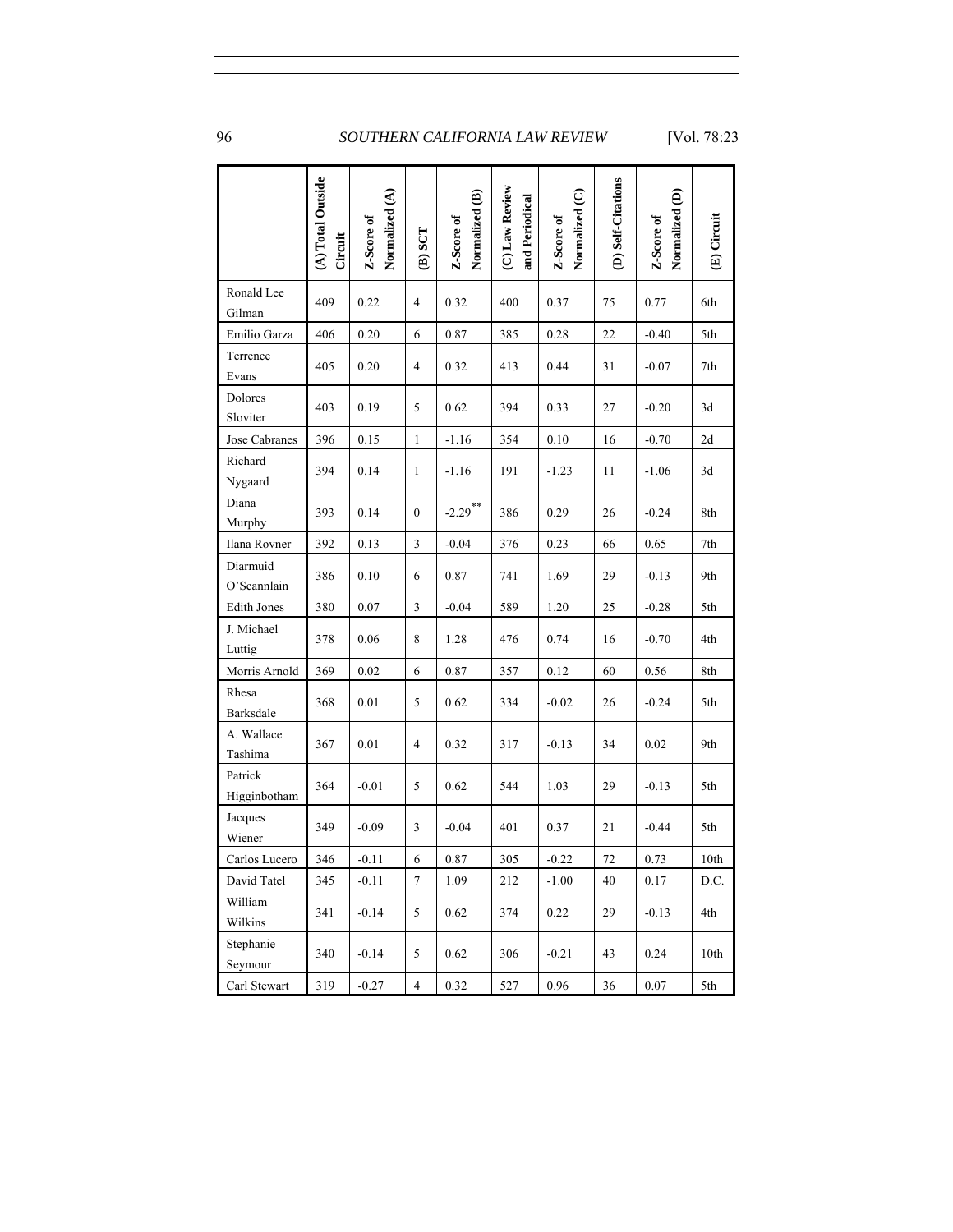|                             | (A) Total Outside<br>Circuit | Normalized (A)<br>Z-Score of | $(B)$ SCT        | Normalized (B)<br>Z-Score of | (C) Law Review<br>and Periodical | Normalized (C)<br>Z-Score of | (D) Self-Citations | Normalized (D)<br>Z-Score of | (E) Circuit |
|-----------------------------|------------------------------|------------------------------|------------------|------------------------------|----------------------------------|------------------------------|--------------------|------------------------------|-------------|
| James<br>Edmondson          | 317                          | $-0.28$                      | $\tau$           | 1.09                         | 390                              | 0.31                         | 16                 | $-0.70$                      | 11th        |
| W. Eugene<br>Davis          | 309                          | $-0.33$                      | 2                | $-0.51$                      | 440                              | 0.57                         | 9                  | $-1.25$                      | 5th         |
| Sidney<br>Thomas            | 306                          | $-0.35$                      | 6                | 0.87                         | 314                              | $-0.16$                      | 34                 | 0.02                         | 9th         |
| R. Guy Cole                 | 293                          | $-0.43$                      | 6                | 0.87                         | 212                              | $-1.00$                      | 56                 | 0.49                         | 6th         |
| Mary Beck<br><b>Briscoe</b> | 284                          | $-0.49$                      | 6                | 0.87                         | 247                              | $-0.67$                      | 30                 | $-0.10$                      | 10th        |
| Alice<br>Batchelder         | 281                          | $-0.51$                      | 4                | 0.32                         | 201                              | $-1.12$                      | 16                 | $-0.70$                      | 6th         |
| Stephen Trott               | 281                          | $-0.51$                      | 4                | 0.32                         | 422                              | 0.48                         | 26                 | $-0.24$                      | 9th         |
| Harry<br>Pregerson          | 278                          | $-0.53$                      | 2                | $-0.51$                      | 241                              | $-0.73$                      | 23                 | $-0.36$                      | 9th         |
| Rosemary<br><b>Barkett</b>  | 276                          | $-0.55$                      | 4                | 0.32                         | 251                              | $-0.64$                      | 15                 | $-0.76$                      | 11th        |
| Robert Henry                | 276                          | $-0.55$                      | 4                | 0.32                         | 232                              | $-0.81$                      | 45                 | 0.28                         | 10th        |
| Samuel Alito                | 263                          | $-0.64$                      | 4                | 0.32                         | 240                              | $-0.73$                      | 12                 | $-0.98$                      | 3d          |
| Fred Parker                 | 261                          | $-0.66$                      | 3                | $-0.04$                      | 285                              | $-0.36$                      | 14                 | $-0.83$                      | 2d          |
| M. Blane<br>Michael         | 248                          | $-0.76$                      | 3                | $-0.04$                      | 200                              | $-1.13$                      | 17                 | $-0.64$                      | 4th         |
| Robert<br>Anderson          | 246                          | $-0.77$                      | 1                | $-1.16$                      | 273                              | $-0.46$                      | 11                 | $-1.06$                      | 11th        |
| Theodore<br>McKee           | 244                          | $-0.79$                      | $\mathbf{1}$     | $-1.16$                      | 172                              | $-1.45$                      | 22                 | $-0.40$                      | 3d          |
| Marjorie<br>Rendell         | 244                          | $-0.79$                      | $\overline{0}$   | $-2.29$ **                   | 215                              | $-0.97$                      | 17                 | $-0.64$                      | 3d          |
| Stanley<br>Marcus           | 237                          | $-0.84$                      | $\mathbf{1}$     | $-1.16$                      | 334                              | $-0.02$                      | 51                 | 0.40                         | 11th        |
| Jane Roth                   | 232                          | $-0.89$                      | $\sqrt{2}$       | $-0.51$                      | 199                              | $-1.14$                      | 13                 | $-0.90$                      | 3d          |
| Mary<br>Schroeder           | 230                          | $-0.90$                      | $\mathbf{1}$     | $-1.16$                      | 237                              | $-0.76$                      | 3                  | $-2.30$ <sup>**</sup>        | 9th         |
| Martha<br>Daughtrey         | 224                          | $-0.95$                      | $\boldsymbol{2}$ | $-0.51$                      | 160                              | $-1.61$                      | $\boldsymbol{2}$   | $-2.68$ <sup>**</sup>        | 6th         |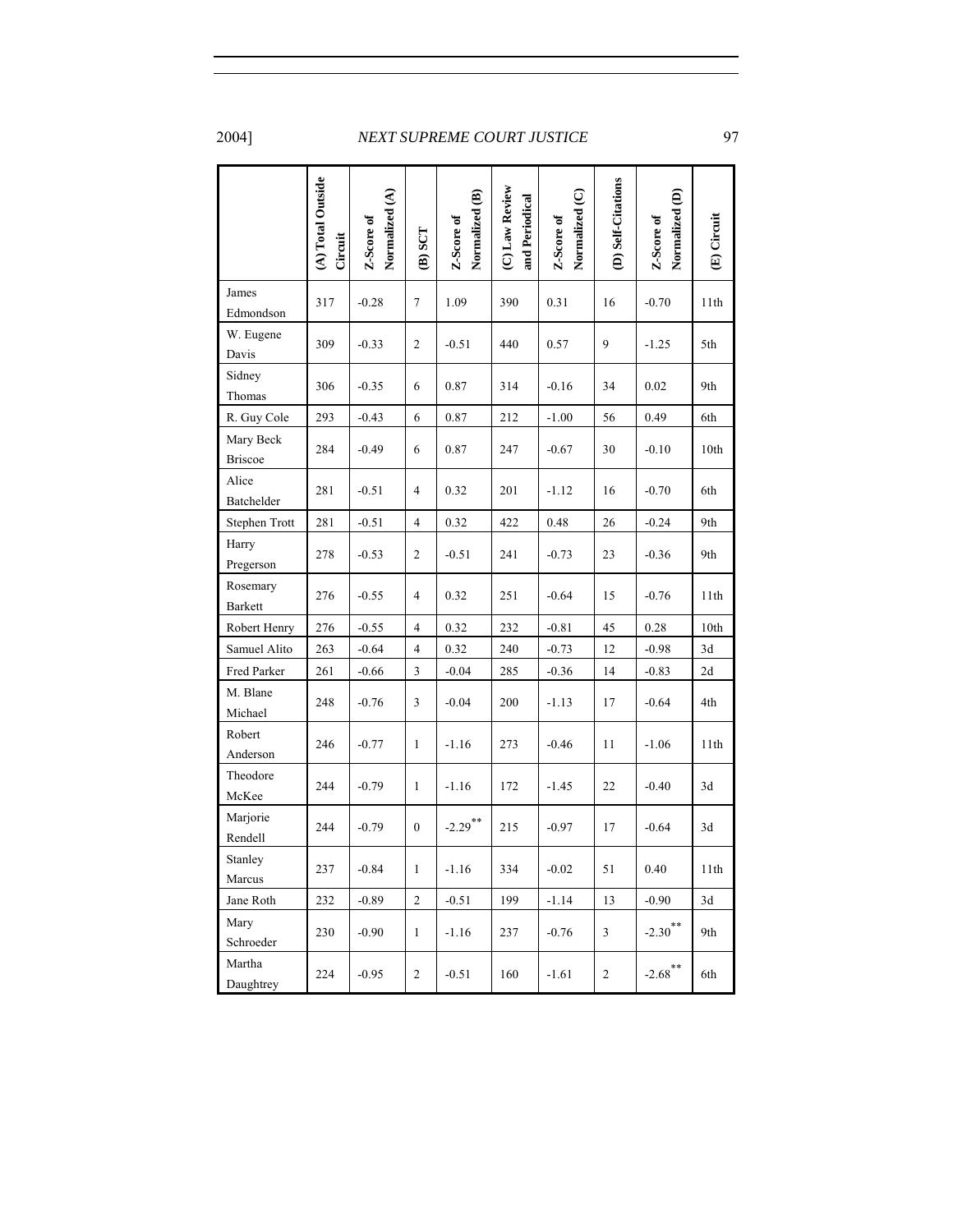|                               | (A) Total Outside<br>Circuit | Normalized (A)<br>Z-Score of | $(B)$ SCT        | Normalized (B)<br>Z-Score of | (C) Law Review<br>and Periodical | Normalized (C)<br>Z-Score of | (D) Self-Citations | Normalized (D)<br>Z-Score of | (E) Circuit |
|-------------------------------|------------------------------|------------------------------|------------------|------------------------------|----------------------------------|------------------------------|--------------------|------------------------------|-------------|
| Susan Harrell<br><b>Black</b> | 220                          | $-0.99$                      | $\mathbf{1}$     | $-1.16$                      | 185                              | $-1.30$                      | 8                  | $-1.36$                      | 11th        |
| Arthur<br>Randolph            | 216                          | $-1.02$                      | $\overline{c}$   | $-0.51$                      | 292                              | $-0.31$                      | 36                 | 0.07                         | D.C.        |
| Joel Fredrick<br>Dubina       | 214                          | $-1.04$                      | $\overline{4}$   | 0.32                         | 152                              | $-1.72$ <sup>*</sup>         | 8                  | $-1.36$                      | 11th        |
| Rogers, Judith<br>Rogers      | 214                          | $-1.04$                      | 2                | $-0.51$                      | 193                              | $-1.20$                      | 24                 | $-0.31$                      | D.C.        |
| Michael Daly<br>Hawkins       | 214                          | $-1.04$                      | 4                | 0.32                         | 196                              | $-1.17$                      | 11                 | $-1.06$                      | 9th         |
| James Dennis                  | 202                          | $-1.15$                      | $\mathbf{0}$     | $-2.29$                      | 204                              | $-1.08$                      | 18                 | $-0.59$                      | 5th         |
| Douglas<br>Ginsburg           | 193                          | $-1.24$                      | $\mathfrak{2}$   | $-0.51$                      | 263                              | $-0.54$                      | 32                 | $-0.04$                      | D.C.        |
| Harry<br>Edwards              | 177                          | $-1.41$                      | $\mathbf{1}$     | $-1.16$                      | 229                              | $-0.84$                      | 22                 | $-0.40$                      | D.C.        |
| Merrick<br>Garland            | 169                          | $-1.50$                      | $\mathbf{1}$     | $-1.16$                      | 176                              | $-1.40$                      | 72                 | 0.73                         | D.C.        |
| H. Emory<br>Widener           | 169                          | $-1.50$                      | $\mathbf{1}$     | $-1.16$                      | 305                              | $-0.22$                      | $\overline{4}$     | $-2.02$ <sup>**</sup>        | 4th         |
| Thomas<br>Nelson              | 167                          | $-1.52$                      | $\overline{c}$   | $-0.51$                      | 117                              | $-2.28$                      | $\overline{c}$     | $-2.68$ <sup>**</sup>        | 9th         |
| Andrew<br>Kleinfeld           | 157                          | $-1.64$                      | $\overline{0}$   | $-2.29$ <sup>**</sup>        | 164                              | $-1.56$                      | 19                 | $-0.54$                      | 9th         |
| Alex Kozinski                 | 149                          | $-1.74$ <sup>*</sup>         | $\overline{4}$   | 0.32                         | 216                              | $-0.96$                      | 10                 | $-1.15$                      | 9th         |
| David Bryan<br>Sentelle       | 148                          | $-1.76$ <sup>*</sup>         | $\boldsymbol{2}$ | $-0.51$                      | 148                              | $-1.78$ <sup>*</sup>         | 26                 | $-0.24$                      | D.C.        |
| <b>Boyce Martin</b>           | 124                          | $-2.10^{**}$                 | $\mathbf{0}$     | $-2.29$ **                   | 138                              | $-1.93$ <sup>*</sup>         | 17                 | $-0.64$                      | 6th         |
| Pamela Ann<br>Rymer           | 112                          | $-2.30$ <sup>**</sup>        | $\mathbf{0}$     | $-2.29$ **                   | 206                              | $-1.06$                      | $\overline{3}$     | $-2.30$ <sup>**</sup>        | 9th         |
| Karen<br>Henderson            | 109                          | $-2.35***$                   | $\overline{0}$   | $-2.29$ **                   | 116                              | $-2.30$ <sup>**</sup>        | 35                 | 0.04                         | D.C.        |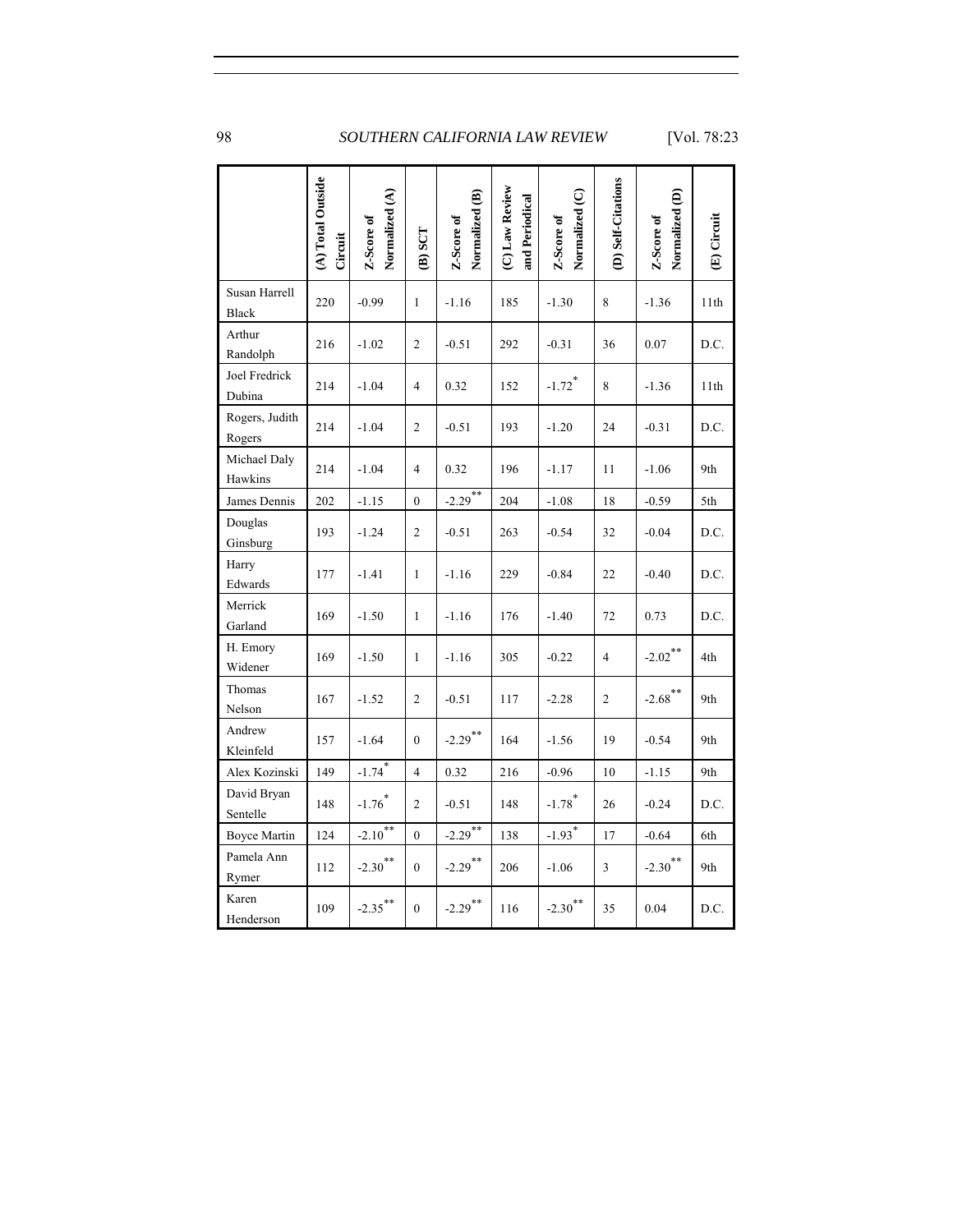\*\* Indicates a Z-score of 1.96 or higher (representing a two-sided probability of  $\leq 5\%$  for a normal distribution).

\* Indicates a Z-score of 1.645 or higher (representing a two-sided probability of <10% for a normal distribution).

Outside-circuit citations are measured as of May 31, 2003. Normalized (A) is equal to LN(Total Outside-Circuit Citations). Normalized (B) is equal to LN(1+SCT Citations). Normalized (C) is equal to LN(Law Review and Periodical Citations). Normalized (D) is equal to LN(Self Citations).

Summary statistics for (A)  $(n=98)$ : Mean = 417.3; Median = 383.0; Standard Deviation = 229.5; Kurtosis =  $5.028$ ; Skewness =  $1.795$ .

Summary statistics for normalized (A) (*n*=98): Mean = 5.903; Median = 5.948; Standard Deviation =  $0.515$ ; Kurtosis =  $0.025$ ; Skewness =  $-0.020$ .

Summary statistics for (B)  $(n=98)$ : Mean = 3.837; Median = 4.000; Standard Deviation = 2.757; Kurtosis =  $4.583$ ; Skewness =  $1.547$ .

Summary statistics for normalized (B)  $(n=98)$ : Mean = 1.410; Median = 1.609; Standard Deviation =  $0.616$ ; Kurtosis =  $0.438$ ; Skewness =  $-0.657$ .

Summary statistics for  $(C)$  ( $n=98$ ): Mean = 374.2; Median = 375.0; Standard Deviation = 172.0; Kurtosis =  $1.408$ ; Skewness =  $0.992$ .

Summary statistics for normalized (C)  $(n=98)$ : Mean = 5.822; Median = 5.927; Standard Deviation =  $0.464$ ; Kurtosis =  $-0.497$ ; Skewness =  $-0.148$ .

Summary statistics for (D)  $(n=98)$ : Mean = 56.51; Median = 30.50; Standard Deviation = 69.05; Kurtosis = 9.287; Skewness = 2.807.

Summary statistics for normalized (D) (*n*=98): Mean = 3.508; Median = 3.418; Standard Deviation = 1.049; Kurtosis = 0.509; Skewness = -0.149.

Chi-squared test of the null hypothesis that the distribution of circuits is identical between the top judges and the bottom judges for the number of outside-circuit citations (A):  $\chi^2 = 31.553$  (11 d.f.) (*p*  $\leq 0.001$ ). Top judges are defined as those who are in the top fifty percent of judges based on the number of outside-circuit citations (A). Bottom judges are defined as those who are in the bottom fifty percent of judges based on the number of outside-circuit citations (A).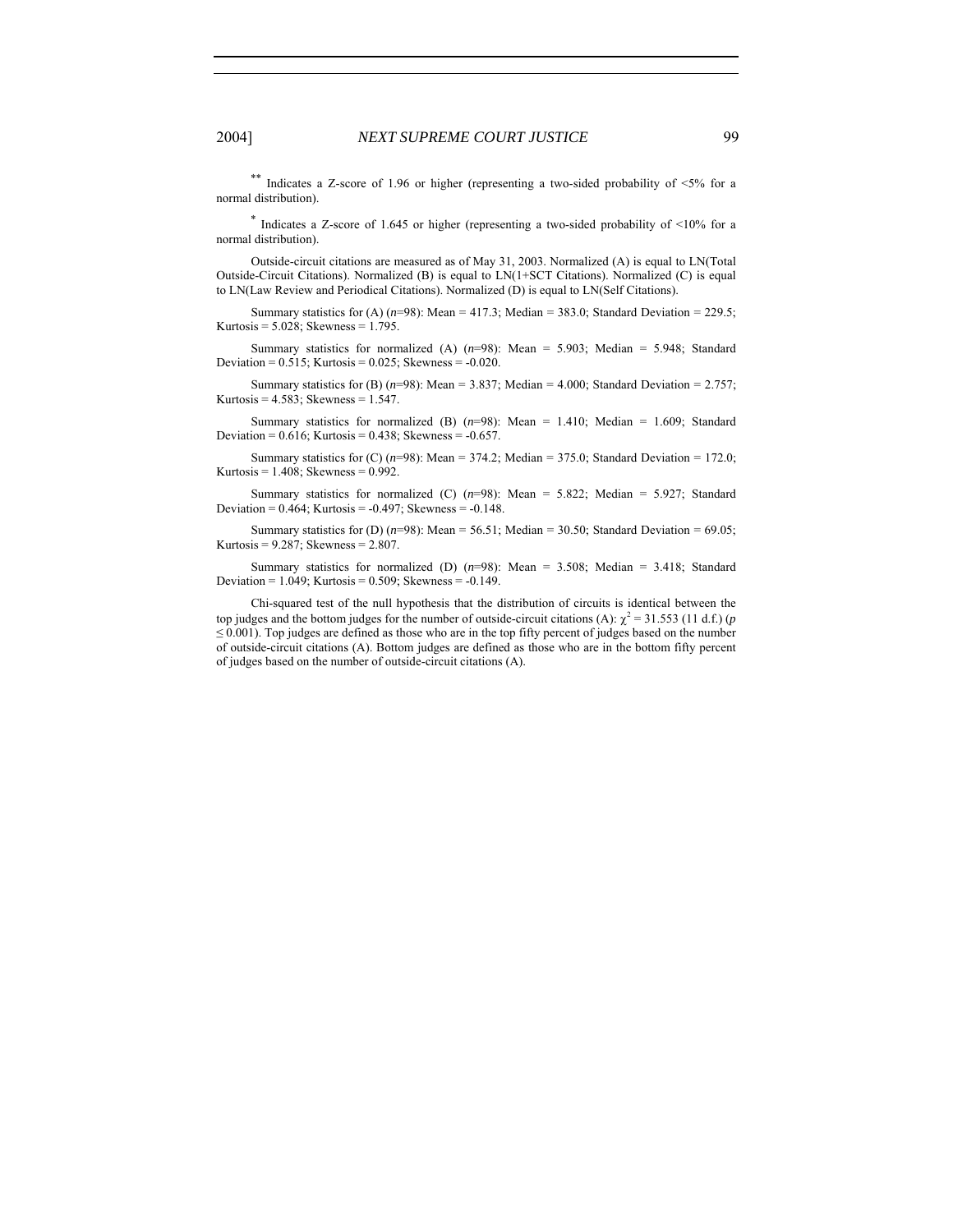| <b>Twenty Opinions</b><br><b>Circuit Citations</b><br>to Judge's Top<br>(A) Outside- | Normalized (A)<br>Z-Score of | Majority Opinion<br>Outside-Circuit<br><b>Citations</b> per<br>(B) Average | Normalized (B)<br>Z-Score of | (C) Circuit     |
|--------------------------------------------------------------------------------------|------------------------------|----------------------------------------------------------------------------|------------------------------|-----------------|
| 734                                                                                  | $2.56**$                     | 9.03                                                                       | $1.73*$                      | 1st             |
| 667                                                                                  | $2.33**$                     | 6.25                                                                       | 0.73                         | 7th             |
| 654                                                                                  | 2.28**                       | 9.85                                                                       | 1.97**                       | 10th            |
| 570                                                                                  | 1.95*                        | 5.49                                                                       | 0.37                         | 7th             |
| 516                                                                                  | $1.71*$                      | 6.50                                                                       | 0.83                         | 1st             |
| 496                                                                                  | 1.61                         | 14.50                                                                      | $3.04**$                     | 3d              |
| 460                                                                                  | 1.43                         | 10.90                                                                      | $2.25**$                     | 11th            |
| 455                                                                                  | 1.40                         | 11.02                                                                      | $2.28**$                     | 4th             |
| 444                                                                                  | 1.34                         | 8.92                                                                       | 1.70*                        | 11th            |
| 425                                                                                  | 1.24                         | 7.64                                                                       | 1.28                         | 4th             |
| 423                                                                                  | 1.22                         | 6.75                                                                       | 0.93                         | 2d              |
| 415                                                                                  | 1.18                         | 7.65                                                                       | 1.28                         | 5th             |
| 412                                                                                  | 1.16                         | 6.22                                                                       | 0.71                         | 10th            |
| 407                                                                                  | 1.13                         | 7.61                                                                       | 1.27                         | 5th             |
| 389                                                                                  | $1.02\,$                     | 5.30                                                                       | 0.27                         | 5th             |
| 371                                                                                  | 0.03                         | 633                                                                        | 0.76                         | Q <sub>th</sub> |

#### TABLE E. Outside-circuit citations to opinions controlling for total number of opinions published, 1998–2000

| <b>Richard Posner</b>     | 570 | $1.95*$ | 5.49  | 0.37     | 7th             |
|---------------------------|-----|---------|-------|----------|-----------------|
| Bruce Selya               | 516 | $1.71*$ | 6.50  | 0.83     | 1 <sub>st</sub> |
| Anthony Scirica           | 496 | 1.61    | 14.50 | $3.04**$ | 3d              |
| Frank Hull                | 460 | 1.43    | 10.90 | $2.25**$ | 11th            |
| Karen Williams            | 455 | 1.40    | 11.02 | $2.28**$ | 4th             |
| <b>Edward Earl Carnes</b> | 444 | 1.34    | 8.92  | $1.70*$  | 11th            |
| J. Harvie Wilkinson       | 425 | 1.24    | 7.64  | 1.28     | 4th             |
| John Walker               | 423 | 1.22    | 6.75  | 0.93     | 2d              |
| E. Grady Jolly            | 415 | 1.18    | 7.65  | 1.28     | 5th             |
| David Ebel                | 412 | 1.16    | 6.22  | 0.71     | 10th            |
| Carolyn Dineen King       | 407 | 1.13    | 7.61  | 1.27     | 5th             |
| Jerry Smith               | 389 | 1.02    | 5.30  | 0.27     | 5th             |
| Stephen Reinhardt         | 374 | 0.93    | 6.33  | 0.76     | 9th             |
| Guido Calabresi           | 371 | 0.91    | 6.67  | 0.90     | 2d              |
| Pasco Bowman              | 371 | 0.91    | 4.16  | $-0.39$  | 8th             |
| Paul Niemeyer             | 365 | 0.87    | 6.77  | 0.94     | 4th             |
| Dennis Jacobs             | 345 | 0.73    | 5.40  | 0.32     | 2d              |
| Joel Flaum                | 342 | 0.71    | 3.86  | $-0.60$  | 7th             |
| Fortunato Benavides       | 341 | 0.70    | 5.64  | 0.44     | 5th             |
| Kenneth Ripple            | 340 | 0.69    | 4.82  | 0.01     | 7th             |
| Richard Nygaard           | 336 | 0.67    | 8.76  | $1.65*$  | 3d              |
| Michael Kanne             | 328 | 0.61    | 4.36  | $-0.27$  | 7th             |
| Diane Wood                | 327 | 0.60    | 3.87  | $-0.60$  | 7th             |
| J. Michael Luttig         | 322 | 0.56    | 6.05  | 0.63     | 4th             |
| Danny Boggs               | 320 | 0.55    | 5.63  | 0.44     | 6th             |

Sandra Lynch Frank Easterbrook Paul Kelly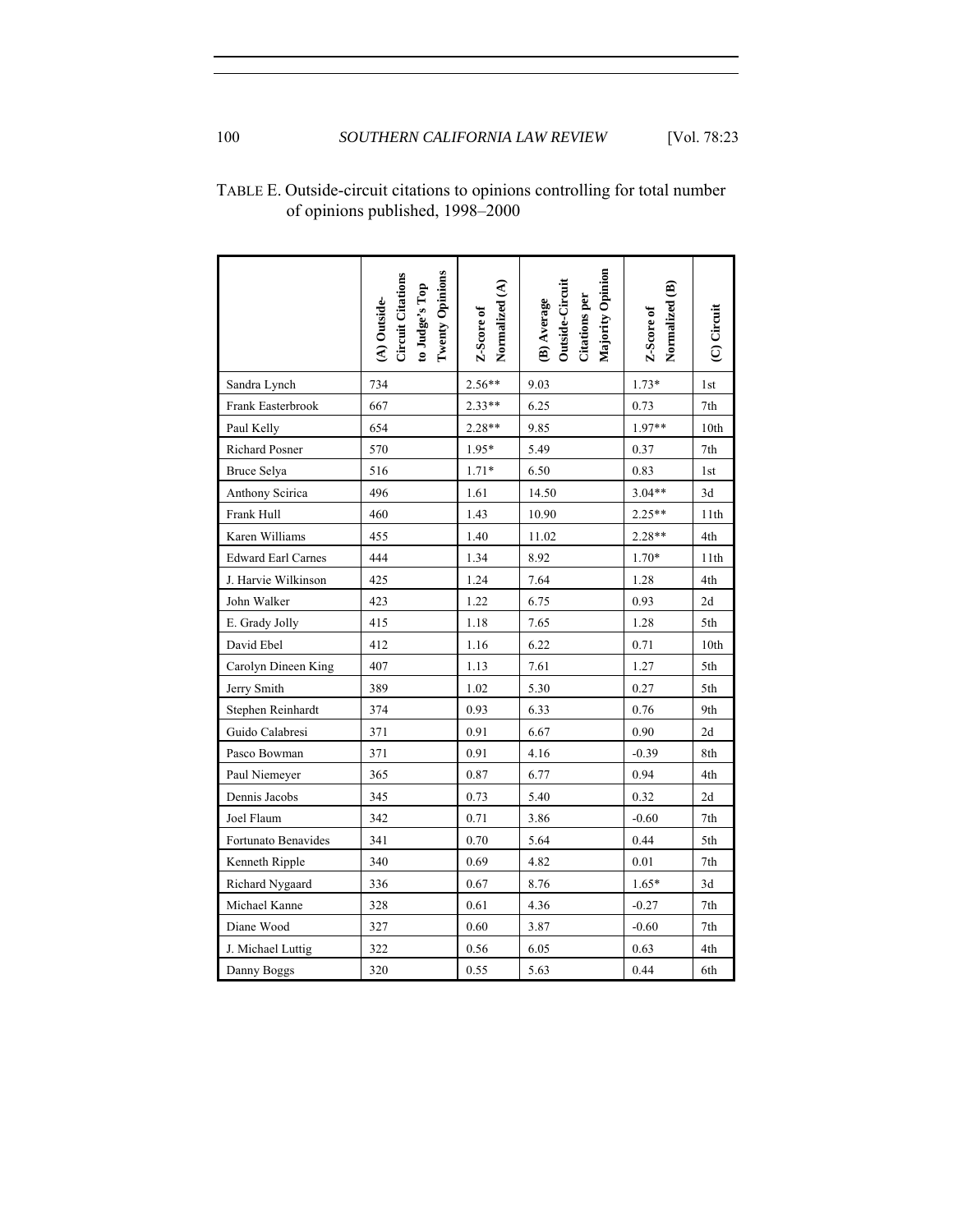|                       | $(A)$ Outside-<br>Circuit Citations<br>to Judge's Top<br>Twenty Opinions | Normalized (A)<br>Z-Score of | Majority Opinion<br>(B) Average<br>Outside-Circuit<br>Citations per | Normalized (B)<br>Z-Score of | (C) Circuit |
|-----------------------|--------------------------------------------------------------------------|------------------------------|---------------------------------------------------------------------|------------------------------|-------------|
| Karen Nelson Moore    | 315                                                                      | 0.51                         | 5.45                                                                | 0.35                         | 6th         |
| Gerald Bard Tjoflat   | 313                                                                      | 0.49                         | 5.11                                                                | 0.17                         | 11th        |
| Rhesa Barksdale       | 309                                                                      | 0.46                         | 6.13                                                                | 0.67                         | 5th         |
| Eric Clay             | 309                                                                      | 0.46                         | 6.65                                                                | 0.89                         | 6th         |
| Diana Gribbon Motz    | 307                                                                      | 0.45                         | 6.87                                                                | 0.98                         | 4th         |
| William Wilkins       | 295                                                                      | 0.35                         | 7.19                                                                | 1.11                         | 4th         |
| <b>Stanley Birch</b>  | 292                                                                      | 0.33                         | 5.05                                                                | 0.14                         | 11th        |
| Harold DeMoss         | 288                                                                      | 0.29                         | 5.24                                                                | 0.24                         | 5th         |
| Diarmuid O'Scannlain  | 284                                                                      | 0.26                         | 4.07                                                                | $-0.45$                      | 9th         |
| Juan Torruella        | 281                                                                      | 0.23                         | 4.20                                                                | $-0.37$                      | 1st         |
| Dolores Sloviter      | 277                                                                      | 0.20                         | 5.04                                                                | 0.13                         | 3d          |
| Deanell Reece Tacha   | 277                                                                      | 0.20                         | 4.79                                                                | $-0.01$                      | 10th        |
| Ronald Lee Gilman     | 274                                                                      | 0.17                         | 4.05                                                                | $-0.47$                      | 6th         |
| Roger Wollman         | 274                                                                      | 0.17                         | 3.51                                                                | $-0.86$                      | 8th         |
| Emilio Garza          | 272                                                                      | 0.15                         | 5.35                                                                | 0.30                         | 5th         |
| Jacques Loeb Wiener   | 267                                                                      | 0.11                         | 4.64                                                                | $-0.09$                      | 5th         |
| Daniel Manion         | 265                                                                      | 0.09                         | 4.56                                                                | $-0.14$                      | 7th         |
| David Tatel           | 265                                                                      | 0.09                         | 5.11                                                                | 0.17                         | D.C.        |
| <b>Edith Jones</b>    | 262                                                                      | 0.06                         | 4.74                                                                | $-0.04$                      | 5th         |
| James Loken           | 258                                                                      | 0.03                         | 3.51                                                                | $-0.86$                      | 8th         |
| A. Wallace Tashima    | 257                                                                      | 0.02                         | 4.79                                                                | $-0.01$                      | 9th         |
| Stephanie Seymour     | 256                                                                      | 0.01                         | 5.37                                                                | 0.30                         | 10th        |
| James Larry Edmondson | 255                                                                      | 0.00                         | 6.22                                                                | 0.71                         | 11th        |
| Michael Murphy        | 253                                                                      | $-0.02$                      | 4.45                                                                | $-0.21$                      | 10th        |
| W. Eugene Davis       | 250                                                                      | $-0.05$                      | 4.46                                                                | $-0.20$                      | 5th         |
| Alice Batchelder      | 250                                                                      | $-0.05$                      | 5.83                                                                | 0.53                         | 6th         |
| Diana Murphy          | 245                                                                      | $-0.10$                      | 3.69                                                                | $-0.73$                      | 8th         |
| Carlos Lucero         | 240                                                                      | $-0.15$                      | 4.89                                                                | 0.05                         | 10th        |
| <b>Sidney Thomas</b>  | 233                                                                      | $-0.22$                      | 4.51                                                                | $-0.17$                      | 9th         |
| Patrick Higginbotham  | 232                                                                      | $-0.23$                      | 3.81                                                                | $-0.64$                      | 5th         |
| Ilana Rovner          | 232                                                                      | $-0.23$                      | 3.18                                                                | $-1.13$                      | 7th         |
| Terrence Evans        | 230                                                                      | $-0.25$                      | 3.00                                                                | $-1.29$                      | 7th         |
| Jose Cabranes         | 229                                                                      | $-0.26$                      | 5.58                                                                | 0.41                         | 2d          |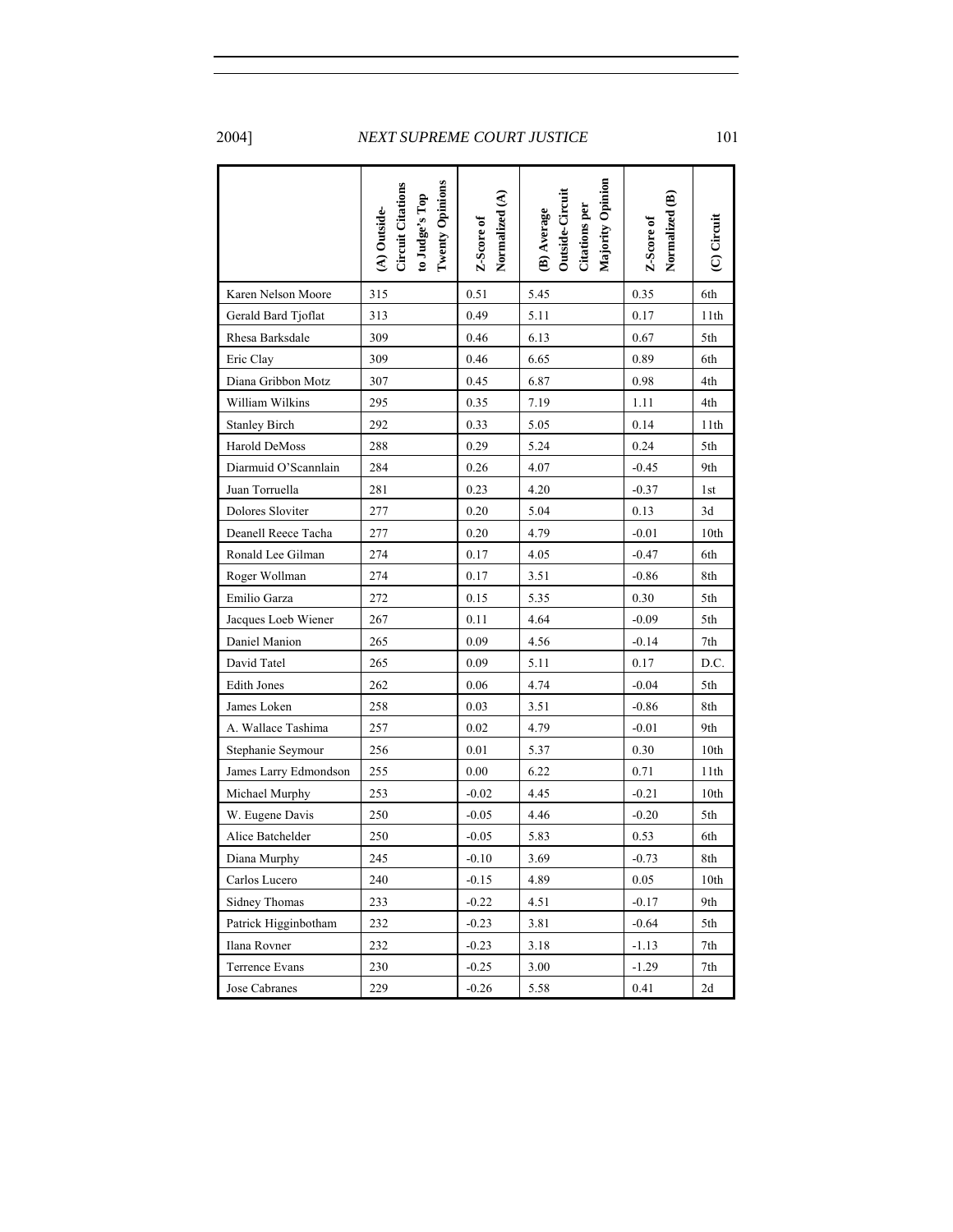|                        | <b>Twenty Opinions</b><br>Circuit Citations<br>to Judge's Top<br>(A) Outside- | Normalized (A)<br>Z-Score of | Majority Opinion<br>(B) Average<br>Outside-Circuit<br>Citations per | Normalized (B)<br>Z-Score of | (C) Circuit |
|------------------------|-------------------------------------------------------------------------------|------------------------------|---------------------------------------------------------------------|------------------------------|-------------|
| Michael Boudin         | 223                                                                           | $-0.33$                      | 3.31                                                                | $-1.03$                      | 1st         |
| John Coffey            | 222                                                                           | $-0.34$                      | 2.75                                                                | $-1.54$                      | 7th         |
| Theodore McKee         | 218                                                                           | $-0.38$                      | 5.90                                                                | 0.57                         | 3d          |
| R. Guy Cole            | 218                                                                           | $-0.38$                      | 5.29                                                                | 0.27                         | 6th         |
| Robert Anderson III    | 218                                                                           | $-0.38$                      | 5.55                                                                | 0.40                         | 11th        |
| M. Blane Michael       | 217                                                                           | $-0.39$                      | 6.45                                                                | 0.81                         | 4th         |
| Martha Craig Daughtrey | 212                                                                           | $-0.45$                      | 5.89                                                                | 0.56                         | 6th         |
| Mary Beck Briscoe      | 207                                                                           | $-0.51$                      | 4.76                                                                | $-0.02$                      | 10th        |
| Samuel Alito           | 205                                                                           | $-0.53$                      | 4.94                                                                | 0.08                         | 3d          |
| Rosemary Barkett       | 205                                                                           | $-0.53$                      | 4.17                                                                | $-0.39$                      | 11th        |
| Robert Henry           | 201                                                                           | $-0.58$                      | 4.91                                                                | 0.06                         | 10th        |
| Stephen Trott          | 198                                                                           | $-0.62$                      | 3.23                                                                | $-1.09$                      | 9th         |
| Marjorie Rendell       | 196                                                                           | $-0.64$                      | 6.21                                                                | 0.70                         | 3d          |
| Jane Roth              | 196                                                                           | $-0.64$                      | 5.54                                                                | 0.39                         | 3d          |
| Fred Parker            | 193                                                                           | $-0.68$                      | 4.50                                                                | $-0.18$                      | 2d          |
| <b>Stanley Marcus</b>  | 190                                                                           | $-0.72$                      | 4.84                                                                | 0.02                         | 11th        |
| Morris Arnold          | 188                                                                           | $-0.74$                      | 2.36                                                                | $-1.95*$                     | 8th         |
| Mary Schroeder         | 187                                                                           | $-0.76$                      | 3.38                                                                | $-0.96$                      | 9th         |
| Joel Fredrick Dubina   | 187                                                                           | $-0.76$                      | 5.35                                                                | 0.30                         | 11th        |
| Susan Harrell Black    | 172                                                                           | $-0.96$                      | 4.47                                                                | $-0.20$                      | 11th        |
| Judith Rogers          | 167                                                                           | $-1.03$                      | 2.86                                                                | $-1.42$                      | D.C.        |
| Harry Pregerson        | 166                                                                           | $-1.04$                      | 3.39                                                                | $-0.96$                      | 9th         |
| Arthur Randolph        | 164                                                                           | $-1.07$                      | 3.48                                                                | $-0.89$                      | D.C.        |
| Carl Stewart           | 163                                                                           | $-1.09$                      | 3.13                                                                | $-1.18$                      | 5th         |
| Michael Daly Hawkins   | 163                                                                           | $-1.09$                      | 3.55                                                                | $-0.83$                      | 9th         |
| James Dennis           | 156                                                                           | $-1.20$                      | 3.78                                                                | $-0.66$                      | 5th         |
| Douglas Ginsburg       | 149                                                                           | $-1.31$                      | 2.49                                                                | $-1.80*$                     | D.C.        |
| Thomas Nelson          | 148                                                                           | $-1.32$                      | 4.18                                                                | $-0.38$                      | 9th         |
| Harry Edwards          | 145                                                                           | $-1.37$                      | 2.72                                                                | $-1.56$                      | D.C.        |
| Merrick Garland        | 143                                                                           | $-1.41$                      | 3.25                                                                | $-1.07$                      | D.C.        |
| H. Emory Widener       | 139                                                                           | $-1.48$                      | 3.29                                                                | $-1.04$                      | 4th         |
| Alex Kozinski          | 137                                                                           | $-1.51$                      | 3.65                                                                | $-0.75$                      | 9th         |
| Andrew Kleinfeld       | 133                                                                           | $-1.58$                      | 2.96                                                                | $-1.33$                      | 9th         |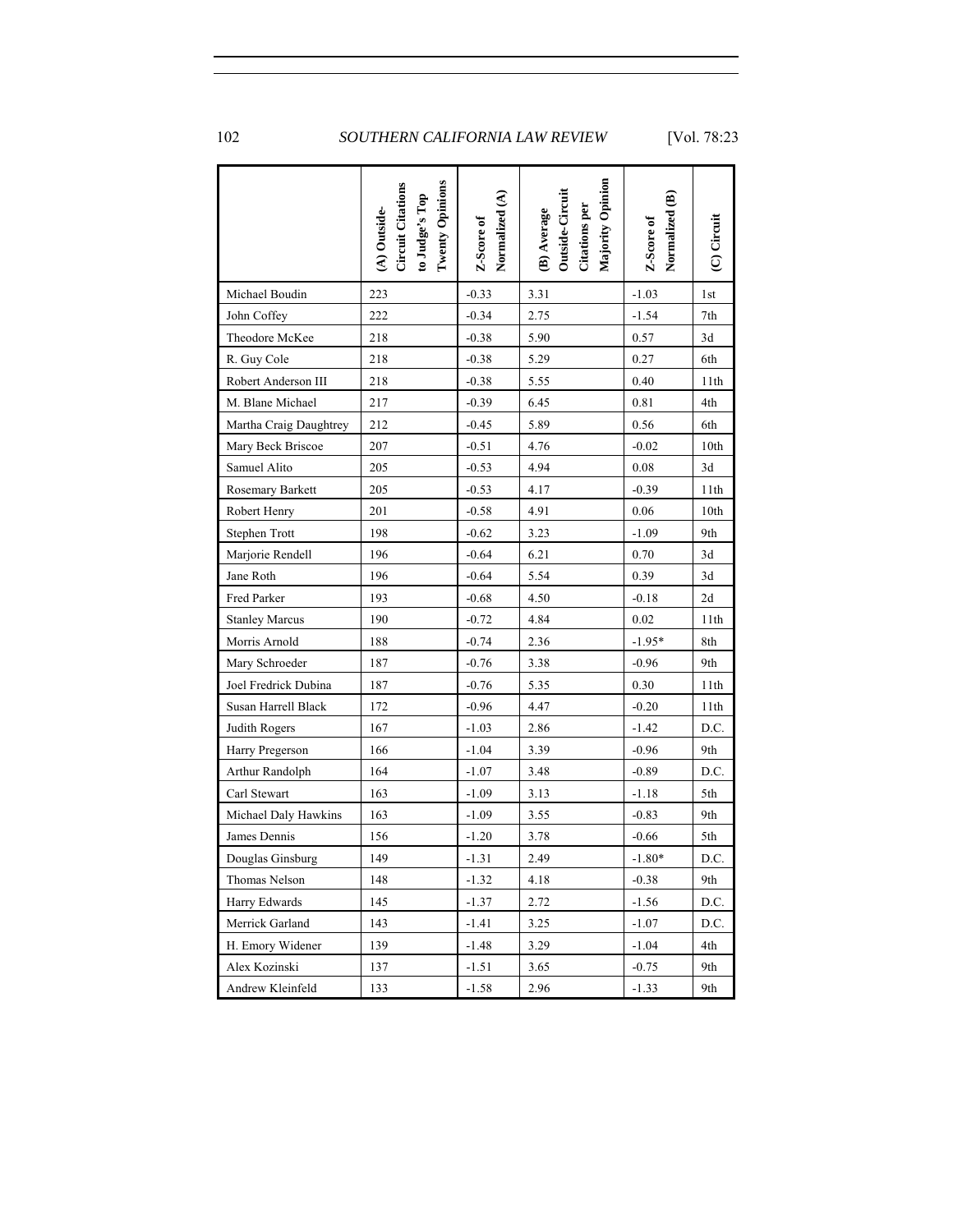|                      | Opinions<br>Citations<br>to Judge's Top<br>$(A)$ Outside-<br>Twenty<br>Circuit | $\widehat{\mathcal{E}}$<br>Normalized<br>Z-Score of | Opinion<br>Outside-Circuit<br>per<br>(B) Average<br><b>Citations</b><br>Majority | ⊜<br>Normalized<br>Z-Score of | (C) Circuit |
|----------------------|--------------------------------------------------------------------------------|-----------------------------------------------------|----------------------------------------------------------------------------------|-------------------------------|-------------|
| David Bryan Sentelle | 113                                                                            | $-1.98**$                                           | 2.45                                                                             | $-1.85*$                      | D.C.        |
| Boyce Martin         | 110                                                                            | $-2.04**$                                           | 2.98                                                                             | $-1.32$                       | 6th         |
| Karen Henderson      | 98                                                                             | $-2.32**$                                           | 2.08                                                                             | $-2.30**$                     | D.C.        |
| Pamela Ann Rymer     | 96                                                                             | $-2.37**$                                           | 2.47                                                                             | $-1.83*$                      | 9th         |

 \*\* Indicates a Z-score of 1.96 or higher (representing a two-sided probability of <5% for a normal distribution).

\* Indicates a Z-score of 1.645 or higher (representing a two-sided probability of <10% for a normal distribution).

Outside-circuit citations are measured as of May 31, 2003. Normalized (A) is equal to LN(Outside-Circuit Citations to Judge's Top Twenty Opinions). Normalized B is equal to LN(Average Outside-Circuit Citations per Majority Opinion).

Summary statistics for (A) (*n*=98): Mean = 277.9; Median = 256.5; Standard Deviation = 121.2; Kurtosis = 2.608; Skewness = 1.382.

Summary statistics for normalized (A)  $(n=98)$ : Mean = 5.543; Median = 5.547; Standard Deviation =  $0.412$ ; Kurtosis =  $0.098$ ; Skewness =  $0.068$ .

Summary statistics for (B)  $(n=98)$ : Mean = 5.137; Median = 4.861; Standard Deviation = 2.030; Kurtosis =  $4.577$ ; Skewness =  $1.638$ .

Summary statistics for normalized (B) (*n*=98): Mean = 1.569; Median = 1.581; Standard Deviation =  $0.364$ ; Kurtosis =  $0.291$ ; Skewness =  $0.216$ .

Chi-squared test of the null hypothesis that the distribution of circuits is identical between the top judges and the bottom judges for the number of outside-circuit citations to the top twenty citationreceiving cases (A):  $\chi^2$  = 15.466 (11 d.f.) ( $p \le 0.169$ ). Top judges are defined as those who are in the top fifty percent of judges based on the number of outside-circuit citations to the top twenty citationreceiving cases (A). Bottom judges are defined as those who are in the bottom fifty percent of judges based on the number of outside-circuit citations to the top twenty citation-receiving cases (A).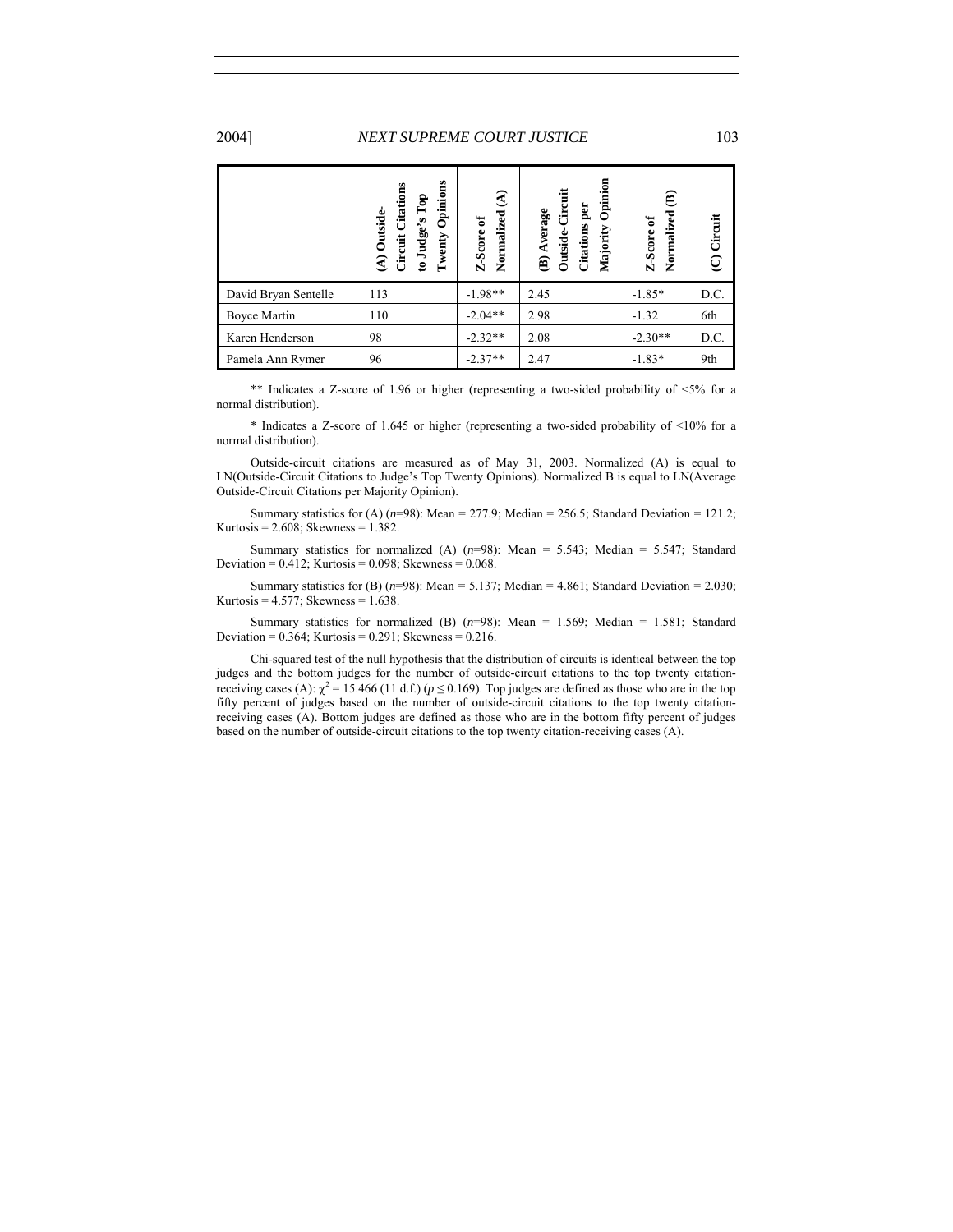|                          | Invocations<br>(A) Total | Normalized<br>Z-Score of<br>$\widehat{\mathbf{z}}$ | (B) Average<br>per Opinion<br>Invocations | Normalized<br>Z-Score of<br>$\mathbf{\widehat{e}}$ | Attributable to<br>$(\mathbb{C})$ Percent of<br>Invocations<br>Opinions<br>Majority | (D) Circuit     |
|--------------------------|--------------------------|----------------------------------------------------|-------------------------------------------|----------------------------------------------------|-------------------------------------------------------------------------------------|-----------------|
| <b>Richard Posner</b>    | 176                      | $3.90**$                                           | 0.65                                      | $6.68**$                                           | 97.7%                                                                               | 7th             |
| Frank Easterbrook        | 103                      | $3.36**$                                           | 0.44                                      | $4.67**$                                           | 99.0%                                                                               | 7th             |
| Guido Calabresi          | 23                       | $1.85*$                                            | 0.23                                      | 2.35**                                             | 91.3%                                                                               | 2d              |
| J. Harvie Wilkinson      | 19                       | $1.66*$                                            | 0.18                                      | $1.73*$                                            | 73.7%                                                                               | 4th             |
| Michael Boudin           | 13                       | 1.30                                               | 0.10                                      | 0.70                                               | 84.6%                                                                               | 1 <sub>st</sub> |
| Patrick<br>Higginbotham  | 12                       | 1.22                                               | 0.12                                      | 0.96                                               | 41.7%                                                                               | 5th             |
| Diarmuid<br>O'Scannlain  | 11                       | 1.14                                               | 0.08                                      | 0.43                                               | 54.5%                                                                               | 9th             |
| <b>Edith Jones</b>       | 11                       | 1.14                                               | 0.11                                      | 0.83                                               | 81.8%                                                                               | 5th             |
| Diane Wood               | 10                       | 1.05                                               | 0.05                                      | 0.01                                               | 20.0%                                                                               | 7th             |
| J. Michael Luttig        | 10                       | 1.05                                               | 0.12                                      | 0.96                                               | 80.0%                                                                               | 4th             |
| Kenneth Ripple           | 9                        | 0.95                                               | 0.05                                      | 0.01                                               | 55.6%                                                                               | 7th             |
| John Walker              | 9                        | 0.95                                               | 0.09                                      | 0.56                                               | 77.8%                                                                               | 2d              |
| Gerald Bard Tjoflat      | 9                        | 0.95                                               | 0.08                                      | 0.43                                               | 100.0%                                                                              | 11th            |
| Morris Arnold            | 8                        | 0.84                                               | 0.05                                      | 0.01                                               | 12.5%                                                                               | 8th             |
| Bruce Selya              | $\,8\,$                  | 0.84                                               | 0.05                                      | 0.01                                               | 75.0%                                                                               | 1st             |
| James Larry<br>Edmondson | 8                        | 0.84                                               | 0.14                                      | 1.23                                               | 100.0%                                                                              | 11th            |
| Ilana Rovner             | 8                        | 0.84                                               | 0.05                                      | 0.01                                               | 12.5%                                                                               | 7th             |
| Ronald Lee Gilman        | 8                        | 0.84                                               | 0.06                                      | 0.15                                               | 25.0%                                                                               | 6th             |
| Sandra Lynch             | $\overline{7}$           | 0.72                                               | 0.06                                      | 0.15                                               | 71.4%                                                                               | 1st             |
| Carolyn Dineen King      | $\overline{7}$           | 0.72                                               | 0.08                                      | 0.43                                               | 71.4%                                                                               | 5th             |
| Andrew Kleinfeld         | 7                        | 0.72                                               | 0.09                                      | 0.56                                               | 42.9%                                                                               | 9th             |
| Paul Niemeyer            | $\overline{7}$           | 0.72                                               | 0.06                                      | 0.15                                               | 71.4%                                                                               | 4th             |
| Stephen Reinhardt        | $\overline{7}$           | 0.72                                               | 0.05                                      | 0.01                                               | $0.0\%$                                                                             | 9th             |
| Eric Clay                | $\overline{7}$           | 0.72                                               | 0.09                                      | 0.56                                               | 71.4%                                                                               | 6th             |
| Jose Cabranes            | 7                        | 0.72                                               | 0.09                                      | 0.56                                               | 71.4%                                                                               | 2d              |
| <b>Terrence Evans</b>    | 6                        | 0.58                                               | 0.04                                      | $-0.13$                                            | 100.0%                                                                              | 7th             |
| Karen Nelson Moore       | 6                        | 0.58                                               | 0.05                                      | 0.01                                               | 16.7%                                                                               | 6th             |

TABLE F. Invocations to opinions published, 1998–2000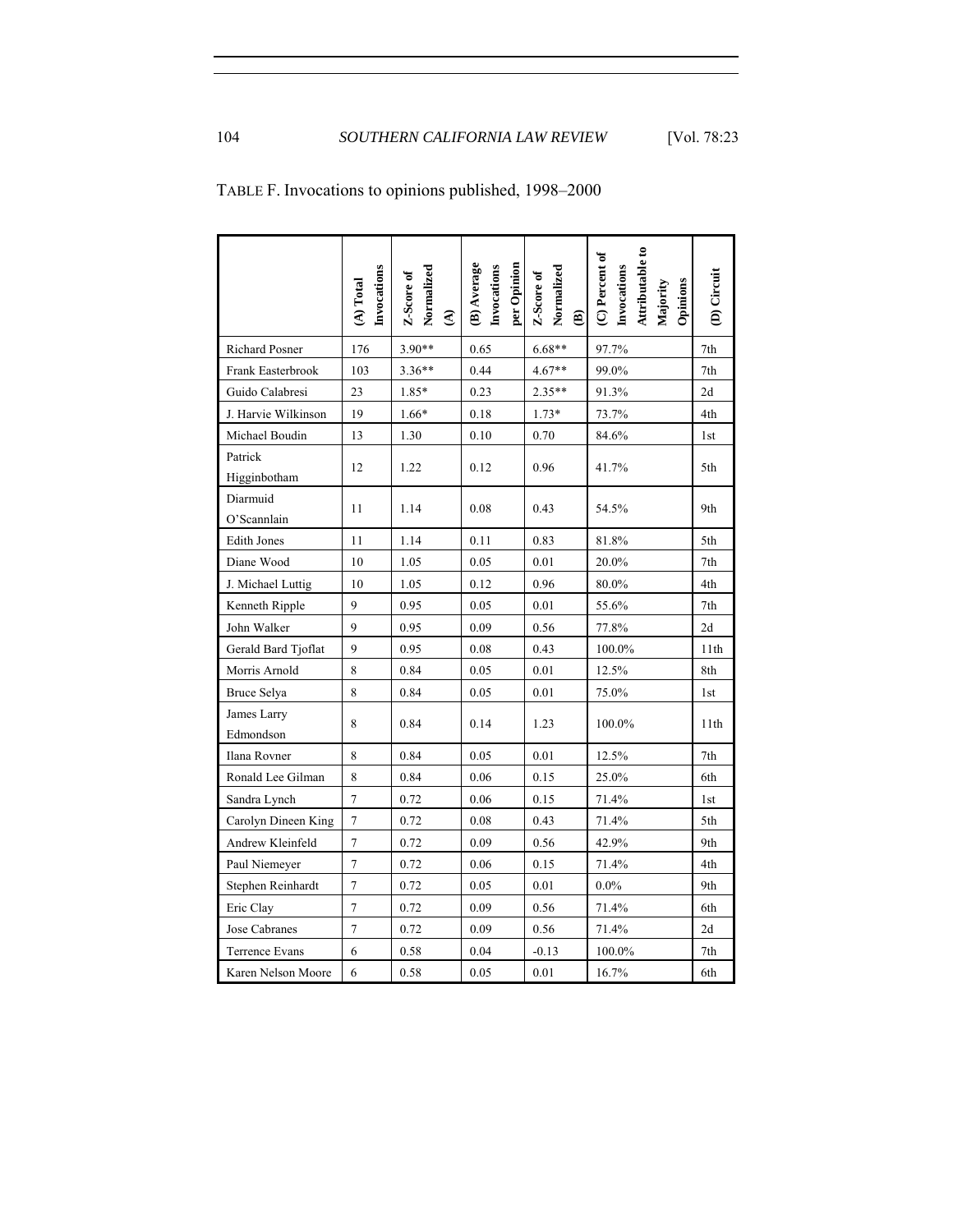|                              | Invocations<br>(A) Total | Normalized<br>Z-Score of<br>$\widehat{\mathcal{E}}$ | (B) Average<br>per Opinion<br>Invocations | Normalized<br>Z-Score of<br>⊜ | Attributable to<br>(C) Percent of<br>Invocations<br>Opinions<br>Majority | (D) Circuit    |
|------------------------------|--------------------------|-----------------------------------------------------|-------------------------------------------|-------------------------------|--------------------------------------------------------------------------|----------------|
| Samuel Alito                 | $\sqrt{5}$               | 0.42                                                | 0.07                                      | 0.29                          | 40.0%                                                                    | 3d             |
| Daniel Manion                | 5                        | 0.42                                                | 0.04                                      | $-0.13$                       | 40.0%                                                                    | 7th            |
| Stephen Trott                | 5                        | 0.42                                                | 0.05                                      | 0.01                          | $60.0\%$                                                                 | 9th            |
| Danny Boggs                  | $\sqrt{5}$               | 0.42                                                | 0.04                                      | $-0.13$                       | 60.0%                                                                    | 6th            |
| Alex Kozinski                | 5                        | 0.42                                                | 0.07                                      | 0.29                          | 100.0%                                                                   | 9th            |
| Dennis Jacobs                | 5                        | 0.42                                                | 0.05                                      | 0.01                          | $0.0\%$                                                                  | 2d             |
| Arthur Raymond<br>Randolph   | 5                        | 0.42                                                | 0.06                                      | 0.15                          | $60.0\%$                                                                 | D.C.           |
| Judith Ann Wilson<br>Rogers  | 5                        | 0.42                                                | 0.06                                      | 0.15                          | 80.0%                                                                    | D.C.           |
| Fortunato Pedro<br>Benavides | 5                        | 0.42                                                | 0.05                                      | 0.01                          | $60.0\%$                                                                 | 5th            |
| Emilio Garza                 | 5                        | 0.42                                                | 0.05                                      | 0.01                          | $0.0\%$                                                                  | 5th            |
| David Tatel                  | 5                        | 0.42                                                | 0.06                                      | 0.15                          | 60.0%                                                                    | D.C.           |
| James Loken                  | $\sqrt{5}$               | 0.42                                                | 0.03                                      | $-0.27$                       | 20.0%                                                                    | 8th            |
| Sidney Thomas                | 4                        | 0.24                                                | 0.05                                      | 0.01                          | 25.0%                                                                    | 9th            |
| Jane Roth                    | $\overline{\mathbf{4}}$  | 0.24                                                | 0.07                                      | 0.29                          | 25.0%                                                                    | 3d             |
| Stephanie Seymour            | 4                        | 0.24                                                | 0.06                                      | 0.15                          | 75.0%                                                                    | 10th           |
| James Dennis                 | 4                        | 0.24                                                | 0.04                                      | $-0.13$                       | 25.0%                                                                    | 5th            |
| Diana Gribbon Motz           | $\overline{4}$           | 0.24                                                | 0.05                                      | 0.01                          | 50.0%                                                                    | 4th            |
| R. Guy Cole                  | 4                        | 0.24                                                | 0.06                                      | 0.15                          | 100.0%                                                                   | 6th            |
| <b>Stanley Birch</b>         | 4                        | 0.24                                                | 0.04                                      | $-0.13$                       | 50.0%                                                                    | 11th           |
| <b>Edward Earl Carnes</b>    | 3                        | 0.01                                                | 0.03                                      | $-0.27$                       | 100.0%                                                                   | 11th           |
| Joel Flaum                   | 3                        | 0.01                                                | 0.01                                      | $-0.56$                       | 66.7%                                                                    | $7\mathrm{th}$ |
| Marjorie Rendell             | $\mathfrak{Z}$           | 0.01                                                | 0.05                                      | 0.01                          | 33.3%                                                                    | 3d             |
| Rosemary Barkett             | 3                        | 0.01                                                | 0.03                                      | $-0.27$                       | 66.7%                                                                    | 11th           |
| Jerry Smith                  | $\sqrt{3}$               | 0.01                                                | 0.02                                      | $-0.41$                       | $0.0\%$                                                                  | 5th            |
| Thomas Nelson                | 3                        | $0.01\,$                                            | $0.07\,$                                  | $0.29\,$                      | $0.0\%$                                                                  | 9th            |
| Harry Pregerson              | 3                        | 0.01                                                | 0.03                                      | $-0.27$                       | 66.7%                                                                    | 9th            |
| M. Blane Michael             | $\mathfrak{Z}$           | 0.01                                                | 0.05                                      | 0.01                          | 66.7%                                                                    | 4th            |
| Michael Kanne                | $\mathfrak{Z}$           | 0.01                                                | 0.02                                      | $-0.41$                       | 66.7%                                                                    | 7th            |
| Anthony Scirica              | $\overline{c}$           | $-0.29$                                             | 0.05                                      | 0.01                          | 100.0%                                                                   | 3d             |
| Mary Schroeder               | $\overline{\mathbf{c}}$  | $-0.29$                                             | 0.03                                      | $-0.27$                       | 50.0%                                                                    | 9th            |
| Theodore McKee               | $\overline{c}$           | $-0.29$                                             | $0.04\,$                                  | $-0.13$                       | $0.0\%$                                                                  | 3d             |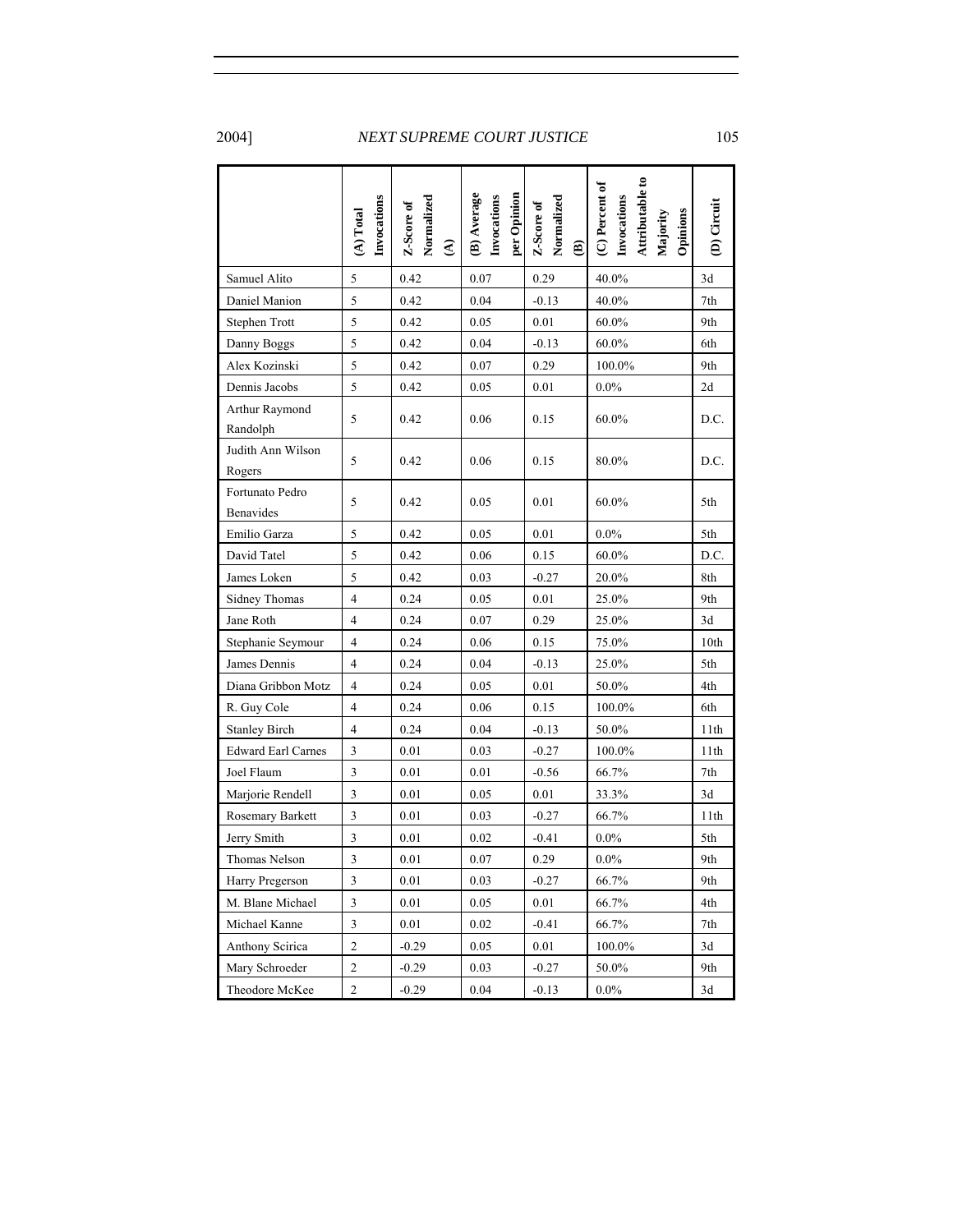|                      | Invocations<br>(A) Total | Normalized<br>Z-Score of<br>$\widehat{\mathbf{c}}$ | (B) Average<br>per Opinion<br>Invocations | Normalized<br>Z-Score of<br>$\mathbf{\widehat{e}}$ | Attributable to<br>(C) Percent of<br>Invocations<br>Opinions<br>Majority | (D) Circuit      |
|----------------------|--------------------------|----------------------------------------------------|-------------------------------------------|----------------------------------------------------|--------------------------------------------------------------------------|------------------|
| William Wilkins      | $\overline{c}$           | $-0.29$                                            | 0.03                                      | $-0.27$                                            | 50.0%                                                                    | 4th              |
| A. Wallace Tashima   | $\mathfrak{2}$           | $-0.29$                                            | 0.02                                      | $-0.41$                                            | $0.0\%$                                                                  | 9th              |
| John Coffey          | $\overline{c}$           | $-0.29$                                            | 0.01                                      | $-0.56$                                            | 50.0%                                                                    | 7th              |
| Harry Edwards        | $\overline{2}$           | $-0.29$                                            | 0.03                                      | $-0.27$                                            | 50.0%                                                                    | D.C.             |
| Jacques Loeb Wiener  | $\overline{2}$           | $-0.29$                                            | 0.02                                      | $-0.41$                                            | $0.0\%$                                                                  | 5th              |
| Susan Harrell Black  | $\overline{2}$           | $-0.29$                                            | 0.03                                      | $-0.27$                                            | $0.0\%$                                                                  | 11th             |
| H. Emory Widener     | $\overline{2}$           | $-0.29$                                            | 0.03                                      | $-0.27$                                            | $0.0\%$                                                                  | 4th              |
| Karen Williams       | $\overline{2}$           | $-0.29$                                            | 0.03                                      | $-0.27$                                            | 50.0%                                                                    | 4th              |
| Frank Hull           | $\overline{2}$           | $-0.29$                                            | 0.04                                      | $-0.13$                                            | 50.0%                                                                    | 11th             |
| Carlos Lucero        | $\overline{2}$           | $-0.29$                                            | 0.02                                      | $-0.41$                                            | $0.0\%$                                                                  | 10th             |
| David Ebel           | 1                        | $-0.71$                                            | 0.01                                      | $-0.56$                                            | 100.0%                                                                   | 10th             |
| E. Grady Jolly       | 1                        | $-0.71$                                            | 0.01                                      | $-0.56$                                            | $0.0\%$                                                                  | 5th              |
| Juan Torruella       | 1                        | $-0.71$                                            | 0.01                                      | $-0.56$                                            | $0.0\%$                                                                  | 1st              |
| Harold DeMoss        | 1                        | $-0.71$                                            | 0.01                                      | $-0.56$                                            | $0.0\%$                                                                  | 5th              |
| Douglas Ginsburg     | 1                        | $-0.71$                                            | 0.01                                      | $-0.56$                                            | $0.0\%$                                                                  | D.C.             |
| Dolores Sloviter     | $\mathbf{1}$             | $-0.71$                                            | 0.01                                      | $-0.56$                                            | 100.0%                                                                   | 3d               |
| David Bryan Sentelle | 1                        | $-0.71$                                            | 0.01                                      | $-0.56$                                            | 100.0%                                                                   | D.C.             |
| Pamela Ann Rymer     | 1                        | $-0.71$                                            | 0.01                                      | $-0.56$                                            | $0.0\%$                                                                  | 9th              |
| Mary Beck Briscoe    | 1                        | $-0.71$                                            | 0.01                                      | $-0.56$                                            | $0.0\%$                                                                  | 10th             |
| Alice Batchelder     | $\mathbf{1}$             | $-0.71$                                            | 0.01                                      | $-0.56$                                            | 100.0%                                                                   | 6th              |
| Pasco Bowman         | $\mathbf{1}$             | $-0.71$                                            | 0.01                                      | $-0.56$                                            | 100.0%                                                                   | 8th              |
| Roger Wollman        | $\mathbf{1}$             | $-0.71$                                            | 0.01                                      | $-0.56$                                            | 100.0%                                                                   | 8th              |
| Robert Lanier        | $\theta$                 |                                                    |                                           |                                                    |                                                                          |                  |
| Anderson             |                          | $-1.42$                                            | 0.00                                      | $-0.71$                                            |                                                                          | 11th             |
| Carl Stewart         | $\mathbf{0}$             | $-1.42$                                            | 0.00                                      | $-0.71$                                            |                                                                          | 5th              |
| Merrick Garland      | $\mathbf{0}$             | $-1.42$                                            | 0.00                                      | $-0.71$                                            |                                                                          | D.C.             |
| Richard Nygaard      | $\theta$                 | $-1.42$                                            | 0.00                                      | $-0.71$                                            | $\overline{\phantom{0}}$                                                 | 3d               |
| W. Eugene Davis      | $\mathbf{0}$             | $-1.42$                                            | 0.00                                      | $-0.71$                                            | $\overline{\phantom{0}}$                                                 | 5th              |
| Joel Fredrick Dubina | $\mathbf{0}$             | $-1.42$                                            | 0.00                                      | $-0.71$                                            |                                                                          | 11th             |
| Paul Kelly           | $\theta$                 | $-1.42$                                            | 0.00                                      | $-0.71$                                            |                                                                          | 10th             |
| Fred Parker          | $\mathbf{0}$             | -1.42                                              | 0.00                                      | $-0.71$                                            | $\overline{\phantom{0}}$                                                 | 2d               |
| Michael Murphy       | $\mathbf{0}$             | $-1.42$                                            | 0.00                                      | $-0.71$                                            |                                                                          | 10 <sub>th</sub> |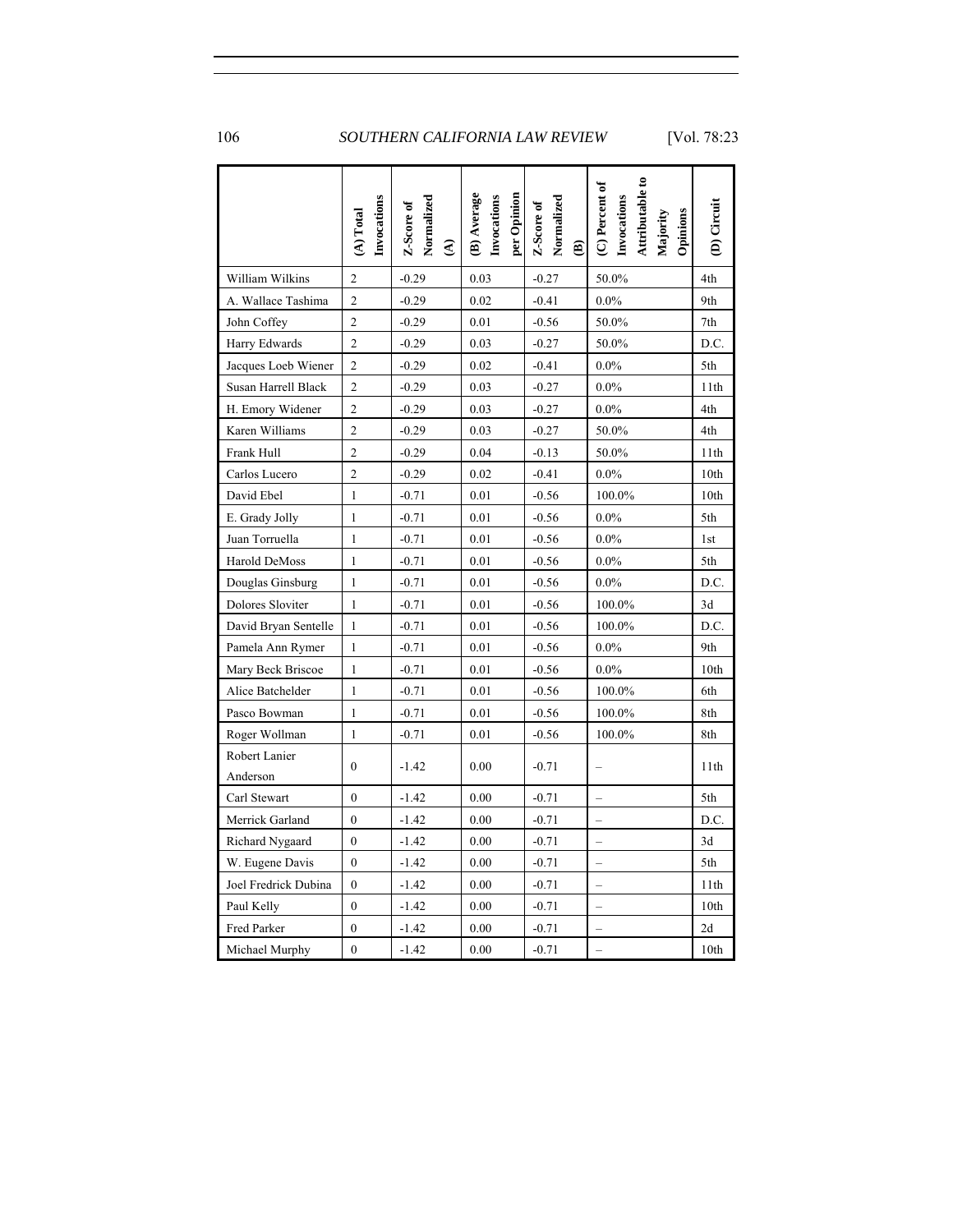|                            | Invocations<br>(A) Total | Normalized<br>Z-Score of<br>$\widehat{\mathbf{f}}$ | (B) Average<br>per Opinion<br>Invocations | Normalized<br>Z-Score of<br>ଛ | Attributable to<br>(C) Percent of<br>Invocations<br>Opinions<br>Majority | (D) Circuit |
|----------------------------|--------------------------|----------------------------------------------------|-------------------------------------------|-------------------------------|--------------------------------------------------------------------------|-------------|
| Martha Craig<br>Daughtrey  | $\mathbf{0}$             | $-1.42$                                            | 0.00                                      | $-0.71$                       |                                                                          | 6th         |
| Robert Henry               | $\mathbf{0}$             | $-1.42$                                            | 0.00                                      | $-0.71$                       |                                                                          | 10th        |
| Karen LeCraft<br>Henderson | $\mathbf{0}$             | $-1.42$                                            | 0.00                                      | $-0.71$                       |                                                                          | D.C.        |
| Diana Murphy               | $\mathbf{0}$             | $-1.42$                                            | 0.00                                      | $-0.71$                       |                                                                          | 8th         |
| Michael Daly<br>Hawkins    | $\theta$                 | $-1.42$                                            | 0.00                                      | $-0.71$                       |                                                                          | 9th         |
| <b>Boyce Martin</b>        | $\theta$                 | $-1.42$                                            | 0.00                                      | $-0.71$                       |                                                                          | 6th         |
| Rhesa Hawkins<br>Barksdale | $\theta$                 | $-1.42$                                            | 0.00                                      | $-0.71$                       |                                                                          | 5th         |
| Deanell Reece Tacha        | $\mathbf{0}$             | $-1.42$                                            | 0.00                                      | $-0.71$                       |                                                                          | 10th        |
| <b>Stanley Marcus</b>      | $\theta$                 | $-1.42$                                            | 0.00                                      | $-0.71$                       |                                                                          | 11th        |

 \*\* Indicates a Z-score of 1.96 or higher (representing a two-sided probability of <5% for a normal distribution).

\* Indicates a Z-score of 1.645 or higher (representing a two-sided probability of <10% for a normal distribution).

Normalized (A) is equal to LN(1+Invocations). Normalized (B) is equal to LN(1+Average Invocations per Opinion).

Summary statistics for (A)  $(n=98)$ : Mean = 6.827; Median = 3.000; Standard Deviation = 20.36; Kurtosis = 54.685; Skewness = 7.145.

Summary statistics for normalized (A)  $(n=98)$ : Mean = 1.379; Median = 1.386; Standard Deviation =  $0.973$ ; Kurtosis =  $2.091$ ; Skewness =  $0.750$ .

Summary statistics for (B)  $(n=98)$ : Mean = 0.053; Median = 0.038; Standard Deviation = 0.084; Kurtosis = 31.800; Skewness = 5.085.

Summary statistics for normalized (B) (*n*=98): Mean = 0.049; Median = 0.037; Standard Deviation =  $0.068$ ; Kurtosis =  $24.700$ ; Skewness =  $4.372$ .

Chi-squared test of the null hypothesis that the distribution of circuits is identical between the top judges and the bottom judges for the number of invocations (A):  $\chi^2 = 13.863$  (11 d.f.) ( $p \le 0.241$ ). Top judges are defined as those who are in the top fifty percent of judges based on the number of invocations (A). Bottom judges are defined as those who are in the bottom fifty percent of judges based on the number of invocations (A).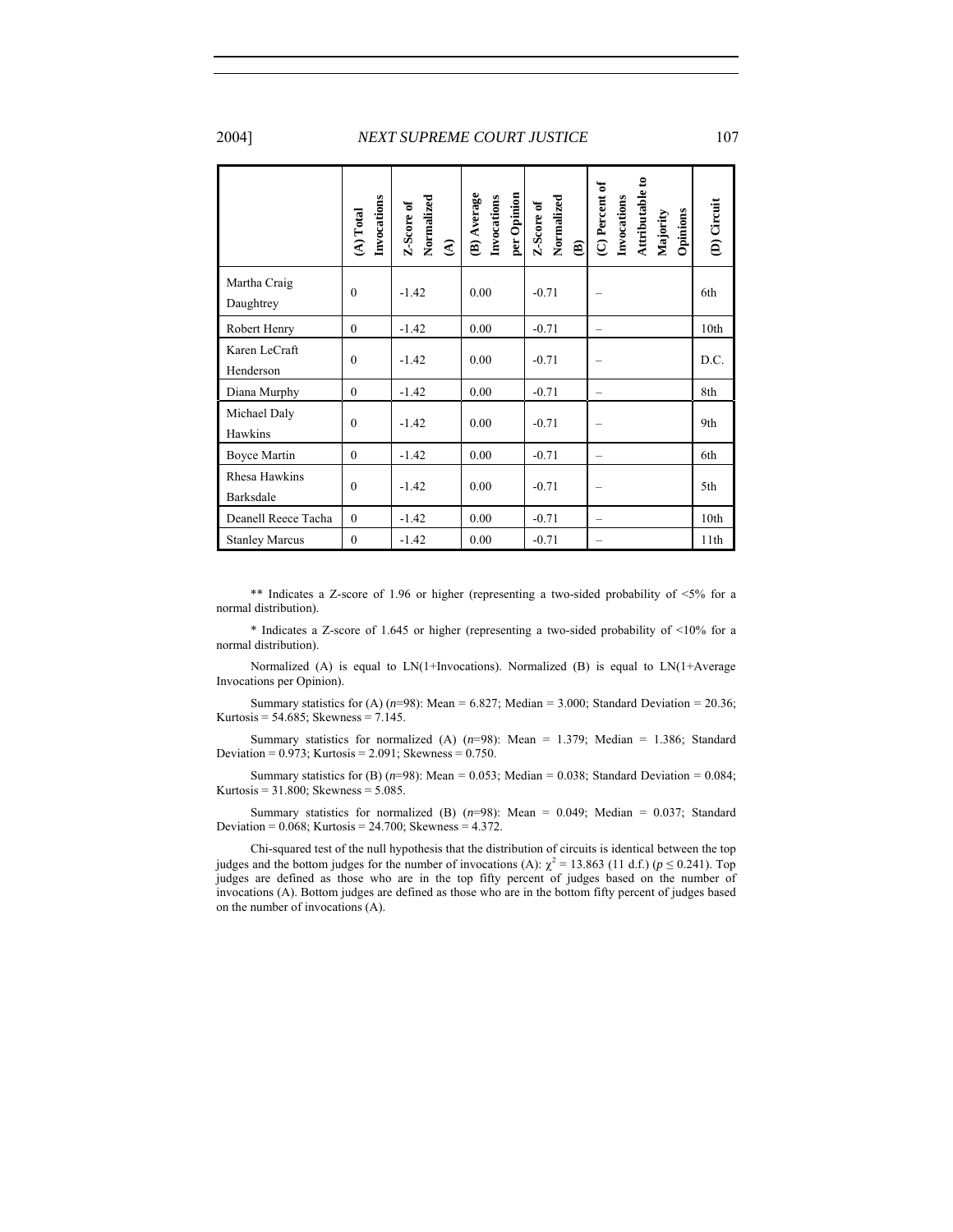|                              | Independence<br>Rating<br>$\widehat{\mathcal{E}}$ | Concurrences<br>(B) Number<br>of Dissents<br>and | Concurrences<br>(C) Adjusted<br>Dissents and<br>Intercircuit<br>Differences<br>$\overline{\mathbf{c}}$ | Z-Score for<br>$\odot$ | (D) Circuit |
|------------------------------|---------------------------------------------------|--------------------------------------------------|--------------------------------------------------------------------------------------------------------|------------------------|-------------|
| David Ebel                   | 0.000                                             | 12                                               | 24.5                                                                                                   | 0.16                   | 10th        |
| Robert Anderson              | 0.000                                             | 10                                               | 23.7                                                                                                   | 0.06                   | 11th        |
| J. Michael Luttig            | $-0.006$                                          | 19                                               | 26.2                                                                                                   | 0.35                   | 4th         |
| Samuel Alito                 | $-0.015$                                          | 18                                               | 28.7                                                                                                   | 0.65                   | 3d          |
| Carl Stewart                 | $-0.017$                                          | $\overline{2}$                                   | 10.4                                                                                                   | $-1.49$                | 5th         |
| E. Grady Jolly               | $-0.018$                                          | 10                                               | 18.4                                                                                                   | $-0.56$                | 5th         |
| Juan Torruella               | $-0.018$                                          | 10                                               | 26.9                                                                                                   | 0.44                   | 1st         |
| Diane Wood                   | $-0.018$                                          | 21                                               | 27.0                                                                                                   | 0.44                   | 7th         |
| Richard Posner               | 0.019                                             | 15                                               | 21.0                                                                                                   | $-0.26$                | 7th         |
| <b>Edward Earl</b><br>Carnes | $-0.022$                                          | 14                                               | 27.7                                                                                                   | 0.53                   | 11th        |
| Anthony Scirica              | $-0.023$                                          | $\overline{2}$                                   | 12.7                                                                                                   | $-1.22$                | 3d          |
| Mary Schroeder               | 0.023                                             | 5                                                | 5.0                                                                                                    | $-2.12**$              | 9th         |
| Terrence Evans               | 0.024                                             | 18                                               | 24.0                                                                                                   | 0.09                   | 7th         |
| Harold DeMoss                | 0.024                                             | 30                                               | 38.4                                                                                                   | 1.78                   | 5th         |
| Daniel Manion                | 0.028                                             | 20                                               | 26.0                                                                                                   | 0.33                   | 7th         |
| Merrick Garland              | $-0.037$                                          | $\mathfrak{Z}$                                   | 14.5                                                                                                   | $-1.01$                | D.C.        |
| Frank<br>Easterbrook         | $-0.042$                                          | 20                                               | 26.0                                                                                                   | 0.33                   | 7th         |
| Sandra Lynch                 | $-0.043$                                          | $\sqrt{ }$                                       | 23.9                                                                                                   | 0.09                   | 1st         |
| Stephen Trott                | $-0.044$                                          | 19                                               | 19.0                                                                                                   | $-0.49$                | 9th         |
| Joel Flaum                   | $-0.044$                                          | 10                                               | 16.0                                                                                                   | $-0.84$                | 7th         |
| <b>Edith Jones</b>           | $-0.045$                                          | 21                                               | 29.4                                                                                                   | 0.73                   | 5th         |
| Marjorie Rendell             | $-0.049$                                          | 16                                               | 26.7                                                                                                   | 0.42                   | 3d          |
| Richard Nygaard              | 0.049                                             | 12                                               | 22.7                                                                                                   | $-0.05$                | 3d          |
| Douglas<br>Ginsburg          | 0.052                                             | $\mathbf{2}$                                     | 13.5                                                                                                   | $-1.12$                | D.C.        |
| <b>Sidney Thomas</b>         | $-0.053$                                          | 18                                               | 18.0                                                                                                   | $-0.60$                | 9th         |

TABLE G. Number of opposing opinions and independence ratings for the period, 1998–2000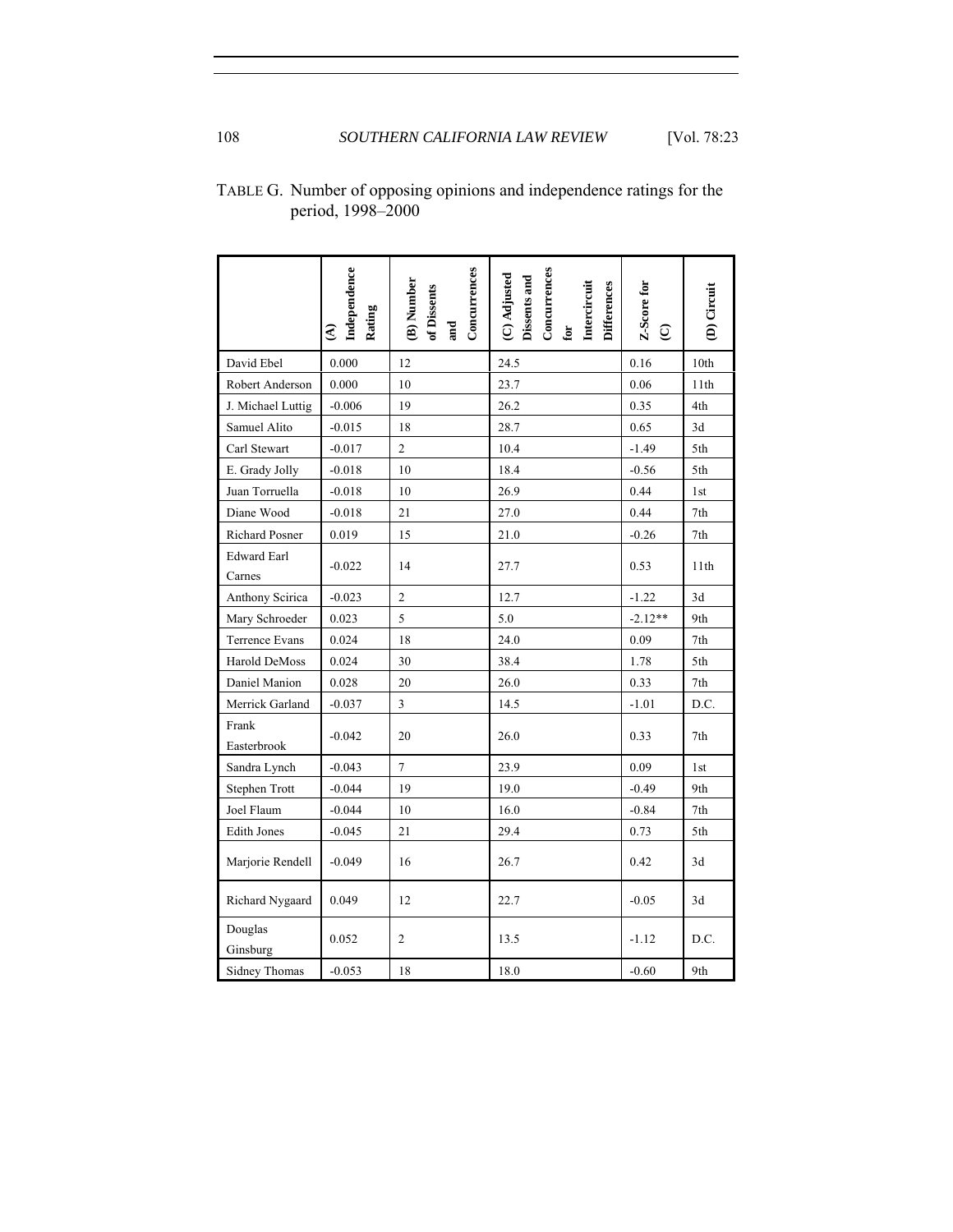|                            | Independence<br>Rating<br>$\widehat{\mathbf{c}}$ | Concurrences<br>(B) Number<br>of Dissents<br>and | Concurrences<br>(C) Adjusted<br>Dissents and<br><b>Differences</b><br>Intercircuit<br>for | Z-Score for<br>$\widehat{Q}$ | (D) Circuit |
|----------------------------|--------------------------------------------------|--------------------------------------------------|-------------------------------------------------------------------------------------------|------------------------------|-------------|
| Rosemary<br><b>Barkett</b> | 0.056                                            | 23                                               | 36.7                                                                                      | 1.58                         | 11th        |
| Morris Arnold              | $-0.060$                                         | 23                                               | 35.2                                                                                      | 1.40                         | 8th         |
| Theodore<br>McKee          | $-0.062$                                         | 14                                               | 24.7                                                                                      | 0.18                         | 3d          |
| William Wilkins            | 0.065                                            | 11                                               | 18.2                                                                                      | $-0.58$                      | 4th         |
| Carolyn Dineen<br>King     | $-0.067$                                         | 10                                               | 18.4                                                                                      | $-0.56$                      | 5th         |
| Michael Boudin             | 0.071                                            | $\overline{4}$                                   | 20.9                                                                                      | $-0.26$                      | 1st         |
| W. Eugene<br>Davis         | $-0.071$                                         | $\mathbf{1}$                                     | 9.4                                                                                       | $-1.61$                      | 5th         |
| Bruce Selya                | $-0.071$                                         | $\overline{4}$                                   | 20.9                                                                                      | $-0.26$                      | 1st         |
| Dolores Sloviter           | $-0.077$                                         | 12                                               | 22.7                                                                                      | $-0.05$                      | 3d          |
| Danny Boggs                | $-0.082$                                         | 24                                               | 28.2                                                                                      | 0.58                         | 6th         |
| Andrew<br>Kleinfeld        | 0.087                                            | 30                                               | 30.0                                                                                      | 0.80                         | 9th         |
| Jerry Smith                | $-0.093$                                         | 14                                               | 22.4                                                                                      | $-0.09$                      | 5th         |
| James<br>Edmondson         | 0.100                                            | $\tau$                                           | 20.7                                                                                      | $-0.29$                      | 11th        |
| Joel Fredrick<br>Dubina    | 0.100                                            | $\overline{4}$                                   | 17.7                                                                                      | $-0.64$                      | 11th        |
| J. Harvie<br>Wilkinson     | $-0.102$                                         | 17                                               | 24.2                                                                                      | 0.12                         | 4th         |
| Paul Niemeyer              | $-0.102$                                         | 21                                               | 28.2                                                                                      | 0.58                         | 4th         |
| Patrick<br>Higginbotham    | $-0.036$                                         | 3                                                | 11.4                                                                                      | $-1.38$                      | 5th         |
| Kenneth Ripple             | $-0.107$                                         | 31                                               | 37.0                                                                                      | 1.61                         | 7th         |
| Jane Roth                  | 0.112                                            | 13                                               | 23.7                                                                                      | 0.07                         | 3d          |
| Ilana Rovner               | 0.112                                            | 30                                               | 36.0                                                                                      | 1.50                         | 7th         |
| Paul Kelly                 | 0.115                                            | 11                                               | 23.5                                                                                      | 0.04                         | 10th        |
| A. Wallace<br>Tashima      | $-0.122$                                         | 23                                               | 23.0                                                                                      | $-0.02$                      | 9th         |
| Fred Parker                | $-0.124$                                         | 8                                                | 20.0                                                                                      | $-0.37$                      | 2d          |
| Michael Murphy             | $-0.127$                                         | $\overline{4}$                                   | 16.5                                                                                      | $-0.77$                      | 10th        |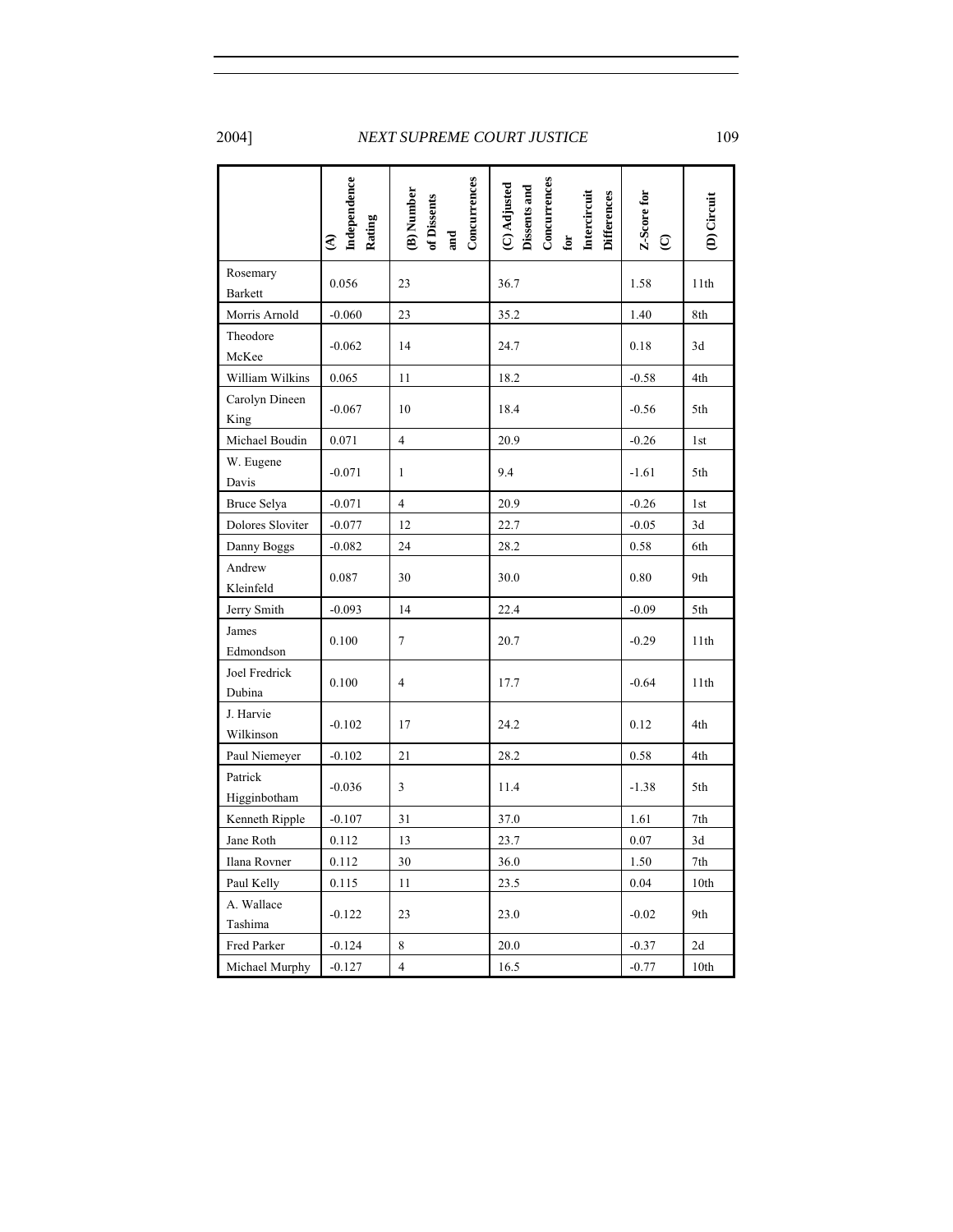|                             | Independence<br>Rating<br>$\widehat{A}$ | Concurrences<br>B) Number<br>of Dissents<br>and | Concurrences<br>(C) Adjusted<br>Dissents and<br><b>Differences</b><br>Intercircuit<br>$\mathbf{f}\mathbf{o}\mathbf{r}$ | Z-Score for<br>$\widehat{Q}$ | (D) Circuit |
|-----------------------------|-----------------------------------------|-------------------------------------------------|------------------------------------------------------------------------------------------------------------------------|------------------------------|-------------|
| Stephen<br>Reinhardt        | $-0.128$                                | 48                                              | 48.0                                                                                                                   | 2.90                         | 9th         |
| Alex Kozinski               | 0.135                                   | 27                                              | 27.0                                                                                                                   | 0.45                         | 9th         |
| Thomas Nelson               | 0.135                                   | 6                                               | 6.0                                                                                                                    | $-2.01*$                     | 9th         |
| John Coffey                 | 0.139                                   | 6                                               | 12.0                                                                                                                   | $-1.31$                      | 7th         |
| Stephanie<br>Seymour        | $-0.150$                                | 5                                               | 17.5                                                                                                                   | $-0.66$                      | 10th        |
| James Dennis                | $-0.157$                                | 40                                              | 48.4                                                                                                                   | 2.95**                       | 5th         |
| Diarmuid<br>O'Scannlain     | $-0.165$                                | 45                                              | 45.0                                                                                                                   | 2.55**                       | 9th         |
| David Bryan<br>Sentelle     | $-0.166$                                | 17                                              | 28.5                                                                                                                   | 0.63                         | D.C.        |
| Harry Edwards               | $-0.170$                                | $\tau$                                          | 18.5                                                                                                                   | $-0.54$                      | D.C.        |
| Pamela Ann<br>Rymer         | $-0.180$                                | 22                                              | 22.0                                                                                                                   | $-0.14$                      | 9th         |
| Martha<br>Daughtrey         | $-0.181$                                | 8                                               | 12.2                                                                                                                   | $-1.29$                      | 6th         |
| Diana Gribbon<br>Motz       | $-0.185$                                | 14                                              | 21.2                                                                                                                   | $-0.23$                      | 4th         |
| Robert Henry                | $-0.200$                                | $\tau$                                          | 19.5                                                                                                                   | $-0.42$                      | 10th        |
| Dennis Jacobs               | 0.203                                   | 17                                              | 29.0                                                                                                                   | 0.68                         | 2d          |
| Jacques Wiener              | 0.208                                   | 8                                               | 16.4                                                                                                                   | $-0.79$                      | 5th         |
| Arthur Randolph             | 0.208                                   | 16                                              | 27.5                                                                                                                   | 0.51                         | D.C.        |
| Mary Beck<br><b>Briscoe</b> | $-0.210$                                | 26                                              | 38.5                                                                                                                   | 1.80*                        | 10th        |
| Eric Clay                   | $-0.212$                                | 19                                              | 23.2                                                                                                                   | 0.00                         | 6th         |
| Karen<br>Henderson          | $-0.219$                                | 25                                              | 36.5                                                                                                                   | 1.56                         | D.C.        |
| Judith Rogers               | $-0.227$                                | 6                                               | 17.5                                                                                                                   | $-0.66$                      | D.C.        |
| Diana Murphy                | 0.228                                   | 5                                               | 17.2                                                                                                                   | $-0.70$                      | 8th         |
| John Walker                 | 0.228                                   | $\overline{\mathbf{4}}$                         | 16.0                                                                                                                   | $-0.84$                      | 2d          |
| Ronald Lee<br>Gilman        | $-0.229$                                | 25                                              | 29.2                                                                                                                   | 0.70                         | 6th         |
| Harry Pregerson             | $-0.232$                                | 17                                              | 17.0                                                                                                                   | $-0.72$                      | 9th         |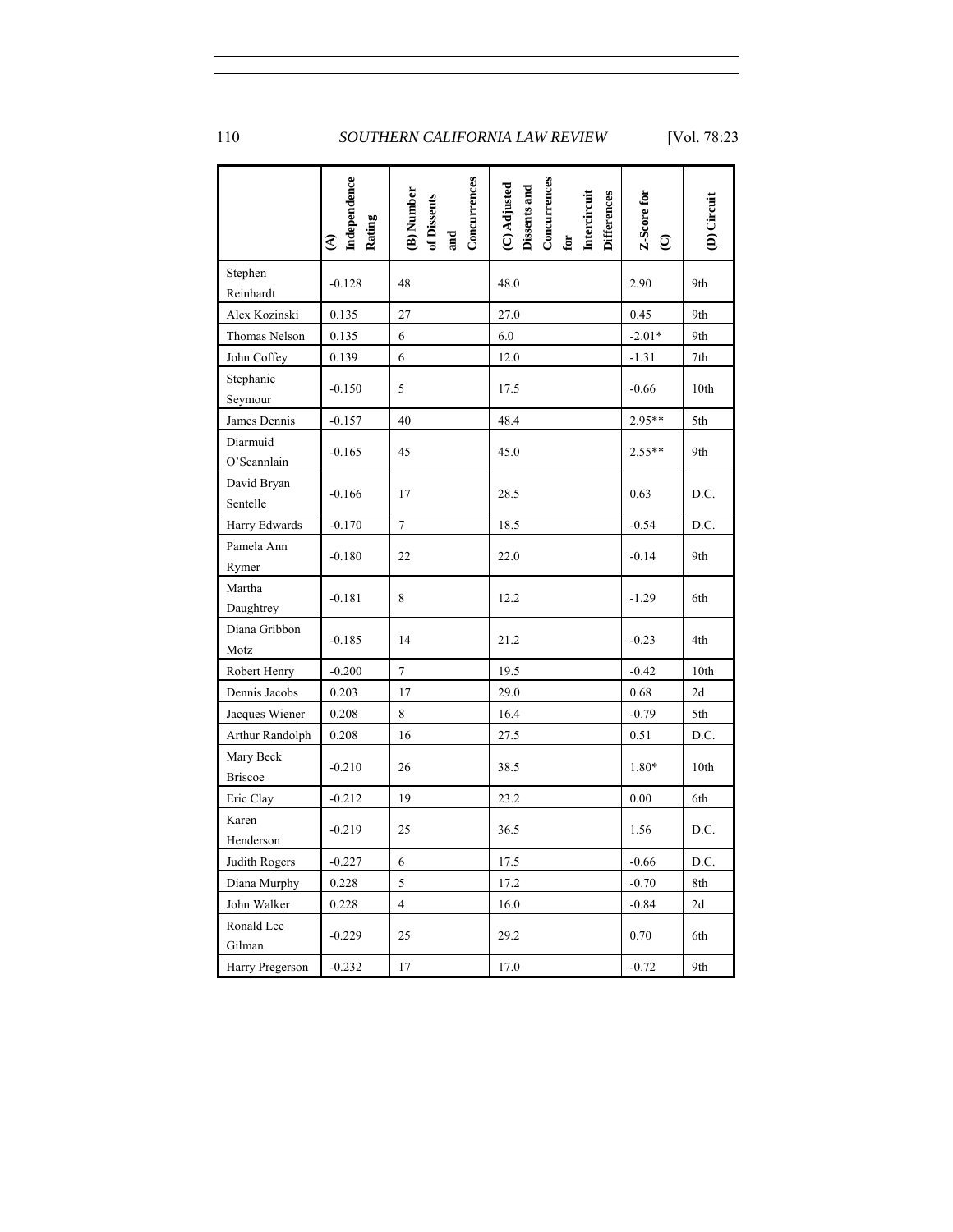|                               | Independence<br>Rating<br>€ | Concurrences<br>B) Number<br>of Dissents<br>and | Concurrences<br>$\left( \text{C}\right)$ Adjusted Dissents and<br>Intercircuit<br><b>Differences</b><br>$\mathbf{for}$ | Z-Score for<br>$\widehat{Q}$ | (D) Circuit |
|-------------------------------|-----------------------------|-------------------------------------------------|------------------------------------------------------------------------------------------------------------------------|------------------------------|-------------|
| Karen Nelson<br>Moore         | $-0.233$                    | 36                                              | 40.2                                                                                                                   | 1.99**                       | 6th         |
| Susan Harrell<br><b>Black</b> | $-0.234$                    | 10                                              | 23.7                                                                                                                   | 0.06                         | 11th        |
| Alice Batchelder              | 0.057                       | 19                                              | 23.2                                                                                                                   | 0.00                         | 6th         |
| Fortunato<br>Benavides        | $-0.246$                    | 11                                              | 19.4                                                                                                                   | $-0.44$                      | 5th         |
| Emilio Garza                  | $-0.254$                    | 31                                              | 39.4                                                                                                                   | 1.90*                        | 5th         |
| H. Emory<br>Widener           | 0.257                       | 20                                              | 27.2                                                                                                                   | 0.47                         | 4th         |
| Karen Williams                | $-0.259$                    | 9                                               | 16.2                                                                                                                   | $-0.82$                      | 4th         |
| Michael Daly<br>Hawkins       | $-0.261$                    | 18                                              | 18.0                                                                                                                   | $-0.60$                      | 9th         |
| <b>Boyce Martin</b>           | 0.273                       | $\tau$                                          | 11.2                                                                                                                   | $-1.40$                      | 6th         |
| Rhesa Barksdale               | $-0.279$                    | 11                                              | 19.4                                                                                                                   | $-0.44$                      | 5th         |
| R. Guy Cole                   | $-0.282$                    | 14                                              | 18.2                                                                                                                   | $-0.58$                      | 6th         |
| Pasco Bowman                  | $-0.283$                    | 3                                               | 15.2                                                                                                                   | $-0.93$                      | 8th         |
| David Tatel                   | $-0.287$                    | 17                                              | 28.5                                                                                                                   | 0.63                         | D.C.        |
| Frank Hull                    | 0.292                       | 6                                               | 19.7                                                                                                                   | $-0.41$                      | 11th        |
| Gerald Bard<br>Tjoflat        | $-0.294$                    | 10                                              | 23.7                                                                                                                   | 0.06                         | 11th        |
| Guido Calabresi               | $-0.307$                    | 17                                              | 29.0                                                                                                                   | 0.68                         | 2d          |
| Jose Cabranes                 | $-0.307$                    | 10                                              | 22.0                                                                                                                   | $-0.14$                      | 2d          |
| M. Blane<br>Michael           | $-0.324$                    | 17                                              | 24.2                                                                                                                   | 0.12                         | 4th         |
| <b>Stanley Birch</b>          | 0.333                       | 10                                              | 23.7                                                                                                                   | 0.06                         | 11th        |
| Deanell Reece<br>Tacha        | $-0.389$                    | $\tau$                                          | 19.5                                                                                                                   | $-0.42$                      | 10th        |
| Carlos Lucero                 | $-0.400$                    | 13                                              | 25.5                                                                                                                   | 0.28                         | 10th        |
| Michael Kanne                 | $-0.417$                    | $\mathbf{1}$                                    | 7.0                                                                                                                    | $-1.89*$                     | 7th         |
| Roger Wollman                 | $-0.449$                    | $\overline{4}$                                  | 16.2                                                                                                                   | $-0.82$                      | 8th         |
| James Loken                   | $-0.496$                    | 20                                              | 32.2                                                                                                                   | 1.05                         | 8th         |
| <b>Stanley Marcus</b>         | 0.542                       | 1                                               | 14.7                                                                                                                   | $-0.99$                      | 11th        |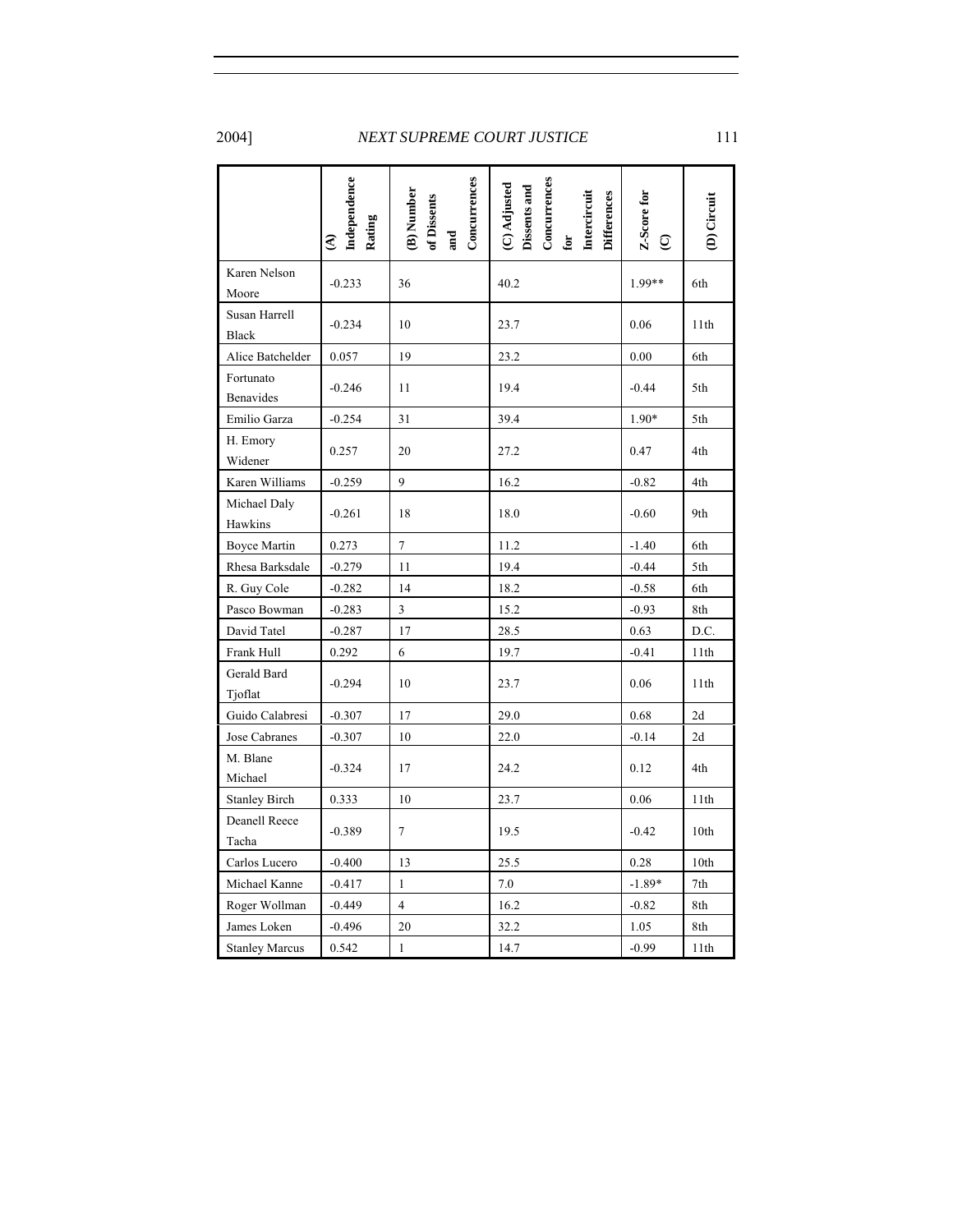\*\* Indicates a Z-score of 1.96 or higher (representing a two-sided probability of  $\leq 5\%$  for a normal distribution).

\* Indicates a Z-score of 1.645 or higher (representing a two-sided probability of <10% for a normal distribution).

Summary statistics for (A)  $(n=98)$ : Mean = -0.062; Median = -0.057; standard deviation = 0.189; Kurtosis =  $0.307$ ; Skewness =  $0.307$ .

Summary statistics for (B)  $(n=98)$ : Mean = 14.469; Median = 13.00; standard deviation = 9.692; Kurtosis =  $1.344$ ; Skewness =  $1.042$ .

Summary statistics for  $(C)$  ( $n=98$ ): Mean = 23.170; Median = 22.869; standard deviation = 8.557; Kurtosis = 0.796; Skewness = 0.646.

Chi-squared test of the null hypothesis that the distribution of circuits is identical between the top judges and the bottom judges for the independence rating (A):  $\chi^2 = 23.110$  (11 d.f.) ( $p \le 0.017$ ). Top judges are defined as those who are in the top fifty percent of judges based on the independence rating (A). Bottom judges are defined as those who are in the bottom fifty percent of judges based on the independence rating (A).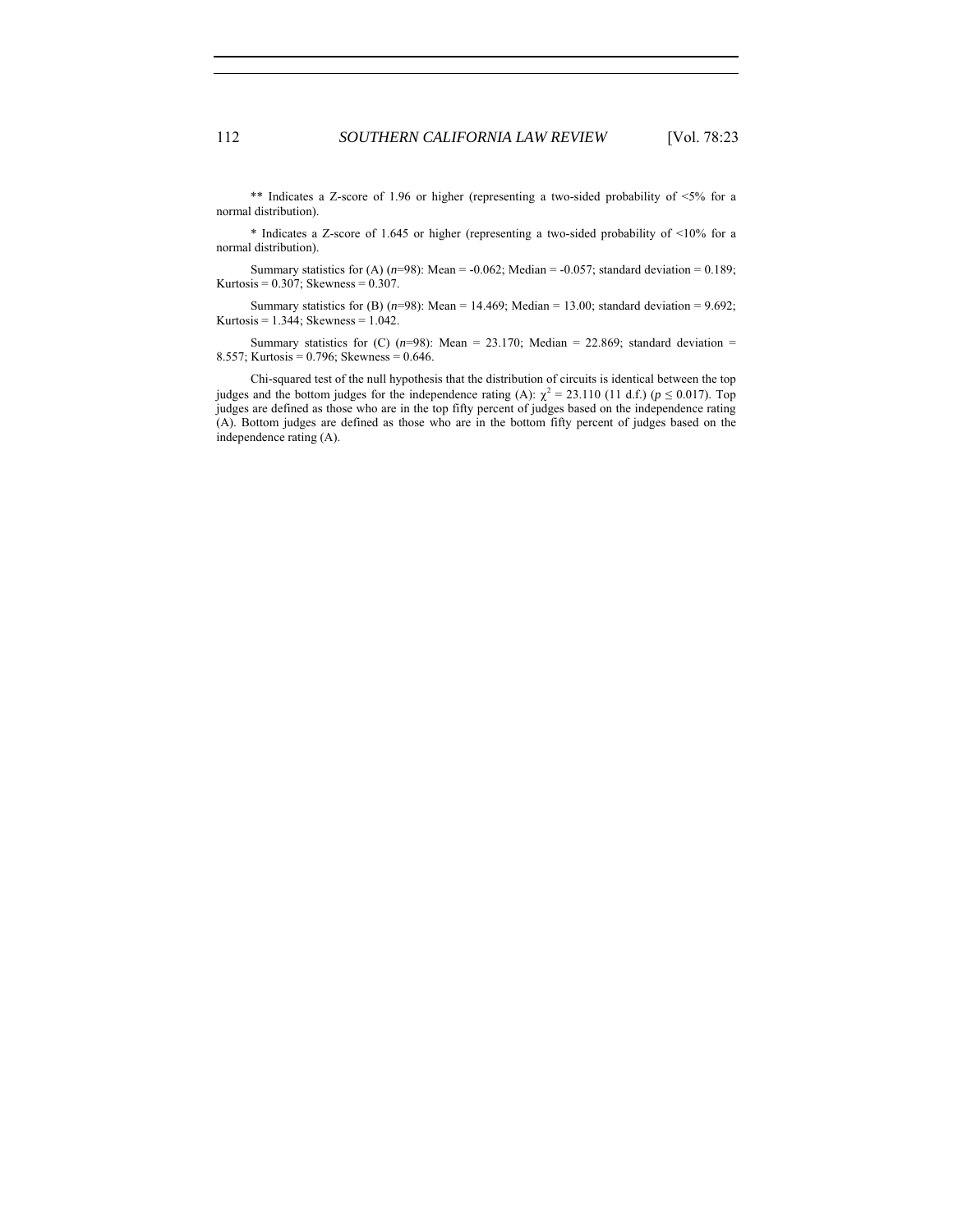| TABLE H. Composite ranking of judges using equal weighting of quality, |
|------------------------------------------------------------------------|
| productivity, and independence (includes only active circuit court     |
| judges sixty-five or younger in 2003)                                  |

|                           | (A) Rank<br>Based on<br>Bqual<br>Weighted<br>Wensure<br>Composite | <b>B</b> ) Z-Score<br>Based on<br>Equal<br>Weighted<br>Weasure<br>Composite | (C) Circuit      |
|---------------------------|-------------------------------------------------------------------|-----------------------------------------------------------------------------|------------------|
| Richard Posner            | 1                                                                 | $3.77**$                                                                    | 7th              |
| Frank Easterbrook         | $\overline{c}$                                                    | 2.93**                                                                      | 7th              |
| J. Harvie Wilkinson       | 3                                                                 | 1.51                                                                        | 4th              |
| Paul Niemeyer             | $\overline{4}$                                                    | 1.34                                                                        | 4th              |
| Jerry Smith               | 5                                                                 | 1.26                                                                        | 5th              |
| David Ebel                | 6                                                                 | 1.21                                                                        | 10 <sub>th</sub> |
| <b>Edward Earl Carnes</b> | $\boldsymbol{7}$                                                  | 1.20                                                                        | 11th             |
| Diane Wood                | 8                                                                 | 1.14                                                                        | 7th              |
| Danny Boggs               | 9                                                                 | 1.10                                                                        | 6th              |
| J. Michael Luttig         | 10                                                                | 1.08                                                                        | 4th              |
| Sandra Lynch              | 11                                                                | 1.02                                                                        | 1st              |
| Karen Nelson Moore        | 12                                                                | 0.89                                                                        | 6th              |
| <b>Edith Jones</b>        | 13                                                                | 0.88                                                                        | 5th              |
| Morris Arnold             | 14                                                                | 0.87                                                                        | 8th              |
| Ronald Lee Gilman         | 15                                                                | 0.77                                                                        | 6th              |
| Samuel Alito              | 16                                                                | 0.69                                                                        | 3d               |
| Carolyn Dineen King       | 17                                                                | 0.66                                                                        | 5th              |
| Stephen Trott             | 18                                                                | 0.66                                                                        | 9th              |
| Rosemary Barkett          | 19                                                                | 0.59                                                                        | 11th             |
| Michael Boudin            | 20                                                                | 0.57                                                                        | 1st              |
| Kenneth Ripple            | 21                                                                | 0.56                                                                        | 7th              |
| Patrick Higginbotham      | 22                                                                | 0.52                                                                        | 5th              |
| Dennis Jacobs             | 23                                                                | 0.50                                                                        | 2d               |
| Paul Kelly                | 24                                                                | 0.45                                                                        | 10th             |
| Anthony Scirica           | 25                                                                | 0.42                                                                        | 3d               |
| John Walker               | 26                                                                | 0.41                                                                        | 2d               |
| <b>Sidney Thomas</b>      | 27                                                                | 0.28                                                                        | 9th              |
| James Edmondson           | 28                                                                | 0.21                                                                        | 11th             |
| Richard Nygaard           | 29                                                                | 0.13                                                                        | 3d               |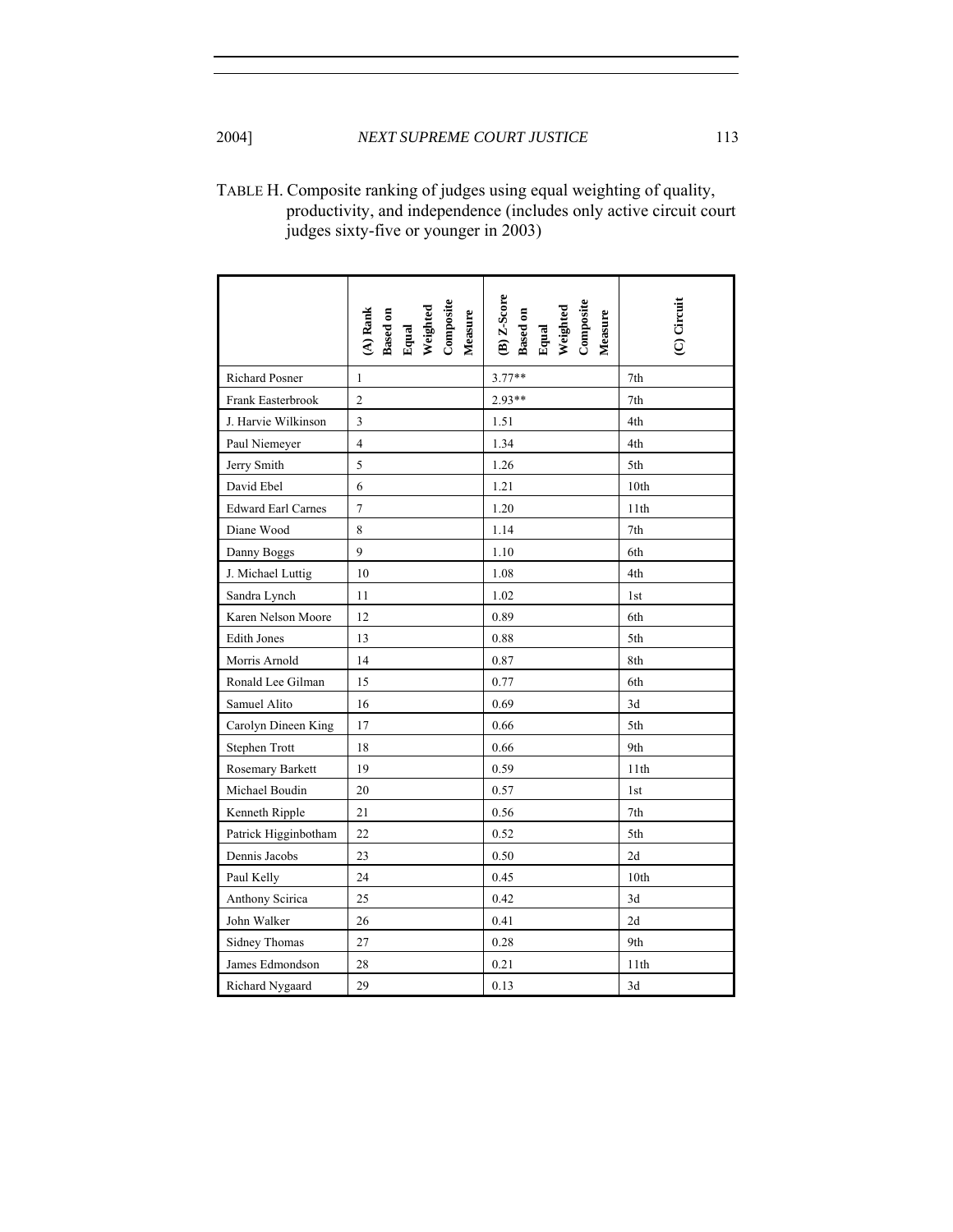|                      | Based on<br>Equal<br>Weighted<br>Composite<br>$(A)$ Rank<br>Measure | (B) Z-Score<br>Based on<br>Equal<br>Weighted<br>Composite<br>Measure | (C) Circuit |
|----------------------|---------------------------------------------------------------------|----------------------------------------------------------------------|-------------|
| Marjorie Rendell     | 30                                                                  | 0.12                                                                 | 3d          |
| Theodore McKee       | 31                                                                  | 0.06                                                                 | 3d          |
| Diana Gribbon Motz   | 32                                                                  | 0.05                                                                 | 4th         |
| Michael Murphy       | 33                                                                  | 0.04                                                                 | 10th        |
| Eric Clay            | 34                                                                  | 0.03                                                                 | 6th         |
| Carl Stewart         | 35                                                                  | 0.02                                                                 | 5th         |
| Emilio Garza         | 36                                                                  | 0.01                                                                 | 5th         |
| William Wilkins      | 37                                                                  | $-0.02$                                                              | 4th         |
| Fortunato Benavides  | 38                                                                  | $-0.04$                                                              | 5th         |
| Terrence Evans       | 39                                                                  | $-0.05$                                                              | 7th         |
| <b>Stanley Birch</b> | 40                                                                  | $-0.08$                                                              | 11th        |
| Douglas Ginsburg     | 41                                                                  | $-0.08$                                                              | D.C.        |
| Mary Schroeder       | 42                                                                  | $-0.13$                                                              | 9th         |
| Andrew Kleinfeld     | 43                                                                  | $-0.14$                                                              | 9th         |
| David Tatel          | 44                                                                  | $-0.22$                                                              | D.C.        |
| Stephanie Seymour    | 45                                                                  | $-0.33$                                                              | 10th        |
| Ilana Rovner         | 46                                                                  | $-0.33$                                                              | 7th         |
| Arthur Randolph      | 47                                                                  | $-0.34$                                                              | D.C.        |
| Judith Rogers        | 48                                                                  | $-0.36$                                                              | D.C.        |
| Karen Williams       | 49                                                                  | $-0.45$                                                              | 4th         |
| Frank Hull           | 50                                                                  | $-0.51$                                                              | 11th        |
| Harry Edwards        | 51                                                                  | $-0.59$                                                              | D.C.        |
| Mary Beck Briscoe    | 52                                                                  | $-0.62$                                                              | 10th        |
| Daniel Manion        | 53                                                                  | $-0.63$                                                              | 7th         |
| Jose Cabranes        | 54                                                                  | $-0.64$                                                              | 2d          |
| Alex Kozinski        | 55                                                                  | $-0.68$                                                              | 9th         |
| Merrick Garland      | 56                                                                  | $-0.72$                                                              | D.C.        |
| David Bryan Sentelle | 57                                                                  | $-0.74$                                                              | D.C.        |
| R. Guy Cole          | 58                                                                  | $-0.84$                                                              | 6th         |
| James Loken          | 59                                                                  | $-0.85$                                                              | 8th         |
| Susan Harrell Black  | 60                                                                  | $-0.85$                                                              | 11th        |
| Joel Fredrick Dubina | 61                                                                  | $-0.89$                                                              | 11th        |
| Fred Parker          | 62                                                                  | $-0.95$                                                              | 2d          |
| Michael Kanne        | 63                                                                  | $-0.99$                                                              | 7th         |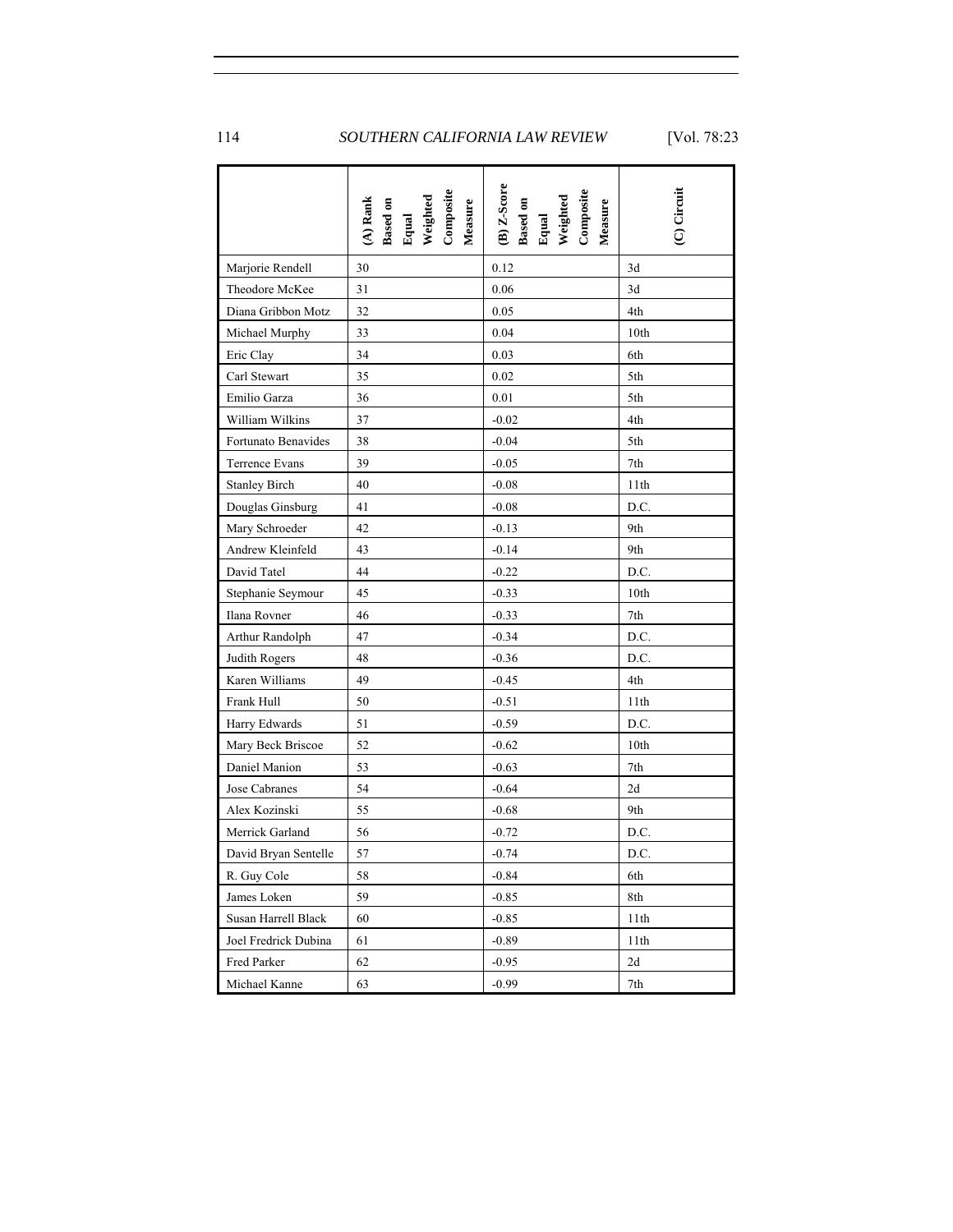|                         | Based on<br>Equal<br>Weighted<br>Composite<br>$(A)$ Rank<br>Measure | $(B)$ $Z$ -Score<br>Composite<br>Based on<br>Equal<br>Weighted<br>Measure | (C) Circuit      |
|-------------------------|---------------------------------------------------------------------|---------------------------------------------------------------------------|------------------|
| Deanell Reece Tacha     | 64                                                                  | $-1.03$                                                                   | 10th             |
| Carlos Lucero           | 65                                                                  | $-1.17$                                                                   | 10th             |
| M. Blane Michael        | 66                                                                  | $-1.19$                                                                   | 4th              |
| Rhesa Barksdale         | 67                                                                  | $-1.19$                                                                   | 5th              |
| Robert Henry            | 68                                                                  | $-1.23$                                                                   | 10 <sub>th</sub> |
| Karen Henderson         | 69                                                                  | $-1.25$                                                                   | D.C.             |
| Alice Batchelder        | 70                                                                  | $-1.25$                                                                   | 6th              |
| Michael Daly<br>Hawkins | 71                                                                  | $-1.34$                                                                   | 9th              |
| Martha Daughtrey        | 72                                                                  | $-1.38$                                                                   | 6th              |
| Pamela Ann Rymer        | 73                                                                  | $-1.40$                                                                   | 9th              |
| <b>Stanley Marcus</b>   | 74                                                                  | $-2.44**$                                                                 | 11th             |

 \*\* Indicates a Z-score of 1.96 or higher (representing a two-sided probability of <5% for a normal distribution).

\* Indicates a Z-score of 1.645 or higher (representing a two-sided probability of <10% for a normal distribution).

Equal weighted composite measure =  $0.333Q$ uality +  $0.333P$ roductivity -  $0.333I$ ndependence.

Summary statistics for (A)  $(n=98)$ : Mean = -9.832; Median = -10.373; Standard Deviation = 16.911; Kurtosis = 2.320; Skewness = 0.828.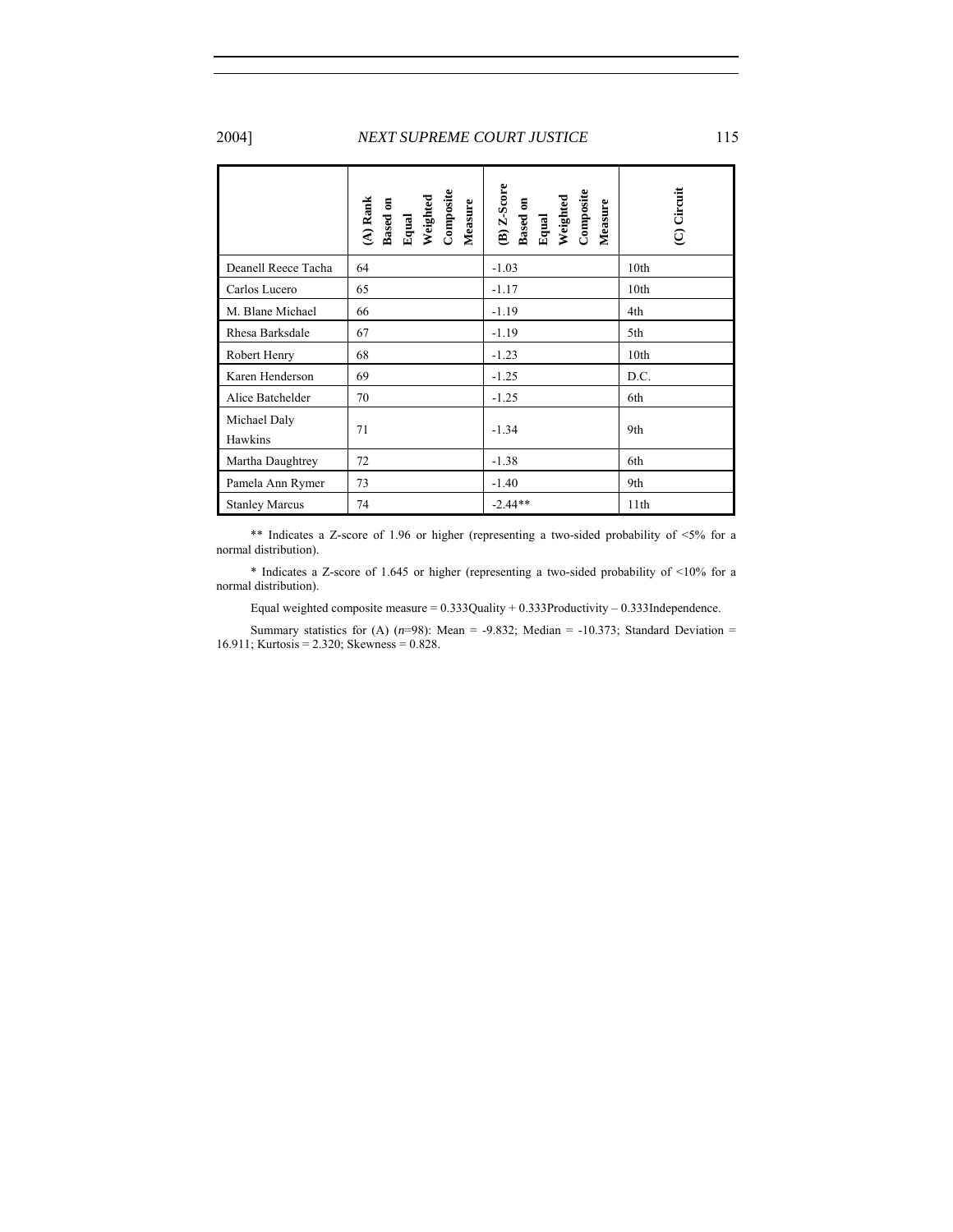TABLE I. Comparison of seniority of judges (ranked based on the outsidecircuit citations to the top twenty citation-receiving opinions)

| <b>Judges with Highest Top</b><br><b>Twenty Outside-Circuit</b><br><b>Citation Count</b> | <b>Seniority</b><br><b>Ouartile on the</b><br><b>Circuit</b> | <b>Chief Judge</b><br>Status in 1998-<br>2000 | <b>Years Experience</b> |
|------------------------------------------------------------------------------------------|--------------------------------------------------------------|-----------------------------------------------|-------------------------|
|                                                                                          |                                                              |                                               |                         |
| Sandra Lynch                                                                             | $\overline{4}$                                               | $\theta$                                      | 3                       |
| Frank Easterbrook                                                                        | $\overline{2}$                                               | $\theta$                                      | 13                      |
| Paul Kelly                                                                               | $\overline{2}$                                               | $\theta$                                      | 6                       |
| <b>Richard Posner</b>                                                                    | 1                                                            |                                               | 17                      |
| Bruce Selya                                                                              | $\overline{c}$                                               | $\theta$                                      | 12                      |
| Anthony Scirica                                                                          | 1                                                            | $\theta$                                      | 11                      |
| Frank Hull                                                                               | 4                                                            | $\theta$                                      | ı.                      |
| Karen Williams                                                                           | 3                                                            | $\theta$                                      | 6                       |
| <b>Edward Earl Carnes</b>                                                                | 3                                                            | $\theta$                                      | 6                       |
| J. Harvie Wilkinson                                                                      | 1                                                            |                                               | 14                      |
| Mean                                                                                     | 2.3                                                          | 0.2                                           | 8.9                     |

Panel A: Seniority of judges with highest top twenty citation counts

Panel B: Seniority of eleven judges centered on the judge with the median number of outside-circuit citations for the top twenty opinions

| <b>Median Judges</b>  | <b>Seniority Quartile</b><br>on the Circuit | <b>Chief Judge Status</b><br>in 1998-2000 | <b>Years Experience</b> |
|-----------------------|---------------------------------------------|-------------------------------------------|-------------------------|
| David Tatel           | $\overline{4}$                              | $\theta$                                  | 4                       |
| <b>Edith Jones</b>    | $\overline{2}$                              | $\mathbf{0}$                              | 13                      |
| James Loken           | 3                                           | $\theta$                                  | 8                       |
| A. Wallace Tashima    | 4                                           | $\Omega$                                  | $\overline{c}$          |
| Stephanie Seymour     | 1                                           | -                                         | 19                      |
| James Larry Edmondson | $\overline{2}$                              | $\Omega$                                  | 12                      |
| Michael Murphy        | 4                                           | $\mathbf{0}$                              | 3                       |
| Eugene Davis          | $\overline{c}$                              | $\theta$                                  | 15                      |
| Alice Batchelder      | $\overline{2}$                              | $\theta$                                  | 7                       |
| Diana Murphy          | 4                                           | $\Omega$                                  | 4                       |
| Carlos Lucero         | 4                                           | $\theta$                                  | 3                       |
| Mean                  | 2.8                                         | 0.1                                       | 8.6                     |